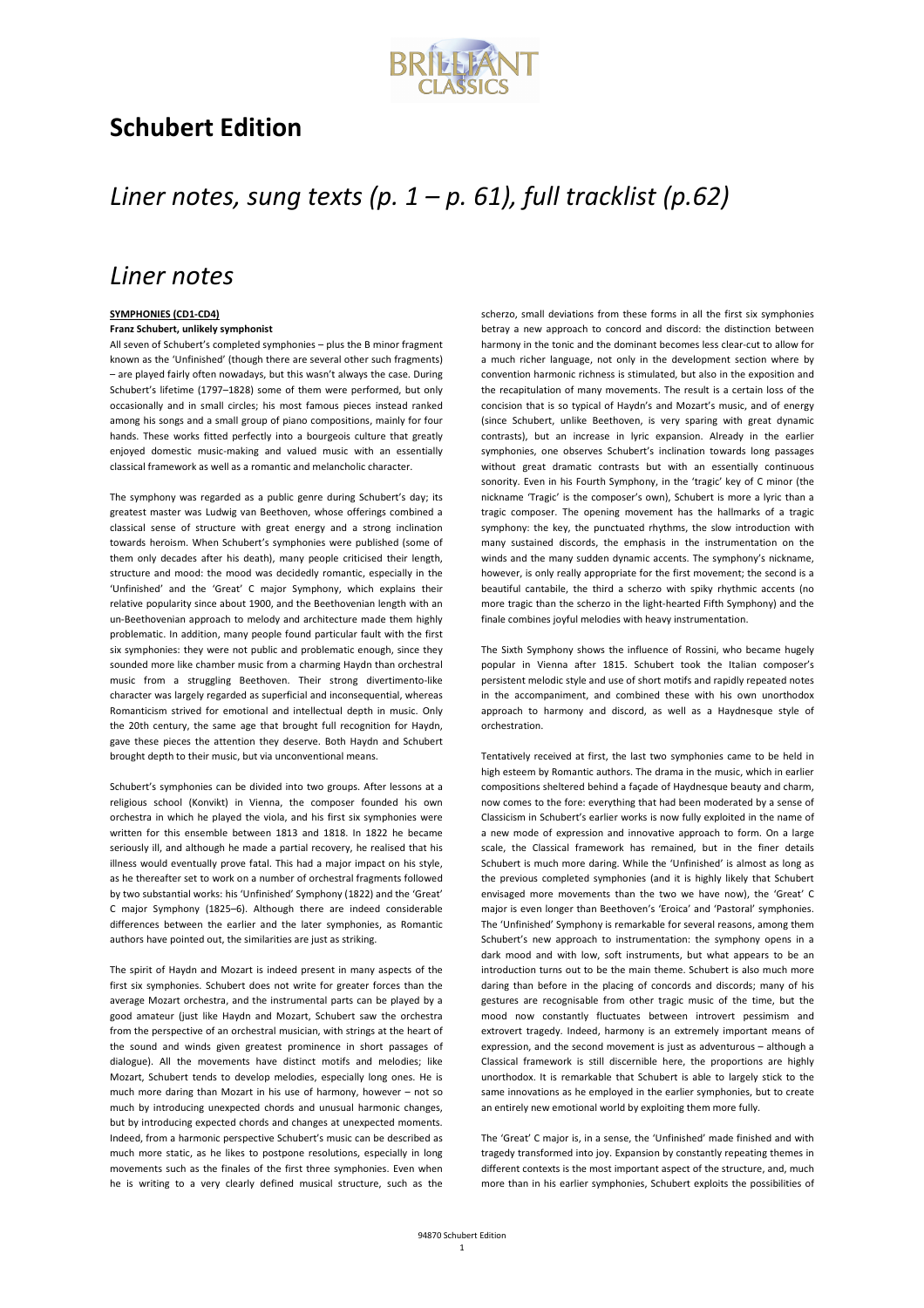

long passages within one key. The size of the orchestra, too, is very similar to that of the first symphonies, but the sound is generally more mellow. Thus the symphony stands as a remarkable work of art: it has the vitality of the Classical period and the melancholy of Schubert's personality, combining the clear and concise architecture of the late 18th century with the more adventurous structure of most Romantic music. When Schubert's last two symphonies were first presented (the 'Great' around 1840, the 'Unfinished' about 25 years later), musicians initially found the scores too difficult to play, and it took audiences several decades to recognise that Schubert had mastered Beethoven's favourite genres such as the symphony, string quartet and piano sonata in his own way, casting aside the restrictions of the Classical tradition. Schubert was one of the first composers to write music often described as poetic: on the one hand classic and clear-cut, on the other dreamy and diffuse.

## © Emanuel Overbeeke

#### CHAMBER MUSIC (CD5-CD7)

#### Rondo for violin and strings in A, D. 438 - Konzertstuck for violin and orchestra in D, D. 345

## Polonaise for violin and chamber orchestra, D. 580 - Five minuets and six trios for strings, D. 89

It should come as a surprise to no one to discover that there exists among those who claim to know and love music, numerous prejudices. After all, ignorance is the principal foundation of prejudice and certainly there is no shortage of ignorance among "thinking" men about music. As with all prejudices, those regarding music can be "supported" by scant evidence, though there is never enough to justify their existence.

One such prejudice holds that longer musical compositions are inherently better than shorter ones and that those who write them, therefore, are better composers. (One may suppose that such a puerile attitude toward art would lead one to forsake the sonnets of Shakespeare, for example, or all the paintings of Monet save the expansive waterlily scenes.) We condescendingly confer the title "miniaturist" upon those who eschew expression in larger forms while interpreting such a choice is tacit admission of an inability to develop musical ideas in larger formats. This conclusion erroneously presupposed that more sophistication is required to write a longer work than a shorter one.

Chopin is often the victim of this prejudice. Many would never think of mentioning his name in the same breath, where it rightly belongs, as Beethoven and Mozart. At the same time, those who think in this vein would never degrade the older composers for their limitations in shorter genres. That a finely wrought prelude or mazurka requires just as much developmental skill and ompositional know-how as a concerto or quartet escapes those so prejudiced. At an emotional level, where all music must ultimately be judged, there is no correlation between the length of a work and the depth of its impression. Are there not times when a Ballade or Scherzo is worth far more than a symphony or opera?

Another musical prejudice is held by those who believe that a composer's later works are necessarily better than his earlier ones. The advancement of age is somehow positively related to profundity of musical inspiration and maturity of compositional skill. The most publicized example of this kind of thinking is the one involving a publisher of some of Dvorák's works. Playing on the "older is better" prejudice in the minds of the musically callow, this entrepreneur assigned late opus numbers to early works to enhance their marketability. The harm to this paradigm of thought is, of course, that it is in many cases simply not true. Mendelssohn, for example, is a composer whose later works are no more likely than his earlier ones to evidence a high level of musical inspiration. And what about Schumann, whose works by which he is most widely known are for the most part numbered under Op. 20? Surely in this same composer's output, numbering into the one hundreds, there is no greater work than Op. 54, the piano concerto. Obviously, one who "shops" opus numbers is prohibiting himself from enjoying a great deal f music for there are hundreds of early works by composers that are at least as effective and artistically worthy as their older works.

When a composer's artistic evolution does follow a consistent, chronological progression, it is just as reckless to neglect the early works. Ignoring them in this case precludes the possibility of understanding creativity, that most elusive of all phenomenon, for invariably the seeds and intimations of later greatness are to be found in an artist's earlier works. Could Beethoven's Op. 111 have come anywhere else but at the end of the long and noble lineage of piano compositions that preceeded it? Isn't it entirely possible that the failure of the first symphony to materialize could have affected the outcome of the ninth? Could Mozart have forged his immortal symphonic triptych without first having perfected the mold through thirty-eight recastings? The earlier works of a composer obviously beget the later ones and to ignore them is almost like fancying a rose without ever having touched a thorn.

Many of Franz Schubert's works have suffered as a result of these musical prejudices. As the author of over 1,500 compositions, only a fraction of which are of major length and only a handful of these considered successful. Schubert is regarded as a miniaturist and sometimes not taken as seriously as he should be. How the seriousness of one who wrote as incessantly and as compulsively as Schubert can be doubted is as laughable as much as it is pitiful. Composing was the only thing Schubert knew. "It is up to the state to support Me," he once said, "I was born for the sole purpose of composing." That his creative impulses happened to have found their natural outlet in smaller works has nothing whatever to do with the quality of the works themselves.

And what of those who steer away from Schubert's earlier works? Like Mozart and Beethoven, Schubert did mature in artistic stature as he aged, though having died when he was only thirty-one, he never really aged. His earlier works, however, chart the development of his incomparable genius and yield invaluable insight into the nature of his limitless art. Too, one would miss a few gems such as "Der Erlkönig" and the G Major Mass.

This obsession with long and later works has sadly resulted, until recent times, in unfortunate neglect of a lot of Schubert's work. Why these works are not

more widely known is a mystery. The four works for violin and combinations of strings would certainly prove their worth in the concert hall, in addition to taking some of the burden off the romantic showpieces with which we are all too familiar. They are possessed of a grace and lightness that are enticingly Schubertian. At times, one may even think one is hearing Mendelssohn. Composed when Schubert was not yet twenty, though his life was two-thirds complete, the music is imbued with the vitality, freshness, and at times the impetuosity of youth. One cannot help but wonder what role these works played in

Schubert's mind as he eventually conceived the later chamber masterpieces for strings. Even though the light-heartedness of these early works in no overt way foretells the profundity of the Cello Quintet, the "Unfinished" Symphony or the B-flat Piano Sonata, we must respect them just as we must respect the early self-portraits of Rembrandt, in all their insouciance, for readying the artist for the trenchant expression of his ultimate view of himself.

The Rondo and Konzertstück are both products of 1816, the year following the birth of "Der Erlkönig." Both works begin with a slow introduction in a manner suggesting Schubert's familiarity with Haydn's symphonies. The singing violin dominates the proceedings much as the birds dominate the summer dawn. The Polonaise is a festive affair, too, with the exception of a momentary episode in G minor.

The catchy little Minuets and Trios come from 1813 and are quite simple. One writer has called them "just the kind of thing used by classical music radio stations for program signatures." The first, third and fifth, in C, F, and C respectively, each have two trios, while the second and fourth, in F and G, have none.

© Kevin Copps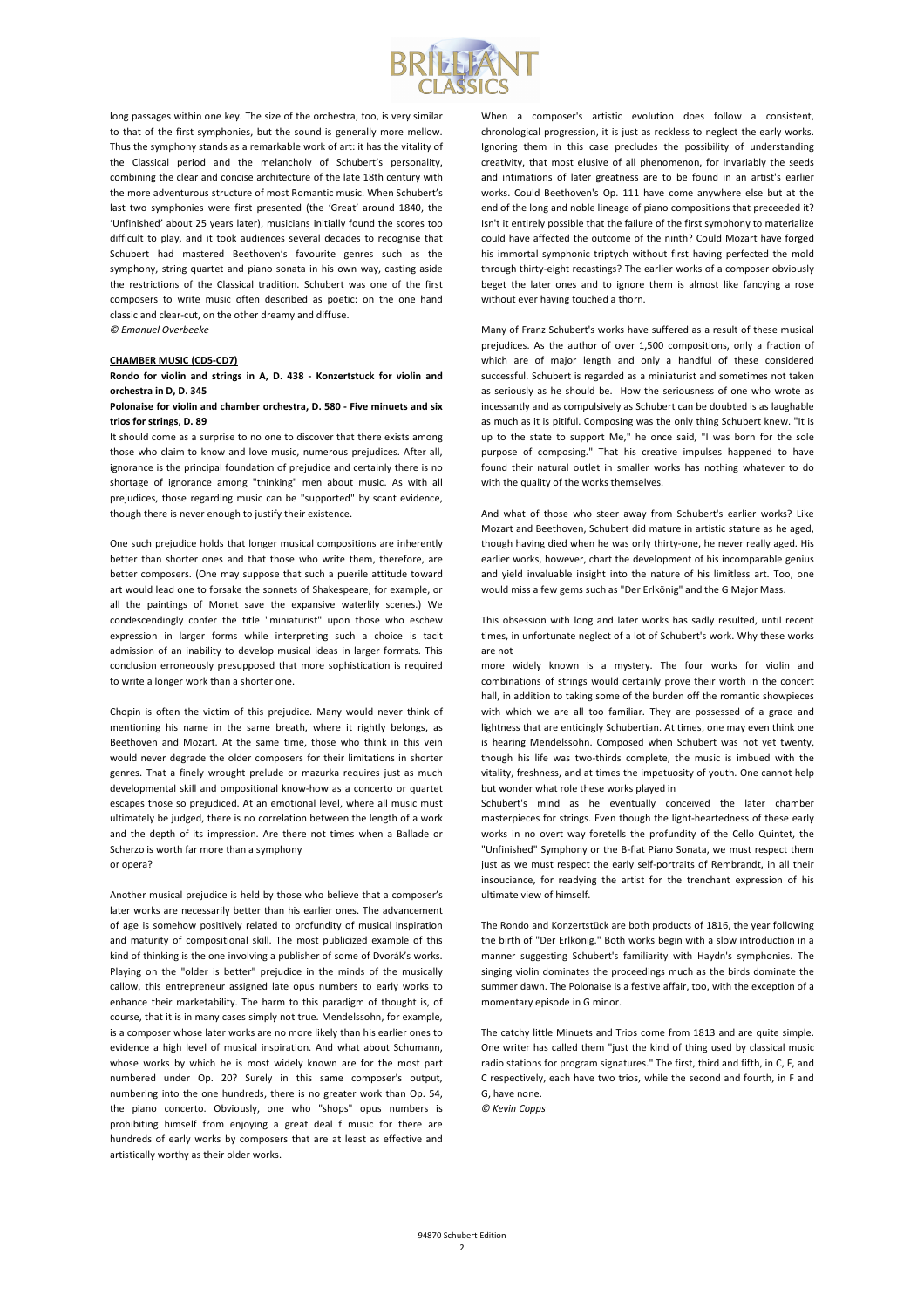

## String Trio in B-flat major, D. 581 - Trio Movement in B-flat (Allegro), D. 471

There has not been a great deal of music for string trio, and the really important works for a single violin, viola and cello do not add up to a twodigit sum. The greatest such work was composed by Mozart in September 1788, a month after the last of his symphonies, and is labeled "Divertimento" (in E-flat, K. 563). Haydn published three string trios as his Op. 53 the following year, but they are arrangements of piano sonatas, and of little significance in their own right. Within a decade or less, the young Beethoven contributed five compositions for string trio, one of which (Op. 3) is in the same six-movement layout that justified Mozart's use of the term "divertimento," and one of which is called a Serenade (Op. 8). From the 1790s to the early years of our own century, when Ernst von Dohnányi composed his splendid Serenade in C Major, Op. 10, and Max Reger produced his two string trios, Op. 77b and Op. 141b, this segment of the repertory was all but totally ignored. Brahms did not write for string trio; Dvorak's Terzetto, Op. 74, is not scored for the instruments to which the other works mentioned here are assigned, but for two violins and a viola. Virtually the only additions of any significance made to the string trio repertory in the entire nineteenth century are the two works of Schubert recorded here; neither of them has enjoyed very wide circulation, and neither really looms very large among Schubert's compositions. but both bear his unmistakable characteristics and are of sufficient substance to make them worth any listener's while.

These two compositions come from the same period as the fourth and fifth symphonies, probably the high spots among Schubert's six early symphonies. It was in September 1816 that Schubert first tried his hand at writing a string trio: he completed the first movement, made a start on the second (an Andante sosteunto), and then abandoned the project. The one completed movement, the Allegro given the number 471 in Otto Erich Deutsch's thematic catalogue of Schubert's works, is treated now as an independent composition, a case similar to those of the two "first movements" for string quartet (both in C minor, D. 103 and D. 703, the latter being the celebrated Quartettsatz which occupies the position as twelfth in Schubert's cycle of fifteen string quartets).

A year later, when Schubert was in a somewhat different situation personally (he had by then resigned his school-teaching job), he made a second attempt and succeeded in carrying it through to completion of a four-movement Trio. Like the earlier Allegro, the completed String Trio, D. 581, is also in B-flat. Schubert was twenty when he composed his work, which, for him, tells us he was entering into a very rich "middle period" that would crest in such compositions as the Trout Quintet, the "Little C major" Symphony No. 6, and the little A major piano sonata published as Op. 120. The opening movement is an Allegro moderato, whose materials are all developed from a single theme. Haydn's influence is felt in this movement's generously proportioned coda, and even more pointedly in the next two movements, a songlike Andante and an unpretentious but rather elegant Menuetto. The concluding Rondo (Allegretto) is quintessential Schubert-sunny and vivacious without excess expenditure of energy.

## © Richard Freed

Schubert was familiar with both the violin and the piano from early childhood, and the practice of both instruments belonged to the very basis of his musical education. His eldest brother Ignaz taught him the piano, and his father gave him violin lessons. During his prolonged stay at the "Konvikt," that austere state boarding school where he completed his secondary and musical studies, and where he grew up in a perpetual state of semi-starvation, the youngster took part in all orchestral and chambermusic performances, which were numerous, playing the violin. In later years, Schubert restricted his activity as a violin-player as far as solo playing was concerned, but he enjoyed taking part in a quartet performance, either as a violinist or a viola player. On the other hand, his brief maturity witnessed an increased activity as a performer on the piano, be it as a soloist, an accompanist to his own songs, or, last but not least, with a partner: playing four hand music was probably his favorite activity as far as performance was concerned, and he contributed more music, and of a higher quality, in that particular medium than any other major figure in music history. But Schubert was not a virtuoso, and virtuosity as such

interested him little: witness the fact he wrote no concerto, this being rather an exception for an instrumental composer in his day, though it was no more in later times. His peculiar brand of romanticism, centered above all on intimacy, on meditation, or even on metaphysical pantheism, no doubt kept him away from the concerto form. And his natural shyness, his lack of recognition in fashionible surroundings deprived him of any opportunity to unfold his virtuosity - if he had ever wished to! On the other hand, Schubert's instrumental output, ranging from the piano to the full symphony orchestra, shows a perfect knowledge of each instrument's technical and expressive possibilities. This often borders on miraculous intuition as far as the orchestral writing is concerned, for it is well known that he never was able to hear a performance of any of his major symphonic works. In some respects, Schubert's use of instrumental color and scoring may even be considered novel and prophetic, as the trombones in the later symphonies, or the atmospheric string tremolo in the great quartets will show. Finally, in some rare works, he showed that the boldest virtuosity was not alien to him, and that he mastered it like any of the immortals: the "Wanderer" Fantasy for piano is a famous instance, of course, and it duly attracted the attention of Liszt, who rescored it for piano and orchestra. But the listener of the present album will be surprised to discover that the Rondo brillant or the Fantasy for violin and piano are not behind it whatsoever in this respect. This, as we shall see, is due to the circumstances of composition, and to the personality of the performers.

Considering his perfect knowledge of the violin's resources, it is astonishing that Schubert wrote so little for this instrument. How deplorable it is to have only six violin compositions from his pen, only two of which belong to his mature years! To be true, performers have neglected even these. To be quite accurate, we should mention the existence of two additional pieces (discussed above), written in 1816: a Rondo in A major for violin and string orchestra, and an Adagio and Rondo in D major for violin and full orchestra. These, alongside the Introduction and Rondo in F for piano and strings from the same year, are Schubert's only attempts, very modest ones, at that, to set off a solo instrument against an orchestra.

Before examining the six violin pieces, we should point to the fact that their opus numbers are as unreliable as ever with Schubert, all except the Rondo brillant

having been published posthumously. The six works break down into two very different groups, separated chronologically by a full decade, and widely divergent both in style and aims. The first group includes the three modest sonatas composed in 1816 and published as Op. 137, for which the undoubtedly more accurate designation "Sonatinas" has become practical use, and the so-called "Duo" of the following year (in A major, Op. 162, D. 574), actually a sonata on a slightly larger and more ambitious scale than the foregoing pieces, but definitely of the same family. On the other hand, we find the two great virtuoso works, spectacular scores in the grand concertante manner: the Rondo brillant, Op. 70, D. 895, of 1826, and the C major Fantasy, Op. 150, D. 934, completed the year after.

As compared to the twenty-one extant piano sonatas from Schubert's pen, this output is undoubtedly a small one. And whereas it is fairly easy to put the youthful Op. 137 and 162 in the same category as many a piano sonata from the same period (Opp. 120, 122, 147 and 164 being the best known), the two late pieces do not match the magnificent posthumous piano sonatas. To quote Einstein, they are rather "substitutes for the violin concerto Schubert never composed", and their nearest pianistic equivalent would still be, as suggested before, the great "Wanderer" Fantasy. To make up for the frustration we may feel at not owning a really great violin sonata by Schubert, we have the truly Mozartean charm and equipoise of the early pieces, and the strange fascination of

the Fantasy, one of the composer's most complex achievements, and one in which his harmonic genius unfolds itself to the fullest.

#### Duo in A Major, Op. 162, D. 574

This work, written in August 1817, but published long after the composer's death, closes a period of approximately eighteen months during which Schubert showed a permanent interest in the violin, since it witnessed not only the appearance of the three works Op. 137, but also that of the two modest pieces for violin and orchestra we already mentioned. After that, more than nine years were to elapse before he wrote for the instument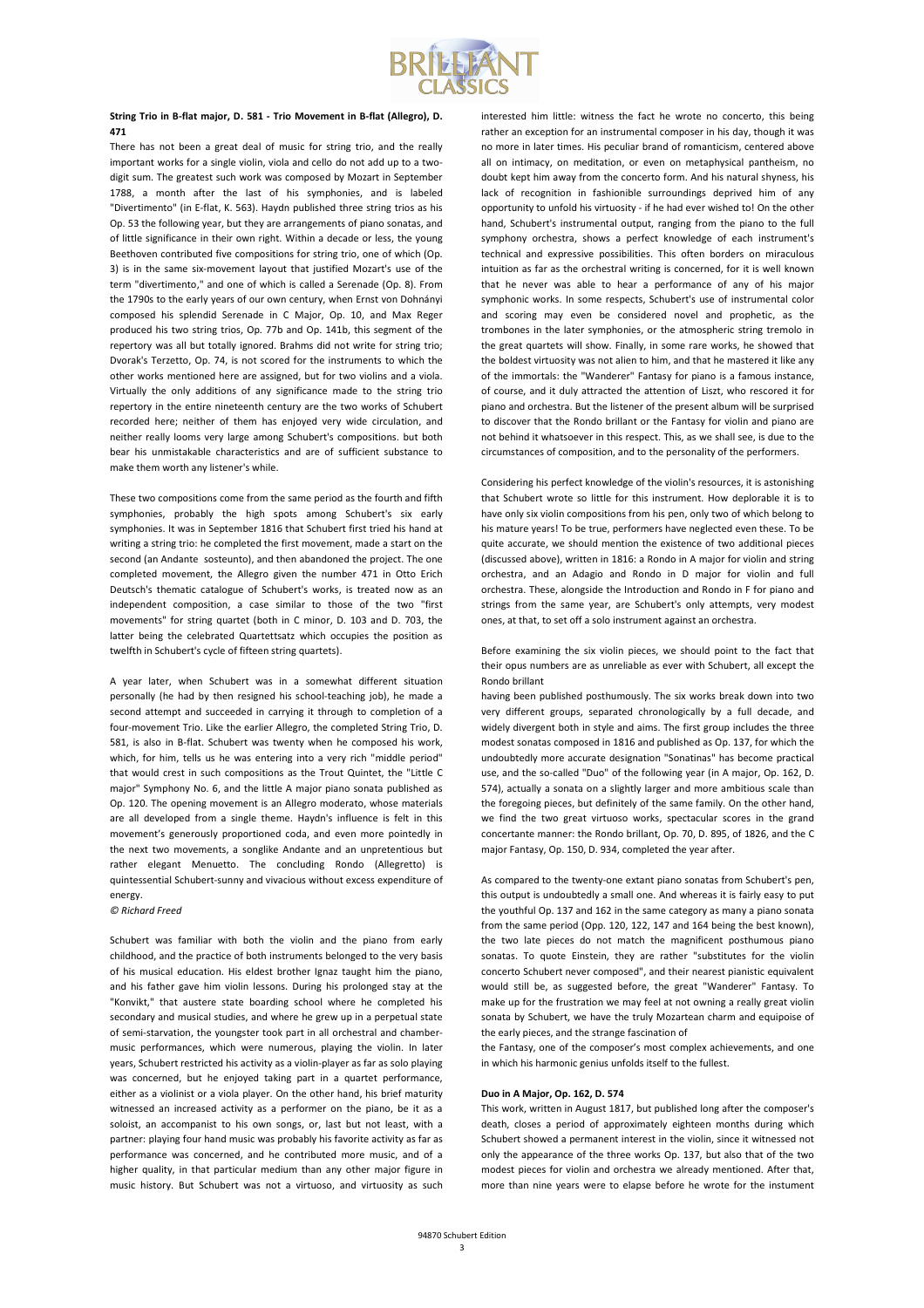

again. If one considers the Op. 137 sonatas to be what they really are, that is Sonatinas, the Duo Op. 162 remains the only genuine violin sonata Schubert wrote, a fact we must deplore, for while it is undoubtedly more ambitious an achievement than either of the Sonatinas, it is lightweight when compared to any of the mature piano sonatas. In fact, it can best be put on one level with another minor masterpiece which it antedates by two years, namely the charming piano sonata in the same key (Op. 120). Like that work, like the spirited sixth symphony of 1817-18 (the "little" C major Symphony), like the "Trout" Quintet lastly, the Duo is a work of transition, witnessing a period when Schubert, while deepening his own idiom and expression, stood under the contradictory influences of Beethoven and of Rossinian Italianism: the two Overtures in the Italian style, composed roughly during the same period, give the best possible idea of Schubert's position at the crossroads. If Italianism is hardly to be found in the course of the Duo's four movements, the Beethovenian imprint, on the other hand, can be felt in the broadening and increased solidity of form, in the more exacting instrumental technique (which, however, never reaches the level of virtuosity), and lastly by the replacement of the Minuet with a genuine Scherzo. What still distingtuishes this work from any Beethoven Sonata is the all-pervading spirit of the Lied, which can be felt from the very first bar of the Allegro moderato, a piece of delicious freshness and limpidity. Its songful and lyrical quality probably induced the composer to have it followed by the Scherzo, a most effective contrast. This is a dashing piece in E major, whose Trio, in the remote key of C major, is introduced by an ascending chromatic scale. Next comes a wonderful Andantino (likewise in C major), a genuine instrumental Lied, with a dolce central section in A-flat, shrouded in mystery. The final Allegro vivace, a sturdy piece in ternary time (a rare enough feature for a last movement of the classical era!) seems to recapture the spirit of the Scherzo.

## Fantasy in C Major, Op. 159, D. 934

When Schubert composed the Fantasy in C major, he had hardly eleven months of life in front of him. He had just finished the great Piano Trio in Eflat, Op. 100, and was working on his second set of Impromptus, Op. 142. By the last days of 1827, the new work was ready. Though we can consider it today to be Schubert's most important and most original composition for the violin, Slavik and von Bocklet earned very little success when they premiered it at Vienna, on January 20, 1828. The reviews were harsh. The magazine der Sammler ("the Collector") had an article in its issue dated February 7 which read: "The Fantasy for piano and violin by Mr. Franz Schubert somewhat exceeded the duration the Viennese intend to devote to spiritual enjoyment. The ball emptied itself little by little, and the present writer admits that he is unable to say anything about the end of this piece". The Musical Gazette of Leipzig (April 2nd) was even more summary and categoric when it wrote: "A new Fantasy ... did not meet with the slightest success. One may thus rightfully assume that the popular composer has composed himself astray" (verkomponiert). What humiliating condescension in these words "the popular composer", and how strikingly one is reminded of Anton Bruckner, whose third symphony was also to empty the hall exactly fifty years later, and whom critics the worthy successors of those we just mentioned accused of "composing like a drunkard"! Indeed, to his last day, Schubert, the only composer of his time to be able to equal Beethoven as a master in the large instrumental forms, was considered by his contemporaries a gifted apprentice unable to construct. Such disastrous opinions remained alive until recently, and it should not be forgotten that Schubert's larger works were unearthed and published only gradually during the second half of the nineteenth century.

To be true, the Fantasy is a difficult piece, powerful, strange, conceived on the broadest scale and harmonically very adventurous. As with many another instrumental work from Schubert's mature years, a Lied forms the heart of this fascinating piece, and very likely its point of inception. This is the celebrated "Sei mir gegrüsst" Op. 20 No. 1, composed in 1821 after a "ghazel" (a kind of oriental poetic form) by Friedrich Rückert. As in the "Trout" Quintet, in the "Death and the Maiden" Quartet, or in the beautiful but sadly neglected Variations for Flute and Piano Op. 160 on "Trockene Blumen", the Lied is used as a theme for a set of variations.

The Fantasy's architecture looks very complicated at first sight, with its seven sections played without a break. In fact, it can be reduced to a

normal three-movement scheme, preceded by a slow introduction. Thus there is no independent Scherzo, probably because the first Allegretto has the character of one. This

sets the Fantasy apart from its two great pianistic companion pieces (the "Wanderer Fantasy" and the F minor Fantasy for four hands, Op. 103, both of which also consist of a complex of interconnected episodes.

The technical difficulties in performance by far surpass even those of the Rondeau brillant: indeed, this is one of Schubert's most perilous works! It opens on a highly atmospheric Andante malta, a wonderfully mysterious musing, whose harmonies and texture (steady pianissimo tremolo) border on impressionism, this being matched by complete structural freedom. It leads to an Allegretto in A minor, again very Hungarian in flavor, at the same time noble and luminous, and featuring a charming canonic episode. Next comes the Lied, a thoughtful and serene melody in A-flat major (note the contrast of key with the foregoing A minor!), subjected to three great variations. Here the violin's virtuosity reaches its apex, and Schubert's expert writing, accumulating in quick succession Spiccato, Staccato, Pizzicato, etc., shows that he might have written the most splendid of Violin concertos. This brilliant writing, spectacular in the best sense, never prevents the music from retaining the highest level of inspiration and poetic delicacy. A fourth variation, hardly begun, very freely leads over to an abridged return of the opening Andante. This is followed by the final Allegro vivace, a cheerful and winning march which may be considered a last free variant of the Lied, the latter momentarily interrupting the movement's course by being recapitulated in its original dreamy form in Aflat. The Fantasy ends with a bright and sturdy stretto (Presto).

#### The Three Sonatinas Op. 137

These three modest and unassuming pieces, undoubtedly the gems of their kind (for small-scale works easy to perform seldom maintain a quality of inspiration such as to be found here!) have been a manna for amateurs ever since their publication: a music-loving household will always be their natural frame rather than any concert-hall, small or large. To the nonperforming music-friend, they make ideal listening on CD, the more so since their public hearings are infrequent.

These first attempts at instrumental duet writing by a nineteen-year-old composer show perfect command of the medium and a true sense of genuine chamber music. The texture is crystal-clear, well balanced and effective. Schubert's model is his idol Mozart, and we should keep in mind that the most Mozartean of all his symphonies, the enchanting fifth in Bflat major, was composed during the autumn of 1816, thus shortly after the three little sonatas, written down in March (the first two) and April (the third) respectively. Schubert's exclusive admiration for Mozart seemingly made him overlook the existence of Beethoven's ten violin sonatas, by then all completed and published, for there is no trace of their influence to be found here. Whereas the first sonata (or rather sonatina, as we shall call them from now on, by common consent) has only three movements, the other two include a Minuet (but not a Scherzo). The formal structure remains very classical as far as the first and third sonatinas are concerned, but the second, in many ways the most interesting and individual of the set allows itself greater freedom in this respect.

#### Sonatina in D Major, Op. 137, No. 1, D. 384

This is the most popular of the three, probably for its beguiling opening theme, obviously derived from Mozart's Violin Sonata in A Minor, K. 364. The work stresses its relationship to the sphere of the eighteenth century by its long-since obsolete heading "Sonata for Piano forte with the accompaniment of a Violin", an indication which corresponds to no reality in the present case. The initial tune sings in soft unisons of both instruments, and a concise Allegro mo/to in sonata form unfolds itself from that unassuming beginning. Next comes an Andante in A major, of truly Mozartean tenderness, and this, as in the two remaining sonatinas, constitutes the work's heart and climax. The final Allegro vivace in 6/8 time, by turns dreamy and spirited, forms an effective conclusion to a minor masterpiece whose overall classicism does not exclude many an individual touch.

Sonatina in A Minor, Op. 137 No. 2, D. 385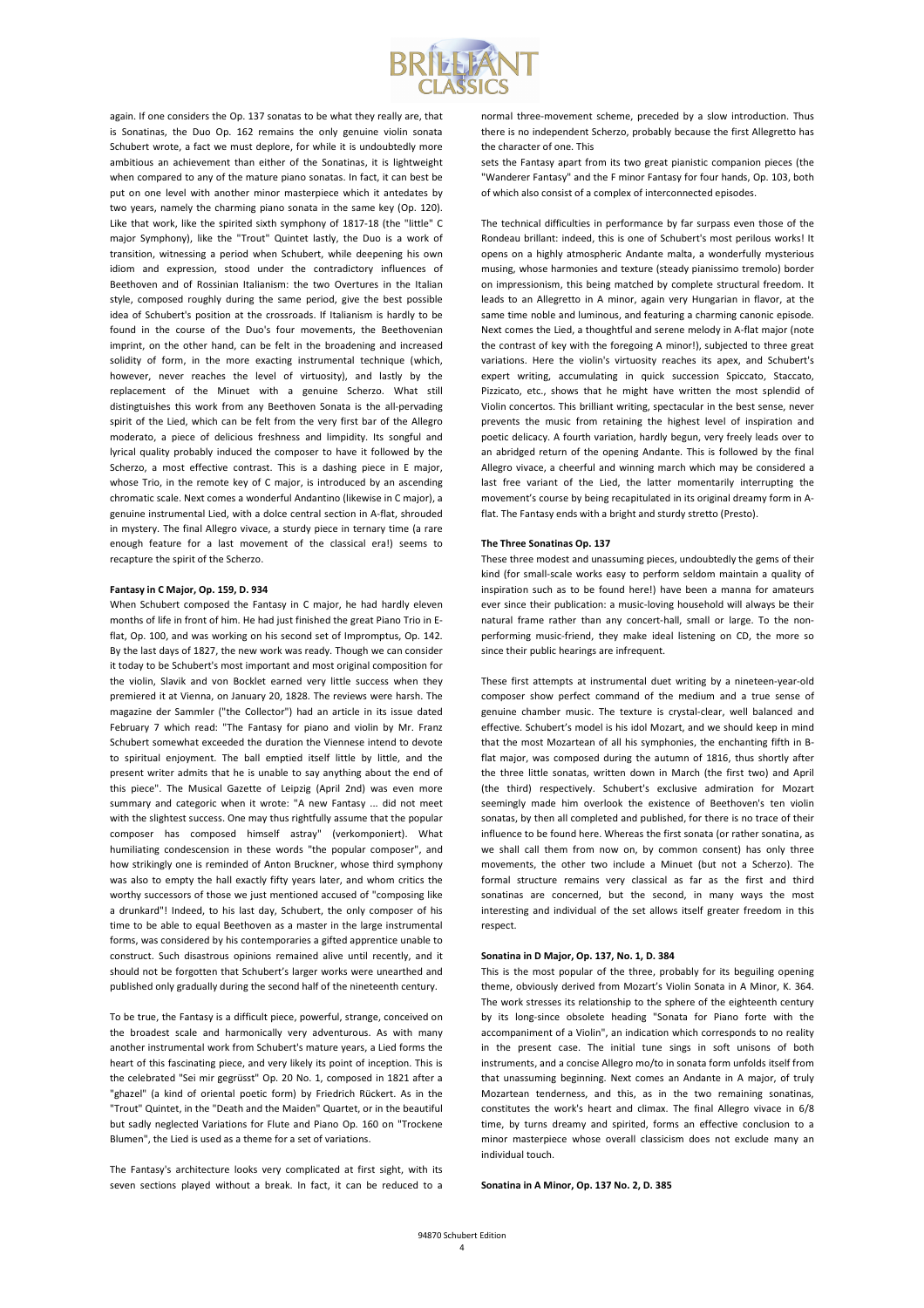

Whereas the two other sonatinas start with a unison statement of both instruments introducing the main theme, this one entrusts it to the piano alone. The violin, entering at bar ten, at once plays a very free amplification of it, its melodic leaps reaching an extent of two octaves. The very lyrical and songful Andante in F major, again the most significant of the four movements, shows the influence of the Lied element, ever present in Schubert's instrumental music. The central section in A-flat has some beautiful and delicate modulations. The Minuet (with the marking Allegro) is a sturdy and strongly rhythmical piece, much more so than the corresponding movement of the G minor work. It boasts a beguiling Trio, where the key changes from the foregoing D minor into B-flat major. The concluding Allegro is planned on a fairly large scale, based upon the contrast between a tenderly elegiac melody and a lively theme in lilting triplets. The minor mode is maintained to the end.

#### Sonatina in G Minor, Op. 137 No. 3, D.408

The opening Allegro giusto offers a striking similarity with the first movement to Mozart's. sonata in the same key (K. 379), and the Mozartean imprint remains

peculiarly strong during the whole work, notwithstanding the fact that it precdes the composer's "Tragic" Symphony No. 4 in C minor by a few weeks only. The passionate and lively movement is followed by an Andante in E-flat major, slim and winding in its unfolding, and whose intensely lyrical middle section, with its

unspeakable poetic feeling and bewitching harmonic turns make it the climax of the three sonatinas. A very elegant Minuet, whose songful Trio is of the rarest beauty, and a brilliant and lively Allegro moderato, sometimes recalling Weber in a most curious and unexpected way, complete the beguiling work.

#### Rondo Brillant in B Minor, Op. 70, D. 895

Both the Rondo brilliant, Op. 70, and the Fantasy, Op. 159 (discussed above), were intended for the same performers, who duly premiered them in a one year interval. The artists were young violinist Joseph Slavik and Schubert's own friend C. M. von Bocklet. Slavik, then only twenty, was an extraordinary virtuoso, known as "the Czech Paganini," and who might well have superseded the famous Italian, his senior by a full generation, but for his untimely death at the age of twenty-seven, only five years after Schubert's. Indeed, his stupendous technique, said to equal Paganini's, was matched by an intensity of feeling not often to be found in the latter's playing. Bocklet, himself a fine musician, was Slavik's regular accompanist, and this is how Schubert, still fighting hard to obtain recognition at large even though he had already reached the apex of his brief career, found an unhoped for opportunity to entrust a celebrated virtuoso with two first performances.

These circumstances help to explain the brilliant writing and spectacular style of both works, which require the highest technical proficiency from both the violinist and the pianist. The critics' reception, very probably shared by that of the public, was very different from one piece to the other, and for quite obvious reasons inherent in the character of the music itself: whereas the Rondeau was well received, the Fantasy, owing to its length, complexity, boldness and problematic form, met with misunderstanding and general perplexity.

The Rondo brillant was written during the last weeks of 1826, just after Schubert had completed the last and greatest of his fifteen string quartets, Op. 161 in G major. There was a private premiere at the publisher Artaria's, early in 1827, and the reception was so favorable that Artaria printed the piece soon thereafter. The understanding and relevant reviews stressed the beauty, the novelty and strength of inspiration, even underlining "the charm of shifting harmonies". The actual Rondo is preceded by a majestic Andante introduction of some fifty bars, unfolding itself in spacious ternary form, and underlining its pathetic grandeur by solemn dotted rhythms and by rich romantic modulations. The lively and playful Rondo is based on a theme of a strong Hungarian flavor, such as Schubert had brought back from his two stays with the Esterhazy family at Zelesz (witness the Divertissement a la Hongroise for Piano Four Hands, Op. 54, or the finale of the Grand Duo, Op. 140, not to mention a dozen more examples). The music develops with ever new inspiration, perhaps reaching the high point of expressive beauty in the ravishing lyrical episode in G major, the heart of

the piece, imbued with rare Schubertian magic. A bright and triumphant flourish in B major brings the Rondo to an exultant end. © Harry Halbreich

## Sonata for Cello and Piano in A Minor, D. 821 "Arpeggione"

Despite Schubert's fifteen piano sonatas and any number of piano duets for two pianos or one piano four hands, he wrote very few works for a duet of a piano and a stringed instrument. Every beginner knows the three charming sonatinas for violin and piano in Op. 137 which date from 1816; there is more substance and greater development in the A major sonata for violin and piano, Op. 162, D. 574, which dates from 1 B 17 when Schubert was twenty years old. For the next seven years---a long time in his short life- there were no further duets for piano and another solo instrument. In 1824 he composed two such works which are of considerable interest, one being the Sonata for Cello and Piano in A Minor, D. 821 "Arpeggione"

#### PIANO TRIOS (CD8-CD9)

Franz Schubert's two piano trios, probably written between October 1827 and January 1828, are surrounded by questions. Years earlier, when still a teenager, he had composed a one-movement sonata which he rejected and withdrew, and many people blame Schubert's enormous admiration for Beethoven for this long neglect. To a certain extent this is an explanation: Schubert was one of the bearers of Beethoven's coffin in 1827 in Vienna, and composed his trios only after Beethoven's death. Perhaps he wanted to wait until Beethoven was dead and buried, but this doesn't explain why in his symphonies and his string quartets he already had presented some kind of answer to Beethoven's shadow. His trios are, in any case, quite similar to those by Beethoven. Both have four movements  $-$  of which three are in the tonic key  $-$  and use the piano as its leading instrument. Both composers wrote trios that were intended for performances in relatively small environments (mostly big houses owned by aristocrats and rich citizens) and which greatly expanded the limitations of the genre and its small space. The piano parts are much more virtuosic than those of its most famous predecessors (Haydn and Mozart), and the string parts show a range of dynamics and emotions that prove that Schubert was on the border between Classicism and Romanticism. Schubert's First Trio D898 was first published in 1836 under the title 'Premier Grand trio', which indicates that the piece, by contemporary standards, was a long and demanding work, lasting more than half an hour. The second trio is even longer and more demanding. The reputation of the pieces was settled in 1836 when Robert Schumann, a great

admirer of his older colleague, wrote a favourable review in which he described the B flat trio D898 as 'passive, lyrical and feminine' and the E flat D929 by contrast as 'more spirited, masculine and with a dramatic tone'. Although it is now unfashionable to describe music in these genderrelated terms, the differences between both trios are great and obvious, just like the similarities. Schubert, unlike Beethoven, is not very interested in small motives that are almost endlessly transformed in all kinds of directions. He is much more a master of long melodic lines that he likes to repeat almost endlessly with slight variations which function as transitions between the sections of the piece. While Beethoven is a master of instrumental drama, Schubert is a master of lyricism. Schubert's heavenly length, a term used by Schumann in order to describe Schubert's 'Great' Symphony in C, is equally appropriate for the trios. Just as in Beethoven's trios, the various sections of a sonata form – exposition, development and recapitulation – are clear enough. Beethoven's structural use of harmony is more integrated, while Schubert is much more varied in his use of keys. He often works with keys that are on the one hand far enough away to make the harmony sound adventurous and dream-like, and on the other close enough to maintain the sense of a solid harmonic centre. Unlike Beethoven, who clearly emphasises in a phrase the strong and weak parts of the bar, Schubert tends to blur this distinction. Another difference between Schubert and his master is the treatment of counterpoint. Beethoven, like Bach, tends to show off his mastery in the form of complex and ingenious textures, difficult to play and to listen to. Schubert, by contrast, prefers to write beautiful melodies in eloquent dialogues. He felt aware of a contrapuntal deficiency and even decided to take lessons with the academician Simon Sechter during the last months of his life. But the trios are not short of contrapuntal mastery, expressed within his own style.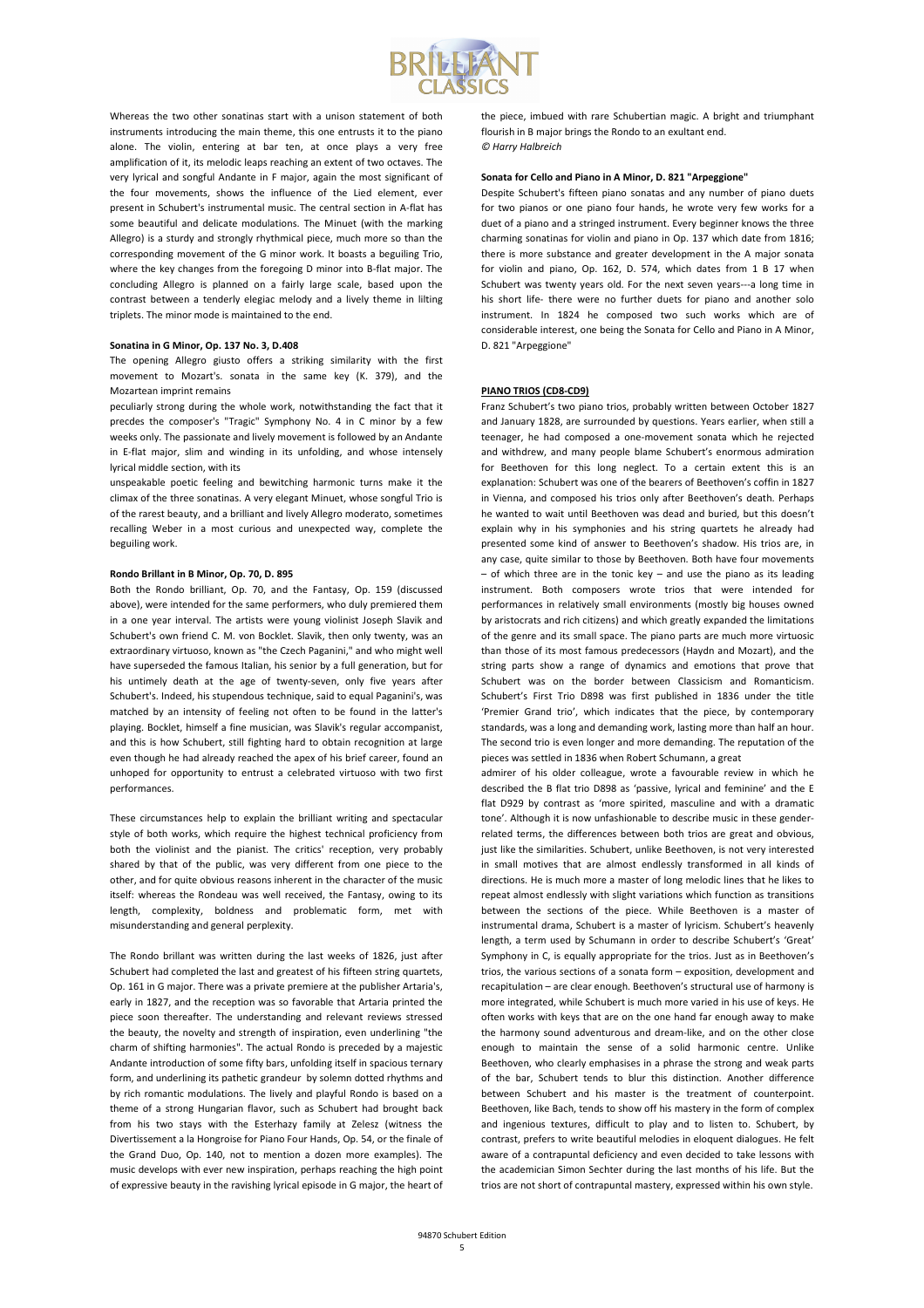

Although the trios are instrumental pieces, they betray Schubert's great affinity for song. In the second movement of D929, Schubert quotes a Swedish song that was doing the rounds of Vienna while he wrote his trio. It was often performed by a Swedish singer, Albert Berg, who sang it at parties and other occasions attended by the composer. The title of the song (in English) is 'The sun has set', and it is tempting to regard it as a programme for the trio. Schubert himself never explicitly described the content of the piece and was perfectly aware of the idiosyncrasies of both vocal and instrumental music. In his final years, Schubert took to writing many expansive instrumental pieces, not just these trios. But no matter how long these works sometimes were, they had to fit within a multimovement composition. This explains the fate of the Notturno D897. Schubert intended it to be the second movement of D898, but apparently rejected it – perhaps on grounds of length and indeed expressive selfsufficiency. When both trios gained popularity in the concert hall, the Notturno proved to be an excellent encore. It also explains the fate of the finale of D929. After the premiere, in March 1828, Schubert decided to cut this last movement by a third. He asked his publisher to respect his decision, but we are not sure if Schubert saw the printed proof when it was sent to him.

Following Schubert's death, the trios fell into predictable neglect. The First Trio was only published in 1836, the Second much later, and both known only to connoisseurs. Schumann's judgment on Schubert gave the latter composer's music a reputation of being written for highly sensitive people, mostly women, who preferred sentiment to force and intuition to intelligence.

It took the 20th century to grasp Schubert's voice, very different from Beethoven's, but just as personal and convincing. His language was equally intriguing and showed, especially in his late and long instrumental compositions, a perfect control of architecture, phrasing, harmony, rhythm and melody. As so often recordings led the way: in this case the first recording of D898, made by the pianist Alfred Cortot, violinist Jacques Thibaud and cellist Pablo Casals. After the war, the trios' reputation was sealed. The music has a vocal touch, but it could only have been written for instruments. It is solidly grounded in the Classical style, but the fluent melodies and the harmony, which often avoid clear marking points in the structure, anticipate the Romanticism of Brahms and indeed Mahler. © Emanuel Overbeeke, 2009

#### STRING QUARTETS (CD10-15)

Schubert wrote more than 20 string quartets. Of these no more than a handful have remained in the repertoire. Schubert would not have regretted this. Just before he composed his final group of three quartets, he distanced himself from his earlier efforts, which are far more relaxed in mood and do not attempt the control of large-scale form, or the expressive depth, melancholy and drama that mark his music from roughly 1823 onwards.

## Quartets for the Salon and Concert Hall (CD12)

Franz Schubert's three great string quartets have long been central works for every quartet ensemble, whereas his early contributions to the genre still linger in the repertoire's shadows. Yet it is exciting to observe and hear how, beginning in 1810, the 13-year-old composer found his own way to the quartet, a path fully independent of his contemporaries. Vienna around the turn of the 19th century was the city for the string quartet. Some 400 works published by 70-odd composers bear witness to the boom. The string quartet was the fashionable medium for domestic musicmaking, and so it was that many composers wrote pieces which could be played by amateur musicians and therefore sold well. There were virtuosic works as well, presented mainly by violinists in the increasingly popular public concerts of the day. Only a few composers like Beethoven held fast to their high artistic ideals without concern for the performability or accessibility of their music. Schubert, too, was not catering for the general public in his early works.

Similar to his attempts at preparing 'the way to a grand symphony' by means of his late quartets, Schubert's early works may be seen as a path to his smaller symphonies, as demonstrated in some of the sketches to those works. As a rule they were first performed in domestic circles with his father on the cello (thus the cello parts are always quite easy), his two brothers Ferdinand and Ignaz on the violins and Schubert on the viola. Schubert himself prepared the parts, which form some of the basis for modern editions. As was then customary, symphonies or entire operas arranged for string quartet were also played on these occasions, surely a reason for the existence of Schubert's overtures and dances for string quartet. Indeed, whatever the participants wanted or needed would be written for any given musical gathering.

Chamber music also played a central role at the Stadtkonvikt, the imperialroyal city college that Schubert entered in 1808 as a chorister and where he received his basic musical training. It was here in the orchestra that he learned the standard repertoire of his time, including the symphonies of Haydn and Mozart. Predictably, one finds numerous thematic references to those contemporary orchestral works in his early string quartets. Apparently Schubert did not distinguish between orchestral and chamber music in his early works, many of which exist in a variety of instrumentations. Through the use of double stops, octave doublings and tremolo, he strove for an orchestral sound in his chamber music – one can hear brass instruments in the numerous fanfares and different orchestral registers in the stark dynamic contrasts. And when necessary, he simply orchestrated the works. Although repeatedly relying on the music of Haydn and Mozart as his orientation, he nonetheless departed from the 'Classical' forms through harmonic experimentation and a completely individual way of varying thematic material, thus posing almost insoluble problems to generations of musicologists seeking to classify his works.

By 1816 the string quartet had divested itself of the influence of fashionable Rossinian opera. At the same time the new fortepiano was making its way into musical salons. The market for printed quartet music collapsed, just as Schubert was seeking, without success, to have his first works published. These developments and the publication of Beethoven's middle-period string quartets triggered a creative crisis in Schubert. It was not until 1820 that he attempted his next composition for quartet: a single movement (Quartettsatz D703). Like the 'Unfinished' Symphony two years later, it remained fragmentary. A turning point came in 1823 with the return to Vienna of the violinist Ignaz Schuppanzigh, who resumed his quartet concerts, primarily of music by the Viennese Classicists. Schubert immediately set to composing a series of three works.

Although the A minor 'Rosamunde' Quartet D804 – Schubert's only quartet published during his lifetime – had its first performance at these concerts and was even dedicated to Schuppanzigh, the famous violinist rejected his next quartet, the D minor 'Death and The Maiden' D810. It suffered the same fate as Schubert's great G major Quartet D887 and the incomparable String Quintet D956, whose performances and later triumphs the composer did not live to see. In his lyrical A minor Quartet and its dramatic D minor companion piece, in the G major Quartet with its references to Beethoven and in the Quintet as a great all-encompassing finale, Schubert achieved a richness of possibilities and perspectives that showed how the genre could further develop and progress after or beside Beethoven.

In the first instalment of their complete recording of Schubert's string quartets, the Diogenes Quartet focuses on the composer's lyrical qualities. As his early quartets had never been played in public, he was principally viewed as a composer of songs, not instrumental music, when the 'Rosamunde' Quartet D804 was first performed. Thus one review of the premiere refers to Schubert's 'first-born'. His friend Moritz von Schwind wrote that the quartet was 'very gentle on the whole, but in the manner of songs in which the melody stays with one, full of feeling and quite distinct.' This characterisation surely applies above all to the slow movement, variations on a theme from the incidental music Schubert composed in 1823 for Wilhelmine von Chézy's play Rosamunde, Princess of Cyprus, which has given the quartet its nickname. The opening movement already combines melodic beauty with a constant underlying nervous seething. The motivic allusion in the third movement to the lines 'Schöne Welt, wo bist Du?' ('Lovely world, where are you?') and 'Kehre wieder, holdes Blütenalter der Natur' ('Come again, fair flowering age of nature') from the lied Die Götter Griechenlands (The Grecian Gods) D677 are evidence that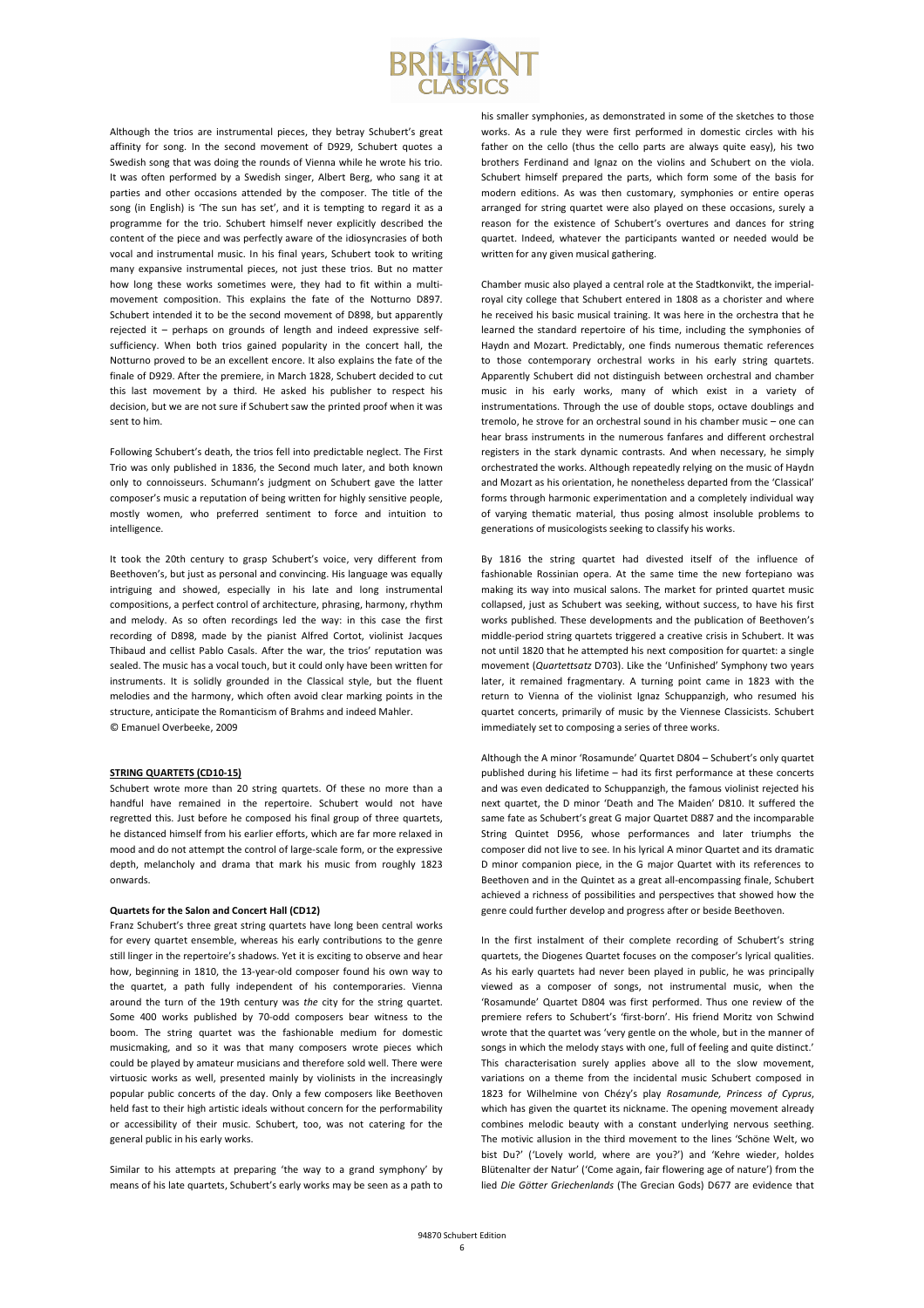

Schubert's world of lyrical beauty has developed fissures, which also constrain the dance-like final movement and would ultimately, dramatically, break open in the 'Death and the Maiden' Quartet and Winterreise and dumbfound his contemporaries.

The relatively high number of D94 assigned to it in the Deutsch catalogue of Schubert's works belies the early origin of the D major Quartet. Formerly it was dated 1814, but experts now agree that it must have been Schubert's second quartet, composed in 1811 or 1812. Moreover, the abrupt harmonic shifts and the play with musical expanses clearly point towards Romanticism and show how far Schubert, in spite of all of his ties to Classical models, sought from the outset to distance himself from them.

It is impressive to observe how the 14-year-old develops an opening movement out of very simple, formulaic material, taking sonata form to its limits by constantly varying his themes – not just in the development section – and, especially, shedding new harmonic light on them. The connection with Haydn is more readily apparent in the inner movements, where Schubert plays with the listener's expectations in asymmetrical phrases and – not unlike his inspiration – allows himself a joke or two, so that hardly more than a caricature of the classical model is left. In the final movement he also comes close to tossing out the Haydnesque design while approaching the orchestral sonorities so characteristic of his early quartets through double stopping and chains of trills.

The Andante in C major poses many questions. Like so many of Schubert's pieces, it is a fragment, though it is unclear whether he never finished the work or if the other movements have been lost. The composition's origins can only be a matter of speculation: is it perhaps an early version of a slow movement from one of the quartets? There are similarities to the corresponding movements of D32 and D36. An almost identical piano version (D29) survives, for which the year of composition has been narrowed down to 1812, and from which we have been able to reconstruct a playable complete version for quartet. The little piece reveals thematic similarities to Mozart's Figaro overture and once again proclaims the songlike character of Schubert's chamber music.

© Christian Starke (Translated by Richard Evidon)

#### Quartets for School and Family (CD13)

Franz Schubert's three great string quartets have long been part of every quartet's standard repertory. His earlier contributions to the genre, on the other hand, still occupy a somewhat shadowy existence, although it is exciting to observe and to hear how the 13-year-old Schubert carved out his own path in quartet-writing from 1810, completely independently from the works of his contemporaries.

Vienna around 1800 was the city of the string quartet, as approximately 400 printed works by around 70 composers bear testimony. The genre was very much in fashion for the purposes of domestic music-making, which led many composers to write works that could be played by amateurs and so were easy to sell. At the same time, virtuoso pieces were being composed which enabled violinists of the time to display their talents at the increasingly popular public concerts. Only a few composers, such as Beethoven, stubbornly maintained their high artistic standards irrespective of how easy their works were to perform, or how hummable they were.

Schubert was not targeting the general public with his early quartets either. Much as he wanted to 'clear the path for a great symphony' with his late quartets, so can his early works be seen as a path towards his early symphonies, for they do in part equate to preliminary studies. As a rule they were first performed by Schubert's domestic musical circle, with his father on the cello (hence the very simple cello parts), his brothers Ferdinand and Ignaz on the violins and Schubert himself on the viola. Schubert made copies of the parts himself, which served as a basis for today's published versions. Chamber music also played a big part in the Stadtkonvikt (imperial seminary), which Schubert joined in 1808 as a boy treble, receiving his basic musical education there. It was also in the Staatkonvikt that he learned the standard symphonic repertory of his time, in particular the symphonies of Haydn and Mozart, as is indicated by numerous quotations and similarities in Schubert's early chamber works.

The Diogenes Quartet turn their attention exclusively to Schubert's early quartets on the second CD of their own complete survey of these works. The opening Overture in B D470 is a unique composition in that there are no other known overtures for string quartet by any other composer. Schubert makes no distinction between orchestral and chamber music in his early works; by using double-stopping, unison playing and tremolo he attempts to realise the same sonic ideas in his early chamber works as he was aiming for in his orchestral works. Numerous fanfares suggest woodwind to the listener, and strong dynamic contrasts imply the differing registers of the orchestra. The alternation of chamber style and orchestral passages also enables far greater room for contrasts. It was in fact common at the time for symphonies or entire operas to be played in arrangements for string quartet in the domestic family context. Unlike the Overture D8, the Overture D470 has come down to us not only as a piece for chamber ensemble, but also in the form of an orchestral version, as the overture to the 'Cantata in honour of Josef Spendou' on the occasion of a jubilee in the Widows' Institute of Viennese Schoolteachers – though it was never actually performed there. Only the short central section remains of the version for string quartet: whether the rest has been lost, or else was never written at all, is unknown. For this recording, a playable version was reconstructed from the orchestral score.

Schubert's **Quartet in B D112** was in all probability written for his family's own ensemble. Composed in 1814, it clearly shows Schubert still searching for the right response to the quartets of the Viennese masters. The opening movement in particular, stringing together short phrases and hackneyed flourishes, sudden interruptions and rapid shifts in character, gives a very disconnected and uneven impression – perhaps explained by the fact that Schubert wrote it in a mere four and a half hours. Indeed, like D470 this work wasn't even originally intended for string quartet: we have a fragment of a movement for string trio which, with the same beginning, explains the numerous instances of unison writing within the quartet version. The slow movement's impact is even stronger, with its alternating moods of profoundest sorrow and supremely jaunty cheerfulness, and the Minuet suggests most clearly the model of Haydn, its orchestral character forming a successful contrast to the tender Trio with its tricky violin octaves and pizzicato accompaniments. The writing for the lower voices in the last movement, with the virtuosic interjections of the first violin, points on the other hand towards Schubert's future, revealing his entirely original conception of the quartet sound.

Around 1816 the string quartet gave way in the fashion stakes to Italian opera in the style of Rossini, and at the same time the new fortepiano became a fixture in domestic music salons. Thus the market for quartet scores was in a state of collapse at the time Schubert was trying to get his first works published – including his latest Quartet in E D353, which its publisher later accorded the posthumous opus number 125 No.2. The D353 quartet is much more compact and less experimental than D112, which may be due to Schubert's studies with Antonio Salieri in 1814–15. The construction of the opening movement is almost 'scholastic', as is that of the slow second movement, which merely presents the first violin with a few very awkward accompanying gestures. Only in the Minuet does Schubert experiment with different phrase lengths, provoking the listener with repeated surprises. The concluding Rondo is clearly inspired by the frisky 'last dance'-style finales of Haydn and others, although the theme keeps reappearing in new keys, as if the composer were searching for the right way to bring his work to a conclusion.

It was probably not just Schubert's failure to find a publisher for his quartets that led him to realise that the approach he had adopted in his lessons with Salieri was leading him down a blind alley; the publication of Beethoven's middle-period quartets above all (Op.95 was published in 1816) made it clear to him that he was on the wrong path. A clear case of writer's block thereafter ensued, and the next few years bore just the opening movement of a fragment for string quartet in C minor – the Quartettsatz D703. It was not until 1823 that the return of violinist Ignaz Schuppanzigh to Vienna, after years of touring, brought a change, the virtuoso resuming his quartet recitals dedicated to the Viennese classics.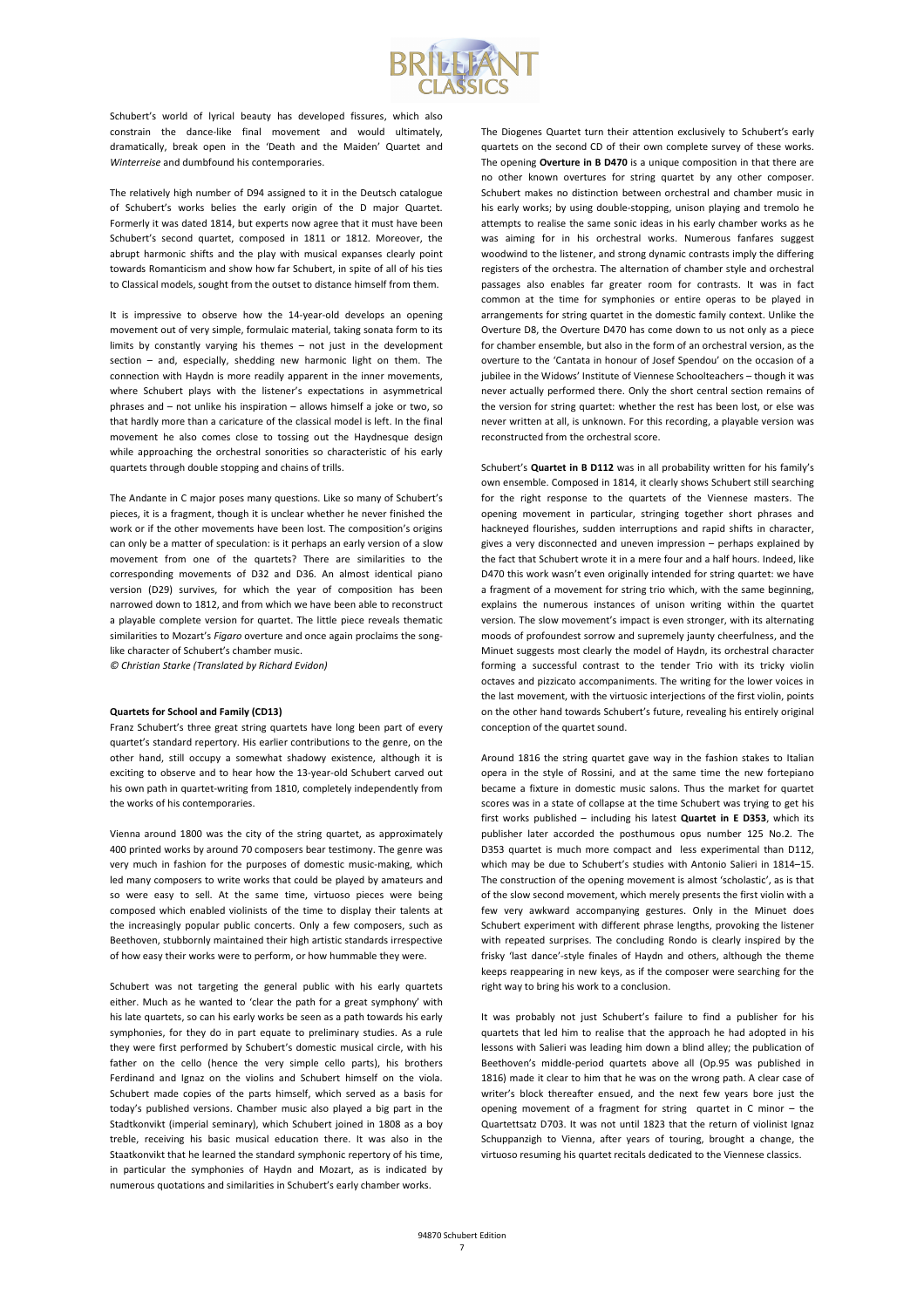

Schubert thence immediately set to work on composing for a series scheduled to include three of his works; the 'Rosamunde' Quartet received its first performance in this concert series, but the famous violinist rejected its successor, the 'Death and the Maiden' Quartet D810. Similarly, his great G major quartet, D887, was also left to gather dust, as was his unique String Quintet D956, whose performance and subsequent triumph Schubert was never to witness. Nevertheless, with his lyrical A minor quartet, its dramatic sister piece in D minor, his Beethovenian G major quartet and the Quintet as a great, all-encompassing summation, Schubert essentially bequeathed a multitude of possibilities and potential indicators of how the quartet genre might have evolved alongside and after Beethoven.

© Christian Starke (Translated by Saul Lipetz)

## Experiments and Dances (CD14)

The year is 1813. In northeastern Europe there are wars of independence against Napoleon, but little trace of that is felt in Vienna. It is 'Heurige time', and the Viennese are loath to let anything spoil their good spirits. In the vineyards outside the city gates the wine is flowing, there is revelling – and, naturally, dancing. In this festive atmosphere the Schubert family quartet gathers once again: Franz Schubert plays the viola alongside his brothers Ferdinand and Ignaz on violins and his father on cello. As is often the case, beginning with the Quartet D18, Schubert has written a new work for the occasion. This time, however, it isn't a 'classical' quartet, but rather – as a surprise for his family – a set of dances. He pairs five minuets (and trios) with so-called 'Deutsche' (German Dances), which have just become fashionable and will soon develop into the waltzes in 3/4 time that will have more than just the Viennese awhirl.

This story is, of course, pure fiction, for today almost nothing is known of the real story behind the creation of the Five Minuets and Five German Dances D89, or indeed any of Schubert's other early works for string quartet. His sparse indications often allow only conjecture. For example, does the heading 'Vol.2' in Schubert's autograph parts indicate that apart from the single Minuet D86 there are further works for this instrumentation which have been lost, or does it refer to dances by Schubert for another configuration? And why did he paste over two of the movements with a newer version? Did he intend to use the material for an orchestral work, and therefore replaced both polychoral movements with simpler, though no less charming, alternatives? Did his strict father criticise the highly decorative writing, or did he not much care for the pieces? We simply don't know, so we are confronted with the dilemma of choosing which version to offer as part of a complete recording. Since we didn't want to deprive the listener of either one, we've decided to provide both. It is the original, pasted-over versions that we've integrated into the cycle, because they were certainly intended for string quartet. The movements that Schubert composed subsequently are included at the end of the CD as a bonus. This way the listener can decide for themselves whether the newer version of the third minuet should be given pride of place as a meditative point of repose, or its original, strongly contrasting predecessor with two trios; or whether the triplet motion of the original trio in the fifth German dance offers a more alluring invitation to the dance than the melody doubled in octaves on the two violins in the later version. All of Schubert's dances are only stylised versions of their respective dance models. That they were not meant to accompany dancing is clear from obstacles such as the heavy chords in the first trio. The diversity and uninterrupted flow of new ideas in the dances are remarkable: there are Spanish rhythms, Baroque-like chains of suspensions, simple, songlike movements, minuets in the finest Haydn style, and, above all, trios marked by ripely Romantic sonorities. It is also astonishing how elegant and salonlike the minuets seem – genuinely old-fashioned dances – when juxtaposed against the rather coarser, more modern German dances.

In addition to the dances on this third CD of the Diogenes Quartet's complete Schubert cycle, there are two more of the composer's early works. Both date from a time when, in addition to the musical experiences he had in his parents' home and as a student and chorister at the Stadtkonvikt (the imperial-royal city college), Schubert became familiar with the sacred and symphonic standard repertoire of his time. That his first attempts at composition were songs and instrumental pieces is thus not surprising.

In his first Quartet D18, the 13-year-old was understandably still seeking to master form and content and thus often experimenting with them. The absence of a unifying basic tonality is already evidence of lacking relationships that have resulted in the work's designation 'in various keys'. Moving between C minor and D minor, the slow introduction only slowly settles on the key of G minor for the main movement. Even within movements, Schubert does not adhere to the usual 'rules' of harmonic disposition. His feeling for large arcs of tension seems to demand other resources and means. Initially, the string quartet genre, even its instrumentation, was 'only' a practical means for Schubert to apply his musical ideas, trying them out with the family quartet. That explains why in addition to passages of idiomatic chamber writing, there are many octave doublings, multiple-stopped chords and tremolos that one would more likely expect to find in an orchestral work. Quotations from or formal analogies to contemporary orchestral works show how he sought to develop his own individual style while using established models and themes as a basis. At the same time, the thematically simple fugues in the opening and final movements of D18 show relatively little imagination, recalling the fugal quartets of Johann Georg Albrechtsberger, which had fallen somewhat out of fashion. They demonstrate the extent to which Schubert sought to master basic compositional techniques. The two middle movements are modelled more on Joseph Haydn: the minuet, with its con sordino sonorities, is especially beautiful, while also surprising the listener with its irregular phrase lengths. And the slow movement seems to recall as a model Roman Hofstetter's 'Serenade Quartet' Op.3 No.5 (long attributed to Joseph Haydn), though it repeatedly amazes with its unexpected harmonic progressions.

An unusual and compositionally extreme approach is found in the two Quartet Movements D68. It is fascinating to observe the way in which Schubert constructs these two long movements out of very little motivic material. The smallest – at first seemingly unimportant – rhythmic patterns suddenly take on significance, and Schubert extends them into quasirhythmicised sound surfaces in which he further develops the harmony. The rhythmic energy of these motifs constantly infuses the writing with impulses that keep it ebbing and then pressing ahead. Even though Schubert did not make such extreme use of it in his other early quartets, these sound surfaces represent a forwardlooking compositional technique that reappears, in a more sophisticated form, in his late quartets. The absence of expansive melodies in these two movements lends them a somewhat brittle character. Although the final movement, reminiscent of Haydn, has a catchy rondo theme, again it is made up of short motivic particles. Furthermore, it owes some of its memorability to popping up a little too often around the three corresponding development sections. Whether these two outer movements once had middle movements that are lost, or if, on account of their thematic relationship, they were perhaps intended for the Quartet D46, is another of the many open questions and puzzles that surround Schubert's early string quartets. © Christian Starke (Translated by Richard Evidon)

#### Der Tod und das Mädchen (CD14)

The Quartet D810 was announced as the second of a group of three, of which ultimately only the first (D804) appeared in print during Schubert's lifetime (though D887 was probably intended to be the third). In terms of technical means D804 and 810 have a lot in common, but their characters differ greatly. D810 is dominated by drama and tragedy. Drama of this intensity was not new for Schubert (it can be found in some of his early songs), but the scale of it is unprecedented; no wonder Mahler was sufficiently impressed to make his own version for string orchestra. The second movement, just as in the quartet D804, has a vocal source: in this case the song Death and the Maiden (D531, written in 1817). Schubert uses its melody as a theme for a set of variations. The steady beat is enriched with adventurous harmonies, though most of the variations follow the conservative practice of assigning the most elaborate part to the first violin – the other movements dispose their parts much more equally. The third is a spiky scherzo, underlined by unexpected harmonic changes. By contrast the Trio is an idyllic intermezzo, making the Scherzo unusually long. This juxtaposition of violent outbursts and peaceful intimacy attracted the Expressionist artists around the first decades of the following century, who were drawn to raw expressions of deep emotion but within a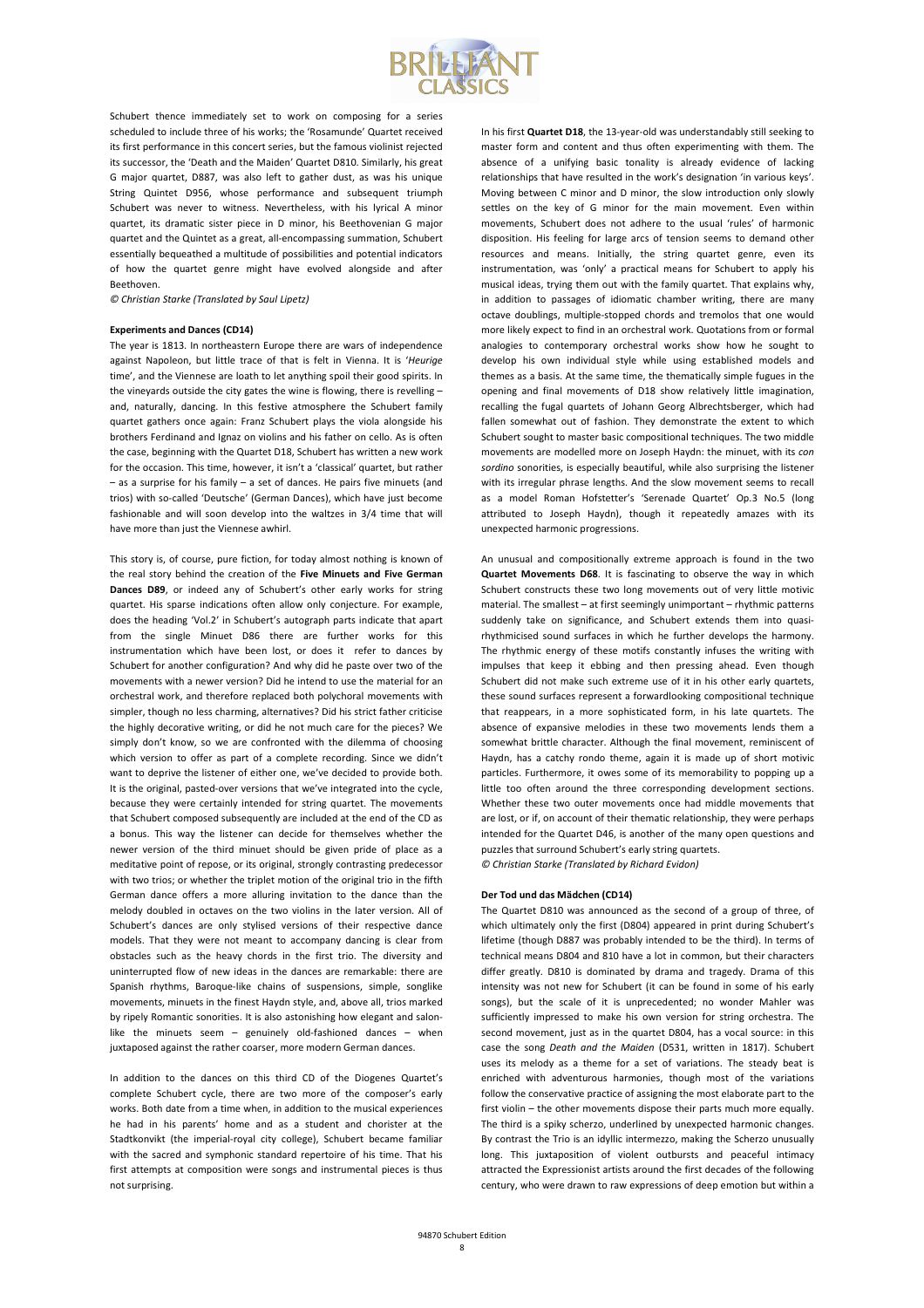

structured context. The finale clearly shows the difference between Schubert and Beethoven. The basic motive has the same structure as the motive of the finale of Beethoven's 'Kreutzer' Sonata. Beethoven emphasises the rhythmic energy; Schubert the mellowness and the lyricism that results from the long presence of the same key. It has the form of a rondo with a tarantella rhythm. Suspending the tension, Schubert interrupts the finale with a serene chorale, before the dance-like theme returns with unstoppable momentum. © Emanuel Overbeeke

#### Quartettsatz (CD15)

The C minor quartet movement D703 represents a gateway to Schubert's mature chamber music, with all the hallmarks of his 'late' style present: the dark lyricism; the shifting chromaticism; the explosion and reassembly to suit a personal transformation of the prevailing sonata tradition. The seeds of the late quartets (which would not be undertaken for another four years yet) can be traced in this all-too-brief first movement – brief, yes, but overflowing with melodic invention and harmonic ingenuity. The movement opens with a short, shimmering passage, with the instruments entering canonically: this 'turning' phrase informs the material of most of the movement. Before long, we reach the second group – a drop to the flat submediant, A flat, for a lyrical theme which suddenly turns to the minor for a stormy transitory section. A third melody – now in E flat, properly the relative of C minor – grows from the climax of the transition but soon switches to G major, the dominant, for a fourth tune which gives rise to the codetta material, based closely on the opening 'turning' theme.

The modulatory passage at the head of the working-out section introduces yet more melodic material, all the while haunted by the shadow of the opening motif, and ushers in a reprise of the lyrical theme – in B flat, leading to E flat. The stormy transitory material now leads to the fourth tune in the tonic major which, as the cello accompaniment fades, is interrupted at last by the opening figure, this time serving as a coda, bringing the movement to a highly provisional C minor close.

A slow movement exists to follow the Quartettsatz, but it is in a fragmentary state that precludes performance. But why did Schubert not complete the quartet? Ideas apparently came to him in such abundance that he felt compelled to move on. Composed when Schubert was just 23 years old, the Quartettsatz turned out to be a stepping stone to the greater heights of the chamber music of his last five years. It still stands, however, as a piece of singular intensity, one that would not shame a composer of twice or even three times Schubert's age.

## Quartet D887 (CD15)

The opening bars suggest the concert hall rather than an intimate domestic venue. This is not just a matter of technical difficulty, although as a whole the G major Quartet is extremely hard to play. It is more a question of the size of the gesture – a modern comparison might aptly be made between the stage movements necessary in live theatre and the smaller ones called for by television, to be relayed to the privacy of the home. Or compare this quartet with Mendelssohn's Octet, written a year earlier. The Octet may, of course, be louder, but by the nature of its gestures it never goes beyond the bounds of domestic music-making. Even so it would be a mistake to assume that the whole of this quartet is conducted in the grand manner. The size of gesture varies considerably and to gauge this variation challenges more than mere virtuosity.

In the first paragraph of the A minor Quartet, A major appeared as a false consolation. Here the procedure is not only reversed (major now becomes minor), but the two modes are compressed into a single, awkward, dramatic expostulation. The energy thus built up is expended in an athletic dotted phrase, a silence and an echo. These four ideas (expostulation, answer, silence, echo) occupy five bars instead of the conventional four. It is also far from easy to pick out the underlying triple pulse. Only at bar 15 does this come out into the open and even here a tremolando has replaced the traditional accompanying figure. Such figures, in the works of Haydn especially, often held thematic or rhythmic potential. The tremolando sacrifices these possibilities in the interests of maintaining atmosphere. The lower strings must allow the first violin its tune, but their support must also ensure that the continuity is not broken. One of the most notable

things about this long first movement is, precisely, movement. Almost the only rhythmic respite comes from the return of the opening gesture; now the chords go minor-major, there are no athletic dots, no tremolando. Is there a simple equation that identifies minor as disruptive, major as placatory? The coda provides

some sort of answer.

Schubert follows his usual path in the slow movement. That is, he gives us a beautiful tune, throws everything against it, and beauty eventually wins out. Two refinements of this procedure deserve mention. Firstly, the 'everything' that seeks to destroy beauty is amazingly dissonant for 1826. An abrupt but constant two-note figure on violin and viola is pitted against a changing series of tremolando chords on all four instruments. Perhaps unexpectedly, the abrupt little figure actually wins – the poet bends the world to his will. The second refinement is that much of the beauty of the tune is enshrined in the timbre of the cello, playing high on the A string and always the original minor version of the tune. The first violin is allowed a version in the tonic major (E major) and even in the dominant minor, but E minor is strictly reserved for the cello.

The Scherzo and finale proceed almost entirely in small gestures and at high speed. Time again we glimpse the spirit of Haydn, who knew very well what marvels could be conjured from repeated notes on strings. True, he never used them as a staple diet for 707 bars, but surely Schubert's handling of double- and treble-bluff would have reassured him that the extended timescale of the 'Romantic century' had some Classical possibilities.

© Roger Nichols

#### Trout Quintet (CD16)

Franz Schubert's Vienna, was a conservative city under the strict control of Metternich. To gain an impression of the atmosphere at the time we can take a look at the Congress of Vienna that this statesman organised in 1814-1815. Aristocracy and statesmen from all over Europe were in attendance, accompanied by their wives and courtiers. The meetings were not only political. There was also entertainment in the form of balls and concerts. The whole affair took place in the upper echelons of society– a small, privileged group. No-one would have noticed Franz Schubert.

One composer who did make an impression was the previously mentioned Johann Nepomuk Hummel. He composed countless waltzes for the gala evenings of the Congress. They were lightweight pieces that were quickly forgotten. Not so fleeting was the Piano Septet op. 74, for flute, oboe, horn, viola, cello, bass and fortepiano, which became a success immediately after its publication in 1816. The work was performed often and was discussed in leading newspapers. Hummel arranged the work for piano quintet in the same year, using the combination of violin, viola, cello, bass and fortepiano. The arrangement was given the same opus number, 74. This work became one of the inspirations for Schubert's Trout Quintet. Hummel had previously composed a quintet for this combination in 1802: the Piano Quintet in E-flat. This work was not published until 1822, under the opus number 87.

In 1819 Schubert found himself broke, once again. When the summer approached he was invited by a friend, the singer Johann Michael Vogl, to accompany him on a visit to Vogl's birthplace, Steyr. Schubert stayed with a local lawyer. That suited him well, as he wrote in a letter to his brother: 'In dem Hause, wo ich wohne, befinden sich 8 Mädchen, beynahe alle hübsch. Du siehst, das man zu thun hat'.

In the house where Schubert dined each day with Vogl was a girl who 'spielt brav Klavier, und wird verschiedenen meiner Lieder singen'.4 The musical gatherings also took place at the house of Sylvester Paumgartner, mining executive and keen amateur musician. Paumgartner was a cellist, had his own ensemble and was a great fan of Schubert's song 'Die Forelle'. He requested that Schubert compose a piano quintet for the same combination as Hummel's quintet op. 74, with the stipulation that one of the movements be a set of variations on his beloved song. Once back in Vienna, Schubert set to work and the result was an extensive, fivemovement work. The parts were copied by Stadler, a friend of Schubert,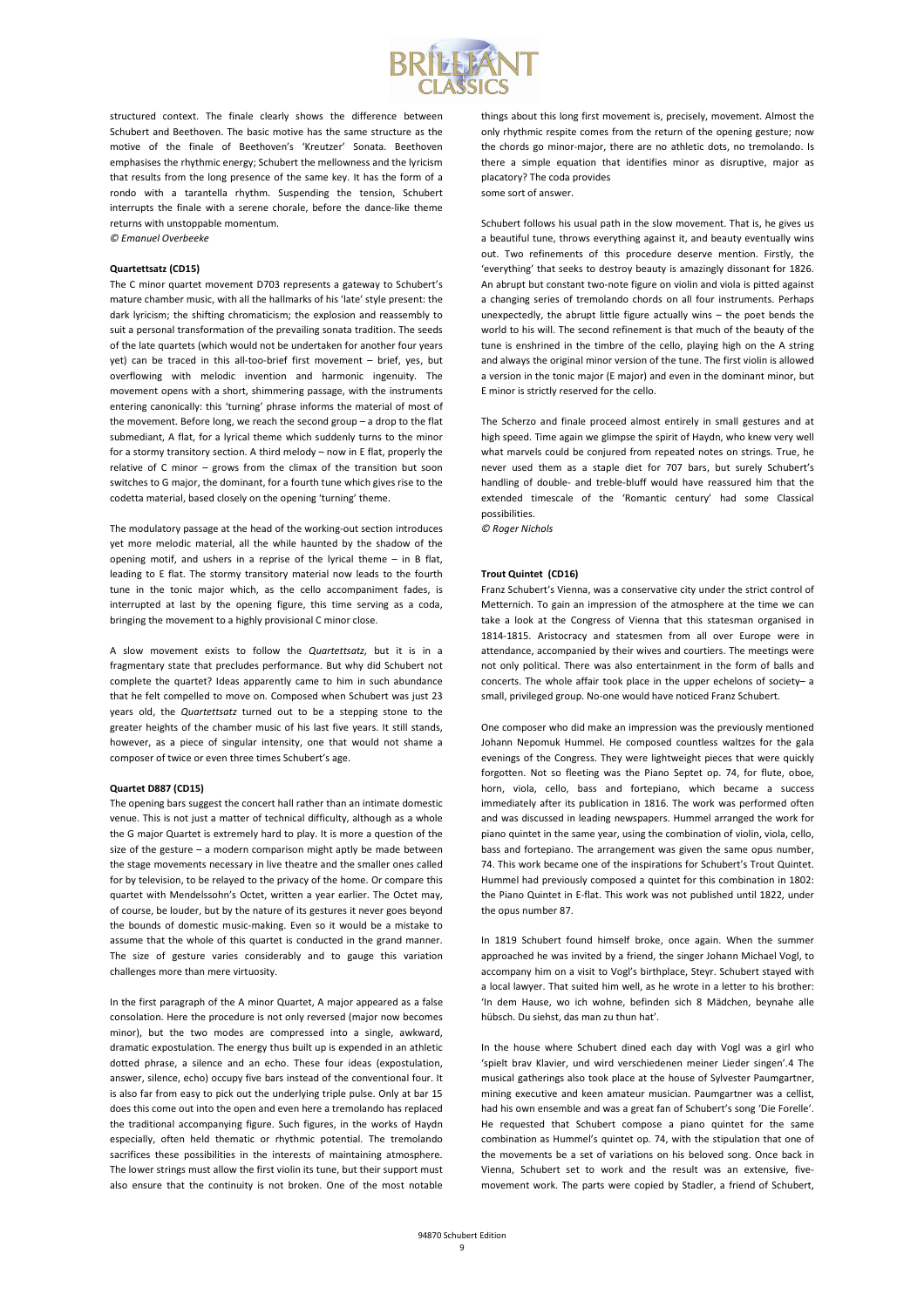

and brought to Paumgartner, who described the event vividly in his memoirs.

Schubert was 22 when he composed the Trout Quintet. He was at the beginning of his musical life and couldn't possibly have imagined that he would only be granted nine more years. During his lifetime only a few of his songs, some dance music, and a few works for piano duet were published. He wrote to publishers and sent them his quintet but there was little interest in the unknown composer. On one occasion Peters of Leipzig answered Schubert's letter with the statement that they only wished to conduct business with 'familiar' composers, such as Romberg, Spohr and Hummel. The Trout Quintet was finally published in 1829, but sadly its composer had already been dead for a year. © Riko Fukuda

## STRING QUINTET (CD17)

Schubert's final work for chamber ensemble, the String Quintet in C (D956, Op.posth.163) was completed sometime in September or early October 1828, a matter of months before his death, but not performed until 1850 or published until 1853. Schubert submitted it to the publisher Probst for consideration: 'Finally I have written a quintet for 2 violins, 1 viola, and 2 violoncellos...the quintet rehearsal will only begin in the next few days. Should any of these compositions by any chance commend themselves to you, please let me know.' Probst replied, asking only to see some of Schubert's vocal works and requesting more popular piano music. Even at this late stage in Schubert's career, it is obvious that he was valued for his songs and piano music, and was hardly taken seriously as a composer of chamber music. Schubert's String Quintet owes certain debts to Mozart's K515 Quintet and Beethoven's Quintet Op.29, written in the same key, as well as to similar quintets by George Onslow. The instrumentation is reminiscent of Onslow, who used a double bass in some of his quintets. Most string quintets follow the example of Mozart and add a second viola to the conventional make-up of a string quartet; Schubert, like Boccherini before him, replaced the second viola with a second cello for enhanced richness in the lower register. However, his use of the second cello is very different from Boccherini's, for Boccherini essentially uses the additional cello to create an extra viola line. In common with other late works of Schubert (e.g. the 'Great' C major Symphony, the B flat Piano Sonata D960 etc.), the opening movement is unusually expansive, accounting for more than one third of the total length. The opening theme of Schubert's work emulates many characteristics of K515's opening theme, such as decorative turns, irregular phrase lengths, and rising staccato arpeggios (the latter appear only in Schubert's recapitulation). The second movement is in three-part ABA form. The outer sections, in E major, are of an otherworldly tranquility. The central section is intensely turbulent; it enters in the unrelated key of F minor. When the opening music returns, there is a running demisemiquaver passage in the second cello which seems to have been motivated by the turbulence that came before it. In the last three measures of the movement, Schubert somehow contrives to tie the entire movement together harmonically with a quick, brilliant modulation to the F minor of the middle section and an immediate return to E major. The Scherzo is symphonic in scale, with the open strings of the lower instruments generating a volume of sound seemingly beyond the capabilities of five stringed instruments. The trio of this movement is an unearthly slow march that seems to anticipate the sound world of Mahler. The last movement is an exuberant rondo with clear Hungarian influences. © Clemens Romijn

#### OCTET (CD18)

Schubert wrote his Octet D803 in response to a commission from Count Ferdinand Troyer, master of the court to Beethoven's noble pupil and patron Archduke Rudolph (by then Archbishop of Olmütz). The count, a gifted amateur cellist, proposed that Schubert should write a piece comparable with Beethoven's Septet. Schubert did indeed take the Septet as his model, writing the same number of movements but only adding a second violin to the ensemble. The Octet for string quartet plus double bass, clarinet, bassoon and horn was composed in February and March 1824. It was first performed at the count's residence, with Jgnaz Schuppanzigh, one of the leading Viennese violinists of the day, playing

first violin. A second, public performance was organised by Schuppanzigh in 1827.

The work opens with a grand, slow introduction to a strongly rhythmic Allegro. In the calm, slow movement the main theme is heard on the pastoral clarinet, accompanied by the strings. The third movement, Allegro vivace, is a scherzo with contrasting trio. The fourth movement comprises a theme with seven variations, based on the love duet 'Gelagert unter'm hellen Dach der Baume' from Schubert's opera Die Freunde von Salamanka. It is followed by a menuet and trio, the latter suggesting a folk dance. The finale also has a slow introduction. The lively Allegro that follows is interrupted shortly before the end by a little drama based on material from the first movement.

© Clemens Romijn

#### PIANO SONATAS (CD19-CD26)

#### Sonata in B flat D960 - Sonata in B major D575, Duo (CD 19)

Although the last three Sonatas D958, D959 and D960 are dated as being completed in September 1828, they were undoubtedly written over a period somewhat longer than a single month. By this time, Schubert was in the final stages of an extreme illness (probably syphilis) which had ravaged his health both physically and mentally to a state of what physicians of the day referred to as Nervenfieber. The innovations in the final works undoubtedly owe something to this state of mental ill health, just as such an illness would affect, for example, the later works of a philosopher such as Nietzsche or indeed the composer Schumann a little later on. In September, Schubert had been advised to move and stay with his brother Ferdinand rather than be alone. It is thus, that the final Sonatas are something of a testament to his final mental and physical state of mind and represent triumph of his art against such total adversity.

The B flat Sonata is the last of the three great final Sonatas and it is in many ways the most personal and perhaps serene and melancholy of all. It is a summation of what has gone before and the first movement, marked for once unusually, Molto Moderato is at once a departure from the normal type of fast movement opening as well as being on a disproportionately large scale - it takes almost half the length in time of the whole Sonata. Again there is that unique quality of sudden pauses in the music which punctuate the melody, there are worrying trills disturbing the bass line and there is a violent section before the recapitulation. Beethoven is again never far from Schubert's inspiration here, nor too is the final movement from Schubert's own previous Sonata.

As in the Quintet for Strings (D956) of the same year, the second movement of the Sonata is slow moving, almost static producing a feeling of other-worldliness. It is based on ternary form with a second subject that seems to promise more substantive hope. An extremely brief Scherzo movement follows marked to be played con delicatezza (with delicacy), and that is the key to a movement which remains softly spoken; there is a brief Trio section, somewhat more worldly with some strangely disturbing left hand work. Finally, the Rondo (Allegro ma non troppo) filled with tunes and mad joy leads to a remarkable coda with a fast crescendo to its concluding bars.

The early B major Sonata despite a composition date of August 1817 is a remarkably free piece both in its formal aspects and its treatment of tonality. Of the 1817 series of Sonatas, it is also the only one that can be considered to be complete. It begins imposingly with threes in the bass line and dotted rhythms above before rising to G major for a new and highly Romantic section. Heroic ascents and converse descents together with a march theme shape the movement. The following slow movement is a simple Andante in ternary form with a violent central section; it begins with simple three beats to the bar but surprisingly ends with the extraordinary change to four beats in the bar. A Scherzo follows or is it a Minuet and Trio, with a second section based in B flat major? The wit and good humour of the Minuet section is a particularly felicitous invention which almost makes the whole work into a minor masterpiece. A final, witty and playful Allegro giusto brings the work to a close with a strongly rhythmic finale.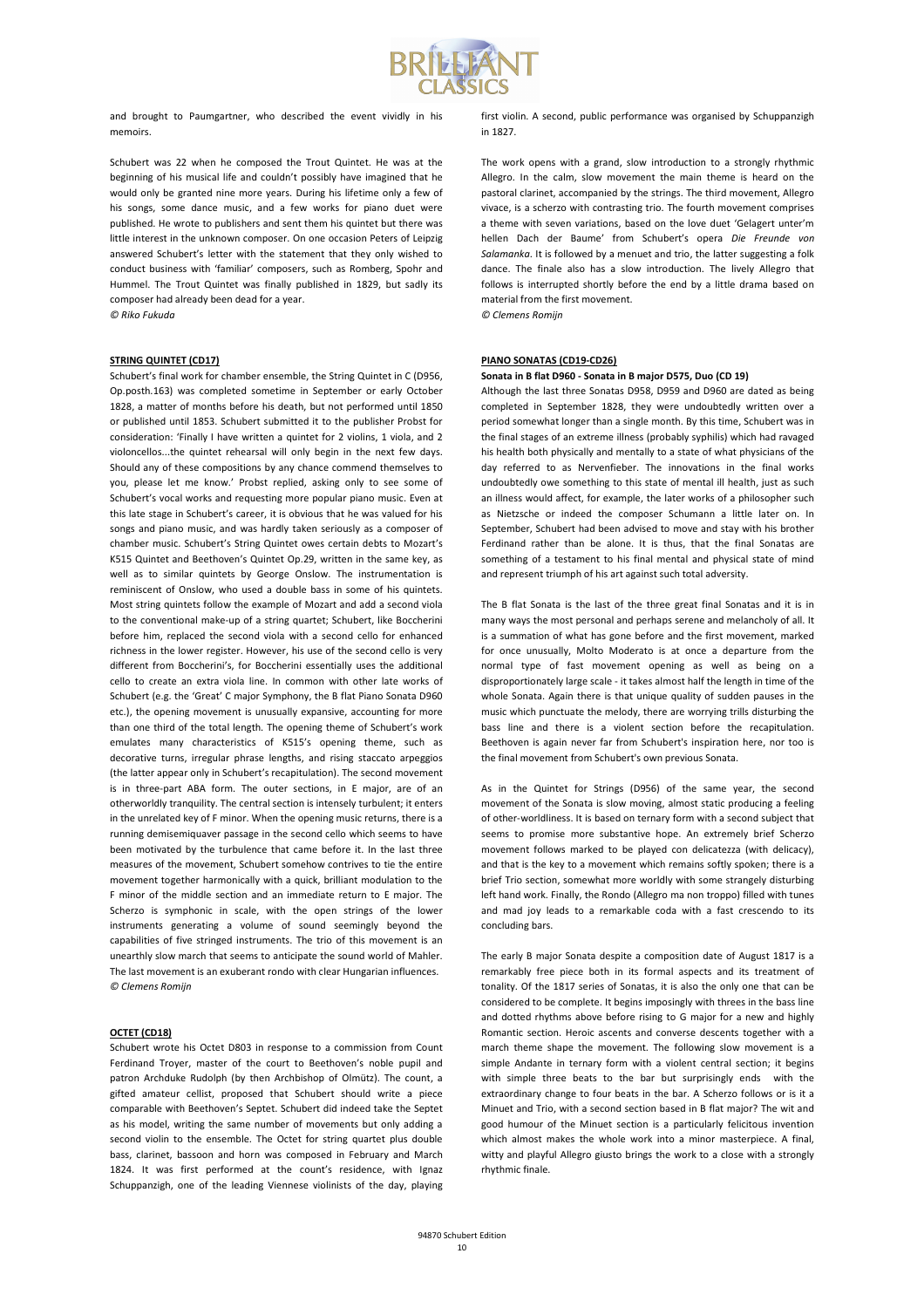

Dating from Schubert's final year, the Lebensstürme for piano duet is more properly an Allegro in A minor, receiving its rather Romantic title from the composer and publisher Diabelli who brought out the work in 1840. Diabelli as Editor often interfered with other composer's autographs and his retitling of the Allegro is a typical example of his tampering. This is a highly intense piece ranging from passionate outbursts to intense calm and is written in Sonata form thus suggesting that perhaps it could have been intended as the first movement of an incomplete Sonata. The second subject, noble and almost religious, somehow pre-empts the slow movements of Bruckner years later.

## Sonata in A major D959 - Sonata in E minor D566 (CD20)

Summation of all the keyboard works, Schubert's last three Sonatas D958, D959 and D960 were completed in September 1828, although they were undoubtedly written over a period somewhat longer than a single month. By now, Schubert was in the final stages of his mysterious illness described by his Doctors as a fever of the nerves, common parlance for many severe complaints at the time but most likely for syphilis, although no documentation exists for when and where or indeed if from man or woman the composer first caught the infection. Syphilis was however common in the period and whatever the disease was, it had plagued his health both physically and mentally for a long time and was certainly by now in its final stages. Such severe illness undoubtedly had an effect on the final works and they must owe something to this state of mental ill health and the insights that such sufferings can bring to an artist above and beyond the physical limitations. By September, Schubert had moved in with his brother Ferdinand for some sort of support, rather than be left alone. These three final Sonatas make up a testament and represent the triumph of the composer's art against such adversity.

The late A major Sonata D959 serves as a complete opposite to the preceding Sonata in C minor D958; this is a bright and secure work, more lyrical than tumultuous. Beginning with a rather majestic chorale, a cascade of triplets follow before the opening motif returns. There is a second subject in the key of E major leading to the development and then a final coda which seems almost contemplative. The Andantino which follows begins with a song like melody firmly in F sharp minor and then, surprisingly for such a gentle opening, explodes into one of the wildest outbursts in all of Schubert - this may well be accounted for by the imbalances in the composer's mental state at the time but remains for all that musically almost shocking. The momentary fury quelled, the movement returns to its opening peaceful 3/8 song.

The conventional third movement Scherzo follows in the usual ternary form. The opening section is bright and skipping with lyrical moments to the fore in the Trio section, marked as it is un poco piu lento. Finally, the work concludes with an Allegretto of some length. This is a text-book Sonata-Rondo movement with it's theme taken from one of Schubert's earlier pieces - the slow movement of the Sonata in A minor D537. If this all sounds rather too obvious, the result is quite different; the borrowed theme is expanded and sustains its interest throughout the movement finally leading back to a concluding restatement of the opening of the work in the last few bars - almost a symphonic conclusion.

In June 1817, Schubert finished his E minor Sonata D566 although officially only two movements exist - a third movement was added later. In fact, the first movement was published on its own in 1888, the second then in 1907 and the disputed third in 1928. The opening Moderato is melodious enough but seems to lack purpose and shows that attempts at Sonata form are as yet not quite successful; there is a mixture of happiness and sadness but the one fortissimo climax of the work lacks any true sense of progress. The second movement is equally unsatisfactory although it has certain moments of charm. The disputed third movement is a Scherzo with references in its D flat major trio section that seem again to hark back to earlier pieces by Mozart.

#### Sonata in C minor D958 - Moments Musicaux D780 (CD21)

All of Schubert's last three Sonatas bear the date September 1828 although they were probably written over a period of longer than just one month. Nowhere in his whole output is the debt to Beethoven more apparent than here and this is particularly true in the C minor Sonata, where not only the

mood but also some of the thematic material has been taken from the older composer. In addition, it must be remembered that by this time, Schubert was extremely ill and indeed moved to stay with his brother Ferdinand at the beginning of September. The final Sonatas are thus something of a testament to his final mental and physical state of mind and represent triumph of his art against such total adversity.

The first of the series sets the scene for a new treatment of the piano, not so much as a solo instrument as a full orchestra. Beginning in a massive way reminiscent of Beethoven, the opening Allegro is a large scale piece in all ways which yet manages to move into new territory and a dissolution to an extent of tonality far removed from the bravura of earlier pages. The second movement is the only true Adagio in the three late Sonatas and a reminder of the moods from Schubert's last great song cycle Winterreise and although the references to Beethoven are not as obvious as the quotations in the first movement, the homage is here equally evident.

For his third movement, Schubert chooses the title of Minuet, already an anachronism perhaps by this time but the piece is marked Allegro and tends towards a Scherzo without too much of the sense of jokery. At times, Schubert amazes the listener by inserting silences into this shortest of movements but the trio section seems to reassure again towards a sense of near normality. Finally, the concluding Allegro in 6/8 time is a racing and impetuous mixture of both Rondo and Sonata forms. After a lengthy exposition and development, the principal theme eventually returns confusing the first time listener as to what the composer's real intentions may be and although reference can again be found to Beethoven - this time to the Opus 31 No3 Sonata, the final pages here are a unique statement of Schubert's virtuosity and amazing originality as a keyboard composer.

The Moments Musicaux which compose D780 are short pieces written between 1823 and 1828. Two were published in an annual musical almanac whilst the third was published separately in 1823 and the sixth in 1824 although when the others were actually composed is unknown. They last from less than a mere two minutes to something around seven and are generally thought of as lightweight works that would have been suitable for playing by the composer at one of those social gatherings that filled Vienna at the time, be they for amateur artists or more artistically challenging. Some of the soirees may even have been far more than just social meetings and it has even been suggested that the parties may have been opportunities for meetings of a homosexual subculture of the city to which Schubert may have been a member himself.

There is something almost balletic about these pieces and they tend towards the same three part form as do the two sets of Impromptus. The first is in C major and is a reflection on a minuet with trio. The second is in an extended temary form or rondo and contains variants of the first section on each of its appearances as well as a startling change from A flat major to E sharp minor, another key to some of Schubert's extremely advanced ideas on tonality. The third piece was originally called an Air Russe (Russian Air) when first published in December 1823 and bears resemblance to not only a Russian dance but to some of the earlier music which Schubert had composed for the unsuccessful stage play of Rosamunde, Furstin von Zypern.

The influence of the Bohemian tradition was felt strongly by Schubert and the fourth piece is a reflection of that, perhaps the Trio is a hint at such a national echo whereas there is something resembling earlier times with even a hint of Bach in the outer sections. Number Four's Moderato marking is followed by a quick change to an Allegro Vivace for the succeeding brief and pressed vigour of the Fifth piece. Finally there is a change from F minor to the major key of A flat for the somewhat strangely titled Plaintes d'un troubadour which concludes the series. This is, like the opening piece, a basic Minuet and Trio making up the longest of the Moments and expressing a sense of sadness with some surprising key changes between the major and minor.

Publication of the Moments Musicaux had to wait until July 1828 and like the late Impromptus, these are pieces which express the immediate appeal of Schubert's piano music, even when the composer was plagued by the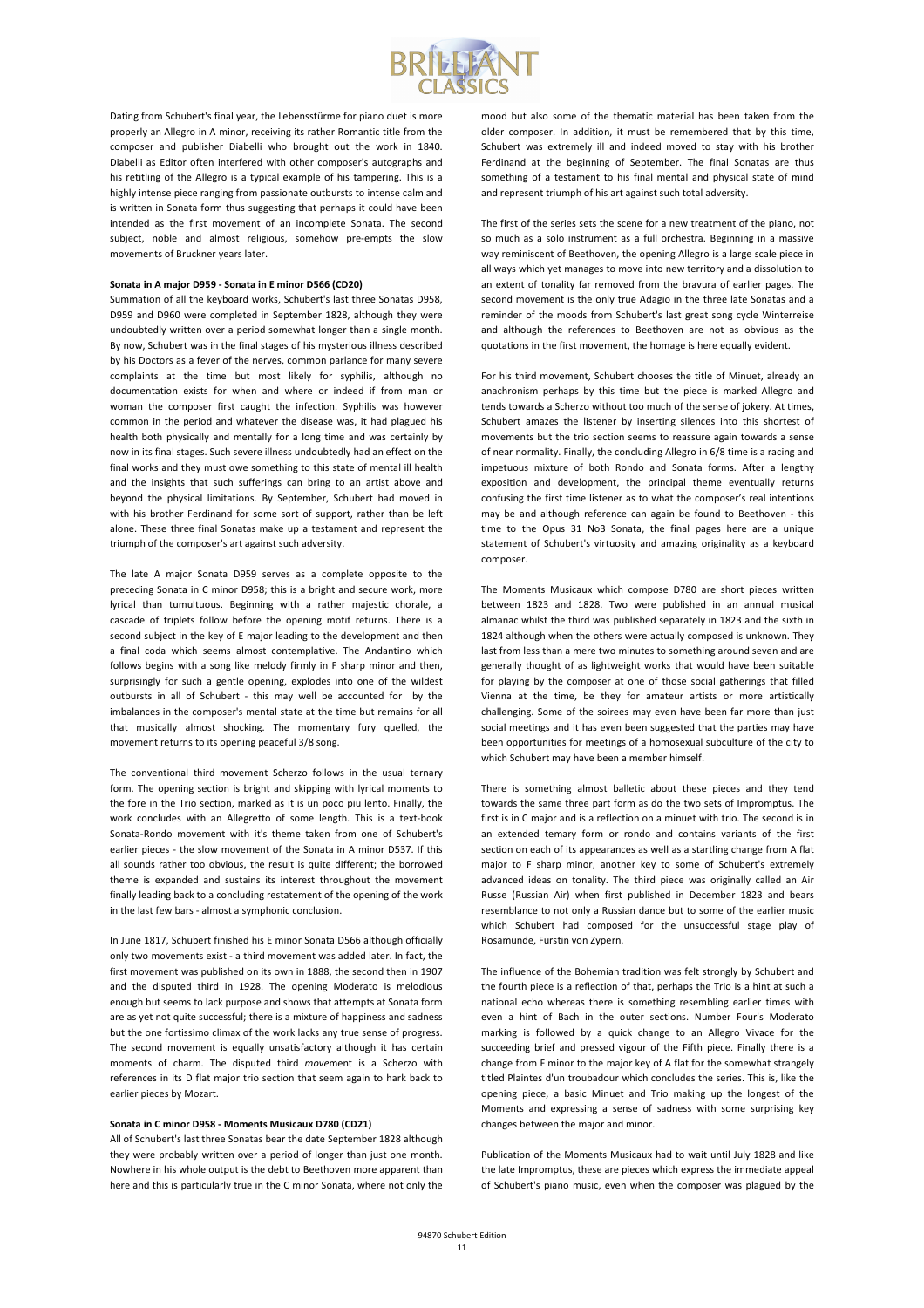

horrors of his final illness. They too represent the wide ranging inspiration of the composer in those final months when compared to the last three great piano sonatas that were to follow.

## Sonata in D D850 - Sonata in A flat D557 - Sonata in C D840 "Relique" (CD22)

Generally, it would seem only natural that composers of keyboard works should compose directly at the keyboard itself, but it may well be that at times in his life, Schubert was not always able to follow this procedure. He certainly did own or have access to pianos during his lifetime, but sometimes Schubert's financial difficulties or changes of lodgings may have led to periods when he had no access to an instrument and composed in his head. Added to a deteriorating and distressing illness and state of mental and physical health, the composer's keyboard and indeed other works came about often from uniquely adverse conditions for any musician.

Trips to the various mountain resorts of Austria often inspired Schubert to a flurry of composition on his return and the D major Sonata D850 is a result of the composer's trip to the Austrian Spa town of Bad Gastein in the summer of 1825, the trip which resulted also in Schubert's last completed symphony, the Great C major. D850 is one of Schubert's most virtuostic Sonatas and also a work of some considerable length. Within its opening Allegro movement, Schubert manages to pass his music through all twelve keys whilst keeping momentum up with a tempo of two in the bar rather than four and even adding some seemingly incongruous folksy elements. The slow movement combines mystery and beauty within a Rondo form together with a joyful and dancing sense of escape to better times. The music is some of Schubert's most attractive and builds to a huge climax before its return to the second subject. The following Scherzo is almost something of a Bohemian folk dance to begin with, then moves up to B-flat before turning itself into a genial Landler. After what is a lengthy Scherzo, the final rondo is a piece of lightness and grace, the principal theme changing and then becoming ever more fluid until it finally melts away.

The two remaining Sonatas on this recording come from a much earlier period of Schubert's life and can be seen as precursors to the great later works. This was the time of the Sixth Symphony and Schubert's deepening friendship with the Romantic and melancholic poet Mayrhofer who was to have such influence on the young composer, particularly in his songs.

The A flat Sonata D557 was composed in May 1817 and is something of a modest work, even managing to hark back to the Baroque era and perhaps imitating a style of writing for the harpsichord. The opening Allegro moderato movement is in strict Sonata form and has a distinct echo of Mozart about it with little to show that it is a work of Schubert's, full of charm but little imagination. There is a certain naiveté about the second movement Andante as well which even seems to hark back to Mozart's E flat Symphony No. 39. Despite the tuneful nature of the second subject, the final movement is not only dubious as it is in E flat (an unlikely key for a finale here) but is little more than a rather tuneful dance. Whatever the final verdict may be and whether indeed, this is the complete music for a Sonata as Schubert envisaged it, this early piece is an agreeable throwback to earlier times.

The strange title given to the C major Sonata D840 dates from the publication of the piece in 1861 in Leipzig after a circuitous journey via the hands of Ferdinand Schubert and Robert Schumann. The Sonata is indeed unfinished, like several other works by the composer, for the reasons that Schubert ran into difficulties at various points in the score. It appears that he may have intended to return to the piece and use it for the third of a series of Grandes Sonates from 1825. Whatever the case, the Reliquie is a substantial fragment predating the Great C major Symphony by just a few months.

The opening movement is not overburdened by thematic material and proceeds at a leisurely pace - the second subject being even marked ligato (smoothly). The following development features Schubertian triplets before seemingly melting into the recapitulation without being noticed.

The coda reviews the first subject in a broad and truly symphonic climax. The slow movement is marked Andante and takes the form of a Rondo but with many small silences in the music, something that would be developed in the later Sonatas but had been already apparent in the very first. The third movement planned was to be a Minuet with Trio, but although the central trio section was completed, Schubert failed to finish off what would apparently have been a rather daring re-invention of the Minuet. Expectations of the generally high standards of the first two movements are however disappointed by what remains of the final movement. This appears to have been intended as another Rondo or Sonata Rondo but Schubert's manuscript breaks off after some rather uninspired 272 bars.

#### Sonata in G major D894 - Sonata in A minor D784 (CD23)

The fate of the artist and his surroundings is nowhere so clearly drawn as in the life of Franz Schubert. Beginnings of promise and successful relationships with friends and a growing public were somehow cut short by an illness that was to shape the rest of his life. The year that marked such a change in the young composer's life was 1823 and five years later he would be dead, one of music's great composers indeed but also perhaps one of music's great losses. Nowhere can this two part life and two part career be better seen than in Schubert's piano Sonatas; the year marks the line between what was Schubert's period of early and late Sonatas.

Much of the music before 1823 was written for social occasions, Schubertiads as they became known and there are a succession of short pieces for the piano - Minuets, Waltzes, Ecossaises, Ländler and German Dances. There are early Sonatas too, often imitating the mood and the style of Haydn and Mozart as well as a rich legacy of Classical Symphonies which still hold a place in the repertory today. After 1823, however, Schubert was a man very much alone with his sickness. Schubert was by no means an extrovert and his illness (probably syphilis) with its progressive degeneration led him more and more into his inner self. That inner self and delving further into the possibilities of music and art meant a new approach to Sonata form after the 1823 crisis, culminating in the three last great works of 1827 but bringing before them other major works which manage to take the form even beyond the possibilities of Beethoven's final works.

The two Sonatas on this recording show the progress Schubert had made or was about to make at this later date. The A minor work dates from that crucial year of 1823 whilst the later G major piece comes from three years later in 1826. 1823 also saw the composition of Schubert's best known opera Fierrabras and the great song cycle Die schöne Müllerin whereas in 1826, Schubert had suffered another bout of bad health and his fortunes both mentally and financially were at a low ebb.

The Sonata in G major D894 was dedicated to Schubert's friend Josef von Spaun, a Government official and the founder of the Schubert circle. It was published first in 1827 by Haslinger where it appeared under the title of Fantaisie, Andante, Menuetto et Allegretto although within the covers of the printed edition it bears the title of Fantasy or Sonata.

The opening movement bears the rather eccentric time signature of 12/8 and the marking of Molto moderato e cantabile - nothing quite like the normal opening of most works of this kind so far. Unlike many of Schubert's works in the medium, this movement is also different in that it fails to make too many modulations and has a singing quality perhaps in tune with its description as a Fantasy and its marking of cantabile. The slow movement that follows is marked Andante and consists of gentle opening and closing sections with a more dramatic central part. The movement is cast in the ternary form favoured so much by the composer. After these two subdued movements, the normal Scherzo of the Sonatas becomes here a conventional Menuetto in B minor with a particularly enchanting Trio in B major at a speed of Allegro moderato. Finally, the last movement is a customary Rondo, most happy in its inspiration and with a central episode which leads into a charmingly simple melody firstly in the minor key then leading back to a repetition of the Rondo and the coda.

The A minor Sonata D784 follows after a four year gap from its predecessor, the Sonata in A major D664. The intervening years had seen the composition of the Quartetsatz and the Unfinished Symphony and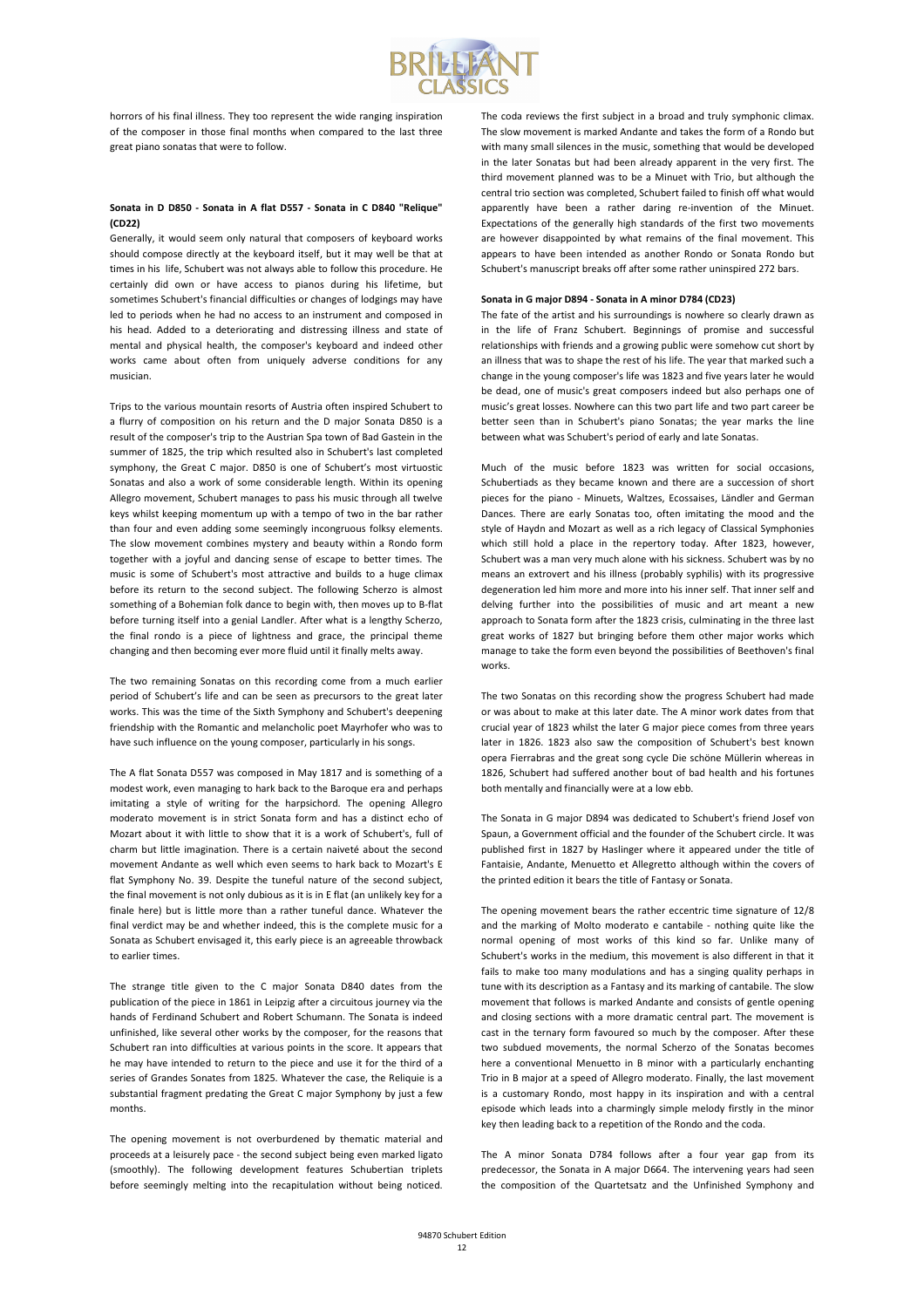

there is now a considerable development from the earlier works. Completed in February 1823, it is in three movements with an exceptionally lengthy opening movement some three times the length of each of the following. This Allegro giusto begins with a theme given out in octaves before the appearance of a second subject sometimes interrupted by moments of fortissimo leading to a development and recapitulation and coda still maintaining the elemental play of dynamics in the movement. The following Andante is a compact and poetic piece with almost an ability to stand on its own whilst the concluding Allegro Vivace features a headlong rush and aIternate lyrical passages. The piece ends in a final coda of pure virtuosity with fast octave figurations recalling the octaves of the opening of the initial Allegro giusto. If there are echoes of the later Brahms in the slow movement, then it is perhaps Beethoven who shows his face in the Finale once again.

## Sonata in A minor D537 - Sonata in A D664 Drei Klavierstücke D946 (CD24)

Anyone trying to continue the tradition of the keyboard Sonata after the works of Haydn, Mozart and particularly Beethoven, was faced with difficulties of the most extreme kind. It may have seemed that a work such as Beethoven's Opus111, to mention only one of the composer's late pieces in the genre, had already said all that could be said without the creation of a new form or perhaps a new instrument. Schubert persevered over a period of thirteen years from 1815 until his death in 1828 and against all odds, created a further life and a remarkable development for the Sonata as well as producing shorter piano pieces of exquisite beauty and amazing technical innovation. The present recording somehow shows those innovations within the timespan, beginning with two early Sonatas and contrasting the late Klavierstücke.

The Sonata, D664 in A major, comes from a much earlier period in Schubert's life and dates from 1819, some nine years before the final works. It is consequently, a simpler work, much easier to play than many of the later keyboard pieces, although this by no means suggests that even in these earlier works, Schubert's development of the Sonata form was not ready to break with convention and extend the limits. Indeed this Sonata is in many ways perhaps the first of the characteristically mature keyboard works of the composer.

By 1819, Schubert had had a major success with his opera Die Zwillingsbrüder which had improved his financial situation with a fee of 500 Florins, part paid on account by July. It was not the relatively unknown operatic work that inspired Schubert at this point, rather a trip he made to the mountains of Upper Austria with his friend Johann Michael Vogl, a baritone who was responsible for the succes of many of Schubert's songs. The holiday lasted until mid-September when the friends'returned to Vienna, refreshed and filled by the inspiration of the Alpine landscapes. The inspiration of that brush with nature and the contentment rising from meetings of friends and admirers directly produced the Trout Quintet and the A major Sonata written as it was for Josefine von Koller, an innkeeper's daughter he had met in Steyr.

This shortest of all the Sonatas begins with an Allegro movement with a particularly leisurely first subject which gives rise to a second subject initially in the same key - Schubert defying convention. There is little in the way of drama in this opening movement other than a momentary outburst in the development. Similarly, the slow movement joins its two themes together and we are in the world of Mozart rather than Beethoven, elegant and gracious but not without a certain sense of gravity. Unusually again, the Sonata contains neither Minuet nor Scherzo but moves instead straight from Andante into a final full scale Allegro. That last movement is dancing 6/8 affair, brilliant and good natured throughout to round off one of Schubert's most amiable and endearing works in the form.

The A minor Sonata D537 dates from 1817 and is the first of three Sonatas that Schubert composed in that key. The finest inspiration in this piece comes from the first of the three movements. This Allegro ma non troppo starts out bravely in A minor but soon moves to A flat; it is a movement full of invention and with many of the hallmarks of Schubert's later keyboard writing - modulations, chordal effects and upward arpeggios. It unusually peters out in an imaginative codetta that becomes ever quieter. The

second movement is a simple Rondo and the relatively unremarkable final movement is again in a shortened Sonata form with a nice balance between its first and second halves.

Of all Schubert's late short pieces, the Impromptus from 1827 are some of the most appealing and their success, not surprisingly, suggested to the composer the possibility of another set in 1828. These Drei Klavierstucke followed in May 1828 and were composed only months before Schubert's death in November of that year. The three pieces remain untitled in the composer's autograph and the first two exist only in draft whilst the third is a pencil sketch. The opening piece is a Rondo-Scherzo beginning in E flat minor and with a particularly lovely second section. Similarly, a Rondo makes up the second of the pieces which has alternate fast sections preceded by a slow opening section. Finally, a C major Allegro rounds off the set with homage to Beethoven in the faster sections contrasted to a truly Schubertian slow section and a vital coda.

## Sonata in A minor D845 - Sonata in E major D459 (CD25)

The ideals of Sonata form are deeply rooted in the Classical period and are generally to be found in the first movements of Symphonies and Sonatas themselves as well as often appeilring in other movements of an extended composition. The form is already being used by Scarlatti and his contemporaries in Italy in the early eighteenth century, although those works are far away from what was to become the classical three or four movement work. Generally Sonata form in its Classical manifestation consists of three principal parts - the Exposition, Development and finally Recapitulation with often a short ending referred to as a Coda. The opening Exposition will normally consist of two contrasting themes which are then worked out and modified in the Development and presented again in the Recapitulation.

Scarlatti wrote well over five hundred of these single movement works but the three or four movement pieces more familiar to Classical and Romantic music developed from the substantial collections by Haydn, Mozart and Beethoven. It was this now considerable legacy that Schubert faced with adding to and possibly extending the range of. No easy task after the colossal works of Beethoven's late period. Schubert begins with almost homages to Mozart and Haydn but then progresses to challenge those late Beethoven works in his own final period.

Whilst Schubert's output of Sonatas is considerably less in number than Scarlatti's, his works are substantially longer, making up some of the longest single movements in the genre. It is impossible to say how many Sonatas Schubert originally envisaged, some are left incomplete, some just a single movement and some even unsure whether they were written as genre pieces or as an attempt at a start to a complete Sonata. The first of the group (D157 in E major) was begun in 1815 and the last three complete works appeared in September 1828, the final year of the composer's short life. In between are nearly twenty works divided by a break in composition of four years between 1819 and 1823.

The A minor Sonata D845 originates from the Spring of 1825, just a month after he gave up work on the incomplete C major (Reliquie) Sonata D840. This is a lengthy work with a particularly substantial opening and second movement, a somewhat shorter third movement Scherzo and a surprisingly brief final movement.

The opening Moderato begins in octaves, leading to a crescendo which gives way to a new theme and a rapid exchange of ideas. There are many unexpected moments and ideas here before one of Schubert's lengthiest coda sections brings the movement back to a close on its keynote. Things considerably lighten up with the lengthy set of five variations on a C major theme that make up the following Andante con moto. At one point in the series there is a move to C minor and after a peaceful passage in that key a series of perhaps unexpected dissonances move the emotional temperature up several notches. Next comes the Scherzo with its simple and folksy Trio section. Finally, the Allegro Vivace is in the favoured last movement form of a Rondo in A minor with two closely related themes and a hint of the Hungarian style.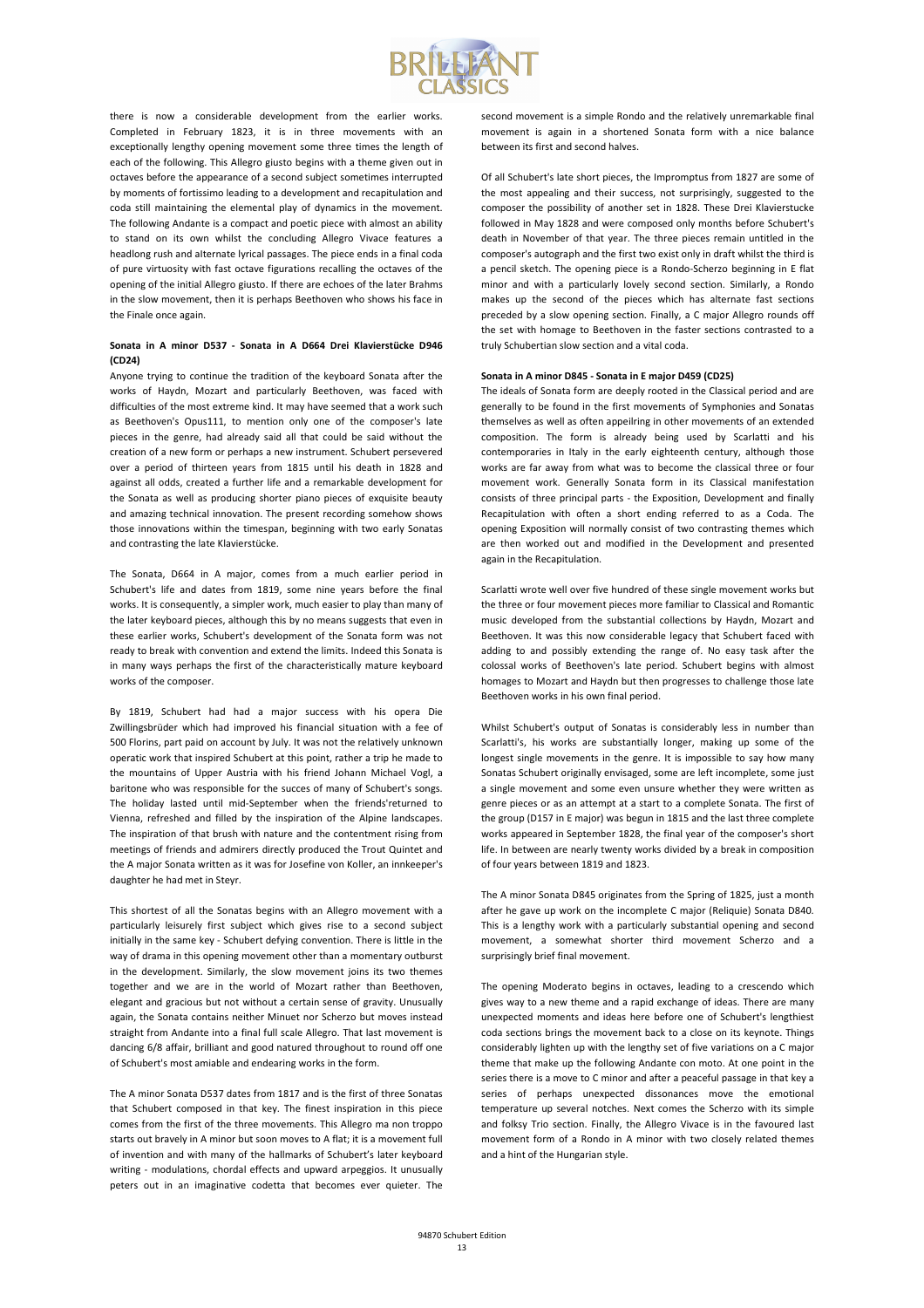

One of the very early Sonatas, D459 in E major was composed in August 1816, the year of Schubert's first attempt at an opera - Die Bürgschaft, and the fourth and fifth symphonies as well as a major year for song composition with around one hundred Lieder settings. This was also a time when Schubert was much under the influence of Salieri, Mozart's rival and his influence can perhaps still be traced in this five movement work.

The piece was originally published as Fünf Klavierstücke in 1843 although this belies the fact that the individual movements do seem to make up a whole. The opening movement is compact and bears echoes of Beethoven. The second movement is an Allegretto in E major which serves as the first of the two Scherzo movements that this five part structure entails. Central to the Sonata is the following rather Italianate Adagio with its restrained lyricism. The fourth movement, unlike the second, is marked as a Scherzo con trio; a light opening section with Schubert specifically indicating the trio (in D major) to be played at a slower speed. The concluding movement has the unusual marking of Allegro patetico although it seems more dramatic than pathetic. Whatever Schubert may have meant by his strange description of a fast final movement, this is a virtuoso conclusion to a by no means conventional early Sonata.

## Sonata in F sharp minor D570/571 - Sonata in C D613 - Sonata in F minor D625

## Sonata movement in C sharp minor D655 - Ungarische Melodie D817 - 2 Scherzi D593 (CD26)

Strange as it may seem today, Schubert was not always the well known figure in music that today's recordings and performances suggest. Much neglected during his life time, his symphonies were never performed in his lifetime and not even published until many years after his death. Schubert was not a virtuoso performer himself and his attempts at promoting his works were usually confined to the Schubertiads, evenings in private houses where he would try out songs and short pieces for the entertainment of the guests. Within these small circles the music was unable to travel and find a wider public like that of Mozart or Beethoven had done.

Much indebted to the music of Beethoven, Schubert's piano Sonatas often show this influence. Schubert was the last of the great keyboard composers who not only continued the tradition of the Sonata but was also able to add to it despite the rigours of the form itself. This is particularly noticeable in the later works, written after 1825 and most of all in the three last Sonatas of his final year.

The so-called Sonata in F sharp minor D570/571 is not strictly a Sonata in its own right, but a compilation of fragments put together to make up a Sonata. The opening movement is indeed an Allegro moderato in Sonata form. Dating from 1817, this movement is often succeeded by an Andante D604 and a Scherzo and Finale D570 although the final part is unfinished. The opening movement owes something to Beethoven's Moonlight Sonata and is a remarkably flowing piece which eschews the usual dramatic contrasts that the form implies - the 143 bars of the movement are almost entirely marked pianissimo. The finale as it appears here is related to the opening movement and makes a suitable companion piece with its Schubertian hallmarks of harmonic progressions and triplet figures.

The C major Sonata D613 is another unfinished work and dates from April 1818. Fragments of the first and final movements are extant and sometimes an Adagio in E major written at the same time is used as the slow movement. The work opens in Mozartian style but has an uncommon modulation from A flat to E before the appearance of triplets suddenly before the end of the fragment. The Finale in 6/8 time makes use of related key changes and has an almost Italianate feel to it.

Once again, the F minor Sonata D625 of September 1818 remains unfinished; in this case it is only the slow movement that is missing although it is possible that the Adagio in D flat D505 could have been intended as a slow movement. The first movement is incomplete and parts of the final movement are written only as a single line. Influences of Beethoven and Rossini permeate the opening Allegro. There follows a Scherzo and Trio in which Beethoven is never too far away in the opening sections and then a tumultuous final Allegro in 2/4 time which gives way to

a Chopin like melody. This is one of Schubert's shortest final movements but also one of the most remarkably successful.

The fragment listed as D655 is one of Schubert's less successful attempts at writing a Sonata movement. Despite one or two moments of beauty, it is rather unbalanced and the composer seems unable to solve the problems he has set himself. The Hungarian Melody in B minor is a transcription for solo pianist of the dance that Schubert had written for his earlier Divertissement à I'hongroise, composed as a piano duet in 1824 and which was to be transcribed again at a later date by Liszt. The two Scherzi D593, unlike many of Schubert's single movement pieces, seem to have no place in a planned Sonata but stand independently.

The first is a particularly perky and affectionate piece whereas the second is less successful and somehow overdone except for the fine Trio section in A flat major - also used in the E flat Sonata D568.

## Sonata in E flat major D568 - Sonata in E major D157 - Sonata in C major D279 (CD27)

The final years of the eighteenth century were to be a period of enormous change. The French Revolution with its new ideas of liberty, fraternity and equality completely upset the political and cultural status quo of earlier days. Romanticism was soon to emerge as the dominant movement in the Arts and established forms and ideas would be turned on their heads in the process. Born directly into that period, Schubert's position as son of a local schoolmaster may have seemed, at first, unpromising. But Vienna was a melting pot for different nations and a fast growing centre of music - not only Beethoven and Haydn had moved to Vienna but so too had Hummel, Lachner and Gluck. Schubert could hardly have found a more appropriate environment to nurture his musical talents.

It is often too easy to see Schubert as an establishment composer and it is true that much of his early work has a distinct feel of Mozart about it. But the young composer was also under the awe of Beethoven and it was to the piano music of the master from Bonn that he was increasingly drawn, a challenge to anyone but a challenge that somehow Schubert took up and managed to develop. This was the last flowering of the classical Sonata whilst also the beginnings of a new and more fluid approach to form and harmony. Although these innovations are, not surprisingly, most apparent in the later works, even Schubert's early Sonatas are more than innovative reflections of that post Revolutionary time.

1817 saw the composition of a Sonata in the somehow unusual key of D flat which for one reason or another Schubert decided to transpose some years later to the key of E flat. It has been suggested that the tessitura in the original version of the first movement lay too low, that C sharp minor was an unsuitable key for the slow movement and that D flat was simply an unsuitable key for a Sonata. Whatever the reasons, the E flat version appeared and with it came revisions to the original music.

The opening themes of the E flat Sonata have a distinctly Mozartian hue but in the revision, Schubert extends the development section; the movement is characterised by charming rhythms but also with a sense of the nervous. The following Andante, now transposed into G minor has a disturbed central section before retuming to the calm of the opening. There then follows a Scherzo movement with Trio which again reminds us of Mozart but which also has a charm about it which seems to be Schubert's own. The final Allegro moderato is again extended from the original text and seems to be a smiling, easily flowing movement with hints of the waltz about it and a total lack of any pretension.

The Sonata in E major D157 was begun in February 1815 and is the very first of Schubert's Sonatas, a combination of youthful confidence and a lack of any affectation. It begins with a 4/4 Allegro ma non troppo which has the characteristics of one of the composer's happiest inspirations as well as a tendency to leave any key the moment it has been gained - a characteristic of Schubert's writing in general. The following Andante is dreamlike and easy going punctuated by silences - another later trade mark heard here for the first time in the series of Sonatas. The third and final movement is a Minuet with a bouncy outer section and a quiet, contrasting Trio. With that, the Sonata is at an end, there being no trace of a final Allegro, if indeed one was ever written.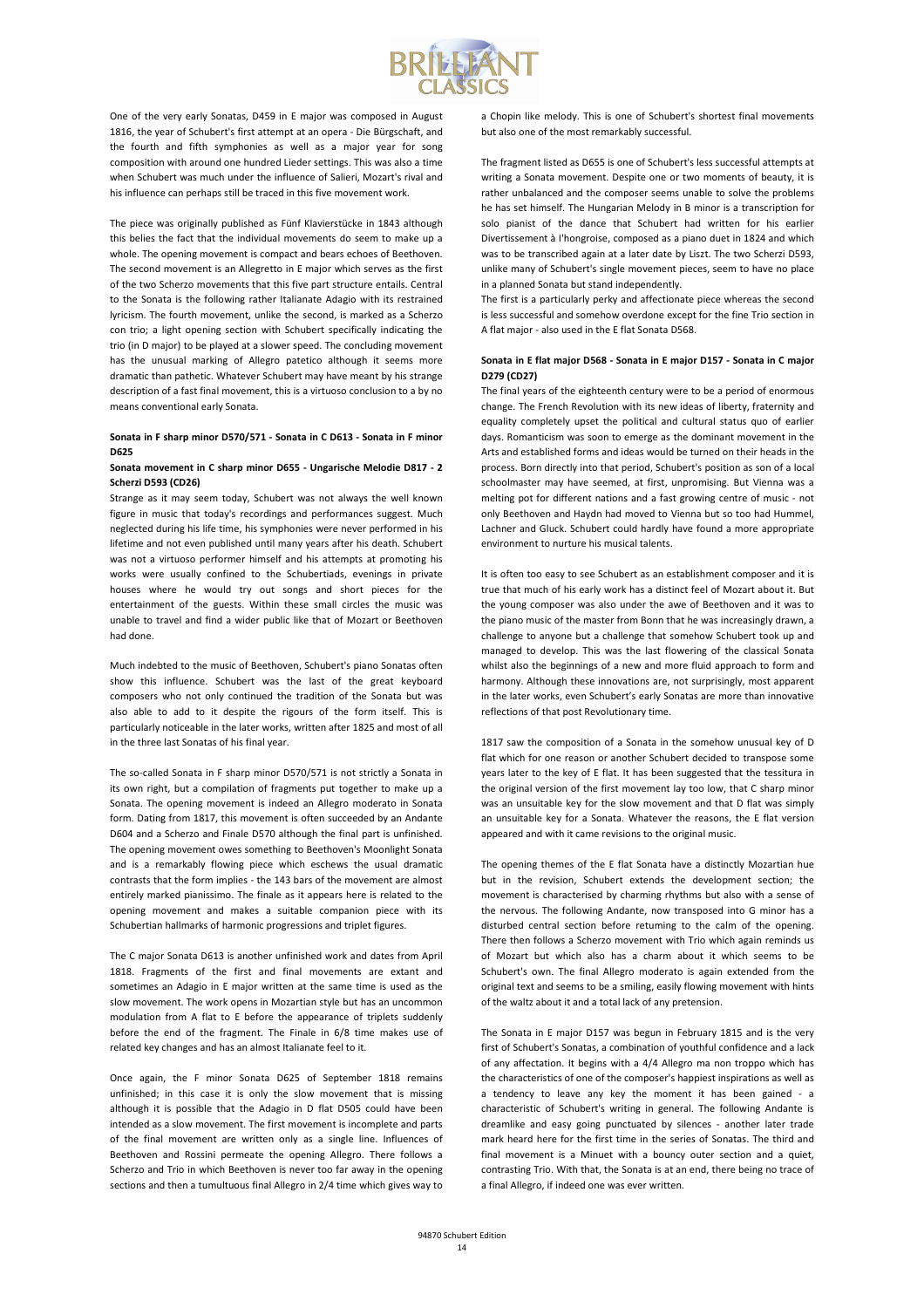

The second of Schubert's early Sonatas is in C major and dates from September 1815, six months after the E major. The opening movement begins straightforwardly enough, rather like any Mozart Sonata might do, but it soon takes on an air of virtuosity which gets quite carried away by the time of the rapid octaves of the coda. The slow movement follows and this is a simple three part structure which may have echoes of Beethoven's Second Symphony in its middle part. Then comes a typically Mozartian Minuet in A minor with its Trio section in a contrasting A major; there is also an alternative Trio in F major. A fragment exists of an Allegretto in C minor supposedly written on the same type of paper as the Sonata which may or may not have been envisaged as a Finale although the Deutsch catalogue gives it a date of the following year.

## Impromptus Op 90 D899 & Op 142 D935 (CD28)

Something short' and perhaps improvised on the spur of the moment is perhaps what the idea of an Impromptu first suggests. Hardly a piece to set against the major Sonatas that make up the most considerable achievement in Schubert's piano repertoire? In fact the idea of calling these works by such a name was not Schubert's own but that of his publisher Tobias Haslinger who noted on the original copy of the title page of the first of the four D899 pieces "Impromptu No. 1 in C minor".

Schubert's original inspiration for the form came from the Bohemian composer Tomastchek and from his pupil Worzischek who first used the term Impromptu for his own Opus 7 in 1822 although it is possible to trace the idea also to Beethoven's Bagatelles. But whilst the once popular pieces of the two Bohemian composers are hardly heard today, Schubert's two sets of Impromptus both opened up a previously unrealised potential for the form and have retained a position as firm favourites with pianists and listeners alike. Although Schubert contemplated and indeed began a third set of Impromptus, known now simply as the Drei Klavierstücke or Three Piano Pieces (D946), it is the two sets recorded here which are played regularly.

It was Schumann, another great amongst composers for the keyboard, who suggested that the D935 Impromptus made up a far more serious work then the title suggested and that critical opinion could rightly be applied to both sets recorded here, albeit most particularly to the second. The tendency of the sets is to suggest more of a Sonata structure of four interdependent movements and moods without the rigours of Sonata form.

Both sets of Impromptus date from 1827 separated by only a few months and initially perhaps seen as a single series, at least Schubert himself originally referred to the first of the D935 (second) set as number five but finally decided to issue the set separately, perhaps because of its distinct resemblance to a Sonata of its own.

The first Impromptu of the D899 set opens in C minor with a theme that resembles his song Der Wegweiser before modulating to A flat major. The following E flat major piece has the hint of a study with virtuoso triplets in the right hand( later Brahms was to arrange this and transfer those triplets into the left hand part) there is a contrasting central section and the piece finally comes to a conclusion in the minor. The third of the series in the key of G flat major is one of Schubert's most serene inspirations and points perhaps towards the Nocturnes of the Romantic composers of a somewhat later period. Finally, the set concludes with a piece in ternary form starting in A flat major with shimmering arpeggios and modulating to a central, dark section in C sharp minor before returning to its opening transformed to include a secondary theme against the opening arpeggio figures.

The four Impromptus that make up D935 open with a lengthy and substantial piece in F minor, the first movement almost of a Sonata itself. Instead of simple ternary form, Schubert opts here for a Sonata-Rondo form in five sections which not only adds the customary second subject but a third theme, lasting much longer. This is probably the reason that Schubert decided on giving these four Impromptus a separate identity from the earlier set - such a lengthy piece coming in the middle of a series would have seemed very much out of balance.

The A flat piece which forms the second movement of this Impromptu-Sonata is safely back in three part form and has a wistful quality to it with a central trio moving into D flat. This considerably shorter piece is followed again by a lengthy Impromptu in B flat which turns out to be a set of variations on a theme that Schubert had already used for a B flat entr'acte in his incidental music to Wilhelmina von Chézy's overblown play Rosamunde Fürstin von Zypern in 1823 as well as the A minor string quartet of 1824. Despite its length, this is the genial and lighter side of the composer.

Finally, the F minor Impromptu is one of Schubert's most unusual pieces. Given that the composer was by now suffering from his final disease (probably tertiary syphilis), it may be that this music is a result of a somewhat abnormal mental state. There is a Hungarian quality to the Scherzo dance rhythms and there is a definite imbalance in the length of the central trio section against the opening and closing sections. Wild scales characterise the end of the trio section and the coda concludes with an amazing scale through six octaves.

## Wanderer Fantasie D760 (CD28)

Franz Schubert's Wanderer Fantasie, commissioned by a wealthy amateur pianist Emmanuel Liebenberg de Zsittin, was composed in November 1822 making it almost contempary with the Unfinished Symphony. It is unlike much of Schubert's output of the time in that it is aggressive and almost persistently vigourous, for even the slow movement (marked Adagio) contains much that is rapid and forceful. Indeed Zsittin, a pupil of Hummel, must have been a more than capable performer to have handled the demands of this forwardlooking work.

There has been a good deal of speculation as to what prompted such a dark work at this particular time of Schubert's life. It is well-known that the composer had been following a hedonistic life-style and he had copied to a friend in late November 1822 his own version of the famous Martin Luther saying 'Who loves not wine, girls, and song, / remains a fool his whole life long'. On the reverse side he wrote somewhat pessimistically 'One thing will not do for all, / Let each man find his own place in life, / And he who standeth / Take heed lest he fall' (Goethe). Another letter, written from his father's house, suggests that he was unwell. In this letter he is clearly witholding information as to his state of health and it is entirely possible that he had recently become aware of the onset of syphillis.

The Wanderer Fantasie is composed in the form of a four movement sonata with each movement following without a break. The work takes its title from a song Der Wanderer written in 1816. The quotation appears in the second movement at the passage where the following words are sung: 'Here the sun seems so cold, / The blossom faded, life old; / And men's words mere hollow noise; / I am a stranger everywhere.' This provides another clue to Schubert's possible mental and physical state of health and it is during this section of the that the composer is at his most contemplative.

Elsewhere Schubert drives his performer hard (it was beyond his own capabilities as a pianist and he once cut short a performance to some friends with the statement 'Let the devil play this stuff!') and the striding theme and rhythm of the opening section is also to be found in the third movement, which acts as the Scherzo, and the fugal fourth movement. Schubert curtails his opening movements before the recapitulation but allows the final movement to perform this function instead.

Subsequent composers, most notably Liszt, were much strike by this work's original style and the fantasy consequently played an important role of the nineteenth century repertoire. It also pointed the way ahead to many masterpieces of Schubert's later years. © Dr. David Doughty

#### DANCES (CD29-32)

Though a strictly observed ban on dancing existed during Lent and Advent in Vienna at the time Beethoven and Schubert composed there, the rest of the year provided the populace with ample opportunity to indulge in the prevailing dance mania. According to an entry in the diary of Eduard von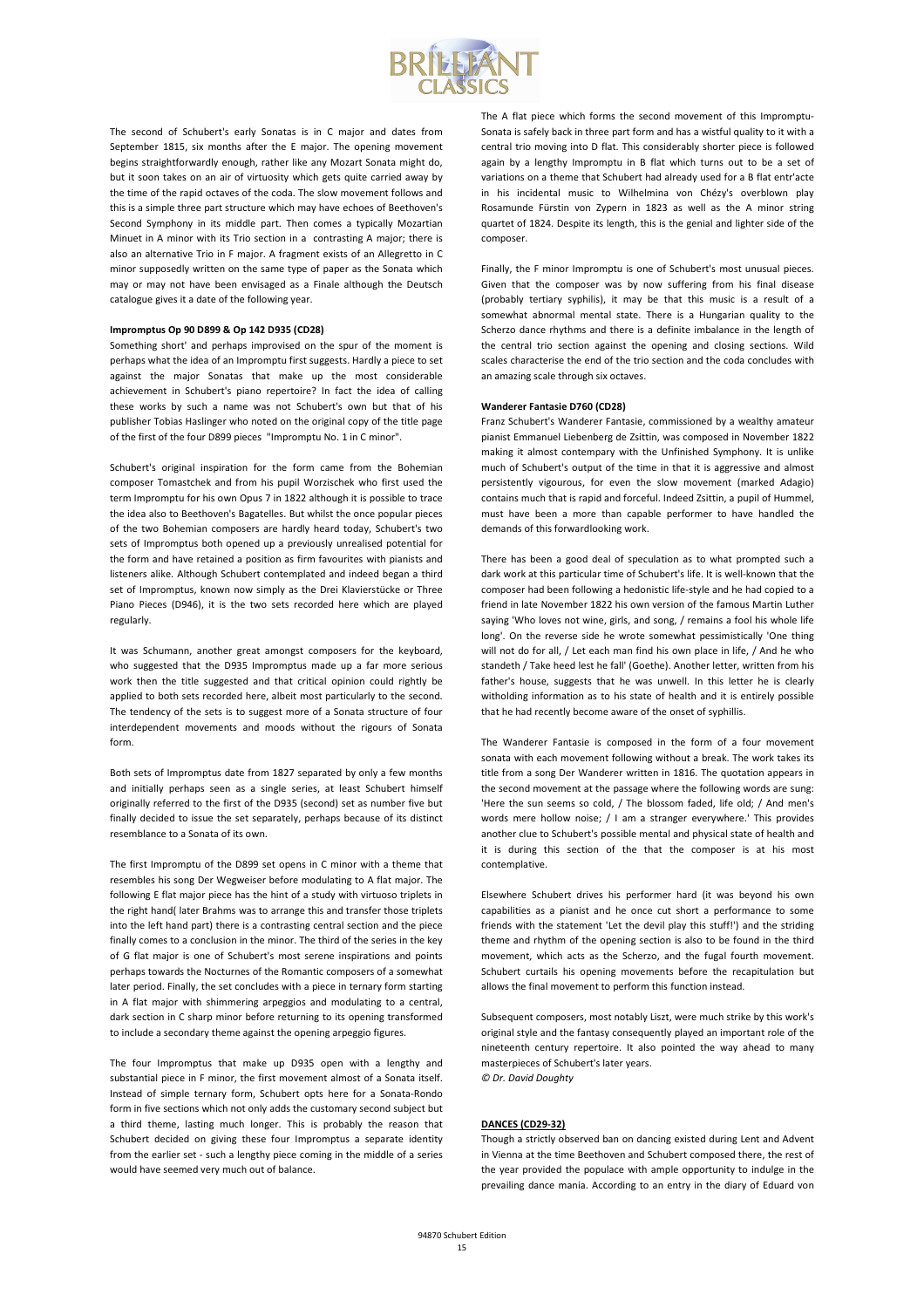

Bauernfeld, who made his name as a comedy writer, Franz Schubert had to strum out waltzes for dancing at a "sausage ball" in Franz van Schober's home. Then again, Leopold van Sonnleithner tells us how Schubert often "improvised the prettiest waltzes" for hours on end for his friends. And, as Josef van Spaun reports, even an amateur pianist like the civil servant Josef van Gahy was able to play Schubert's German Dances and Ecossaises "with such fire that the dancing couples were quite electrified".

It so happens that Schubert was not particularly discriminating when it came to naming his dances for the piano; in those days, it was not always an easy matter to draw clear distinctions between the individual types of dance. An expert on the subject, Walburga Litschauer refers in this connection to Christian Daniel Friedrich Schubart, in whose "Ideen ze einer Ästhetik der Tonkunst" (ideas on an aesthetic system in music) of 1806 a single dance form was assigned no fewer than four names ("Deutscher Tanz or Walzer, which the old people call Schleifer and of late also Ländler").

Like the ridottos in the Imperial and Royal Hofburg in Vienna, the balls held in the salons, in the palaces of the aristocracy and in the homes of the bourgeoisie all leave no doubt in our minds: the minuet had not yet gone out of fashion when the nineteenth century began. Nevertheless, it was not very long afterwards that the courtly old dance with its "mincing steps" came to be felt obsolete.

In Schubert's minuets, the often asymmetrical construction of the two sections making up the form, indicates that they were not meant for the dance floor. It is interesting to note that he wrote all these pieces early in his career. In 1813 for example, during the period in which he composed his First Symphony at the Vienna Stadtkonvikt (municipal boarding school) in Vienna, he wrote the Minuets and Trios D41 for his brother Ignaz. One third of the original

collection of thirty dances must now be assumed lost. There is also an isolated work in this vein, the E major trio D610. This little piece of Biedermeier culture has come down to us with the witty annotation: "lost son of a minuet, especially penned for his dear Brother in February 1818".

A traveller in Bavaria reports that by the late eighteenth century the waltz had already become a veritable "affliction" there. But it was the Austrian capital that established itself as the true home of the new dance. The waltz finally became socially acceptable around the time of the Congress of Vienna - shortly before Beethoven wrote his "Mödlinger Tänze" for practical use in 1819 - and soon became Rampant. Suited to a more moderate tempo, Franz Schubert's waltzes for piano are genuine children of the Biedermeier period in Vienna. A few of them still retain the simple binary form with eight-bar periods. Others are ternary or, like the Twenty Waltzes op. posth. 127, D146, with their regular trio already anticipate the more extensive waltzes of Lanner and Johann Strauss (the elder).

Special popularity was enjoyed by the Trauerwalzer (sad waltz), which was published for the first time in the collection of thirty-six Original Dances up. 9, D365 in 1821. As late as 1916, Heinrich Berté used this piece to end his Dreimäderlhaus which is based on Schubert melodies. The waltz - whose nickname is said to have aroused the composer's indignation - had become well known beyond Schubert's immediate circle of friends even before it was published. At any rate, Carl Czerny was able to present his Variations on a popular Viennese Waltz to the public at a time which more or less coincided with the publication of the original.

The collection of 34 Valses sentimentales op. 50, D779 followed the Trauerwalzer, having been composed in February 1823 and published in November 1825. The title of the collection was presumably chosen by the publisher Anton Diabelli. The piece de resistance in op. 50 is the Waltz in A major no. 13, which is to be played "tenderly" according to Schubert's own marking; Werner Oehlmann called it a "love duet to a discreet dance rhythm". Neither is the title of the collection Twelve Valses nobles op. 77, D969 Schubert's doing. These dances too were very popular among the composer's friends.

An interesting story lies behind S,chubert's Variation on a waltz by Anton Diabelli, D718. In 1821, the Vienna publisher challenged an impressive

number of composers to write a single-variation each on a waltz theme of his own composing. Quite contrary to Diabelli's expectations, Beethoven had surprised him by sending a set of no fewer than 33 variations. After first having published Beethoven's variations as a self-contained work, in the following year Diabelli went on to publish Beethoven's opus together with fifty variations by the "most excellent composers and virtuosos in Vienna and in the Imperial and Royal Austrian states". Among them were Carl Czerny, Johann Nepomuk Hummel, Anselm Hüttenbrenner, the young Franz Liszt and, of course, Franz Schubert.

In 1828, the year of Schubert's death, Tobias Haslinger published the Twelve Graz Waltzes op. 91, D924, pieces which Schubert had in all probability composed in Styria the year previously along with the Graz Gallop, D925. After having put it off several times, he finally paid a longplanned visit to Graz in September 1827. For a good three weeks, Schubert was the guest of the lawyer and brewery owner. Karl Pachler, who lived in a house with no fewer than twelve rooms together with his wife, a pianist Beethoven esteemed highly. "In Graz", wrote Schubert to her after his return to Vienna, "I soon noticed your unaffected and open manner of being with people. In particular, I Will never forget your friendly hospitality, which afforded me the most pleasant few days I have spent for a long time." With their "yodelling" spread chords, the Graz Waltzes show a particular affinity with the Ländler. At the beginning of the nineteenth century, the terms "Deutsche" German Dance), "Ländler" and "Walzer" were almost synonymous - and precisely these Graz Waltzes may serve to explain the confusion.

According to Josef von Spaun, Schubert was in the habit of surprising his friends "with the most beautiful German Dances and Ecossaises". More than a hundred of his "German Dances" have come down to us (Anton Webern even orchestrated a few of them). The facts point to Schubert's having composed his Twelve Viennese German Dances, D128, as early as 1812, when he was only fifteen. The Twelve German Dances, D420, followed in, 1816. The sequence of keys used in these pieces follows a strictly symmetrical plan; an extended coda leads back into the initial key of D major. The Six German Dances, D820, in fact consist of only two, each of which has two trios. Schubert clearly wrote them for his piano pupil, the then twenty-year-old Countess Caroline Eszterházy, during a stay at the Palace of Zseliz in 1824. "Healthily and sublimely reckless, rejuvenated by bliss and pain and merry living", was the way his artist friend Moritz von Schwind saw Schubert in October 1824, after his return home to Vienna from what was then Hungary. This time - in contrast to his first stay in Zseliz - he had not been treated in the least like a servant.

Schubert composed the Twelve German Dances op. posth. 171, D790, in 1823, at around the same time as his singspiel Die Verschworenen (the conspirators). In this delicate and charming collection, special reference must be made to no. 6. Following upon the almost barcarolle-like no. 5, it employs a motif which unmistakably anticipates the defiant syncopated scherzo of the D minor String Quartet Death and the Maiden, written a year later. The 16 German Dances and Two Ecossaises op. 33 D783, were written in 1823 and 1824 and published in 1825. The 17 German Dances, D 366, are from the same time; two of them have also come down to us in autograph versions for piano duet. These dances are also termed Ländlers in the literature on Schubert. Mostly performed by two violins and doublebass, the comparatively leisurely Ländler had come down the Danube with the "beer fiddlers" of Linz and naturalized itself in Vienna by the beginning of the nineteenth century ... Frequently danced in rural clothing (even Moritz von Schwind's vignette on the cover confirms this), in the years following the Congress of Vienna the Ländler gained entree to the domestic ball. Franz Schubert's piano Ländlers stress their peasant character.

The Twelve Ländlers, D681 were probably written as early as about 1815, while the Four Comic Ländlers, D354, which also exist in, a version for two violins, date from the beginning of 1816. Opus 18, D145, comprises a collection of dances (Waltzes, Ländlers and Ecossaises) composed between 1815 and 1821. The Sixteen Ländler and two Ecossaises op. 67, D734, also known under the name of "Vienna Ladies' Ländlers" were published in December 1826. Typical Landler elements lend these piano pieces a quality all of their own. The already mentioned fact that there are no fixed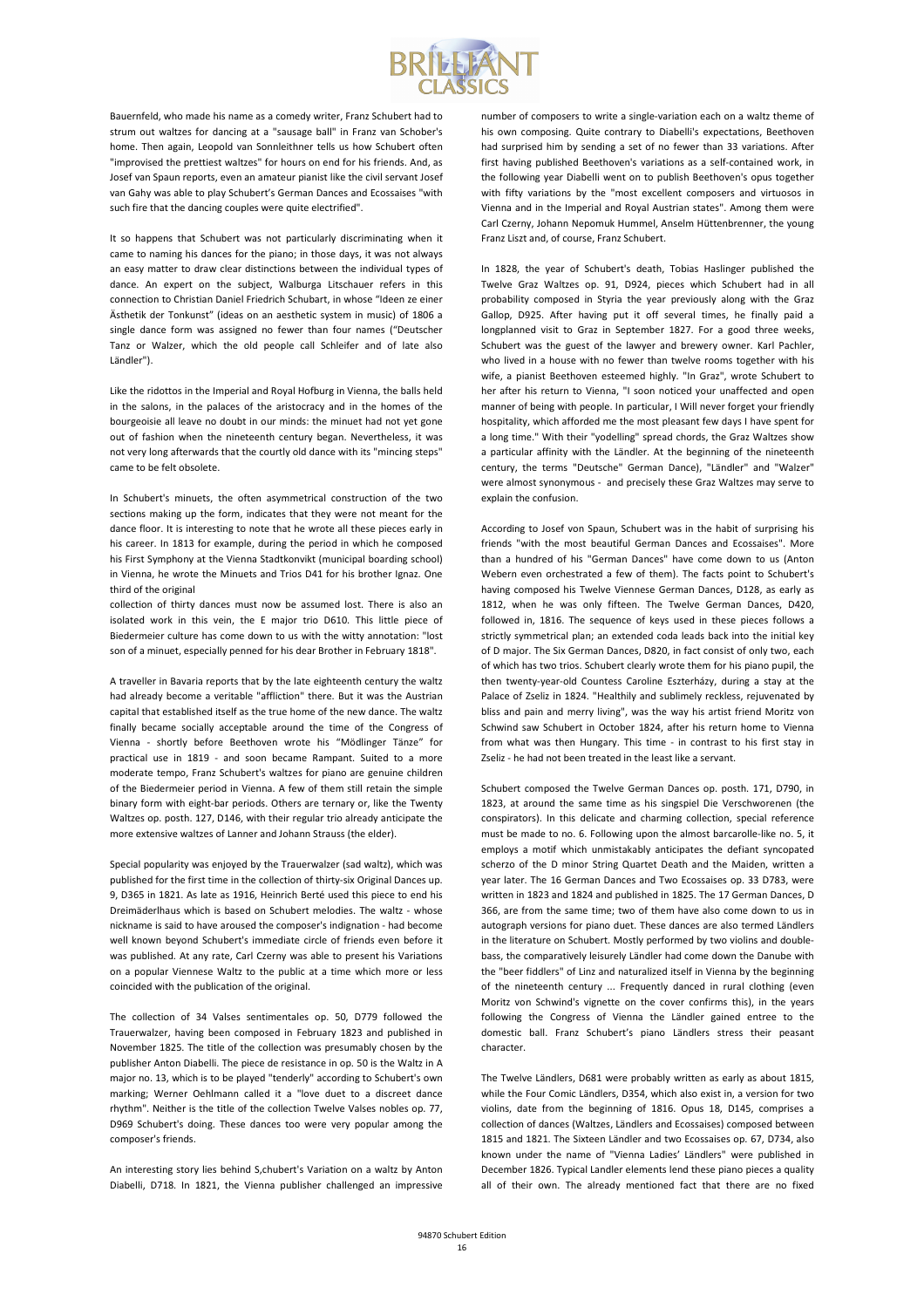

demarcations between the dance types can be demonstrated by a concrete example. The second of the Six Ländlers (D970) is practically indistinguishable from a waltz in op. 18 (D145), published in 1823.

Originating in a Scottish folk-dance in triple time, the Ecossaise was in particular demand in the first third of the nineteenth century. Like Beethoven, Carl Maria van Weber, Friedrich Kuhlau and others, Schubert also paid tribute to the comparatively short-lived Ecossaise craze. The Twelve Ecossaises D299; are from 1815, a very productive year in the early part of his career. The work was presumably written for Marie van Spaun, who was then twenty years of age and the sister-of Schubert's close friends, Josef and Anton van Spaun.

In a small book published in Vienna in 1808, the Ecossaise Was described as a dance which - given a "skilled dancer" - "gets the blood coursing wildly". This is what Schubert must have meant by the postscript he wrote under his Ecossaise D511 in the album of Claude Etienne in 1817: "Skip through every weal and woe with this Ecossaise!" © Hans Christoph Worbs (Translated by Lionel Salter)

#### PIANO MUSIC (CD33-CD36)

These recordings subtly indicate the central role of the piano during the Romantic period, simultaneously highlighting its importance within Schubert's oeuvre. Indeed, the piano plays the part of a delicate and yet fortifying voice accompaniment in Schubert's Lied, the composer's favourite genre, and forms the basis of all his sonatas (such as had not been seen in the 19th century since Beethoven's monumental 32 Sonatas for the instrument), not to mention his series of 'character' pieces. Often preferring a table and chair to his actual pianoforte for composing, Schubert – who felt that the instrument would have distracted him in his composing process – was said to have been 'calm and unaffected by the chaos around him.'

'Schubert was not an elegant pianist,' commented Anselm Hüttenbrenner, 'but played in a simple, sound way' – without virtuosity. 'A beautiful touch, steady and, clear polished sound, full of spirit and feeling. He belongs to the old school of excellent performers of the pianoforte, whose fingers did not attack the keys like sparrow hawks to the flesh,' remarked one of his loyal friends, Albert Stadler, who attended the Schubertiadi. This was confirmed by Schubert himself in a letter to his parents in 1825, in which the composer recalled the enthusiastic response he had received for his performance of the Sonata in A minor Op.42 and a number of difficult variations: 'Many said that the piano keys seemed to become a human voice, singing under the touch of my hands. If this comment is indeed true, I am pleased because I dislike the style of playing that so many great pianists of late have acquired, which damages the ear and disturbs the listener<sup>'</sup>

The works allow us to re-examine the developing profile of the composer starting with his early precociousness – as demonstrated in pieces such as the Fantasy in C minor D2e, most probably written in 1811 under the influence of Mozart's style, and the brief Andante in C major D29 (definitely written in 1812, the year in which Schubert started his training with Salieri, under whose guidance he also produced the four Fugues, works that capture the composer's audacious way of writing from an early age and put to full use his scholastic education). The same Schubert signed the date 15 February 1815 on the manuscript of his first completed work, the 10 Variations in F major D156. This genre was then revisited two years later with the 13 Variations in A minor based on a theme written by his friend, Anselm Hüttenbrenner. The two versions of the Adagio in G major D178, the first of which is dated April 1815, record significant development due to the originality of the revised work.

The years 1816–17 were a time of great fervour that is perhaps linked to the 'freedom' Schubert believed he had found after leaving his family and moving to the house of his friend von Schober, who, besides other things, was in possession of a 'wonderful piano'. This was the period during which Schubert wrote five sonatas, a clear sign of how his pianistic style was taking shape. The works are perhaps the key to the questions surrounding some of the isolated works such as the Drei Klavierstücke D459 that are a

part of the Fünf Klavierstücke D459, published by Klemm in 1843 as a Sonata. It is important to remember here that a number of scholars have also linked the Rondo in E major D506 to the Sonata in E minor D566/506, and the Minuet in A major D334 to the Sonata in A major Op.164 – just as the Two Scherzos D593 can be connected with the Sonatas in D flat major D567 and E flat major D568.

Schubert can be compared to Mozart in the sense that both composers tended to complete their works in one surge of creativeness, without reworking the basic material. (This is in contrast to the disrupted approach of Beethoven, who was constantly referring to and elaborating on his original ideas and inspirations.) Regarding his incomplete works, as noted by Alfred Brendel, Schubert chose to interrupt a composition 'when it was unsatisfying or no longer interesting' – evidence of the composer's vigorous pursuit of his own individual Sonata style.

It is by no means an easy task to understand the relationship between the single piano piece and sonata form, both of which are combined in the genre of the Fantasy and whose fusion clearly emerges in Schubert's Wanderer Fantasy – a work that takes us from the creations of a young composer to those of a precocious, mature one, not only because of its outstanding virtuosity, but also because of its unifying structure (which records the contrast between freedom of improvisation and necessity of form). These elements are also to be found in the Fantasy in C major D605a, known as the 'Grazer Fantasie' because it was unexpectedly discovered in Graz in 1969 (It was left by the late Hüttenbrenner in the form of a copy by an unknown hand, containing references that

scholars, in spite of their various doubts, are nevertheless willing to accept as authentic material). In contrast to the Wanderer, this work, written in 1818, presents a less discernible image of unity, suggesting rather a sequence of episodes in which attachment to the first theme is less evident but where the virtuous character of the piano (demonstrating the ease of transition between the episodes) is nevertheless retained. More enigmatic is the (incomplete) Fantasy in C major D605, the written style of which has led some scholars to put forward the idea that its beginning, for which the original manuscript contains no title, is an 'Orchester-Particell'. This piece is thought to have been composed between 1821 and 1823.

The relationship between the Sonata and the Fantasy became more apparent in the later years of the composer's life, bringing to mind the Variations of the Sonata in A minor Op.42 D845, written in 1825, and, in particular, the Sonata in G major Op.78 D894 (which, following the advice of the editor, was published as a Fantasy). The Sonata genre also permeates the Four Impromptus Op.142 D935, works that follow the style of Schubert's last piano sonatas, and the idea of uniting genres even seems to have affected the publication of the Three Piano Pieces D946 (edited anonymously by Brahms in 1868, although the composer's intention to make the form of the pieces more 'Dance with trio' than Sonata oriented is unclear).

Found within Schubert's last work, Der Graf von Gleichen, the Piano Pieces in C major 916b and C minor 916c were composed close to those of D946. The main theme of the former had already been used in the first movement of the Piano Trio D898 and in a small part of the Symphony in C major D935. The hypothesis that the two movements could be parts of a Sonata was proposed by J. Demus, who published them as Sonate Oubliée by Universal in 1986, suggesting that the Allegretto in C minor D900 (composed in 1827) could be used as the central movement. In May 1827 another Allegretto in C minor D915 was discovered, a page filled with intimate, sentimental tendencies that, according to the recollection of Joseph von Spaun, was annotated by the composer in only a few minutes on the family album of Ferdinand Walcher as a farewell gift to his friend who was about to embark on a long journey.

Finally, after a few more short excerpts, we come to the March D606, a work of decisive character that was composed in 1818 – perhaps for one of the daughters of Count Esterházy who Schubert taught during his time in Zseliz, where in 1824 he composed the Ungarische Melodie D817 that is found in Divertissement à la Hongroise of the same year. All in all, this compilation takes the listener on a journey through an intriguing network of small fragments, none of which, however, can be compared to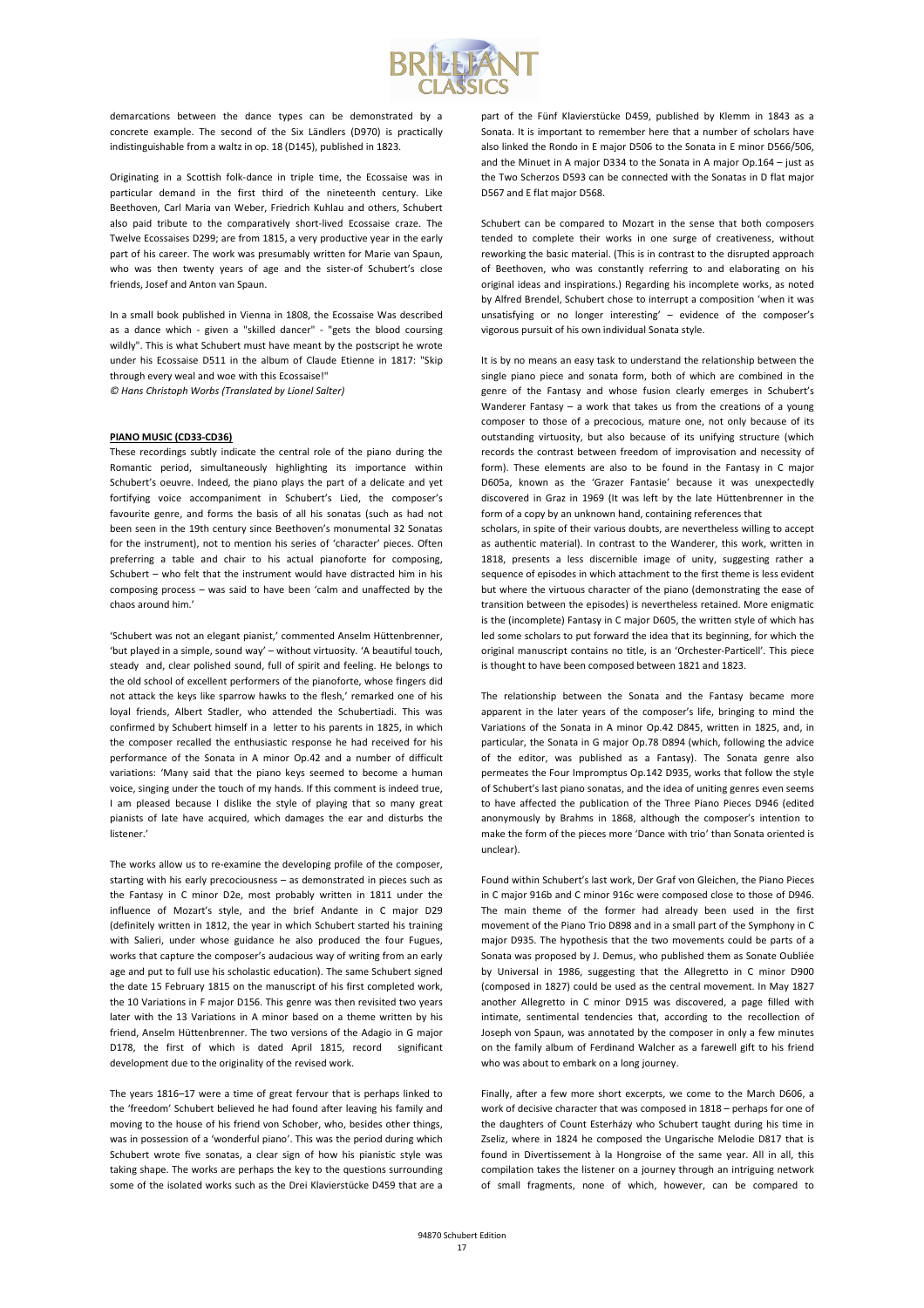

Schubert's most famous work that faces the stigma of its unfinished state with a sense of dignified freedom: Symphony No.8 in B minor. © Gian Paolo Minardi (translated by Felicity Kimber)

#### PIANO DUETS (CD37-CD40)

It may seem odd that the piano duet, that most companionable of all forms of music-making, should have first emerged as a medium of any importance in the four-hand sonatas by Mozart, written at a time when the two performers were thrown into even greater proximity than they are today, by the restrictions of the five-octave keyboard that had become more or less standardised in the last quarter of the eighteenth century. Although the compass of Schubert's piano was not much wider than that of Mozart's, his are the only works specifically designed for two players at one instrument that can be compared with Mozart's in quality and quantity. In sheer numbers they far exceed the latter's, including sonatas (and isolated sonata movements), fantasias, divertissements, rondos,

variations, overtures, polonaises and other dances, and marches. Many of them - notably, of course, the 'Grand Duo' - are orchestral in character, for a reason that is not hard to find: as Sir Donald Tovey put it, "Perhaps the clearest symptom of distress at lack of opportunity for hearing his own orchestral works is the magnificent quality and enormous quantity of his four-hand works". Schubert had many friends and pupils who were capable of partnering him in his duets, and nothing can have been more conducive to their performance than the convivial atmosphere of the 'Schubertiads' that were held regularly between 1821 and 1828. One such meeting, at Josef von Spaun's house on 15th December 1826, was described by Franz von Hartmann in his diary. He gives a list of the guests, mentioning that Michael Vogl sang "almost thirty splendid songs" and that Josef von Gahy "played gloriously à quatre mains with Schubert".

Quite one of the fillest of Schubert's duets is the Fantasie in F minor, D.940, which he sketched in January and completed in April 1828, seven months before his untimely death at the age of not quite thirty-two. He dedicated it to Countess Caroline Esterhazy, but he did not live to see its publication (by Diabelli in March 1829, as Op.103). In his diary for 9th May, Eduard von Bauernfeld wrote: "Heard Paganini. The admission (five florins) was paid for me by Schubert ... Today Schubert, with Lachner [the composer and conductor Franz Lachner, 1803-90], played his new, wonderful four-hand Fantasy to me." The work is in four linked movements. The first of these (Allegro molto moderato) is a sombre piece in ternary form, predominantly in F minor, but occasionally lightened by brief excursions into the tonic major, and with an agitated middle section whose angular theme is to play a crucial part in the fourth movement. Next comes a dramatic, rhythmically pointed Largo in F sharp minor, in which Alfred Einstein detected the influence of Paganini, and which he described as a "declaration of love all'Italiana". The third movement is a lively scherzo in the same key, with a light-footed trio in D major. After this the music of the initial F minor Allegro is resumed, and prepares the way for a dignified and largely fugal finale based on the angular theme from the first movement's central episode.

The Rondo in D, D608 (Op.138), the first of the two that Schubert wrote for piano duet, dates from January 1818, but was first published (by Diabelli, as Op.103) only in 1835, when it was given the title 'Notre amitie est invariable'. The 'unvarying friendship' referred to is traditionally believed to be that between Schubert and his Hungarian duet partner Josef von Gahy, but there is no proof of this or, indeed, that the title was Schubert's own. The piece is in the style of a polonaise and in the form of an 'oldfashioned' rondo, with two contrasting episodes, in D minor and G major. The exchanges between the two players are most felicitously managed, and in the closing bars the secondo's right hand crosses over the primo's left, to lead him, in true friendship, to a final statement of the refrain high up in the piano's treble register.

The Sonata in B flat, D617 the first of Schubert's two completed four-hand sonatas, antedates the Sonata in C, D812 (the 'Grand Duo') by six years. It was written in the summer of 1818, probably while Schubert was at Zseliz (then in Hungary, now in Slovakia), the country seat of Count Johann Esterhazy, as music teacher to the Count's two daughters. It was published in 1823 by the Viennese firm of Sauer & Leidesdorf, as Op.30, and with a

dedication to another Hungarian nobleman, Count Ferdinand Pálffy von Erdöd. Its two brilliant and 'expansive outer movements, both in sonata form and the first beginning, quite exceptionally, with a three-bar introductory flourish for the primo player, are Italianate rather than Hungarian in style, but still thoroughly Schubertian. They frame an Andante con moto in D minor that starts off with what sounds like a theme (in two repeated sections) that is to be the basis of a set of variations; but the design is, as it turns out, ternary, with a more animated middle section followed by a reprise in D major and with each half of the theme, embellished instead of merely repeated.

The Rondo in A, D951, Schubert's last composition for piano duet, dates from June 1828 and was written at the request of Domenico Artaria, who published it (as 'Grand Rondeau'. Op. 107) on 11th December that year, three weeks after Schubert's death. By comparison with its earlier companion in D, it is in the newer, more advanced form of the sonatarondo, but even more discursive and lyrical in manner, with a leisurely refrain, a song-like second subject mostly in thirds, and an impassioned development that begins in A minor and later modulates freely,

Schubert wrote almost as many dances for the piano as Mozart did for the orchestra, and we may be sure that, like Mozart's, Schuberts were functional; that is to say that they were really meant for dancing, although most of them were designed for intimate, domestic festivities and 'Schubertiads' rather than the formal, courtly occasions for which Mozart was such a fluent purveyor. The great majority of Schubert's Gennan dances and waltzes were originally written for piano solo, rather than duet, and this applies to the thirty-four Valses sentimentales, D.779, which date from 1823-4 and were published as Op.50 by Diabelli (who probably supplied the title) on 21st November 1825. The four-hand arrangements of the ten waltzes (No.1 in C, No.2 in C, No.3 in G, No. 4 in G, No.5 in B flat, No.7 in G minor/B flat major, No.12 in D, No. 13 in A, No.15 in F, No.16 in C and No. 17 in C) recorded here are taken from Volume 5 of the Peters edition of Schubert's music for piano duet, and may well be by Schubert himself.

© Robin Golding

#### SACRED MUSIC (CD41-CD44) The 6 Latin Masses

Schubert is known and loved for his symphonies and chamber music, for his piano works, and perhaps most of all for his more than 600 songs. His six settings of the Mass are similarly masterly and similarly lovable, and, like the music Schubert composed in the other categories just cited, they are filled with essentially songlike melodies.

In common with so many other composers, of earlier and later periods as well as his own time, Schubert reminds us in his settings of sacred texts of his profound personal piety and at the same time his impatience with formal religious practice. That Schubert was a believer is a fact not open to question, but he was of an independent mind when it came to formulating and expressing his faith. Conspicuously omitted in all six of his Masses is the personal affirmation of the Church, of "unam sanctam, catholicam et apostolicam ecclesiam." What is the significance of this omission? Without that acknowledgement of the "one holy, Catholic and apostolic Church," a setting of the Mass is not qualified for actual liturgical use; indeed, in particularly strict regions or individual churches such an omission would even prevent the work from being performed at all. It has been suggested that Schubert by this gesture deliberately sought to limit the use of his Masses, but it seems more likely that, as in other areas, he simply created with spontaneous and somewhat naive enthusiasm and failed to be as attentive as he might have been to certain details.

It is true, though, as already suggested, that Schubert did not show the same reverence toward the Church and religion that he did, quite genuinely, toward his personal God. His biographer Fritz Hug noted several illustrations of this, and perhaps traced its origin to the composer's father, whose "eccentric" attitude toward his faith seemed "to have grown to a bigotry which disturbed the life of his sons remaining at home, causing them to revolt inwardly." Schubert is known to have spoken approvingly more than once of "the disappearing powers of the priesthood," and in a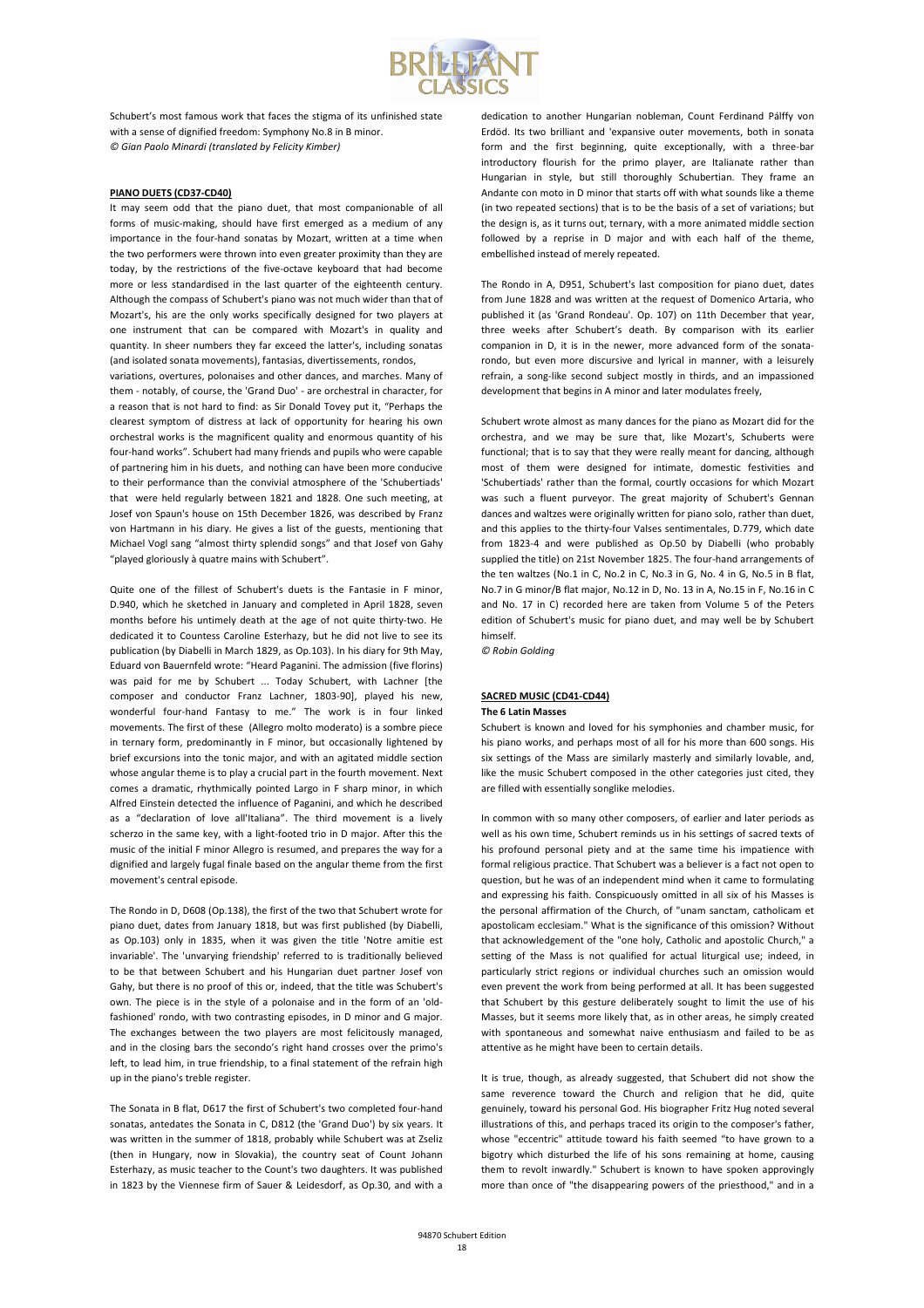

letter to his brother Ferdinand in September 1825 he exclaimed: "Thou glorious Christ, to how many misdeeds must thou lend thine image!" Moreover, his good friend Ferdinand Walcher once sent him a letter in which he wrote, following the quotation "Credo in unum Deum," "Not you, I know, to be sure."

But here we might return to the line omitted in Schubert's Masses, which was not the one quoted by Walcher, but the one cited in the paragraph before the last, and we acknowledge again that Schubert was indeed a believer - in God, surely, if not in the Church. He explained his easy and prolific production with the most modest simplicity: "I pass it on as it comes from my heart; let us have no more of it!". This was particularIy true of his compositions on sacred themes. He wrote his father once: "…They were quite astonished al the piety I expressed in a hymn to the Holy Virgin and which, it appears, moves every soul and inclines it toward devotion. I think that is because I never force devotion upon myself and, except when involuntarily overwhelmed by it, never compose hymns or prayers of this kind: but then it is usually the right and true devotion...'

Actually, sacred music occupies an important position throughout Schubert's creative life. In 1812, when he was fifteen, he composed a Kyrie for an unfinished Mass in D Minor and also a Salve Regina for soprano and orchestra with organ. In the following year he composed three Kyries (in D minor, B-flat, and F major) which were apparently conceived from the start as independent pieces rather than portions of Masses. At this time in his life he wrote for the most part pieces that were "near al hand," and sacred music fit that description. His father's house in the Viennese suburb Lichtenthal was close to the Church of the Fourteen Friends in Need; Masses were given there, and in that church members of the Schubert family sometimes took part in performances that required instruments. Thus it was that young Franz received his introduction to church music and the liturgy, and il was in that very church that his own first Mass was first performed.

That work, in F major, was composed in 1814, to be followed a year later by two more Masses. Offertories, a Stabat Mater and a GraduaI. That year, in fact, 1815, was the year in which Schubert wrote more music Ihan in any other, and his production is still astounding for its quantily alone, let alone ils prevailing quality. Wilhin a mere 365 days- too little time, it would seem, even to write down ali the notes, he created 144 songs, two symphonies five works for the stage, a string quartet, two piano sonatas, some assorted instrumental pieces, and choruses.

In 1816 Schubert's sacred works were a fourth Latin Mass, a German Salve Regina, a Latin one, a Stabat Maler, two Tantum ergos and a Magnificat. In 1818 he composed (he Deursche Trauermesse (Requiem). In 1819 he composed a Salve Regina and began work on the great Mass in A-flat, which, contrary to his usual creative habit, took him nearly three years to complete. An Offertorium of that year may be claassified as both a sacred work and a Lied. During 1820 he composed the Easter cantata Die Auferstehung des Lazarus (The Resurrection of Lazarus), six antiphons for Psalm Sunday, and the charming setting of the Twenty-third Psalm for four female voices and piano.

The only sacred production of 1821 was a Tantum ergo for soloists, chorus and orchestra, but in Ihe following year, in addition to completing the Mass in A-flat, chubert composed two Tantum ergos and a setting for four female voices and piano of Kleist's Gott in der Natur which, while of course not a "sacred" work, reflects the same inner compulsion evident in the other compositions mentioned here.

After 1822 Schubert's sacred compositions appeared less regularly, but his production in this category did not end until his death. In 1824 he wrote another Salve Regina and a Gebet (Prayer) for chorus and piano. Two years later came the Deutsche Messe (German Mass), and in 1828, the last year of his foreshortened life, Schuhert actually produced a greater quantity of sacred music than he had composed in a single year since 1816: among his valedictory works were the last of his six Masses (in E-flat), a second Benediclus for the early Mass in C Major, a Tantum ergo, an Offertorium, the Hymnus an den heiligen Geist for male chorus and winds, and the unique setting of the Ninety-second Psalm in Hebrew.

The Hebrew Psalm setting was composed al the request of the cantor of the Viennese Jewish Community, Salomon Sulzer, who sang the baritone solo himself. Sulzer, said to have had one of the most beautiful voices of his time, is remembered as a major reformer of the Jewish liturgy; it is intriguing to speculate on what further might have come from his association with Schubert, had the composer lived beyond the year of their sole collaboration.

In addition to the specifically liturgical works cited here, there are of course several others that are universally regarded as religious in context or mood despite their secular status. One is the setting of the Twentythird Psalm, buI the best known of all is the nobly simple Ave Maria, whose melody, with the words or without them, is surely one of the most revered in all music. It was in fact the composition about which Schubert was writing to his father in the letter already quoted, the one in which he explained "I never force devotion upon myself and, except when involuntarily overwhelmed by it, never compose hymns or prayers of Ihis kind."

#### Mass No.1 in F Major, D. 105

Schubert composed his fìrst full setting of the Mass in thirly-seven days when he was seventeen years old; he began the work on May 17, 1814, and completed it on July 22. Almost exactly two years earlier, on July 18 1812, he had begun studying counterpoint With Antonio Salieri, the celebrated Director of Music al the ImperiaI Court in Vienna and an outstanding pedagogue. Schubert, a child of an era oriented toward melody and harmony, suffered throughout his life from Ihe notion that he was not sufficiently educaled in counterpoint, the linear style that had reached its high point in the Baroque era and culminaled in the form of the multivoiced fugue. When he was only twelve years old one of his teaehers at the Knabenkonvikt dedared: "I can't teach him anything more; he's learned it all from God" - but Schubert lived out his life convinced he knew too little about the techniques of his art, and as late as October 1828, only a few weeks before his death, he called on Simon Sechter, then Vienna's most respected counterpoint teacher (and later the teacher of Anton Bruckner), to ask for instruction in the difficult art of polyphony and counterpoint. Salieri, despite the hideous legend of his having poisoned Mozart (a legend that has given rise to operas, plays and literary works from his time to our own), was not only a fine teacher but evidently a generous and compassionate man. When the young Schubert brought him the score of his first Mass, Salieri is said to have embraced him and exclaimed: "Franz, you are my pupil, and you will do me much honor!"

As it happened, Schubert did not have to wait long for a public performance of this first Mass (as he would in the case of his symphonies, several of which were not performed in public till after his death). On October 16 1814, his own church in Lichtenthal, the Church of the Fourteen Friends in Need, held the consecration of an altar in observance of its centenary, and it was on that occasion that. the Mass in F was performed. The church's musical director, Joseph Mayseder, conducted, and the soprano soloist was the young Thérèse Grob, whom Schubert secrelly loved and dreamed of marrying. (When Thérèse married a local baker, Schubert's only comment was "She was not for me," but it is unlikely that he was ever again so taken by any woman he knew.)

The Mass in F is written for a very full complement of performers: soprano, alto, tenor and bass soloists, mixed chorus, pairs of oboes, darinets, bassoons, horns and trumpets, three trombones, timpani and strings, with an organ. The inclusion of the trombones and drums indicates Schubert was not thinking of his modest parish church when he composed this work. His writing for the organ is extremely simple, more or less reinforcing the cellos and basses, though it was underslood al the time that the organist was not limited by his written part but was permitted, and indeed expected, to support the chorus and orchestra and also provide improvisation on the composer's outline.

With the textual omission already noted, the layout of the Mass in F adheres to the traditional scheme: Kyrie, Gloria, Credo, Sanctus, Benediclus, Agnus Dei. The proportions are sometimes unusual, but then this is one of the features that will vary from one setting to another.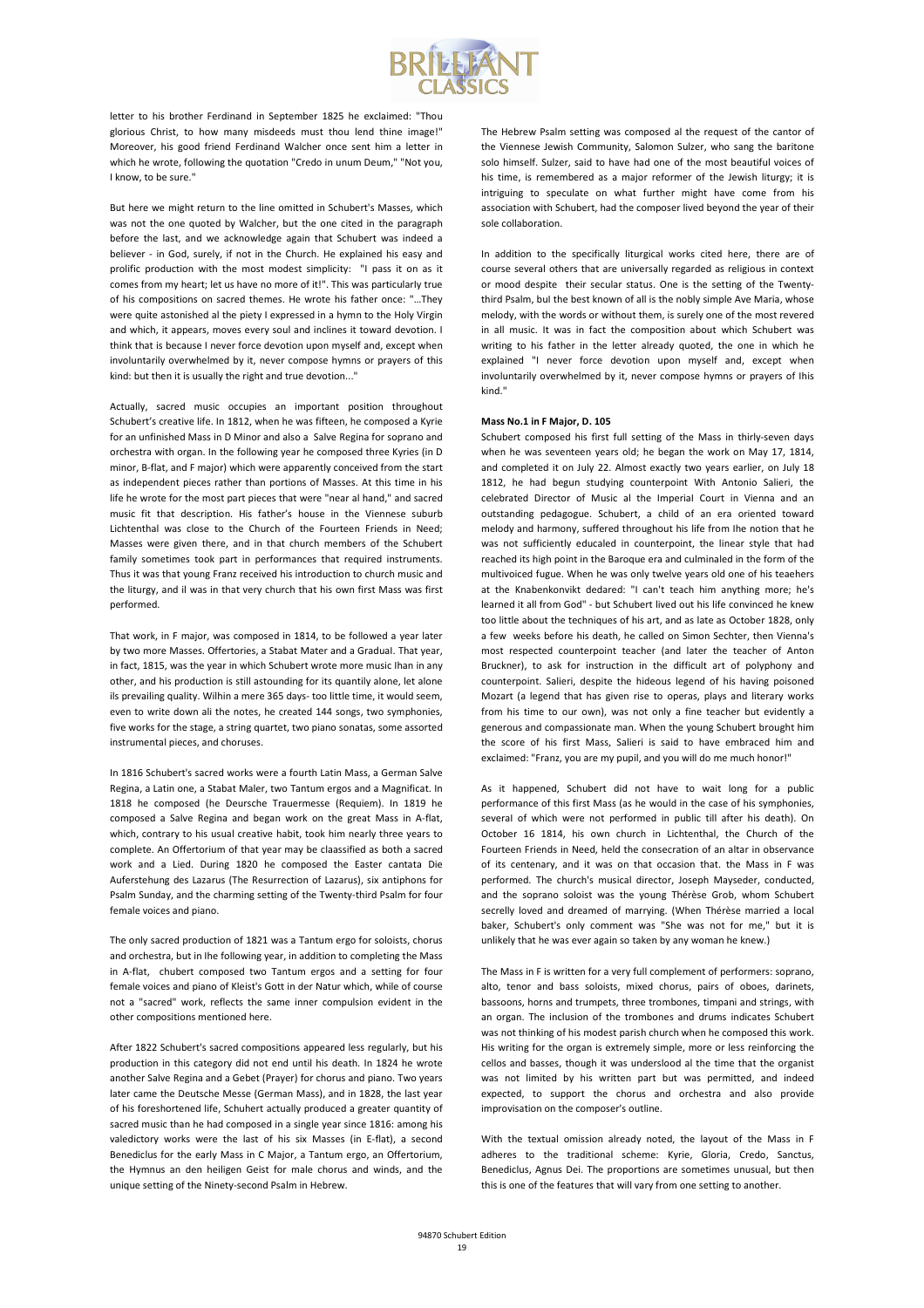

The chorus enters softly and slowly (Larghetto, 6/8) to open the Kyrie eleison, repeating the appeal for mercy with deepening feeling. Following a brief soprano solo, the chorus returns, by which point Schubert has put the music through severaI changes of key. One of the special marks of his genius was to be his mastery of modulation, wherein he would discover transitions he could not have been taught by any teacher but which pointed directly to the techniques associated with Romantic expressionism. For the Christe eleison, in A minor, the solo soprano returns, and is assigned two high A's. The other soloists then come in, their parts interwoven with further choral material, and the movement concludes with a repetition of its first part.

As usual, the Gloria is a song of triumph (Allegro vivace, Alla breve), an impression Schubert underscores with resounding trumpets and the first entrance of the trombones. In the "Gratias, " which customarily does not receive its own musical treatment, the tempo (Andante con moto), dynamics and instrumentation

(strings and woodwinds alone) are all reduced. The full orchestra returns in Ihe succeeding "Domine Deus" (Adagio, 4/4), in which the four soloists enter one by one, from the bass upwards, taking the words "Domine," "Afinus," and "Filius" individually and then joining together in "qui lollis peccala mundi. " The chorus enters softly to support them now and then, temporarily creating an eight-part (though always homophonic) movement. Another contrast comes with the "Quoniam" (Allegro, 4/4); here the choral voices enter one after the other, forming a fugalt which intensifies to a climax on "Jesu Christe." A brief pause is followed by a powerful four-part fugue on "Cum sancto spiritu" (Allegro vivace, Alla breve); the fugue is transformed into a true hymn, filled with brilliant fourpart chord progressions and concluding in radiant C major.

The Credo (Andantino, 3/4), in contrast to what has preceded it, is more intimate in feeling. An entreating oboe melody leads to a devout choral prayer, following which the solo tenor and then the bass introduce a greater degree of animation. There have been arrangers who have undertaken to "correct" Schubert's omission of the article of faith acknowledging the Church in this movement. One of them, Ferdinand Habel, a long-time director of music at St. Stephen's Cathedral in Vienna, wrote in the forward to his edition of this work that "Consideration of liturgical precepts rendered it necessary to supplement the Credo text." In concert performances, however, Schubert's original version is always preferred.

Schubert produced a Sanctus (Adagio maestoso, 4/4) as majestic as it is concise, with strong orchestral dynamic gradations framing the choral irruptions. In the directly following Benedictus (Andante con moto, 3/4) only the high voices are used, both sopranos and tenors being divided and the altos and basses omitted. A soft, chamber-music texture in the orchestral writing (trumpets, trombones and drums all silent) underscores the intimacy of this section, in which a solo quartet drawn from the participaling high voices of the chorus (i. e., two sopranos and two tenors) further intensifies and rarefies the mood.

The extreme concentration thus achieved is carried still further in the final portion of the work, the Agnus Dei, which begins extremely quietly (Adagio molto, 4/4) with an oboe solo whose melody is taken over by the solo tenor. Following a brief orchestral passage, the oboe repeats its melody, this time answered by the bass. The Dona nobis pacem follows in a full, chordal choral style, to be interrupted by a restful intermezzo of solo voices before concluding the work peacefully and almost silently.

The maturity of this Mass by the seventeen-year-old Schubert will surprise no (me familiar with the songs and instrumental works he composed even earlier The previous year had seen the composition and performance of his first symphony and his sixth string quartet). But in this work, as Fritz Hug noted, "it is also astonishing to consider the imagination, the technical ability and assurance with which the seventeen-year-old masters form and content. The heartfelt, sincere feeling conveyed in melodies, sounds and instruments, the light and clarity penetrating and carrying everything are also entirely Schubertian." apparenlly the Mass in F did make a strong

impression in lichtenthal, for only ten days after its premiere there it was performed again at St. Augustine's Court

Church in the inner city of Vienna. During Schubert's lifetime this work was given with some frequency at various other locations, providing the composer with the satisfaction he was not to experience very often.

#### Mass No.2 in G Major D167

The second Mass is considerably shorter than its predecessor, and took Schubert less than a week to put on paper - from March 2 to March 7, 1815, to be precise. The scoring is more modest, too, calling for an orchestra of strings alone with organ. The work was probably performed at the church in Lichtenthal that spring; when it was repeated at the Klosterneuburg monastery Schubert's brother Ferdinand added brass and drums. Why the composer himself did not include those instrumenls in the first place is not known, since the taste of the time certainly favored them; the most likely explanation is that in this case Schubert was indeed writing for his own church, and simply scaled his instrumental demands in accordance with the normaI make-up of the resident performing personnel.

This second Mass did not enjoy anything like the circulation of the first, either during Schubert's time or later, and its obscurily may have emboldened a later musician to attempt to pass it off as his own. In 1846 the work was printed in Prague, with the following inscription on the titlepage: "Mass in G, composed on the Installation of Your ImperiaI Soverign, the Most High Archduchess Maria Carolina, as Abbess of Ihe Imperial and Royal Noble Theresian Home for Gentlewomen at the Hradschin, by Robert Führer, Musical Director of the Cathedral Church of St. Vitus in Prague." Führer, according lo biographical sources, had by then already been dismissed from his post the previous year because of his involvement in certain frauds, and eventually he served a prison term for embezzlement, but even in prison he was allowed to write music and he published a good deal of it. "Despite his notoriously dishonest acts and professional untrustworthiness," Nicolas Slonimsky notes in Baker's, "he enjoyed a fine reputation for his musicianship."

Führer picked a very solid work to plagiarize. The Mass in G is shorter and altogelher more economical in its construction than the earlier one in F, but it is by no means a miniature. The solos in particular are less prominent this time, most of them assigned to the soprano with soaring, melodious passages. Occasionally, as in the Benedictus, the tenor is brought in for powerful counterpoint. Johann Herbeck, the famous director of Ihe Vienna Court Opera and Kapellmeister to the Imperial Court in the third quarter of the nineteenth century, established a tradition of entrusting the big solo in the Agnus Dei to the tenor instead of the soprano specified by Schubert.

One important point about Schubert's sacred works that makes itself apparent in the second Mass is that he was far less concerned than Haydn and Beethoven with giving expression to the individual words and phrases of the text; he was more interested in the devotional mood, in the profound and sincere feeling of the complete expression of the simple piety that inspired him. In his 1892 monograph, Der Messentypus von Haydn bis Schubert, the Austrian musicologist Alfred Schnerich wrote: "In contrast to the earlier great masters, Schubert exercised very little care in treating the liturgical text, which can be explained by the alienation of the people from the liturgy at that time." Beethoven, however, was even more independent in his approach than Schubert, who, as already noted, probably did not use his Masses to display any sort of independence or rebelliousness, but simply allowed himself, as he did in all his compositions, to be guided strictly by his own inner feelings.

The Kyrie (Andante con moto, 3/4) is Iyrical and radiant with unmistakably Schubertian harmonies. A soprano solo begins at "Christie", in mellow A minor, with large intervals. The Gloria, in D major (Allegro maestoso, Alla breve) is fortissimo for a long time, but suddenly drops to piano at the words "Adoramus Te", first in the women's voices, then echoed by the men's. Solo and choral parts are interwoven with unusual effectiveness in the "Domine Deus", and Ihe powerful "Quoniam" carries the sopranos into a very high register. Following a series of sforzando beats from the low instruments, the Gloria ends with all forces in unison.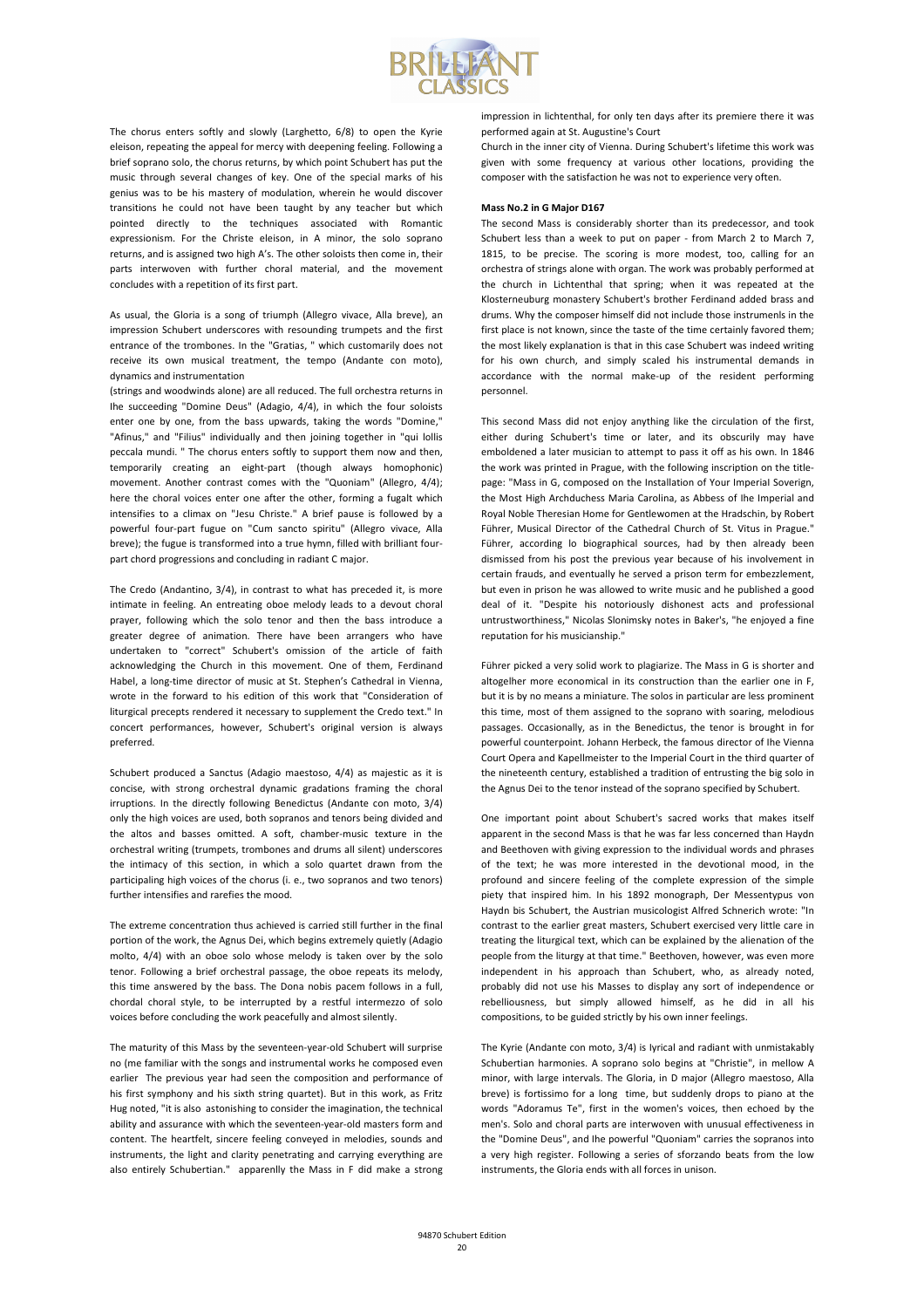

The Credo is powerful too, though it begins pianissimò and only slowly builds in dynamic impact. The first climax is reached al "Crucifixus" (at which point Schubert modulates from G major to a tuneful B minor), the strings playing staccato in the lower register and the vocal parts going through bold modulations. The effect of the choral passages at "Et resurrexit" is rock-solid and at the same time blazing with light-rays of light, one might feel, where one can see those ascending "ad dexteram Patris." Then something utterly unexpected occurs in the "cujus regni": from the vigorous unison B major of the chorus, the voices plunge downward like instruments, most of them over a full major seventh, into a long-held unison C major. This dramatic effect makes the listener shudder, stirred surely by the endlessness proclaimed in the text. It may be mentioned in passing that the acknowledgement of the Church is again omitted.

The Sanctus opens with a powerful introduction (Allegro maestoso, 4/4) and continues with a fugato on "Osanna in excelsis." The soloists' entrances are staggered according to the rules - soprano in D, tenor in A, bass in D, alto in A - but the polyphony is abandoned after only a few measures and the movement concludes wilh some characteristically Schubertian modulations. The Benediclus exhibits a lulling charm, with the solo soprano intoning a simple but deepfelt melody in a rather pastoral vein (Andante grazioso, 6/8) - a lovely reminder of Schubert as songcomposer. The enchanting melody is repeated by the tenor, with the soprano now weaving a mellow counterpoint. Schubert himself must have been bewitched by this melody, for he has the bass take it over for its third appearance, with both the soprano and tenor supplying counterpoint. The movement ends with a literal repetition of the "Osanna" fugato (Allegro,  $2/4$ ).

Extensive portions of the Agnus Dei reflect agitation by means of what might be described as a "mystic shuddering." Following the soprano's expressive supplication, the chorus sings "Miserere nobis" as if whispered. Again the appeal is made to the Lamb of God, this time by the bass, and again the chorus adds its curiously comforting pianissimo response. The soprano returns more dramatically, her outcry highlighted by several high A's, and the work then concludes with the tenderest, almost inaudible pianissimo.

## Mass No.3 in B-Flat Major Op.141 D324

The Mass in B-flat was probably written before the end of the same year in which the G major was composed (1815). We have no exact details of either its composition or its first performance, but it was probably first performed at lichtenthal in late 1815. All that is known for certain is that the composer's brother Ferdinand, the faithful executor of his musical estate, had it published in 1838, ten years after Franz's death, with the opus number 141 affixed to it. This work, however, was not as completely unknown as it was thought to be, for Ferdinand wrote to his brother in October 1824 of having been surprised by a performance of this very Mass in the town of Hainburg. The local choirmaster had invited him, he reported, to a Sunday service in which the Mass to be performed was "a very beautiful one, by a well-known and famous composer, but his name escapes me now." "And which Mass was it?" Ferdinand continued:

"If only you had been there with me! I know you would have been quite pleased, for it was the B-flat Mass by - you!" For this then unpublished Mass to have made its way to Hainburg, someone must have copied it in Vienna, probably on the occasion of a performance There, so it apparently did enjoy some circulation in Ihe composer's time.

Like the second Mass, this third one is again a Missa brevis, a short work of modest proportions but with all the prescribed parts. As far as inventiveness is concerned, it must be classified as weaker than its two predecessors, and here and there may even seem like an obligatory exercise, but then even a "routine" piece by Schubert has value, and there is much that is really delightful in this work. One striking feature is the treatment of the thematic material in the Gloria, which exhibits the sort of theme development that was to be considered typical of Verdi more than a half-century later. The "Domine Deus" in this section is full of expression: here the bass and then the tenor sing melodies of deep emotion, with the soprano coming in last and soaring to a high B-flat. This exposed tessitura, typical of the soprano roles in Schubert's Masses, is especially striking. One

wonders whether Thérèse Grob, his favorite female singer, still sang these solos, or if he always wrote these parts with the recollection of her clear, high voice in his mind.

The most beautiful portion of this Mass is the Agnus Dei. The solo soprano's entrance is preceded here by an orchestral prelude only two measures long, but in these two measures-which are repeated severaI times at various pitches as a sort of interlude between vocal passages- lies an overpowering feeling of sincerity, a prayer from devout hearts filled with trust and faith. While these two measures contain no unusual harmonies, the way they float between keys (by means of deceptive cadences) evokes that mystic feeling of alienation from the world which is so characteristic of Schubert in so many of the works of his magnificent maturity.

Charmingly, in a more down-to-earth way, the Dona nobis pacem brings the work to a congenial, and brilliant conclusion. Here even the shudders of eternity do not emanate from a horrible abyss, but seem to be echoes of brighter, though endless, distances.

#### Mass No.4 in C Major Op.48 D452

Less time may have passed between the creation of the third and fourth Masses than between any two others in Schubert's sequence of six. No.4 appears to have been composed in July 1816, when, as the great Schubert scholar Otto Erich Deutsch pointed out, "Schubert was still closely connected with the Lichtenthal church and its choirmaster," and was probably first performed there in the summer of 1816. It was certainly performed nine years later at the Church of Mary the Comforter in Vienna (on September 8, 1825).

What documentation there is for this work goes no farther back than 1825. On September 3 of that year the well-known Viennese publishing house of Anton Diabelli announced the publication: "Mass in C composed for four voices, 2 violins, 2 oboes or clarinets, 2 trumpets, drums, violoncello, double bass and organ, and dedicated in kind remembrance of Herr Michael Holzer by Franz Schubert. Op. 48." Schubert's autograph lacked a title-page, but his elder brother Ferdinand wrote out a copy which also served for the engraving; Schubert himself later wrote out the title: "Mass by Franz Schubert and dedicated in kind remembrance of Herr Michael Holzer, Op. 42." Schubert frequently became confused about his opus numbers - and no wonder, considering the enormous abundance of his compositions. Often he would set aside a work in progress to start up anolher and then set that one aside to start a third which might be published al once. He lived more than half his life in a sort of trance-like state in which everything external, everything connected with the mundane world-such as the numbering of his works-was completely unimportant. In any event, the number 48 was retained here, and Op. 42 was affixed to the Piano Sonata in A Minor which Deutsch cataloged as No. 845.

Michael Holzer, in whose memory the Mass in C was offered, was a musician who was Schubert's teacher when the latter could learn no more about the fundamentals of music (having already learned violin from his father and piano from his eldest brother Ignaz). Holzer was the 'regens chori', as church choirmasters were still called at that time at the parish church in Lichtenthal, and he undertook to instruct Schubert, who had just grown out of childhood, in organ playing, singing, and even a bit in composition. According to the composer's brother Ferdinand, Holzer declared: "Whenever I wanted to teach him something new, he always knew it already. Consequently I really did not instruct him, but merely conversed with him and stared at him in silent wonder." Schubert nonetheless remembered Holzer with affection, as indicated by the dedication of this Mass.

Schubert was not entirely satisfied with this Mass; as already noted, he wrote a new Benedictus for it as late as October 1828, the month before he died. The reason for the replacement was a practical one, the need for a substitute to be used "in the absence of a good soprano singer." In this case, he had in mind not Thérèse Grob or any other female singer, but actually a boy soprano. In the original version (the one recorded here), the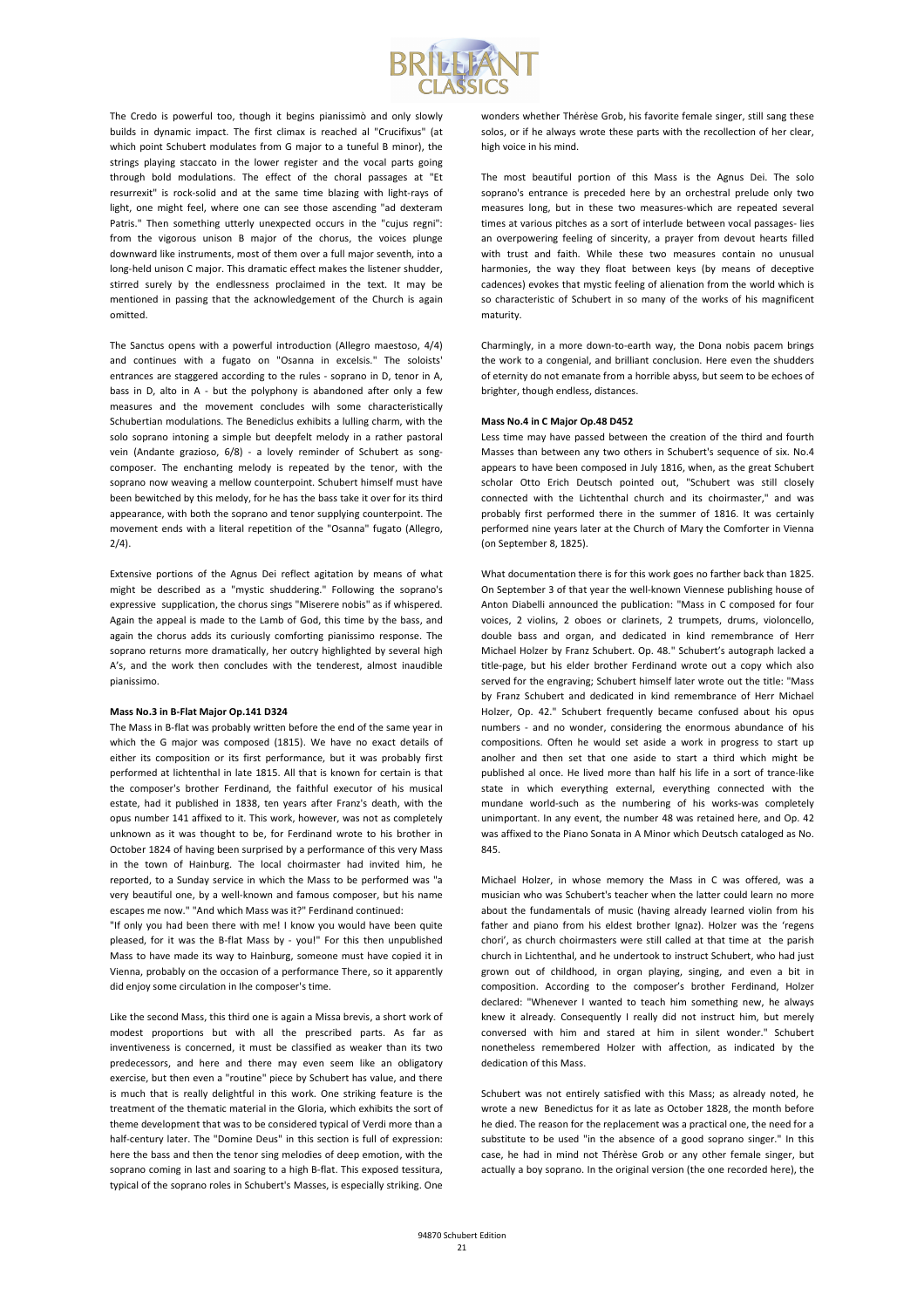

entire first part of the Benedictus and also the theme of the ensuing Osanna were written for such a soloist.

Even before the rewrite of the Benedictus; the Mass in C existed in more than a single version. Schubert wrote it for the customary four soloists and four-part chorus, with an original instrumental complement of two violins, cello, double bass and organ. It is interesting that he omitted violas, but it is more curious that the published score called for a fuller orchestra, with the addition of oboes (or clarinets), trumpets and drums. The authenticity of these additions has been strongly disputed. Stylistic errors have been noted which Schubert would never have committed, even if extremely distracted, and it is assumed that his brother Ferdinand added the winds and drums because the times demanded this richer instrumentation. It is possible that Ferdinand made these emendations

during Franz's absence from Vienna and that the publisher demanded that the score be printed without delay, as was customary at the time.

The Mass begins as usual with the Kyrie, in a very calm tempo (Andante con moto, 4/4); the "con moto" of the marking is emphasized by an almost continuous figuration of sixteenth-notes, and at times even thirty-seeond notes. Solo and tutti passages alternate, and we are reminded or how Schubert in his sacred music liked to take the sopranos - and, somewhat less frequently, the tenors- into the most exposed upper registers.

The Gloria rages powerfully, again with extended solo passages alternating with the always very homophonic ones for the chorus. The Credo (Allegro, 3/4) begins a cappella, resolutely in unison. At "El incarnatus est" it is transformed into a Molto adagio in 4/4, in which the solo voices lead with fugal entrances and the rhythm changes subtly to conform with the fugato element rather than the melodic line. The original tempo and meter return at "El resurrexit," though with a new theme.

The beginning of the Sanctus is quite similar to that of the Gloria, though the same succession of keys is much slower here (Adagio, 4/4) and thus more solemn. The first phrase for the chorus ends with a truly Schubertian, ever-moving modulation from a seventh chord on G, deceptively to A-flat, then over the augmented triad on A-flat and the chord A-flat/C/F-sharp, resolving the tension finally at G. A long and lively soprano solo gives way to the choral rejoicing in "Osanna!" The original Benedictus has already been discussed; it consists of the long soprano solo - an uncommon touch in Schubert's Masses which might almost be called an aria - and a literal reprise of the "Osanna." The second Benedictus, written twelve years later, is entirely choral, built on the key of A minor, with characteristically charming "passing modulations" (G minor, F major, B-flat, etc.); there are frequent fugal entrances and eventually a brilliant transformation into A major, with a new theme, especially charming and tender. As in the first Benedictus, This one eventually flows into a reprise of "the Osanna"

The Agnus Dei exhibits a certain relationship to the opening Kyrie. The soprano and tenor sing the first phrase in short fugal entrances and are answered by the chorus: the process is then repeated by the alto and bass, with a similar response. A third duet, again for soprano and tenor, beginning in a canon, leads into the agile concluding section of the work, "Dona nobis pacem," a strikingly cheerful and animated plea for peace. How many different ways are there of perceiving and setting to music this entreaty for "inner and outer calm!"

The most varied opinions have been expressed about this Mass, as about Schubert's others. Eusebius Mandyczewski, in his Complete Edition of Schubert's Works, ventured that this Mass had been written "in great haste," and other scholars have rendered harsher judgements. On the other hand, Walter Pass, in his notes for the Schubertiade al Hohenems in 1977, stated that Schubert wrote this Mass with "cheerful reverence for the Divine," a characterization which might apply to a large proportion of Schubert's other Masses. Curiously, the famous Schubertian melancholy, the sadness that touches the heart in so many of his works, is relatively rare in his sacred compositions - as if to suggest that his constant personal quest and yearning at these points find a safe haven, a sort of fulfillment based on his steadfast faith in a benevolent God.

But it is enlightening to quote further from Walter Pass, who adds, regarding this work: "Schubert's treatment of the text of the Ordinary is special. As in all his Masses, he omits the 'El unam danctam, catholicam el apostolicam ecclesiam' and once again documents his religious attitude, which has obviously become a conviction and must be evaluated as the result of Josephinian thought and the theology of the Enlightenment. Aside from lesser omissions (for example, the 'et' several times in the Credo), the treatment of the 'Et incarnatus est' is the most striking of all. Here he leaves out the central 'ex Maria virgine,' an example which in fact can no longer be explained in terms of oversight or carelessness... Instead, a serious intention we are not yet able to explain historically may be at the root here. But, without a doubt, therein could lie one of the rnost signifìcant keys which one day will be decisive in understanding Schubert's personalily and his way of thinking."

#### Mass No.5 in A-flat Major D678

As already noted, Schubert quite uncharacteristically took three years to compose his fìfth Mass, which is a far more substantial work than any of its four predecessors. He polished it a great deal, revised many of the numbers severaI times, rewrote the fugue "Cum sancto spiritu" again and again, and also struggled himself with more than one version of the "Osanna." He was especially fond of this piece and it is today the most frequently performed of his Masses.

The first sketches for the Mass in A-flat were made in November 1819; on December 7, 1822, he wrote to his friend Joseph von Spaun: "My Mass is finished and will be produced very soon. I still entertain the old idea of dedicating it to the Emperor or the Empress, as I consider it to be a success." Years passed again, however, without any reports on the work. In 1826 Schubert once more resolved to make a serious effort to find security in an appointment to an official post. The position of Second Musical Director to the court Chapel became vacant, and he decided to apply for it. When he called on Joseph Eybler, the friend of Mozart and Haydn who had succeeded Salieri as First Court Musical Director two years earlier, he must have taken the Mass in A-flat with him, among other works. He described the visit and a subsequent one as follows in a letter to his friend Franz Hauer:

"Recently I brought to the Court Musical Director Eybler a Mass for performance at the Court Chapel. Eybler said he had heard my name but had still not heard any of my compositions. I am certainly not very conceited, but I would have thought the Court Musical Director of Vienna would surely have heard something about me. When I returned after a few weeks to inquire about the fate of my brainchild, Eybler said that the Mass was good, but not composed in a style the Emperor likes. Then I took my leave and thought to myself that I am not fortunate enough to be able to write in the Emperor's style."

That remark may be interpreted as ironic or simply resigned, but the fact remains that Schubert never received a post in Vienna, where his music was only sporadically performed and he remained unknown to the public at large. Whether the Mass in A-flat was performed at all in his lifetime is uncertain. The likelihood of its having been given in the Altlerchenfeld Church in Vienna arouncl 1822 must be considered, if only because Schubert stated in his application to

Eybler that all of his Masses had been performed in various Viennese churches. Since most of his works were available only in manuscript there was no publisher lo keep track of performances, many of which did take place (with unauthorized copies) without the composer's knowledge.

Schubert probably had no idea that Beethoven composed his mighty Missa solemnis at the same time this Mass in A-flat was being created. Schubert, of course, might well have written Beethoven's famous inscription from that score - "From the heart, may it also go to the heart"- in this score of his own (and many of his others, besides). In one of his versions of Ihis work, in fact, Schubert did call it a Missa solemnis, thereby identifying it as a solemn, large-scaled Mass, in contrast to some of his earlier ones which fit into the calegory of Missa brevis. The orchestra he specified for this work also justifies such a designation: one flute, two oboes, two clarinets two bassoons, two horns, two trumpets, three trombones, timpani, full strings, and organo Here the style is incomparably richer and more "symphonic" than in any of his earlier Masses, and his use of his largish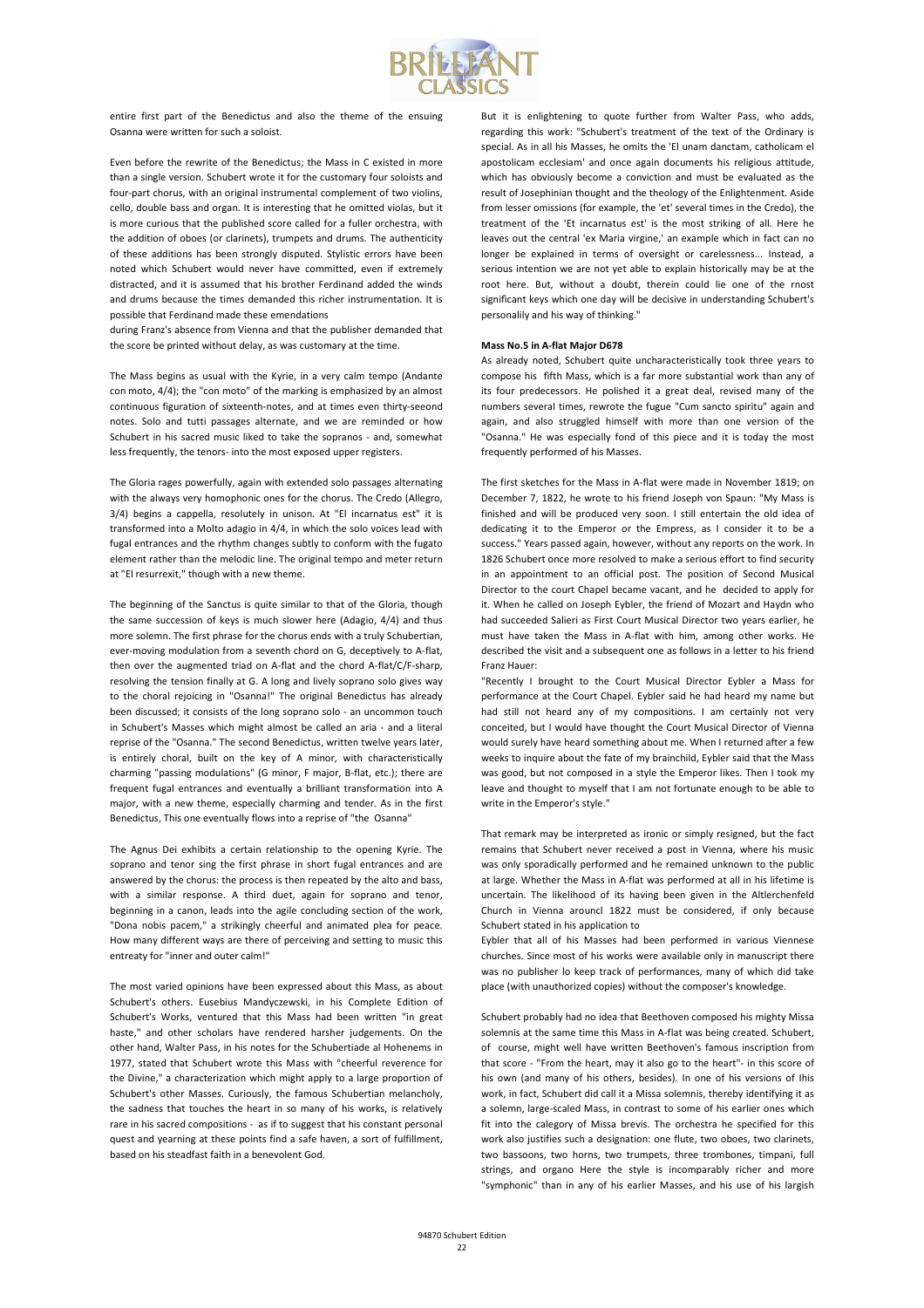

orchestra shows a very sure hand, the strongest instruments being called upon only at those points at which their added power is really needed for the specific effect of exultation or solemnity.

The Kyrie (Andante con moto, Alla breve) begins with a melody in the clarinets, with the bassoon weaving counterpoint; a brief passage for the strings follows, and then the women's voices enter. The atmosphere remains hushed, the dynamic markings ranging only between piano and pianissimo. At the "Christe eleison" each of the four soloists in turn enters with a new motif. With the return of the Kyrie the opening material is repeated, leading to a coda in which material from both the Kyrie and the Christe are elaborated upon with rich Schubertian modulations.

In contrast to the calm, reserved mood of the opening movement, the Gloria (Allegro maestoso e vivace, 3/4) bursts forth fortissimo, with stormy runs in the strings, the orchestra in full cry, and an austere rhythmic frame for the chorus's heartfelt exultation. Calmer tones are heard in the "Adoramus te," but the grandeur of the opening gesture returns in the "Glorificamos te" and continues through the reprise of the "Gloria." With the "Gratias agimus" comes an intermezzo of chamber-music proportions, initiated by a two-part invention in the violins. The solo soprano, with one of Schubert's most beautiful phrases, introduces a sequence in which all four soloists are given extensive opportunities for melodic development, and then at "Domine Deus" the chorus returns in exultant power over an energetic rhythm in the strings. After a reprise of the tender "Gratias agimus" theme, the alto introduces a new section in C-sharp minor, and the other soloists enter poignantly at "Miserere, miserere nobis." This passage is repeated by the bass and then by the tenor, and after it long and tender orchestral interlude the chorus takes up the "Quoniam," slowly and mysteriously at first, and then with firm orchestral support building in a crescendo to powerful climaxes marked by the high B for the choral sopranos and blaring brass. Another mystical passage, with long-held choral notes and distant effects in the orchestra, leads into a fugue on "Cum sancto spiritu," a traditional gesture, to be sure, but also the first fully worked-out fugue in a Schubert Mass. Schubert's mastery of polyphony here must surprise those who think of him only as a master of homophonic, chordal, harmonic writing - yet how incredible that six years later, only a month before his death, the composer of this gigantic fugue was looking for a teacher to train him in counterpoint.

The Credo brings further astonishment of a different sort. The winds open up with a C major triad (Allegro maestoso e vivace, Alla breve) which fades away when the lower voices of the chorus enter in long notes a cappella. The inventive effects Schubert achieves in this movement never fail to stir deeply with the freshness of new discovery. Phrases shrouded in mystery are contrasted dramatically with sudden choral-orchestral outbursts of "Credo." In order to praise the Incarnation, Schubert divides the chorus into eight parts for Ihe "Et incarnatus est" (Grave, 3/2) and begins with an almost sighed F minor, leading the chorus then through the boldest modulations. "Et resurrexit" does not receive the customary jubilant outcry, but begins softly and slowly and only then intensifies unhurriedly to its Iriumph. At the mention of the dead ("Judicare vivos et mortuos") we feel the inner trembling with which Schubert so often speaks to us of death; the passage contains no terror, but reflects the deepest faith in an eternity beyond mortal perception or comprehension. The chorus lingers in long notes in its lowest register - the basses go down to low E! - to underscore this impression. This movement is quite long, and may remind us of Schumann's remark on Schubert's "heavenly lengths" - emphasizing, of course, the "heavenly."

A solemn Sanctus (Andante, 12/8) follows the exultant concluding "Amen" of the preceding movement. A charming cantilena on "PIeni sunt coeli et terra" counters the powerful cries of "Sanctus!" The "Osanna" exists in two versions: the first is an Allegro in 6/8 whose angelic, soaring quality is largely lost in the second version in 4/4. The Benedictus (Andante con moto, Alla breve) is a delightfully unpretentious image of the Saviour descended to Earth to bring comfort to man, projected in the form of an eight-measure melody with the tenderest cello background and the chorus minus its basses.

The Agnus Dei is little more than a relatively short Abgesang (the latter portion of a stanza in the language of the mastersingers). It begins Adagio in 3/4 with a sustained string melody which the chorus then takes up in staggered entrances. In the "Dona nobis pacem" the tempo becomes more flowing (Allegretto, Alla breve) and the soloists alternate with the chorus in the plea for peace, which intensifies at times to a demand (fortissimo). Not until the last measures is the sought-after calm attained, as the Mass ends in pure A-flat major.

#### Deutsche Messe D872

In addition to his six great Latin Masses, Schubert wrote a so-called "German" Mass (1826), the exact title of which, in German, reads as follows:

"Gesange zum Feier des heiligen Opfers der Messe, nebsI einem Anhange: Das Gebet des Herrn, Text von J. P. Neumann. Für gemischten Chor mit Blasinstrumenten-und Orgelbegleitung." The work was a result of a commission given by the Polytechnic School of Vienna, and this accounts for its technical simplicity, adapted to amateur level, especially in the later arrangemenl by Schubert's brother Ferdianad, who dispensed with the wind section, and called for an organ as the only accompaniment. Prof. J. P. Neumann, who provided the text, was a distinguished writer who also furnished Schubert with a very effective opera libretto, Sakuntala, which, unfortunalely, the composer never set to music, owing to his untimely death. Schubert received one hundred florins from Neumann for the composition to his text. This was written in accordance with the "enlightened" reforms of Joseph II who c alled for a popularization of church music. Michael Haydn had composed a German Mass based on similar principles as early as 1782. There are eight sections, corresponding to the Kyrie, Gloria, Gospel and Credo, Offertory, Sanctus, Benedictus, Agnus Dei and Amen, plus a supplement corresponding to the Lord's Prayer (Pater Noster). This has been placed between sections 6 and 7 in this recording. Schubert, in accordance with the requirements both of the text and of the planned performance, has written here short pieces, predominantly homophonic in style, and closely related to the spirit of popular church-hymns (or canticles). These pieces are all strophic (varying from two to four strophes), and most of them are followed by a short postlude, entrusted to the wind section, joined by string-basses, kettledrums and organ. This deliberately modest work is much closer to the spirit of the Lied than Schubert's large-scale sacred compositions. While it cannot be compared, either in scope or in depth, to the great Masses in A-flat and E-flat, it is imbued with a melodie charm and a Iyricism distinctly its own, which, together with its sincerely religious mood and its beautiful blending of voices and wind instruments (forecasting Bruckner's Mass in E Minor), making it one of Schubert's most ingratiating utterances.

© Harry Halbreich

#### Mass No.6 in E-flat Major D950

The sixth and last of Schubert's complete settings of the Latin Mass was composed in June and July of 1828, only a few months before his death in November of that year. He did not get to hear a performance of any of the great works of his final year: not the Mass in E-flat, not 'Miriam's song or victory (whose text was written expressly for him by Grillparzer), not the setting of the Ninety-second Psalm in Hebrew, not the magnificent songcycle Die Winterreise, not the Great" C major Symphony and not the splendid final works for piano. All of these compositions, while perhaps not conscious valedictory gestures, are in their days glorious epitomes of Schubert's style, his feelings, his life; in this context, it is significant that he was drawn again at this particular time to yet another major effort in the realm of sacred music. The sort of summing-up represented by this final Mass is suggested in these words from Fritz Hug:

"Throughout the work one finds that cheerful, deepfelt piety that we recognize from Schubert's letter to his father .. This piety was not connected to the Church and was constrained neither by dogma nor by ritual. Everything in the work appears free and yet composed, great and noble, authentic and spirited, sunny and matured. The harmony is rich in a Schubertian way - colorful. Full of surprising turns ... the orchestration is exciting . The instrumentation does not include the flute, which omission can be explained by the origin of the work for a specific purpose and a specific orchestra ... The Mass in E-flat is a work of deep inner piety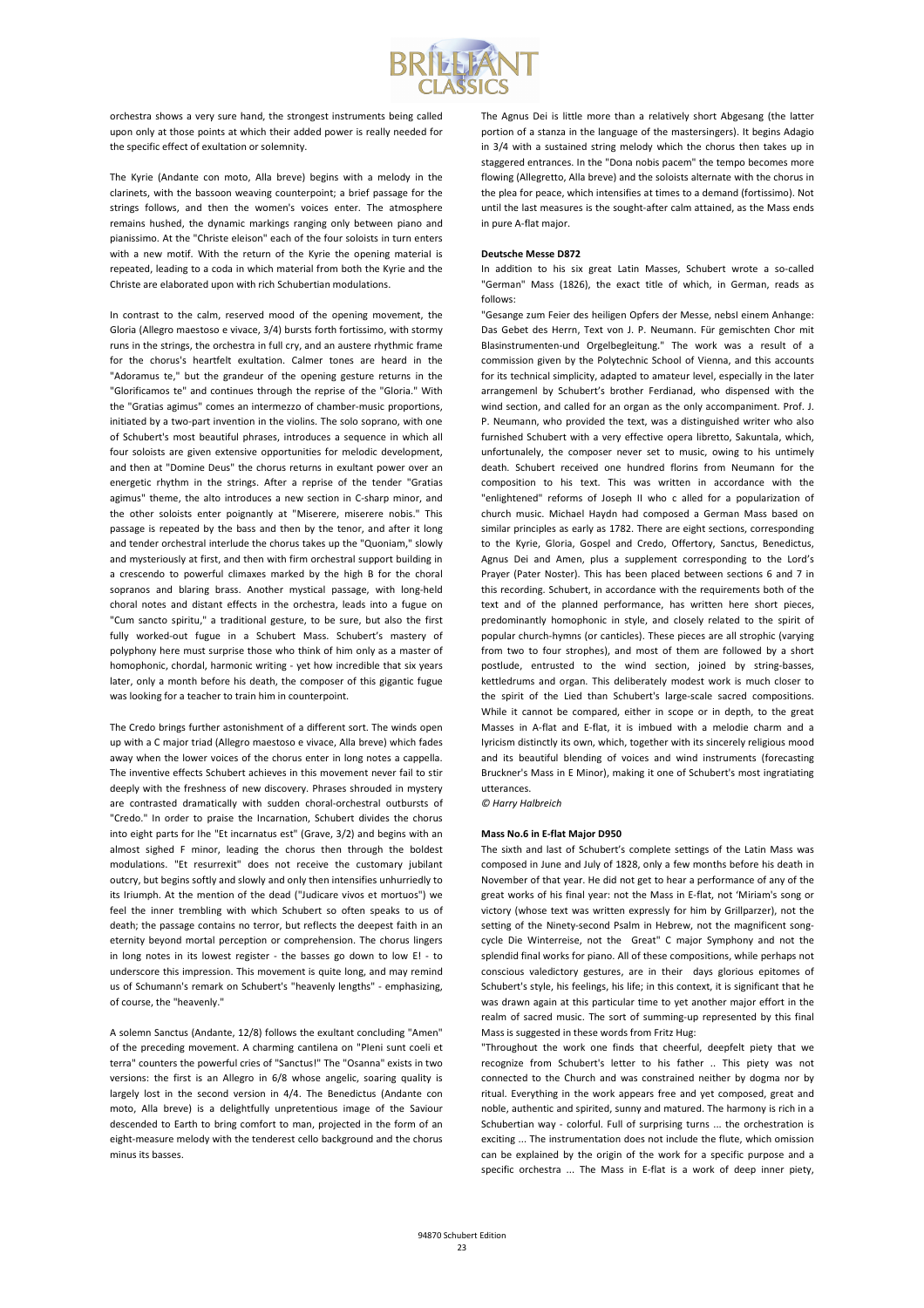

primarily a personal affirmation of life, but also an affirmation of a death that has lost all its horror and also will not be a long time coming... '

Schubert apparently dedicated this work to the Viennese parish church of the Holy Trinity, located in what was then the Alser suburb (the Alsergrund later becoming part of the city itself, just as Lichlenthal did). This church had special meaning for Schubert, in two respects. The first was simply that the church's choirmaster was his old school companion Michael Leitermeyer, with whom he had gone for music lessons from Michael Holzer in Lichtenthal in his early youth. The second was that in March 1827 Beethoven's corpse had received its blessing in this church, and from it had been taken - with enormous participation on the part of the Viennese public and with Schubert himself as one of the torchbearers - to the cemetery at Wahring. It is quite possible that the Mass in E-flat was requested by Michael Leitermeyer in tribute to Beethoven, or that Schubert was simply inspired to compose it in that vein.

In any event, by the time the Mass was first heard Schubert himself had been dead nearly a year. His brother Ferdinand probably arranged for the first performance, given at the Parish Church of the Holy Trinity on October 4, 1829, and it may have been Leitermeyer who arranged for its repetition six weeks later (November 15) at the Parish Church of Mary the Comforter. The orchestration for this work comprises two oboes, two clarinets, two bassoons, two homs, two trumpets, three trombones and strings. In contrast to the earlier Masses, the vocal soloists here are assigned only rather subordinate roles.

The Kyrie (Andante con moto, quasi allegretto, 3/4) is begun calmly and homophonically by the chorus, with the soloists entering in later; both chorus and soloists are given very attractive material. The Gloria (Allegro moderato e maestoto in B-flat, 4/4) is solemn and majestic; the choral style continues to be omophonic, but is a bit more free than in the opening movement and is scored for divided tenors in one passage. The mood becomes more dramatic in the "Domine Deus" (Andante con moto, 3/4), in which Schubert makes use of two effects rarely encountered in his music a string tremolo and assignment of very melodically expressive materiaI to the trombones. At the "Quoniam" there is a reprise of the opening material and in keeping with tradition Schubert developed the "Cum sancto spiritu" into a fugue. Here the basses intone the tenmeasure theme, the tenors enter at the dominant, Ihe altos again at the principal key, repeated by the sopranos at the fifth.

The Credo is one of the most striking and beautiful of all Schubert's Mass movements. It begins (Moderato, Alla breve) with a pianissimo roll of the timpani and the entrance of the chorus accompanied only by low string pizzicati. The key shifts from E-flat to A-flat (or the "Et incarnatus est" (Andante, 12/8), which the cellos introduce with a Iyrical, deepfelt melody. This theme is taken over by the first tenor, and here for the only time in this work Schubert does give his soloists an extended opportunity for dispay, in a section for the thoroughly original combination of two tenors and a soprano. The chorus returns al "Crucifixus," with a conspicuously agitated string accompaniment, and temporarily divides into six parts (sopranos and tenors divided), building to a fortissimo. This multi faceted movernent returns to the home key of E-flat at "Et resurrexit," and there remains to the end.

Schubert begins the fully orchestrated sanctus in E-flat (Adagio, 4/4), but already in the third measure proceeds unexpectedly and brilliantly to B minor, then in the fifth measure to G minor, and in the seventh to E-flat minor. The "Osanna" is a short fugue in which the tenor, bass, soprano and alto enter in that order. The mood again becomes songlike and Iyrical in the Benedictus (Andante, AIla breve), an expansive melody in A-flat. With a single jolt it breaks off for a reprise of the "Osanna."

A unique and very independent form was given to the Agnus Dei in this Mass. Schubert assigned fugue-like entrances to the bass, alto and soprano, but has the first tenor supplying a counterpoint to the bass, and afterward participating in his own right in the fugato. No matter how often such formations are employed here, though, the polyphonic style is not retained.

Sometimes it seerns as if two spirits must have fought in Schubert's breast: the one a desire to produce Masses according to the classicaI model (that is, in a predominantly polyphonic, contrapuntal style), the other his own inherent character which impelled him to creale songful homophonic, chordal-harmonic works.

#### HYMNEN - SHORTER SACRED WORKS (45)

When the children of Noah, who had in common "a single tongue and language" began to build a tower whose top stretched to heaven, they hoped to make a name for themselves and to prevent being dispersed among all countries of the earth. But the Lord confused their language (according to the First Book of Moses, 11, 1-9) "so that no one understood the language of the other".

That continued to hold true, at least figuratively, in Schubert's day. However, in the Western world, art - and most of all, music (as Gluck maintained in 1772) - had by then found its way back to a common global tongue. God now understood every language, and-this one in particular.

Hymns - psalms - tehillim: these words denote, in various languages, songs of praise, festive songs, intended particularly for the glory of a God. For this reason these are often, at the same time, prayers. The compositions of Franz Schubert featured on this recording display all of these typical characteristics, even though they were composed for widely differing reasons and have been heard and appreciated under many different circumstances.

The fact that Schubert gave "free" treatment to liturgically fixed texts was greeted at first with astonishment, and later with displeasure and scorn. He always left out a part of the text from the Mass; he set only parts of other texts (Salve Regina) to music; he changed the other words. Schubert proceeded Similarly with non-liturgical texts.

These practices have provoked highly differing, commentaries. It has been said that Schubert, as a musician, did not attach any great importance to the individual words, that Schubert's memory of texts was faulty, that Schubert's intention was to say or express something special. The last interpretation probably comes closest to the truth: Schubert revised the texts, before and while setting them to music, in such a way that their message was brought into complete harmony with his own ideas.

By the time Schubert (1797-1828) was seventeen and three-quarters years old, he had already set twenty-six texts by Friedrich von Schiller (1759- 1805) to music out of a total of seventy musical settings). On October 19 1814, he composed his first Lied to a poem by Johann Wolfgang von Goethe (1749-1832): "Gretchen am Spinnrad", from "Faust I". lt was followed, in June 1827, by another 75 musical settings of works by this poet. The overwhelming Significance of

Goethe's texts in Schubert's work can be recognized in a comparison of how many texts of other poets he set to music:

Johann Mayrhofer (1787-1836): 50; Wilhelm Müller (1794-1827): 45; Friedrich von Matthisson (1761-1831): 42; Ludwig Holty (1748-1776): 39 settings; etc.

These brief references reveal a Schubert whose world view was influenced first by Catholicism but later underwent a process of development and differentiation heavily influenced by the ideas of Goethe and Schiller. The hymns of praise to God were joined more and more by lamentation over suffering, human suffering. This tendency, recognizable in Schubert's selection of texts, is fully confirmed in the development of this tonal language.

Schubert composed the second of his seven "SALVE REGINA' musical settings (D106) from June 28 until July 1, 1814; during this same time he was working on the Credo to Sanctus sections of his "Mass in F Major" (D105). There are six indications linking this hymn to Mary with that Mass. Firstly: it was written concurrently with the Mass at the point where the Offertory is sung. Secondly: the specified wind instruments are included.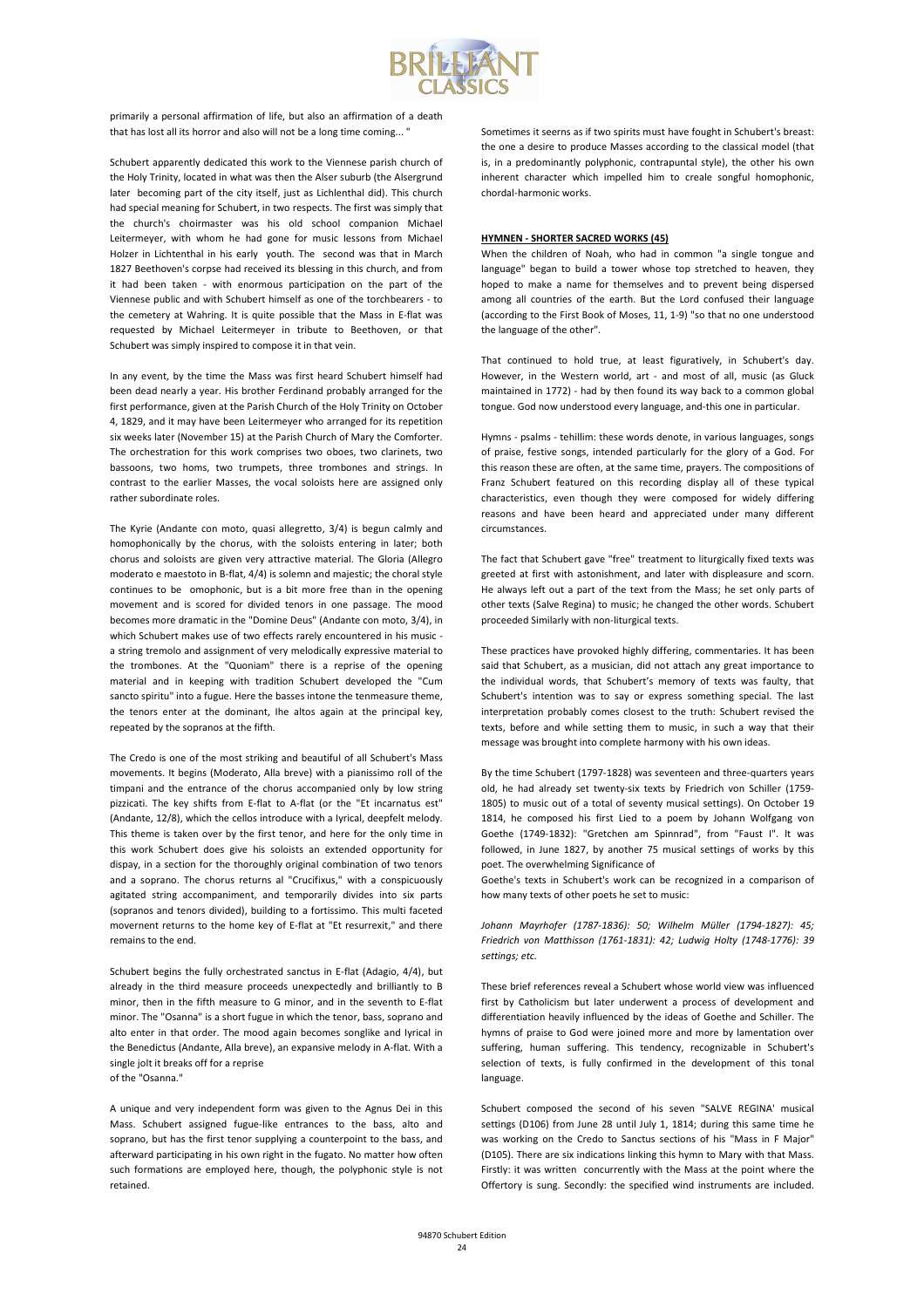

Thirdly: the key signature connection. Fourthly: both works have a tenor solo. Fifthly: a Salve Regina can be used in the Proper (here: the Offertory) of a festive Mass (D105, written for the Lichtental church's centennial celebration). And sixthly: Schubert's alternative indication "Offertorium" for a different "Salve Regina" (D 223). The composition (Andante. 2/2 B-flat Major) is structured musically as a seven-part Rondo with three themes.

The "TOTUS IN CORDE LANGUEO" (D136) published in the printed version of 1825 as opus 46, No.1, was identified there as "Offertorium". The key signature of C Major and the elective setting (soprano or tenor) or the solo voice make the work appear usable in the Proper of either the "Mass in F Major" (D105) or the "Mass in G Major" (D167) of March, 1815, just as Schubert later incorporated it into his "Mass in C Major" (D452). Perhaps composed in 1815, it is not yet known when the work was first performed. The highly virtuoso solo part makes it seem reasonable to conclude that Schubert wrote the movement for the love of his youth, Therese Grob (1798-1875). The solo clarinet part seems to have been composed for one Joseph Doppler, who was still living in Vienna in 1867. The work (Allegretto. 4/4 C Major) is in the form of a da capo aria.

Schubert's third "SALVE REGINA" (D223), also published in 1825 as his opus 47, No. 2, was written in two versions. In the first, dated July 5, 1815, the soprano solo is accompanied only by strings and organ; in the second, of January 29, 1823, the organ is replaced ad libitum by two clarinets, two bassoons and two horns. This second version was also intended to serve as an Offertory in the "Mass in C Major" (0.452), as Deutsch suggested:

At ten o'clock on September the eight, as on the fFeast of the Birth of Mary. a new Mass along with a Tantum ergo, Gradual and Offertory by the ingenius composer Herr Franz Schubert will be performed in the church of St. Ulrich am Platzl by a society of music friends.All friends of sacred music are most cordially invited to attend. This same Mass along with the Tantum ergo and Offertory have already been printed in a very pleasingly correct edition and are available at the art dealer's shop of Ant. Diabelli and company, am Graben No.1133 (1825, Wiener Allgemeine Theaterzeitung).

This advertisement is of great value to us in as far as it establishes beyond a doubt that Schubert's Masses (always composed only as "Ordinarium missae" and later published) were composed (see D106) and performed (Proprium missae) along with other compositions by Schubert. It can be concluded trom this that even many individual sacred compositions of Schubert can now be categorized in a: liturgical setting.

This "Salve Regina" may also have been intended for Therese Grob. Schubert excluded verses 8-13 from his musical setting and built a two-part structure of three sections each (in changing keys; Andante con moto. 2/4 F Major).

The fifth "SALVE REGINA" (D386) seems to have been composed in early 1816. Schubert wrote down only the movement for mixed choir and left an added organ voice unfinished. Since the work (Larghetto. 2/2 B-flat Major) is in the same key as the "Mass in B-flat Major" (D324; completed after December 6, 1815) and since no corresponding composition survives from this period, the idea suggests itself, once again, that this "Salve Regina" was also sketched as an

Offertory for a planned (but not yet documented) performance of the Mass mentioned above. Schubert set the entire text in ABA form, in which the B section features modulations which are strikingly harmonic.

In early 1816 Schubert relieved himself of his school-teaching duties, intending to devote himself henceforth exclusively to composition. In May his friends Joseph Freiherr von Spaun (1788-1865) and Joseph Wilhelm Witteczek (1787-1859) occupied a garden house in Erdbeergasse. This was to become the scene of

the musical events which acquired the name "Schubertiaden". A great many compositions were written for these events, attended by a larger circle of up-and-coming music friends from the bourgeoisie. The quartet movements for mixed and men's voices with (and without) piano accompaniment play a special role here, since they illustrate the vocal abilities the members of this circle possessed. Two works on our recording were written for the circle in June 1816, at a time when Schubert had just

become acquainted with the poetry of J.P. Uz. "AN DIE SONNE" (D439) by Johann Peter Uz (1720-1796) is a hymn to the "Queen of the World", who is celebrated in Klopstock's enlightened manner as the giver of light. The composition for quartet with piano (Adagio molto. 4/4 F Major) is written as a Six-verse Lied (in the form: A B B C C A). The other work written for this circle is the fourth of Schubert's five "Faust" settings. Goethe's "CHOR DER ENGEL: CHRIST IST ERSTANDEN" (D440) is easier to perform as a choral movement than as a quartet (Langsam. 4/4 C Minor), because for an a-cappella movement it presets unusual intonation problems resulting from the high density of mediant progressions and chromaticism. Motivic parallels with D439 establish musical connections between the two works, Schubert set only the first verse of Goethe's scene to music, but created a cyclical form, like that found in Goethe's poem, through the resumption of the first line.

The musical setting of the 23rd Psalm "GOTT IST MEIN HIRT" (D706) is associated with the existence of a singing ensemble. The first indication of contact between Schubert and Anna Fröhlich (1793-1880), vocal instructor at the new Vienna Conservatory, is from December 1, 1820, when Schubert accompanied a

performance of "Erlkönig". In that same month Schubert composed a setting of the 23rd Psalm for her vocal class, using the German text version by Moses Mendelssohn (1729-1786). The work was written for women's vocal quartet with piano accompaniment (Adagio. 2/2 A-flat Major). The text is through-composed in a musical ABA form.

Eduard Birnbaum (1855-1920), Cantor in Königsberg, investigated in 1897 how Schubert came to set a psalm in the Hebrew language to music. According to Birnbaum, Solomon Sulzer (1804-1890), the young cantor of the Vienna synagogue "Zum Dampfingerhofe", had had a chance to sing before Schubert the Lied "Die Allmacht" (D. 852), a Lied which was just then gaining recognition in the city. In doing so he established, with his baritone voice, his credentials as a predestined interpreter of Schubert, alongside Johann Michael Vogl (1768-1840). This meeting seems to have given the impetus for the composition of the 92nd Psalm in Hebrew (D953). In July, 1828, Schubert set only verses 2-9 to music. Birnbaum's evaluation: the composition was "not liturgical enough and much too concertante". The six-fold repetition of the 9th verse (as the conclusion) was "according to standards of Jewish liturgy quite unsuitable as religious music, since this liturgy requires the nearly complete suppression of 'Adonaj', the name of God. A strict interpretation of Jewish liturgy would require that this verse not be repeated at all because it contains the name of God ... Because the composition does not observe synagogue customs, it should by all rights be kept out of it." Nonetheless, Sulzer included Schubert's compositions (No. 6) in his collection, first published in 1839, entitled "Schir Zion I" (Song of Zion). But he added the observation: "To be sung on especially solemn occasions". In a publication of the year 1870 the work then became known under the title "The 92nd Psalm (Song for the Sabbath)" with the German text "Lieblich ist's, dem Ew'gen danken" by Moses Mendelssohn. With this, it became better known generally. The composition (Andante. 4/4 C Major) is in a three-part form, set for baritone solo, solo quartet and mixed choir a-cappella.

The "TANTUM ERGO" (D962) on this recording has its text derived from a part of the hymn "Pange lingua", which had its place in the Corpus Christi liturgy after the breviary and hymn reform of 1631. Schubert wrote the movement (Andante sostenuto. 4/4 E-flat Major) for quartet, choir and large orchestra (without flutes!), i.e. for the same instrumentation and in the same key as his last "Mass in E-flat Major" (D950), which he had begun working on in June, 1828. This, too, is a composition for the Proper of the Mass, intended for the Offertory. These works (and those following) were not heard again during Schubert's lifetime. It is in a single-verse musical form. Each solo section is answered by the choir. The second verse "Genitori genitoque" employs the section from the first verse.

One of Schubert's last completed compositions survives under three different headings: "Aria con Cora", "Offertorium" and "TENOR-ARIE MIT CHOR" (D963). it was also written in October 1828 and is associated (in its instrumentation) with the "Tantum ergo" (D. 962), The text "intende voci orationis meae" is sung as an Offertory of the Mass on Friday after the Third Sunday in Lent. it is taken from the Fifth Psalm, verse No. 3. The size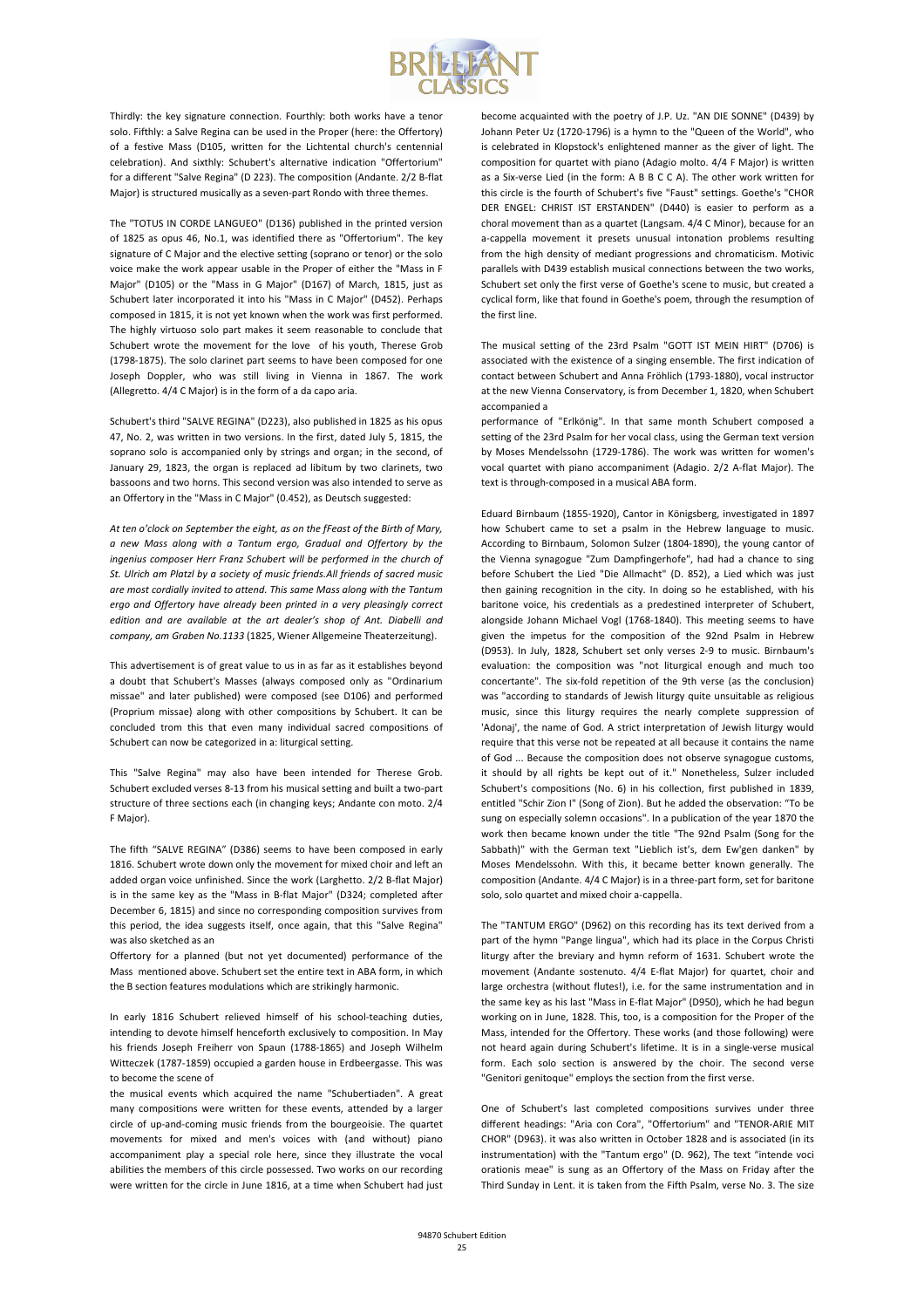

of the composition (Andante con moto. 2/2 B-flat Major) makes it unsuitable for use as an Offertory. It is therefore conceivable that Schubert gave up his original intention (that of writing a piece of liturgical music) while working on it and - overwhelmed by the material and by his own sentiments created a "free" musical setting. This composition and the "Shepherd on the Rock" (D965) may have actually been Schubert's swan songs, The "Intende" is in sonata form (without the development section) and includes a brief coda.

© Klaus Blum (translated by Rick Fulker)

## LAZARUS (CD46)

Religious dramas, in so far as they were not cultivated in the Jesuit schools of the 17th and 18th centuries, were particularly favoured by enlightened theologians in the Protestant north of Germany. The chief representatives of the musical version of the genre were Carl Heinrich Graun in Berlin, Carl Philipp Emanuel Bach in Hamburg and Johann Heinrich Rolle in Magdeburg. Rolle commissioned at least three such devotional librettos from the young theologian August Hermann Niemeyer (1753–1828) in Halle, among them Lazarus. The pastor's highly sentimental verses could of course not stand up to comparison with the elemental power of Klopstock, the avowed literary leading light of the time. Nevertheless, Niemeyer's odes, religious dramas and a treatise on this popular genre were published in Leipzig in 1778, some of the poems illustrated with Chodowiecki vignettes.

No one has so far been able to shed light on just how this old book came into Schubert's hands. It may be assumed that he originally intended Lazarus for performance at Easter at the Lutheran church in Vienna, where the talented pianist and Bach performer Wilhelm Karl Rust from Dessau had been installed as organist a short time before (1819). Rust had studied philosophy in Halle in 1805/06, a time when Niemeyer had just discovered his true vocation as a widely recognised Pestalozzi teacher, rector of the University and head of the Halle Foundation (founded by August Hermann Francke in the 1690s). Lazarus, which would have demanded large forces even for an oratorical rendering, was never performed at the Lutheran church in Vienna. The reason is perhaps that Schubert, who took the work very seriously, had not progressed past the middle of the second act by the time Easter arrived. The assumption that Lazarus must have been planned for a fixed date, probably against payment, is further corroborated by the fact that Schubert tackled it instead of continuing to work on his A flat major Mass which he had only just begun (November 1819) and did not complete until 1822, having in the meantime tried his hand at two further compositions for the stage (the operas Sakuntala and Alfonso und Estrella).

The score of Lazarus is thus incomplete, as is the case with many of the works Schubert began so enthusiastically during this period – the 'Unfinished' Symphony of 1822, which shared a similar fate, inevitably comes to mind here. In terms of musical profundity and individuality, Lazarus may be thought of as the dramatic vocal counterpart of the 'Unfinished', with the sepulchral mood of the first and the seraphic glory of the second movement of the symphony both referring unmistakably to the oratorio. The undogmatic religious mood of both works – Schubert's extensive musical self-renewal in the decisive spiritual crisis, a process which goes so far as to permeate the style of his handwriting – must have had its origins in the A flat major Mass. Indeed, by the time Schubert came to write Lazarus, the 'happy world' of his youth and early works was irretrievable; the political setbacks of the Restoration, especially noticeable in the repressive and reactionary consequences of the Carlsbad Decrees (August 1819), did not spare his circle of friends, whose leading figure, the uncompromising Johann Senn, had been arrested in their presence in March 1820 (while Schubert was still working on Lazarus or had just finished it), and only by a hair's breadth did the composer himself escape the same fate, with a sense of insecurity and helplessness thereafter taking possession of the young man. It is here, in Lazarus, therefore, that the reason is to be found for his first attempt to escape from a world that was out of joint; many of his friends likewise sought refuge in Romantic forms of religious utopianism, and it is no accident that Schubert himself set poems by Schlegel and Novalis to music during this period. Even Schubert, with his powerful grip on life, was not left unmoved by the literary branch

of the Nazarene art movement. The A flat major Mass, and more still Lazarus and the 'Unfinished' Symphony, were the direct results of this flight from an unacceptable reality.

It is only against this societal and personal background that Schubert's forays into new musical territory may be understood; his work from this period bears all the marks of the deep perturbation he felt as he left his youth behind him. Not until Weber's **Eurvanthe** and Wagner's Lohengrin would the world hear the full range of formal and instrumentational innovations contained in this unperformed and unfinished work that Franz Schubert undertook on the quiet. The separation of recitative and aria still adhered to by Beethoven is completely gone here; the action moves almost imperceptibly from one to the other and back again, all with the matter-of-fact mastery which Schubert had acquired long before in his extended choral settings of Schiller and Ossian. And within the recitatives themselves, the division of 'secco' and 'accompagnato' no longer exists. This results in incomparably flexible and highly imaginative melodic lines for the obbligato instruments, along with the oppressive Schubertian tonal mimicry – not only in the soft woodwind registers, but also in the powerful, dark passages for the trombones. At the presentational level, Schubert also avoided numbering the pieces. And so we are faced by an astonishing paradox: that of all people it should be Franz Schubert, whose operas failed so completely, who emerges in this unfinished religious work as the unnoticed pioneer of the music drama, the form which increasingly came to dominate the 19th century musical scene.

Very much the same innovation is heard in the unprecedented treatment of the text. In order to appreciate fully what Schubert made of Niemeyer, the reader would of course have to have the original poetry for comparison. Here we meet Schubert who, in the process of setting countless poems to create his lieder, had matured to be a master of prosody and of expressing words in music. 'There occur in this sacred opera things which are not to be found even in Schubert's songs, such as Jairus's daughter's description of her death, her glimpse of the heavenly paradise and her return to earthly life. Over the whole act there lies a shimmer of transfiguration – the outcome of an intense enthusiasm, a purity of soul, and an astonishing creative power.' (A. Einstein). And, as an equally dramatic contrast to the scene, we might mention the one featuring doubting Simon the Sadducee before the open grave, which goes over into a magnificently macabre scherzo, a dance of death that is echoed and developed in many of Schubert's instrumental works, prominently in the 'Death and the Maiden' quartet; yet other outstanding passages are to be found in the two powerful ritornello arias of Mary calling on God to help the weary Lazarus in his struggle against death ('Steh im letzten Kampf dem Müden, o Herr des Todes, steh ihm bei') and lamenting his agonies ('Wann nun mit tausendfachen Qualen').

The first, fully complete act takes place in front of Lazarus's house. His despondent and consoling sisters Martha and Mary bring the dying Lazarus out of doors one last time in compliance with his wish. There his brother Nathanael brings him the comforting news of his Master and Saviour, with the assurance of eternal life. Jemina, Jairus's little daughter, appears as another and most important witness of the miracle of the resurrection. Lazarus dies in the arms of his loved ones and surrounded by friends.

The second act begins with Simon's desperate scene in front of the opened grave. With Nathanael's encouragement, he finds the strength to be present at the ensuing burial of Lazarus. With the double choruses of the friends to the solemn trombones sounding the Aequale (pieces performed over an open grave), the fragment reaches a peaceful end – the last complete part of the work. There is no music to depict Lazarus rising from the dead and returning to his mourning family and friends; the 'miracle' never happens. But the other miracle, the musical one, is all the greater. As in the 'Unfinished' Symphony, it pervades this 'unfinished music drama'. © Harry Goldschmidt (Translated by J. & M. Berridge)

## ALFONSO UND ESTRELLA (CD47)

The origin of Alfonso und Estrella is rather unusual among Schubert's compositions. In the early autumn of 1821 he withdrew with his librettist Franz von Schober to the peace and quiet of St Pölten in Lower Austria to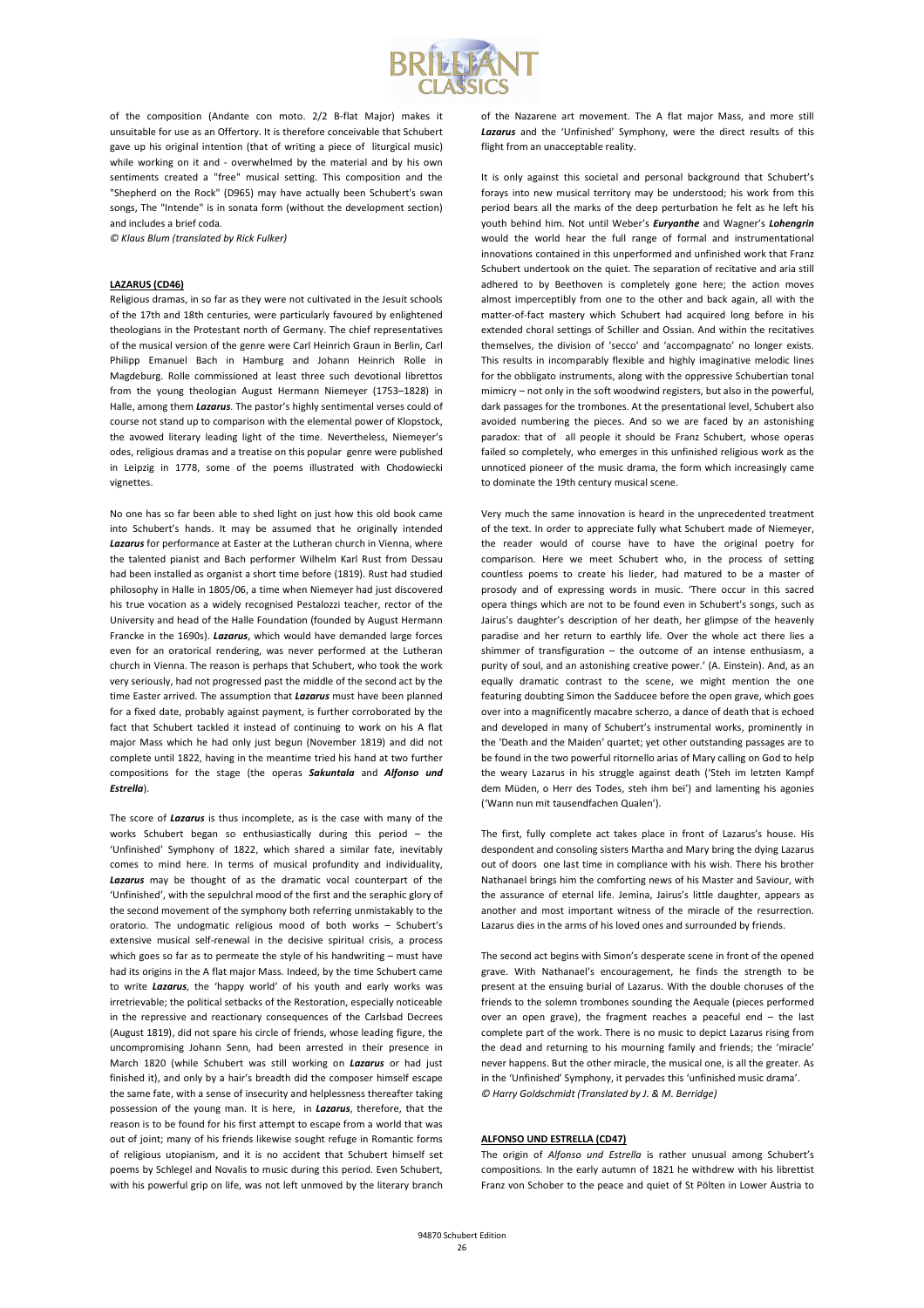

write a work (without any official commission) that represented a clear attempt to depart from the tradition of contemporary opera. It is obvious from their letters that the two men found a remarkable degree of harmony – the reproach often levelled at Schubert that he composed uncritically in response to his friend's libretto is clearly without foundation.

Only the overture was played in public during Schubert's own lifetime (at the premiere of the incidental music to Rosamunde). Indeed, because of the situation with the Viennese theatres at the time, Schubert was denied the chance to see the complete work performed on stage; under pressure of success, Domenico Barbaja, the director of both court theatres, preferred to play safe and stick to established names like Gioacchino Rossini (whose operas literally had the audience in raptures) or Carl Maria von Weber, and when the latter's Euryanthe, written on commission from Vienna, proved a flop, Barbaja lost interest in any further efforts to support what was then still a fledgling German opera. Another obstacle for Schubert was that his influential friends had washed their hands of the theatre in protest at Barbaja's appointment, and so were no longer in a position to make their voices heard in the right places.

Performances outside Vienna never got beyond the planning stage: one scheduled for Dresden failed to materialise because Weber – only too well aware of Schubert's rejection of Euryanthe  $-$  was unwilling to give the opera his backing; a performance in Berlin was cancelled because of the objections of Anna Milder-Hauptmann, the singer, who considered the role of Estrella to be inadequate; and neither was a third attempt undertaken in Graz crowned with success, the orchestra unable to master the enormous technical difficulties. After Schubert's death, the work faded into oblivion until Franz Liszt – more out of respect for the composer than admiration for his creation – placed his influence behind Alfonso und Estrella. Having initially regarded an entirely new libretto as essential for a possible performance in Paris, he was eventually content to abridge the work considerably for the premiere in Weimar on 24 June 1854. Liszt mainly sought to remove the narrative passages in favour of a condensed description of the proceedings.

The Weimar performance was the only one for decades to come, for it was not until the 1880s that Johann Nepomuk Fuchs, Kapellmeister to the imperial court in Vienna, tackled the work by untangling the complex plot which he replaced with a linear approach. More significantly still, Fuchs introduced sweeping changes to the music itself by combining music and words of his own or words from different pieces, which frequently compelled him to alter the original melody. The premiere of this adaptation at Karlsruhe in March 1881 was followed by further performances in Kassel, Vienna, Berlin, Munich, Mannheim and Hanover.

Over the past century, Alfonso und Estrella has been heard at concerts (sometimes only in part), produced by various radio stations and rarely staged in full. There is also another, rather unconvincing, adaptation by Kurt Honolka, who interpreted the similarities between the opera and Shakespeare's The Tempest as an opportunity to combine the two pieces into a two-act opera entitled Die Wunderinsel (premiered in Stuttgart in 1958). The main objection to this adaptation is that it indiscriminately links Shakespeare's words with Schubert's music divorced from its context.

The fact that theatres have overwhelmingly ignored Alfonso und Estrella is also reflected by writers on Schubert who – for generation after generation – have labelled the work 'unperformable', alleging more often than not that Schubert was simply unable to handle dramatic opera. This meant that for decades criticism focused on Schubert's libretto, without the music itself being subjected to any substantial discussion. It was not until a serious assessment was undertaken of Schubert's operatic output that the commonplace assumption about him being the antithesis of a dramatist was exposed as false. While Schubert and Schober successfully avoided resorting to the romance of chivalry with its unearthly overtones, they stuck slavishly to two aesthetic works: Ignaz von Mosel's Versuch einer Ästhetik des dramatischen Tonsatzes (1813) and Christian Friedrich Daniel Schubart's Ideen zu einer Ästhetik der Tonkunst (1806). The former essentially builds on the aesthetic perspective established by Christoph Willibald Gluck and contains detailed instructions on the choice of material and course of the plot, the function of dramatic music, treatment of the

orchestra, use of declamation in the libretto and the assurance of continuity in an aria. Schubart, for his part, was highly subjective, according each key its own characteristic substance. Alfonso und Estrella is the classical example of compliance

with these twin aesthetic standards to the utmost possible extent, so that the results betray a tendency to treat the individual episodes in isolation, the plot being rendered sluggish by repeated lyric interpolations. Schubert's music runs parallel to the proceedings throughout but is most remarkable for its expansive accompagnato recitatives and its exquisite scenic elaboration. The work thus stands alone in the world of opera, but there is little doubt that this assured recording goes a long way towards supporting the rightful claim that Alfonso und Estrella deserves to be performed more often.

© Bernd Krispin (Translated by Stephen Smith)

## Synopsis

## Act 1

#### Scene 1.

Froila, the overthrown king of Leon, lives in the seclusion of a peaceful valley whose inhabitants accept him as their ruler. They congratulate him on the 20th anniversary of his arrival, and at their request he appoints a successor: his son Alfonso, who knows nothing of his royal descent. Unlike his father, who savours a life of peace and quiet, Alfonso longs to go out into the wide world and accomplish heroic deeds. Froila begs Alfonso to be patient; soon Alfonso will lead an army to victory over a brutal tyrant, Mauregato, who rules over Leon. To underline his promise, Froila presents his son with Eurich's necklace from the crown jewels.

#### Scene 2.

Mauregato's palace is preparing for the hunt. The sad thoughts of Estrella, the king's daughter, are interrupted by the arrival of Adolfo, Mauregato's general, who has scored a famous victory over the Moors and now wishes for Estrella's hand in marriage. Though she rejects him, Adolfo swears he will have his way in the end. Mauregato rewards Adolfo with a promise to fulfil his every wish, but when the latter demands Estrella as his bride, Mauregato – sensing her reluctance – vows that only he who brings him Eurich's necklace shall have Estrella's hand. Adolfo vows revenge.

## Act 2

#### Scene 1.

Froila sings by his son's request the ballad of a huntsman who follows the mirage of a beautiful maiden in the mountains and falls to his death – whereupon Alfonso encounters Estrella, now separated from her hunting companions, in the woods and falls under her spell. The two sing of their love for each other, and Alfonso gives Estrella Eurich's necklace as proof of his affection.

#### Scene 2.

The plotters gather at a secret place, and Adolfo explains his plan to overthrow his master – accusing him of being a treacherous creature who drove away the good King Froila in order to seize the throne for himself.

#### Scene 3.

Back at the palace, Mauregato mourns the loss of his daughter. His joy is all the more great when Estrella unexpectedly returns home. She tells him from whom she has received Eurich's necklace. As the chief bodyguard announces the approach of the traitors, the men storm into battle.

## Act 3

Scene 1.

Adolfo's troops win the day. A maiden and a youth observe the night of the vanquished. Adolfo tries once again to force himself on Estrella, who he has captured, finally attempting to stab her. Alfonso intervenes and has Adolfo arrested – at which point Estrella discloses the name of her father and her fear that he will be killed. Alfonso promises to save Mauregato and summons Froila and his warriors together with his horn. Froila hesitates upon discovering Estrella's identity before finally bringing her to a place of safe custody.

Scene 2.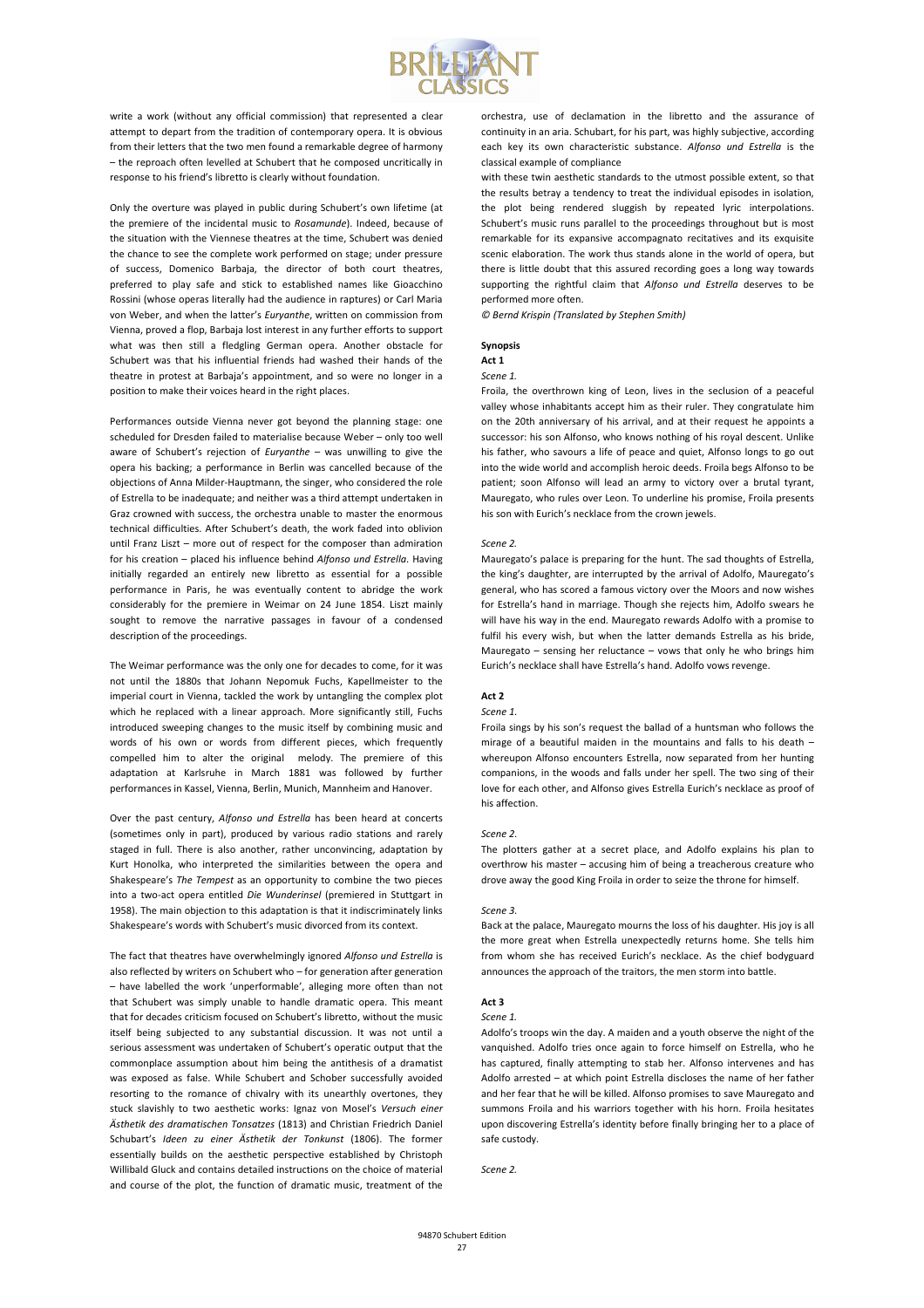

Forsaken by one and all and in utter despair, Mauregato encounters Froila. The two are reconciled, and Estrella is returned to her father. When Alfonso arrives with news of victory, Mauregato reveals Froila's identity. Adolfo is pardoned. Alfonso is crowned King of Leon and marries Estrella.

## INCIDENTAL MUSIC TO ROSAMUNDE, FÜRSTIN VON ZYPERN OVERTURE TO DIE ZAUBERHARFE (CD50)

"It is ironic that we should owe Schubert's heavenly music to such an awful concoction." (Max Kaibeck)

In late 1823, Schubert was commissioned by the Theater an der Wien to provide incidental music for the play Rosamunde, Princess of Cyprus, a work by elmina von Chézy. The poetess, central figure of the "Tea Parties for Dresden's Poetic Community" and a friend of Friedrich Schlegel, had previously fashioned the libretto for Weber's Euryanthe. While in Vienna to attend the premiere of that opera, she was asked by Josef Kupelwieser to write a new play for his company. The reason why Kupelwieser approached this rather eccentric lady was not sheer enthusiasm but his hope of finding a suitable title role for Emilie Neumann, a young actress who was his mistress at the time.

Apparently, Kupelwieser deserves most of the credit for the fact that Schubert received - and indeed accepted - the commission for the incidental music. Working under great pressure, he was given barely two weeks to compose entr'actes, ballet music and choral numbers. The dance episodes were rehearsed two days before the premiere, and there was only a single rehearsal for the music, which was hardly sufficient for a thorough understanding of the score. The first performance of Rosamunde took place at the Theater an der Wien on 20 December 1823, and the second - and final- performance the following night. The play was a total failure, dealing a major setback to Emilie Neumann's acting ambitions. Schubert's music, however, won the acclaim of audiences and critics alike. Helmina von Chézy had already drawn many adverse comments from Viennese critics for her Euryanthe libretto, but her "grand romantic play" fared no better. Criticism did not so much focus on the story itself (the heroine, prospective ruler of Cyprus, is saved by her husband-to-be when the power-hungry ex-king tries to poison her), which was more or less what people expected at the time, as on the lack of, dramatic tension, the slow-moving plot and the uninspired, pedestrian verse. Thrown on the defensive, the poetess issued a public statement outlining what she believed were the real causes of the fiasco: the reckless haste surrounding the production, the insufficient number of rehearsals, the inexperienced staff, the sparse decor, the questionable taste of suburban audiences (then accustomed to even more lurid fare) and, last but not least, the alleged Weber clique who she claimed boycotted the performance out of pure spite after Schubert had dared to tell Weber that he liked Der Freischütz much better than Euryanthe. The only person exempted from any blame was Helmina von Chézy herself.

To her credit, the resourceful poetess recognized the value of Schubert's music immediately, ungrudgingly admitting that the public acclaim was well-deserved. In her own inimitable idiom, she enthused: "As the music surged onwards in its majestic sweep, gently transfiguring the play, mirrorlike, through all its ramifications, grandiose, exquisitely melodious, tender and indescribably poignant and profound, the irresistible force of the sonorities kept everyone spellbound."

The score comprises ten numbers: three entr'actes, two ballets, a romanza for contralto, a brief shepherd's tune and three choruses. Since Schubert was given very little time to accomplish his task, he solved the problem in his own way. Rather than write an overture, he made use of a piece which he had composed for his opera Alfonso and EstrelIa - without any regrets as, he considered the overture "too assertive" for the opera anyway. For his first ballet in B minor he borrowed material from the first entr'acte of Alfonso and EstrelIa and changed a chorus of the third act of the opera into the second entr'acte. All other pieces were written specifically for the play.

As far as the overture is concerned, he later found a different solution picking the orchestral introduction from the incidental music written in 1820 for the play Die Zauberharfe (The Magical Harp) - likewise considered unworthy of the music by the critics - as his overture to Rosamunde.

Without this change, the entire music for Die Zauberharfe may well have fallen into oblivion once and for all. Possibly, Schubert anticipated the possibility of the Rosamunde music becoming completely dissociated from the play for which it was intended and making its way into the concert hall. But it is highly unlikely that he expected

this music, and notably the overture, to figure among his most popular works.

© Dorothea Diekmann

## DIE FREUNDE VON SALAMANKA (CD51)

As with nearly all Schubert's operas, Die Freunde von Salamanka ('The Friends from Salamanca', 1815) was never performed in the composer's lifetime. The text was by his friend Johann Mayrhofer: the spoken dialogue that connects the musical numbers has disappeared, the manuscript probably destroyed by the poet or his servants, but most of the plot can be reconstructed.

#### Act One

The opera is set in and around Salamanca, in Spain, during the Peninsular War (1808–1814). In the hills outside the town three friends, Alonso, Diego and Fidelio, are enjoying the view. Alonso admires the scenery, which is bathed in a sea of fire, while Diego is stirred by the sight of the crowds in the city below. All three sing of the joys of a carefree existence. Fidelio goes on to rhapsodize about life on a peaceful farm. Count Tormes approaches. He invites Fidelio to join him in his carriage next day for an excursion into the countryside. Fidelio refuses, claiming to have an access of melancholy. Tormes finds this ridiculous, but says he will go anyway, on his own. He takes the mocking interjections of Alonso and Diego in bad part.

In her castle, the Countess Olivia is restless. Once upon a time, she was happy to gather flowers and listen to the birds; now, she has an irrational desire to escape to remote places. Only her tears provide solace. Olivia tells Eusebia and Laura of her plan to walk alone in the woods. Her companions try to dissuade her, but she dismisses their fears for her safety as childish.

Alonso is in love with Olivia. He expresses his doubts about the morality of Fidelio's plan to secure her affections. Diego assures Alonso that Heaven will give its blessing to the prank: they will be saving Olivia from the conceited ass, Count Tormes. Fidelio arrives, to bring them up to date.

Olivia enters, on her constitutional. Like Alonso in the first scene, she rejoices in her surroundings; but it is now evening, and the countryside is bathed in a light glow as the nightingale sings. Suddenly Diego leaps out from his hiding place. When Olivia cries for help, he demands her money and jewelry in exchange for sparing her life. She is about to comply, but Alonso and Fidelio, who are concealed nearby, call out that help is on the way. Diego, the mock-brigand, makes his getaway. His two friends rush in, to find that Olivia has fainted; but she quickly recovers and thanks the gods and her saviours. Alonso and Fidelio protest that they were only doing their knightly duty. Olivia's servants arrive, alerted by the screams of their mistress. They are led by the Alcalde, the mayor, who asks who the attacker was. Olivia replies that it was a guerrilla; she had ignored the warnings of her companions. Fidelio adds that the villain had run off. At this, Eusebia realises that her lover was one of the rescuers. She introduces 'her' Fidelio and Alonso, the friend of his youth, to Olivia. The servants sing in praise of friendship, the great gift of the gods. Olivia invites everyone to her castle for music and dancing.

#### Act Two

The grape harvest is under way. Manuel exhorts his charges to concentrate on their work; once it is done, music and dancing can begin. The grapepickers pick away, the women filling their baskets and the men crushing the grapes to must. The work done, they hasten away. Two guerrillas sing of their dangerous life. What is not given to them freely, they will take by force (An aria in which Count Tormes sings of flowers and love is omitted on this recording).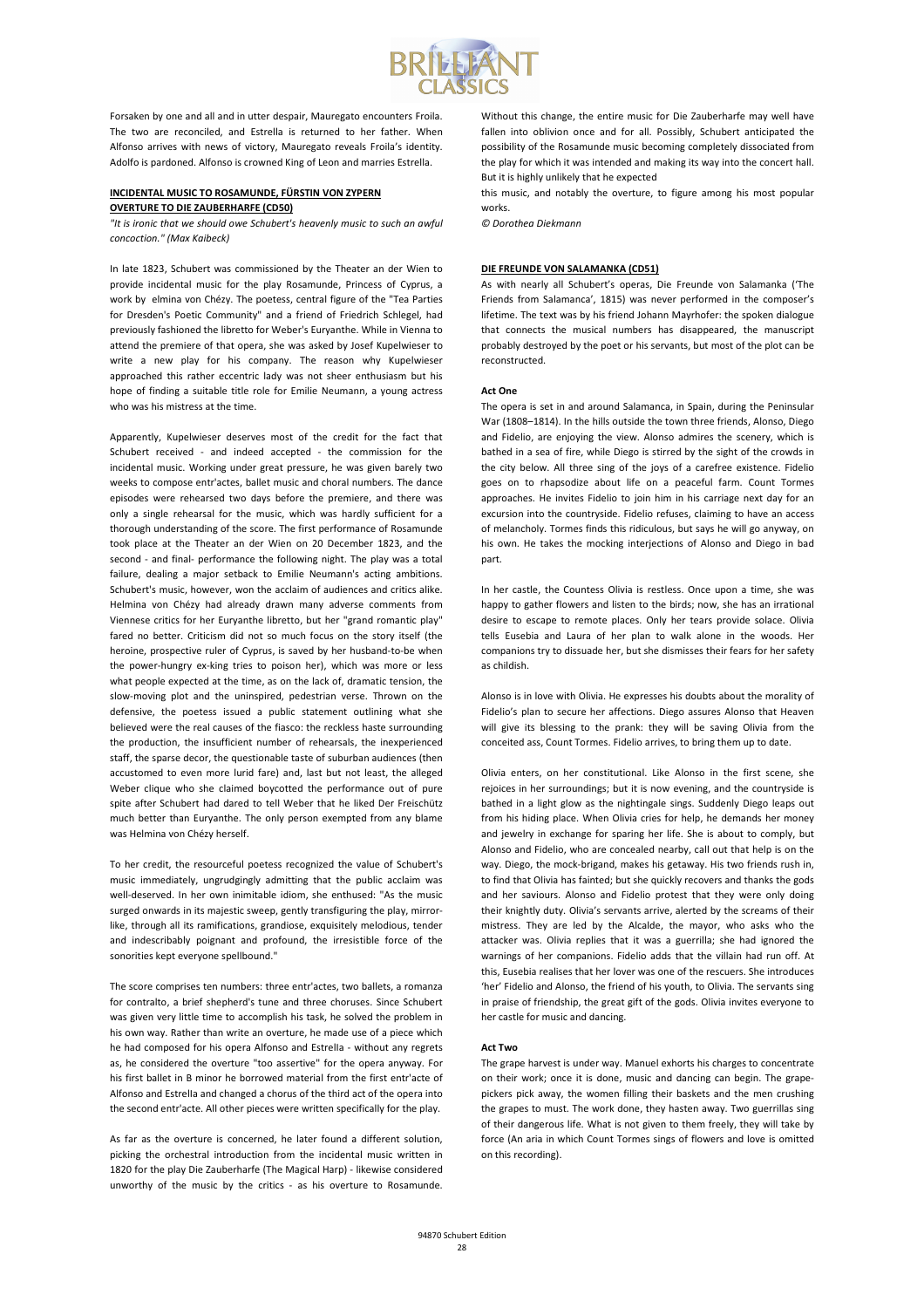

Diego, last seen fleeing after his pretended attack on Olivia, has hitched a lift on a donkey. The animal's owner, Xilo, is leading him to an inn, where he recommends the ham and the wine. Xilo presents his instrument – unspecified – to Diego. Diego serenades Laura, and they sing of their love.

Back in her castle, Olivia can think only of Alonso, her rescuer. He enters, contrite: racked by guilt, he has come to confess that Diego's attack on her, and the intervention by Fidelio and Alonso himself, were both faked. He begs for forgiveness. Laura grants it immediately, and they too sing of their love.

Diego, alone, is yearning for Laura. The beauty of the night, the splendour of the stars do not delight him, as Laura is far away. When he next sees her, she is with her uncle, the Alcalde. Before the mayor will give his consent to their marriage, he must be satisfied that Diego, a 'jurist', has a proper knowledge of law. The Alcalde takes Diego off to be examined, leaving Laura in an agony of suspense.

The absurd Count Tormes has arrived at the castle. He intends to marry the Countess Olivia whom, however, he has never seen. Fidelio mischievously introduces him to Eusebia, who pretends to be Olivia. Count Tormes admires her beauty and embarks on a detailed description of his estate: all will be hers if she consents to marry him. The false Olivia considers his offer, but the deception comes to an abrupt end when the real Olivia enters. Count Tormes is outraged; and when Fidelio reveals that Olivia is to marry Alonso that day, and that he himself is to marry Eusebia, the Count swears vengeance and storms off. Olivia makes her displeasure known; Fidelio accepts full responsibility, explaining that he wished to be revenged on Count Tormes, who had called him a fool.

Alonso enters, wondering what has been going on. Hard on his heels come Diego, Laura and the Alcalde. Diego has undergone a two-hour examination, and the Alcalde is impressed by his knowledge. He may have Laura's hand; and the Alcalde also asks Olivia to appoint Diego a judge. The Countess consents, and all sing in praise of friendship and love. © Richard Lawrence, 2009

#### DER VIERJÄHRIGE POSTEN - DIE ZWILLINGSBRÜDER (CD52)

Even in Schubert's time, to direct people on stage with music, and thereby depict human life before an audience, was the mark or a serious composer. This was certainly an influential basis for the young composer's fascination with the art form that is opera.

The twenty or so dramatic musical works that Schubert left behind attest to his eager quest to be recognised as a stage composer, which began at the age of fourteen. However, only very few of his farces, singspiele (lyrical dramas) and operas had their opening night during his lifetime, and he himself only lived to see the staging of three of his dramatic works.

Weigl, Gluck, Spontini, Mozart - these opera composers' works fascinated Schubert. They have all audibly left their mark on his early musical dramas; he spent day after day and night after night studying their scores, before receiving tuition in composition from Salieri, who was also a composer of opera.

Schubert's development as a stage composer stretches from the time before his musical turning point. to the genres of "romantic opera" and "dramatic music", which stem from him and are still well-known today. They are in the typical Viennese form of "farce with song" and "singspiel" (lyrical drama), which is also typical for the period 1814 to 1820, and to which the Single-act plays on this recording belong. During Schubert's lifetime, singspiel also flourished in the form of farcical burlesques, following the attempt in Vienna to counter the court theatre niveau of Italian opera with a "German National Singspiel", which had met a sudden end due to the early death of Mozart (with no successor). Single-act plays, burlesques, farces and singspiele possessed no theatrical form of their own, but in those days were intended to be a light-hearted finale to an evening at the theatre. So, much like Mozart's singspiele, both works are rooted in the stage tradition of a predominantly spoken play text interspersed with musical numbers; the plots from both of Schubert's

single-act plays are suitably simple and easily understandable, both works being set with a soldierly backdrop and dealing with themes such as yearning and homecoming, love and marriage.

## Der vierjahrige Posten (The Four-Year Posting) D190

In May 1815, the eighteen year old Schubert set the eight part single-act play "The Four-Year Posting" to music. In 1812, the poet in residence at the K.K. Court Theatre in Vienna, Theodor Körner, had already set it to music entirely in rhyming verse, with the title "La Vedette". With more than twenty known adaptations in the nineteenth century, the libretto is among the most popular stage plays of its time.

Alluding to the passage in the Bible Isaiah 2:4 ("they will beat their swords into ploughshares and their spears into pruning hooks"), which is spoken at the beginning and end of the singspiel, the work propagates a rather utopian hope for peace at the time of the Congress of Vienna, and takes a musical turn towards the idyllic, rather than the heroic or tragic. The antiwar piece is transported to this idyll by its music; not only by the rondo-like entrance and final chorus which frame it, thereby keeping the distant war at arm's length from the tranquillity of rural life, but especially by the musical proportions of the individual numbers. Along with love duets and small ensembles, this is achieved above all with a brilliant and expansive aria, which places the character of Kätchen at the centre of events (No. 5, Käthe's Aria, "Gott! höre mein Stimme"), and marginalises the actual conflict in a remarkably short choral scene (No. 7, Um Gottes Willen, er ist verloren), accentuated by speech. However, drama isn't excluded: in a compositional trick, which he so masterfully employs, Schubert dispenses with the entire orchestral setup for the trio (No. 3, Mag dich Hoffnung nicht betriigen), in an overture which resembles a symphonic movement.

#### Die Zwillingsbrüder (The Twin Brothers) D 647

On the 14th June 1820, the "farce with song" (according to the programme) entitled "The Twin Brothers" staged its opening night in the Kärntnertortheater in Vienna. This work was commissioned by the Vienna Court Opera, based on a libretto by the later Court Opera poet in residence, Georg von Hofmann, and was arranged by the baritone Johann Michael Vogl, a friend of Schubert, and for whom the double role of the twin brothers appeared to be tailor-made. Despite criticism from Franz Xaver Wolfgang, Mozart's son, in his travel journal on the day of the opening Night, that: "The composition has rather beautiful aspects, but is a little too serious", the work received succès d'estime from the press and public, with Schubert gaining further commissions (for Die Zauberharte D644, Das Zauberglöckchen D723 and Rosamunde, Fürstin von Zypern D797). In this singspiel too, the plot develops with spoken dialogue, and its central emotions and highlights are intensified by its musical numbers. With an arrangement comparable with the preceding work "The Four-Year Posting", the introduction and final chorus mould the idyllic setting into a comedy of errors. Strangely enough, the consistant degree of style is not lost. which Schubert's contemporaries considered less appropriate for the farce, as it seemed "too serious", "too elevated, too laboured for its pastoral plot" (Dresdner Abendzeitung), meaning it came across as too elaborate - a compositional quality which makes anything else today seem hardly worth listening to in comparison.

© Norbert Bolin, 2008 (Translated by Helgi Atensson)

## POLYPHONIC SONGS (CD53)

#### Vocal evening entertainment

Imagine, if you will, what would happen if everyone in Europe were suddenly deprived of their electricity and of every sort of recording technology and television. In such a situation people would be forced to look for a new solution to the problem of what to do with their leisure time, a problem which had been completely resolved for millennia when Franz Schubert composed the works on this recording - in the years from 1815 until 1828. Then the solution was to look to one's own resources, to entertain oneself. Certainly many Europeans (and others) still do that today. But just try to imagine finding in your own circle of friends and acquaintances five persons - a soprano, an alto, a tenor, a bass and a piano player (or two or three tenors and basses, etc.) - who would be able to perform these songs by Schubert passably well in a circle of friends and "from the written score", i.e. without having to practice extensively!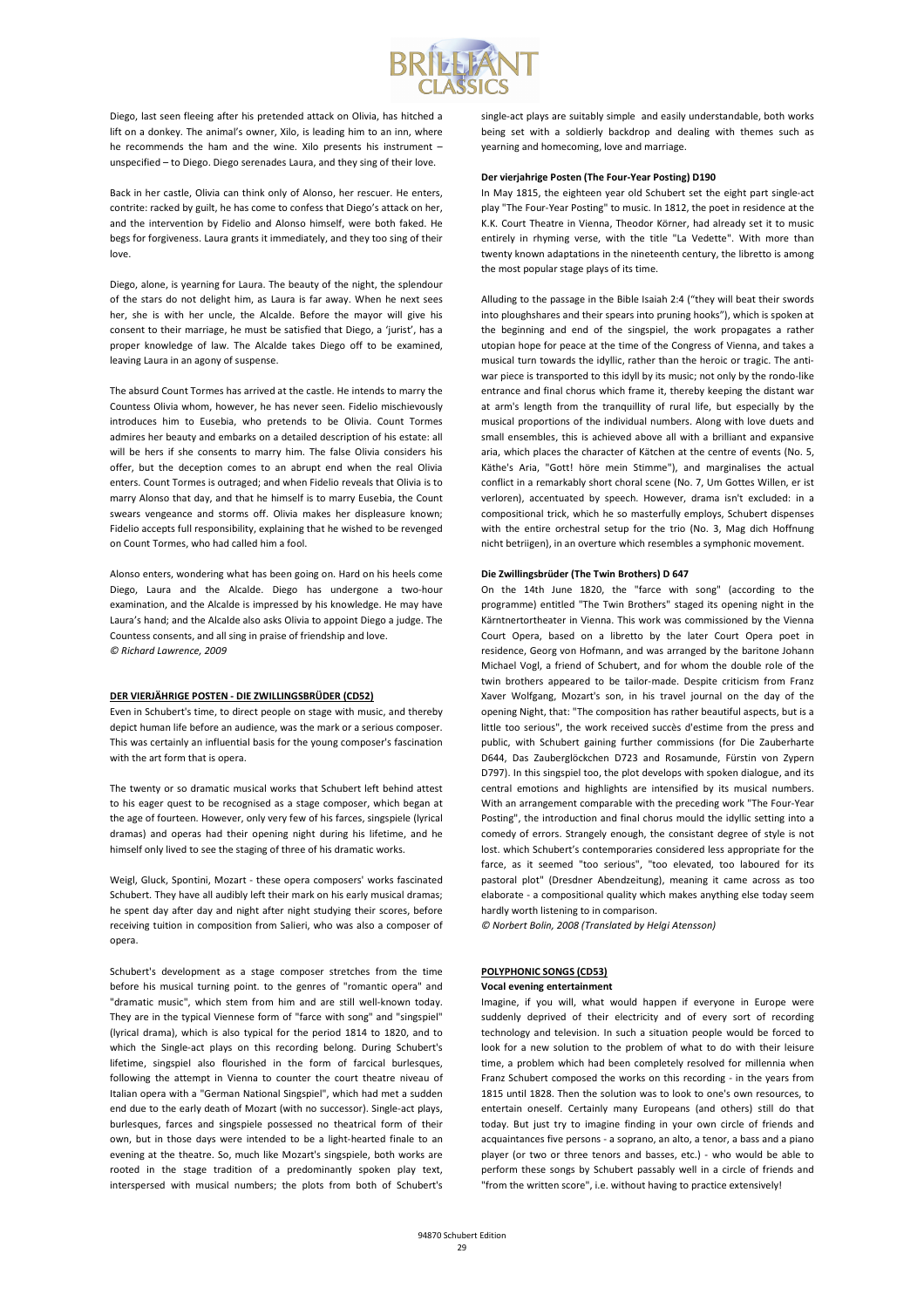

It goes without saying that we wouldn't necessarily have to achieve the level of perfection that can realistically be sought in record productions. Nonetheless, we must recognize that the musical cirles in which Schubert lived and for which he composed - no doubt Viennese citizens from the higher classes of society - commanded singing and piano playing abilities which are no longer at the command of our contemporaries.

We can, of course, most likely reproduce these works with a far lovelier sound quality and with greater perfection than was possible in those days. But for this we avail ourselves of trick, having the parts sung "in chorus". This - one must clearly admit - is a form of manipulation (4,10) which, although perfectly legitimate from the perspective of Viennese romanticism, does not agree with Schubert's compositional intention.

This is because if one takes words used by composers "seriously", they are to be seen as designating specific concepts and their meanings. In Schubert's time, therefore, a "quartet" (4) for men's voices means a form of composition for four singing men (each singing a different voice). A piece for four-voice "men's choir" (6), on the other hand, means a work in which each of the four voices is sung by several men. The differences in sound quality and diction are considerable, as are the resultant shifts in expressive intention.

In the repertoire we are dealing with here, the fact that in most of the pieces (eleven out of thirteen) the voices are supported by instruments, is both significant and revealing, for this particular setting simplifies both the study and the performance enormously. That also (and particularly) applies to the four

commissioned works included on this recording. One piece was written for one of the traditional Ash Wednesday concerts given under the auspices of the "Society of Noble Women for the Promotion of the Good and the Useful" (1), one for a session of "evening entertainment" given for members of the "Imperial and Royal Society of Viennese Friends of Music" (9), one for a concert of horn players organized of a young lady given in her garden in Döbling (6) - for this performance a piano had to be carted onto the scene. The precise occasions giving rise to the remaining nine works are not known. It is interesting to note that three of the commissioned works were written during the last three years of Schubert's life. Most of the earlier compositions were intended for men's social functions (2,10,11), whereas pieces for mixed voices (3,12) might have been composed for "Schubertiaden". The verse (adapted from a poem by Schiller) and music to No. 5 seem, incidentally, to have been come about for a function celebrating the convalescence of Irene von Kiesewetter (1811-1872), a young and enthusiastic dancer. The works for women's voices (6, 13), on the other hand, were most certainly composed for female students in the vocal class of Maria Anna Fröhlich (1793-1880).

Four of the song texts on this recording were written before Schubert was born (1,4, 10,13), three date from his youth (2,3,12), six were penned in his immediate milieu by Friedrich Wilhelm Krummacher (11), Johann Mayrhofer (7), Johann Gabriel Seidl (8,9), Franz Grillparzer (6) and Kolumban Schnitzer (5).

The texts deal with a variety of subjects. There is a drinking song (2) and a jesting song (5), whereas in others a more or less specifically-defined longing (3,4,5,9,10) or nighttime (2, 6, 7, 8-11) play a thematic role. The subject of god and man is also touched upon (1,12,13). The compositional methods and the way they are employed are just as diversified as the subject matters. This recording thus captures a number of the ideas and sentiments of Vienna in the age of romanticism. In the final account, it is astonishing how many of them still move human beings today; we just express our feelings differently.

© Dr. Klaus Blum (translated by Rick Fulker)

#### WINTERREISE (CD54)

"A moderate success" - those were the words of a contemporary who gave his opinion on Franz Schubert's composition, of which the high and outstanding value is nowadays undoubtedly appreciated throughout the world, namely the song cycle "Winterreise". In a review in the "General

Musical Gazette" (der Allgemeine musikalische Anzeiger) dated 17th January 1829 on the music edition published for the first time by Tobias Haslinger, cautious praise is mixed with great reserve. Among the "wrongdoings" as reproached by a critic, done by the "composer who regretfully died much too young", the following argument - which in a certain way weakens the criticism - is put forward: "It also frequently happened that he felt more deeply and more strongly than the poet himself and that the meaning of the words was interpreted in quite an exaggerated way." Such reviews and similar comments were typical of the helplessness and the lack of understanding, which Schubert caused with his brilliant composition. Even his best friends, who were wholly familiar with his works, reacted disturbed when they first heard "Winterreise" and some of them even rejected these songs. According to Joseph von Spaun, Schubert said the following words when noticing his friends' reactions: "These songs appeal to me more than all the other ones and they will appeal to you as well."

But this "to you" was not applicable to the friends of Schubert, not even to other contemporaries, because it took a very long time until this "cycle of terrifying

songs" (Schubert's own wordsl was appreciated for its greatness and significance. For as long as 150 years the song cycle represented a kind of subject for discussion, praised to the skies by few, whereas rejected by the majority, who regarded the cycle as too monotonous, tedious and gloomy, and not exactly a success.

Until late in the twentieth century it was common practice that singers only sang the so-called "successful" parts of the cycle, that is the "Lindenbaum", "Die Post" and some other songs. Singers who dared to sing the whole cycle were an exception. Not in the least do we owe a lot to the untiring pioneer work done by these particular artists, so that nowadays there is no doubt at all with regard to the greatness and the immaculateness of this work of art. Besides that, people have long since recognized the inner "dramaturgy" of the song cycle and Schubert's "Winterreise" is now considered to be one of the most significant creations of art of all times. This shows us that it is very well possible to change a conventional view and to face the often-cited principle of "natural selection".

Together with the new understanding of Schubert's song cycle, people came to change their views on the value of Wilhelm Muller's poetry. Also in his case, it had long been common practice to look upon his "banal rhymes" - as they were often called - with real contempt. Undoubtedly Schubert's contemporary, Wilhelm Muller (1794-1828), who died young, cannot be classed with the great stars at the firmament of German poetry. But there is one thing about his artistry which ought not to be disregarded: the high level of musicality that can be found in all his poems, the excellent suitability of his poetry to be sung. Muller is a pure literary and musical artist, his poems are interwoven with musk. Even in his verses, which have not been set to music, a kind of imaginary music can be heard. Muller uses a homely and simple way of saying things, the tenderness and warmth of his feelings, these are all "sung" and felt in music. Thus it is easy to understand why Schubert was so deeply attracted by these poems and the moods in them.

In "Winterreise", his most thoughtful creation, the poet pressed forward to emotional depths, to which we of today's era have only become susceptible after having experienced all kinds of agitating times and bled thousands of wounds ... In a strict sense, the poetic basic idea might be regarded as "banal" or "simple": a young man, desperate from unrequited love, flees into. the cold and loneliness. But what Schubert and Müller have created - using this simple theme - reaches far beyond the substance, their work of art embraces the entire natural and emotional cosmos. It is simply a piece of humanity with all its bitterness, yearnings, expectations and despair. Through these inexhaustible inner riches, the "Winterreise" cycle embodies the ambiguity, which is typical of only the very best works of art. There never can and will be a "definite" performance of this song cycle, because every time these sungs are sung, a new and individual interpretation is given. Even those lieder singers, who, like Robert Holl, have sung the song cycle a hundred times and maybe even more often than that, had the experience that not one of their performances was the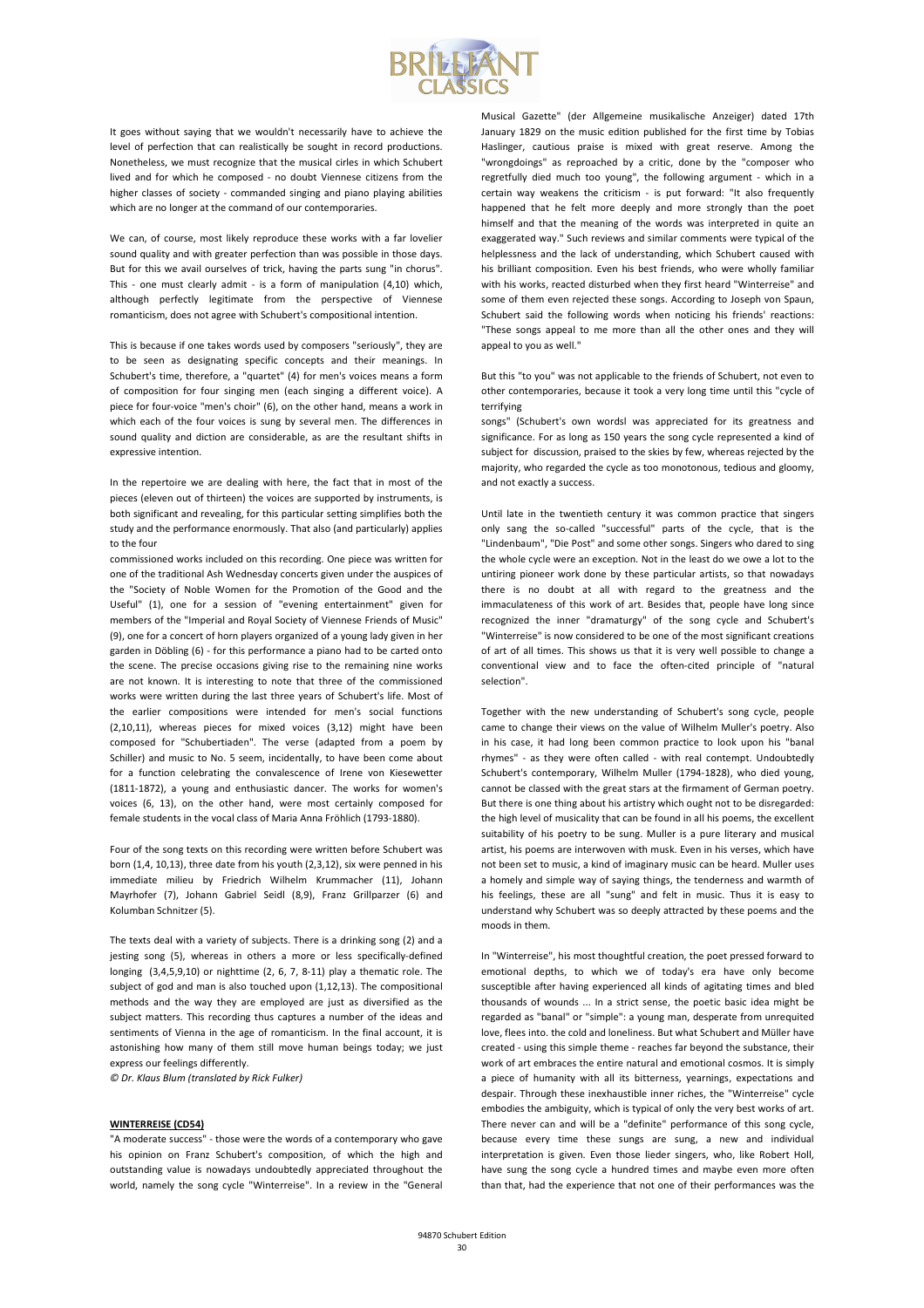

same as the ones before and that this creation reveals new sources of perception every time it is performed. © Clemens Höslinger

## Die Schöne Müllerin (CD55)

Schubert's encounter with Wilhelm Müller's poetry cycle "Die Schöne Müllerin"-this would have been in the early part of 1823-must have stimulated his creative sensibilities with extraordinary force, for it moved him not merely to set individual poems to music, but to create a comprehensive "cycle of songs". He completed the task in November of the same year, having abridged the original text by omitting the Prologue and the Epilogue, in which the poet addresses the reader, and three other poems. Schubert did not interfere with either the construction or the substance of the tale that unfolds in Müller's work; in fact, he rather enhanced the impetus with which it moves toward its denouement. In elaborate lines which yet lean toward the tone of the folk song, Müller tells a tragic story totally oriented around Romantic imagery. A journeyman miller finds work in a strange village and falls in love with his employer's daughter. After a while his feelings seem to be reciprocated (no. 11), but his joy is short-lived. Soon a rival appears on the scene who lures the girl away from him (no. 14). The loser's despondency is complete. From the outset, Müller presents the story entirely from the viewpoint of the young miller; we experience everything solely through the emotionally coloured responses of the person affected-a device which seems to have suited Schubert particularly well. Only right at the end does the perspective change. Müller gives the mill stream a voice, the same brook to which the young miller has been addressing his thoughts all the while and which has provided the background sound for many of the scenes. The lad has taken his life in the water, and the brook holds a "wet funeral oration" for him-as the Epilogue not set by Schubert goes on to tell. With these twenty songs Schubert created a uniquely "Müllerin" world of music which is quite distinct from that of "Winterreise", for example. The unity of the whole is reinforced by the use of binding motivic threads running through the cycle and by the planned key sequence. A yet more powerful impression of cohesion exists on the level of atmosphere, however, evoked by the work's unique, often pastoral tonal world. The music of the "Müllerin" is further marked by the fundamental significance the strophic song form has for it. This vehicle enabled Schubert to set to music the stylized folk song style approximated in Müller's texts. The pieces using strophic variation predominate, a good example being "Tränenregen" (rain of tears), the subtly and effectively transformed last strophe of which is among the highlights of the cycle. Of the lieder in pure strophic form, at least two deserve particular mention: "Die liebe Farbe" (the beloved colour), with its cryptic alternation between major and minor, all suspended from the single incessantly repeated piano note, and the touching "Wiegenlied" (cradle song), in which it seems the song will never end, but will go on for ever for the one now at peace on the bed of the brook. No lieder cycles of comparable length existed before the "Müllerin". (Beethoven's "An die ferne Geliebte" of 1815/16 comprises only six songs.) Consequently, Schubert had no model to follow while working on his opus 25, and for "Winterreise" he had at most his own first settings of Müller's poems. Both works were to exert considerable influence upon future generations and open up new avenues for the composition of lieder cycles. The cycles from Schumann's "year of lieder" (1840), "Frauenliebe und Leben" and "Dichterliebe" for example, are very much indebted to Schubert's models. The line of this tradition would extend further, passing through Brahms's "Romanzen aus L. Tiecks Magelone" and reaching all the way to works such as Schoenberg's George Lieder op. 15, and Hindemith's "Marienleben" of 1922/23.

#### Schwanengesang (CD56)

Schubert must have discovered the works of his exact contemporary Heinrich Heine at poetry readings with his friends in January 1828. The direct fruits of this encounter were six musical settings-chiefly of those of Heine's poems which deal with love's torment t and also go beyond. Schubert, who had already exploited the potential of the art song as no other composer before him, here added new dimensions to the form. One remarkable aspect of the cycle is the way in which the hard, rebellious mood of "Der Atlas" leads through that of "Die Stadt" to the trapped, palely accompanied introspection of "Der Doppelganger". These pieces

achieve a hitherto unknown starkness and intensity of expression. Schubert here chiefly uses a declamatory vocal style and, in general, exercises restraint. The radical economy which marks "Der Doppelganger" is matched only by that of "Der Leiermann", the last of the Lieder in the "Winterreise" cycle. "Das Meer" is also worthy of mention, but for a different reason. This intimate, wordless evening scene, constantly swinging in its musical expression from repose to excitement, opens and closes with a quite extraordinary and mysterious chordal relation, which imparts to the whole a sense of hopelessness and limitlessness. Compared with the Heine Lieder, the later settings of Ludwig Rellstab's poems are altogether more sweeping and are written in a fuller style. In most of these, Schubert returns to a more songful melody line. It is said that he obtained these seven poems in the form of copies in the poet's own hand from Beethoven's estate and that he saw setting them to music as carrying out the last will of his revered master, who had died the year before. The of the poet-composer Rellstab likewise deal with the subject of love-love attained, longed for or unrequited-as viewed through the filter of literary romanticism; the state of being parted or the action of parting dominate as poetic motifs. In "Liebesbotschaft" (and, briefly, also in "Frühlingssehnsucht") Schubert set to music-as in the cycle "Die Schöne Müllerin" years earlier-the thoughts of a wanderer walking beside a brook and trying to "engage it in conversation". It is fascinating to observe Schubert's musical form-giving responses to each of the poems. He contrives, for example, to make the state of being torn between two decisions in "Kriegers Ahnung" pass through an extremely varied series of developments, in which he exploits his rich palette of structures and pianistic figures. "In der Ferne" is similar in this respect. In Lieder such as "Ständchen" and the virtuoso, high-spirited "Abschied", on the other hand, homogeneity of character and writing are the rule. Schubert wrote his Heine and Rellstab Lieder as a coherent group in August 1828. Not much more than a month after his death (November 19), his brother Ferdinand delivered them to the publisher Haslinger, who added "Die Taubenpost"-a setting of a poem by Seidl and probably Schubert's last work in the formand published the resulting group of fourteen Lieder under a title of his own choice: "Franz Schubert's Swan Song". A precedent for this exists in the musical and literary worlds, the "last works" of Heinrich Schütz being an example. The title originates in the ancient belief that only in the face of approaching death docs the swan give voice to its beautiful song.

#### LIEDER AFTER GOETHE (CD57)

One of the most frequently recurring constants in Schubert's Lieder composition is his involvement with the poetry of Goethe. Between 1814 and 1826 he wrote almost 70 Lieder (not counting the alternative versions), beginning with "Gretchen am Spinnrade" op. 2 and ending with "Gesange aus 'Wilhelm Meister'" op. 62 (The absence of these two Lieder from this recording is intentional; their texts actually demand that they be performed by a female singer). Many a Goethe line sorely tried Schubert's ingenuity. This is especially the case in some of the poems contained in "Wilhelm Meisters Lehrjahre", the settings of which were by no means enthusiastically received by Weimar's "Prince of Poetry". On the occasions when Schubert himself or one of his circle sent him copies of the songs accompanied by obsequious letters - the poet did not reply. Goethe disapproved of the idea that, instead of being a mere vehicle for the words and following the scheme of a poem's stanzas, this musical form could stand by itself and not necessarily have to reflect the original stanza form. Schubert does not appear to have let the poet's disapproving silence discourage him however - to our good fortune!

The present selection includes some of the most popular Lieder Schubert wrote. One these is certainly "Heidenröslein" which, together with "Jägers Abendlied", "An den Mond" and "Liebhaber in allen Gestalten", forms a group of carefree strophic songs in major keys. Elements of folk music are present in each of these pieces, yet numerous details, such as the occasional passage of veiled harmony or a particular technical demand on the singer, reveal the powerful artistic will behind the whole. The antithesis of such seemingly simple songs is represented by pieces such as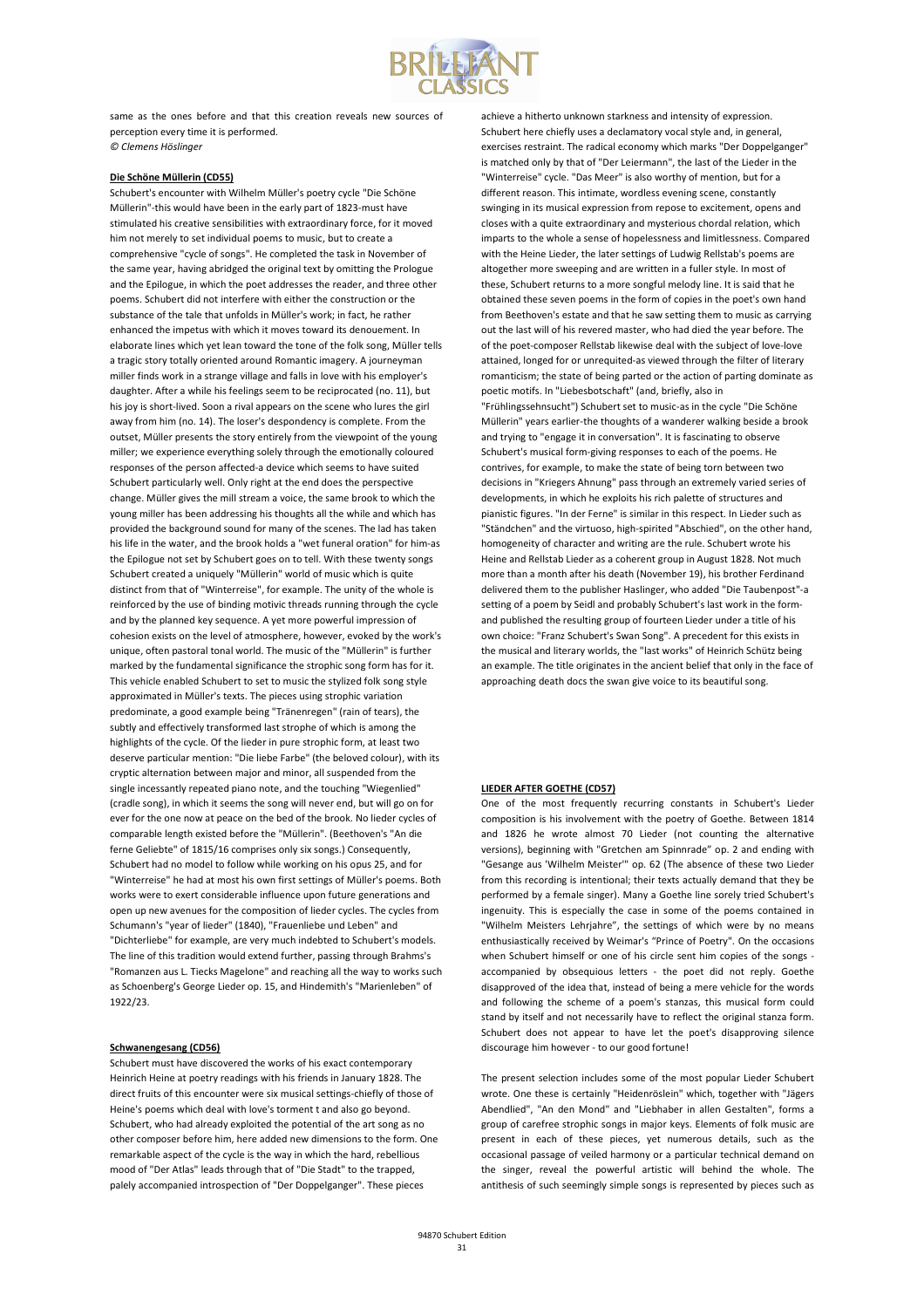

the long ballad "Der Sanger", which is made up of a miniature overture, recitatives and aria passages, like an opera scene. Then there are the settings of poems using mythological figures and motifs "Prometheus" (which evinces a complexity similar to that of "Der Sanger") and "An Schwager Kronos". In this setting of the address to the god of time, speeding along in life's chariot, Schubert set himself the task of giving musical order to an unrhymed ode of indeterminate metre. He counters the unconstrained form of the text with a clearly discernible sonata-like musical form. As is so often the case (a further example on this recording being "Der Musensohn"), a strictly-controlled accompaniment contributes much to the outward coherence of the whole.

"Erlkönig" has been placed at the beginning of this collection for good reason. This, Schubert's first published work, was by far his most popular piece during his lifetime and is still today regarded by many as the epitome of the German art song. In this ballad setting, Schubert quite fascinatingly succeeds in imparting a characteristic tone of voice to each member of the dramatic cast - the narrator, the apprehensive father, the delirious son and the evil being of folk legend-in a single vocal part. The whole is underlaid by the incessant hammering pulse of the piano, which plays so decisive a part in the suggestive effect that a critic of the time characterized it very aptly in this way: "Night and horror, storm and terror are depicted in this black piece of ghastly fantasy."

#### LIEDER AFTER SCHILLER (CD58)

In the present collection of Lieder based on poems by Schiller there are two which diverge considerably from the usual conception of the Schubert art song: "Der Taucher" and "Die Bürgschaft". They are also among the most expansive ballad settings ever written. Not least due to the influence exerted by those poetical friends, Goethe and Schiller, the ballad took considerable strides forward as a literary form in the late eighteenth century. The ballad is a poem that tells a story which, as a rule, accrues in tension until its climax is reached. Its narrative sections are frequently interspersed with passages of direct speech, so that it characteristically unites the three main forms of poetry - the lyrical, the epic and the dramatic. On the level of content, various tendencies may be discerned. One important form is typified by Goethe's "Erlkönig", with its spinechilling tale of the doings of a fantastic apparition of nature. Another form deals with an individual in (usually emotional or moral) conflict. Both Schiller ballads mentioned above are of this type.

Schubert was particularly involved with setting ballads at the beginning of his composing life. This early tendency is especially connected with his enthusiasm for pieces written by the now forgotten composer J.R. Zumsteeg (1760-1802). This meant that the young Schubert modelled his Lieder composition on the most experimental art songs of the time. The works were "through-composed", meaning that each stanza of the poems was set individually. If, for example, careful attention is given to "Der Taucher" (all 27 stanzas of it!) it will be noticed that Schubert employs forms and stylistic means normally associated with the opera: various kinds of recitatives and ariosas in more or less pure form. The role of the piano is of extreme importance, assuming, as it does, the role of an orchestra. It has the task of effecting-usually in a few short bars-transitions between different stages of the action. It has, moreover, to illustrate all the events, emotions and scenes contained in the poem - which Schubert makes it do with all the colours at his disposal. "Der Taucher". in particular called for the transformation into music of a large number of scenes from nature - on and under water. To this end, Schubert deployed his entire arsenal of tremoli and figurational and passage writing. The climax in this respect is surely the lengthy interlude shortly before the end, which "illustrates" the fateful second dive made by the young nobleman. The setting of "Die Bürgschaft" displays the same techniques, but of course represents the antitheses of "Der Taucher" in terms of content, for loyalty is rewarded and all ends happily. It is of interest to note that a year after composing this work, in 1816, Schubert attempted to write an opera whose libretto was based upon just this ballad.

A greater contrast to the monumental ballad form than that represented by "Jüngling am Bache" and "Hoffnung" can scarcely be imagined, for both Lieder are composed as strophic songs, so that a single, fixed musical form

recurs for each stanza. "Der Pilgrim" lies equidistant between these two poles. The first half of the poem is in the form of a twofold alternation of strophe and antistrophe and, in keeping with the subject of the text, has various features in common with the liturgical song. Then, however, Schubert leaves the fixed form and, near the end, includes a section headed "very slow", which exhibits the alternation between major and minor that is so typical of his writing.

## LIEDER AFTER MAYRHOFER (CD59)

Any description of the life arid work of an artist .which omits mention of his friends and their influence will generally be incomplete and even misleading. This applies to Franz Schubert more than to most other composers. Even as a youngster at boarding school, he formed what was to be a life-long friendship with a schoolmate, Joseph von Spaun, who was nine years his senior and whose encouragement and help was decisive in setting him on the road to becoming a composer. In the years following, Schubert proceeded to embed himself in a circle of friends that was of positively existential relevance to the lifelong bachelor. These friends argued over politics and aesthetics, held book readings, made music (the famous "Schubertiads") together, drank together and generally shared just about everything. This did something to compensate for the loneliness and ever recurring disillusionment felt particularly acutely by artistic individuals during a harsly authoritarian political era.

Johann Mayrhofer (1787-1836) was one of Schubert's closest friends for a time. This relationship in particular shows how directly Schubert's creativity depended upon friendship. The two men met in 1814. From then on, Schubert profited from the intensive exchange of ideas with Mayrhofer, a highly cultivated person who had studied theology and law, but who saw himself chiefly as a poet. Schubert had set one of Mayrhofer's poems to music even before their first meeting, and in time would use 47 of them. Only Goethe texts were used more frequently by Schubert. When, in 1818, Schubert found himself without a roof over his head, he moved in with Mayrhofer, where the pair of them shared a single small room. These two quite dissimilar souls tolerated each other's company for a good two years, but a considerable rift did build up between them. This might have been partly because Mayrhofer, needing the money, took a job with the censorship authorities, which not only led to serious inner conflict but also caused tension with his friends. At any rate, contact with Schubert became far less frequent after this point. Nonetheless, each continued to hold the other in high and lifelong esteem notwithstanding a certain outward reserve. Touching evidence of this is found in the poem "Nachgefühl" that Mayrhofer composed in response to Schubert's death on November 19, 1828.

Mayrhofer's poetry is often marked by a tone of melancholy and pessimism. In our present selection this is exemplified by "Auf der Donau". The poem inspired Schubert to create one of his most forceful Lieder. The suspended harmonies he places at the beginning are a wonderful expression of melancholy. He then subjects this to several modulations in musical character, so that at the end a picture of profound resignation results, couched in a key unusually distant from the opening one. Schubert published "Auf der Donau", together with "Der Schiffer" and "Wie Ulfru fischt" - united as they are by the element of water - as a set of Lieder for a bass voice. Mayrhofer intended his poetry cycle "Heliopolis" (the ancient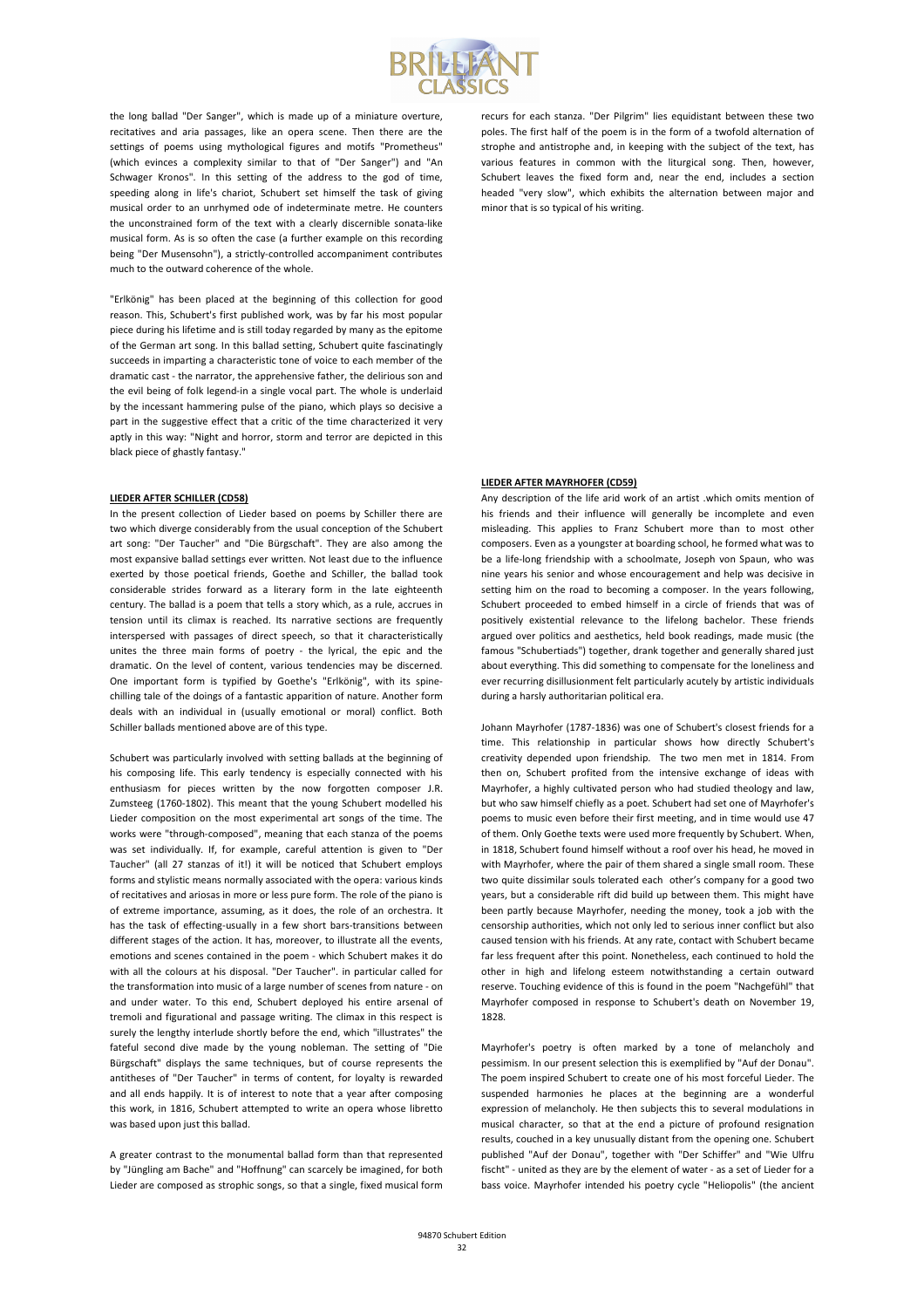

Egyptian city with its great temple to the god of the sun, a symbol of Utopia) to move Schubert to compose a considerably longer cycle of Lieder. However Schubert set to music only two of the poems (nos. 7 and 15 on this recording). The fact that he also set the poem "Geheimnis" (no. 16) is rather remarkable. It is dedicated to Schubert himself and sings of him and his songs.

#### LIEDER ON TEXTS BY VARIOUS POETS (CD60-CD61)

Presented with the more than 600 lieder with piano accompaniment which flowed from Franz Schubert's pen, may of us today can only shrug our shoulders in response to the Question "What makes a Schubert song unique." This group of works - created over a Period of 18 years - is altogether too overwhelmingly large, its styles and forms too multifarious for any concise definition. An "encyclopaedia of all the musical sciences" of 1838 still had the courage to pose the question, and the answer it gives remains worth reading: "Utmost originality, a deep, poetic disposition, surprising verity of expression, delicate interpretation of the poet's most subtle touches, fiery imagination mitigated by a tendency toward the melancholic, simply charming melodies, sumptuous modulation and inexhaustible formal invention". This recording provides 31 examples to tempt the listener into identifying all these aspects. The selection covers the period from 1814 ("Adelaide", etc.) to 1827 ("An die Laute") and includes pieces from 1815, Schubert's "year of lieder", in which he wrote more than 140 songs. "An

die Sonne" (to the sun), composed on August 28, is one of these - as are five other lieder and three settings for several voices!

Certain literary themes and motifs, such as love, death and being on the road, recur with significant frequency in the texts Schubert selected. Yet, how different one love song can be from another! "Stimme der Liebe (love's voice, no. 13), for example, is spoken by a man quite beside himself with fulfilled longing. Schubert translated this into music by introducing borderline harmonies which constantly modulate in almost giddy manner. "Alinde" (no. 24) tells the story of a man searching anxiously for his sweetheart-vainly to begin with, but eventually with success. Schubert set this scene in a rocking, strophically varied form, in which the warm flood of light may be heard in the harmony and general tone.

The setting of Claudius's "Der Tod und das Mädchen" (Death and the maiden, no. 11) has benefited in popularity because Schubert used a passage from it in his String Quartet D810. The poem presents a dialogue between a remonstrating Dying Girl (thesis) and placating Death personified (antithesis). The composition accordingly uses numerous contrasting means to portray the two "dramatis personae": different vocal registers and tempi, varied formal structures. Aiming at the same time at producing a well-rounded whole, Schubert framed the piece with a prelude and a postlude, whose music echoes that of the second vocal part, the antithesis. Careful listening will reveal that at the close the maiden's song too has taken on something of this tone, something of the way in which death moves, an interesting detail in the musical translation of the text. One reason for Schubert's use of the wanderer motif is that it symbolized his own lack of fixed abode. A line from "Der Wanderer" (no. 31) reads: "I am a stranger everywhere", a sentiment Schubert could subscribe to. The poem contains much that frequently finds resonance in Schubert's work: reality in all its meanness and coldness, contrasted with the dream of a "beloved land", a better world. This is mirrored musically by the contras between the major and minor tonal spheres.

Finally, "Die Forelle" (no. 1) should not go unmentioned. Many admirable details may be pointed to in this famous song, "The Trout". However, allow another stranger to voice his opinion. Peter Altenberg, a poet of Vienna's Belle Epoque, gives his uniquely poetic impression of what the song is all about: "mountain streams transformed into music, gurgling clear as crystal twixt cliff and spruce. The trout, a charming predator, light grey and spotted red, lurking in wait for prey, stationary, flowing, marking time, now down, now up, disappearing. Blood lust with grace! Franz Schubert also wrote poetry. Probably only a small proportion of his verses have survived, but those we have suffice to provide a general picture. Some of the texts are of private nature. Here, Schubert appears to have written simply for himself, with no particular purpose. The tone is mostly gloomy. Others were written for particular occasionsname days or birthdays, dedications, etc. Three such works are known in which the "poet" Schubert provided Schubert the composer with, as it were, tailor-made material for his vocal compositions. One of these pieces is to be found in the collection presented here. It is a small, wistful song of farewell to a friend: "Abschied von einem Freunde". This adieu was addressed to Franz von Schober (1796-1882), a somewhat idle rake of wealthy background, who dabbled at being poet, actor and artist. If we view Schubert's life as a whole, Schober tends to emerge as his closest friend, a companion with whose family he more than once found a place to live. The two of them worked together with considerable ambition to create the large opera "Alfonso und Estrella" in 1821/22 (first brought to the stage in 1854 by Liszt, whom Schober had served as secretary for a brief period at the end of the 1830s), and Schubert occasionally set to music one of the amateur poet's verses. Among these, 'Jägers Liebeslied" (hunter's love song, no. 19) is a fine example of the way in which Schubert brought local colour to a text musically. The hunter's world is evoked through traditional folk elements of country music making, with signal-like melodic structures and an echo part for the piano. In no. 12, "Schatzgräbers Begehr" (treasure hunter's desire), Schubert chose a fine means of musical expression for the pictorial core of the text: the treasure hunter's incessant digging is represented by an incessantly striding, ostinato-like movement in the bass, which forms the basis for an accompaniment that echoes the Baroque. "An die Musik" (to music, no. 9) is undoubtedly the best known Schober setting and one of the most popular of all Schubert's lieder. In its interlude and postlude for the piano there is a prolonged and perfectly-balanced rising curve of tension-each time "mounting to attain its most expressive grandeur", as musicologist Hans Gal put it. "An die Musik", "Sängers Morgenlied" (singer's morning song, no. 1) and "Der zürnende Barde" (the irate bard, no. 10) form a group of lieder on this CD whose texts themselves focus upon music and singing. Another such piece is "Des Sängers Habe" (the singer's chattels, no. 11) of 1825. Not without pathos, Schubert confesses what a life-supporting part his art plays for him-an art which he had once apostrophized in a letter to Schober and other friends as his "Beloved". The lines were supplied by an old friend from boarding-school days, Franz von Schlechta (1796-1875). The young baron was a typical example of a particular subspecies of "Schubertian": an administrative official in the Emperor's service on work days, but in his free time a music enthusiast and one of the verse writers in Schubert's circles who helped satisfy the composer's insatiable need for texts that could be set to music. The texts which inspired the bright, lively "Fischerweise" (fisherman's lay, no. 18) and "Widerschein" (reflection, no. 20) are likewise from Baron Schlechta; in them, following upon a poetic musical picture of contentment, Schubert sets the notes in rocking motion to coincide with the moment at which the enamoured fisherman is moved inwardly.

©Thomas Gerlich . Translation: J & M Berridge

| 62 | 62 | <b>Elly Ameling recital</b>      |
|----|----|----------------------------------|
| 63 | 63 | Arleen Auger Recital             |
| 64 | 64 | Gundula Janowitz Recital         |
| 65 | 65 | Dietrich Fischer-Dieskau Recital |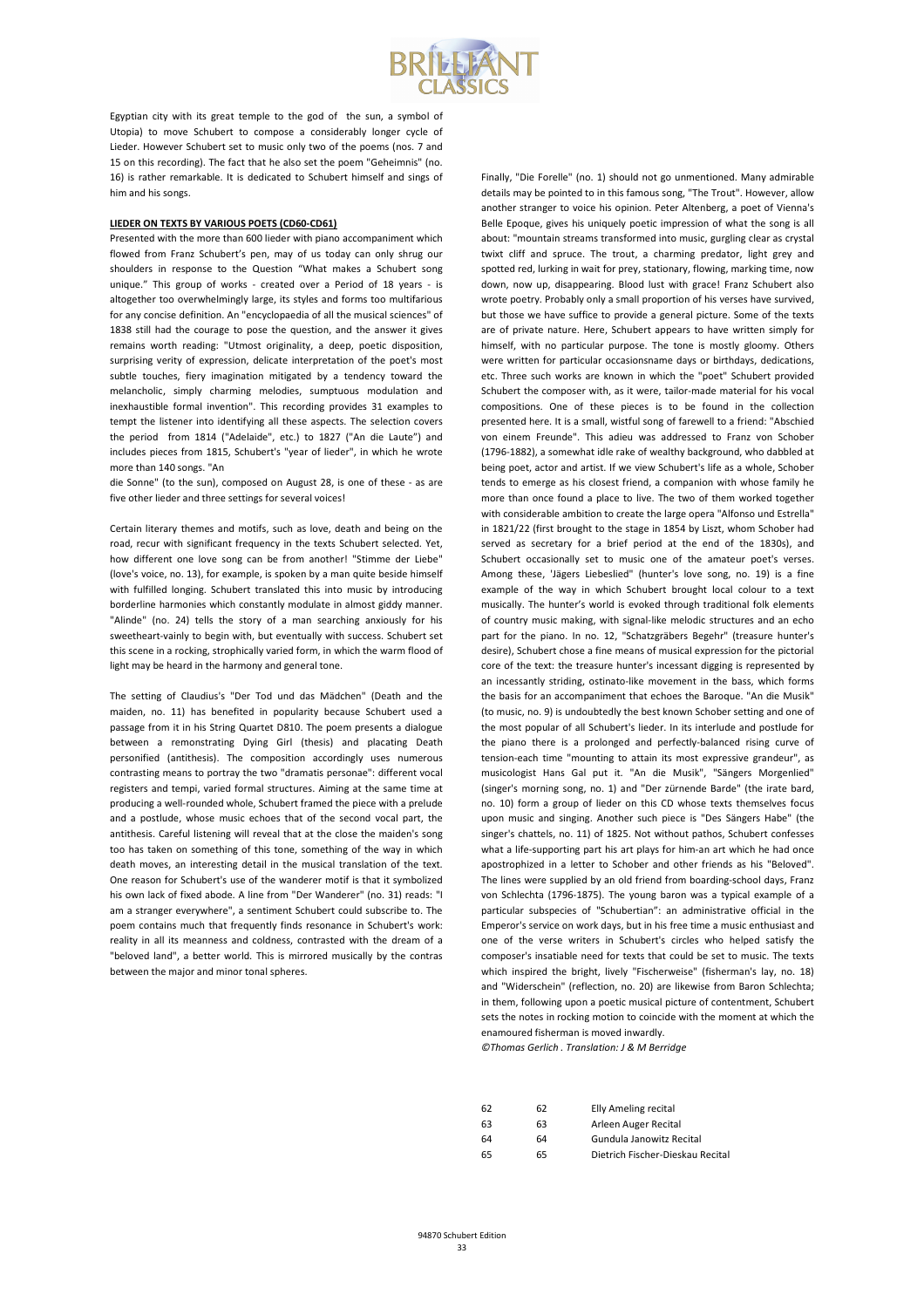

## Sung texts

CD 41 – CD 44 Masses nos. 1 - 6

## 1. Kyrie

Kyrie Eleison. Christe Eleison. Kyrie Eleison.

## 2. Gloria

Gloria in excelsis Deo. Et in terra pax hominibus bonae voluntatis. Laudamus te. Benedicimus te. Adoramus te. Glorificamus te. Gratias agimus tibi propter magnam gloriam tuam. Domine Deus, Rex caelestis, Deus Pater omnipotens. Domine Fili unigenite, Iesu Christe. Domine Deus, Agnus Dei, Filius Patris. Qui tollis peccata mundi, miserere nobis. Qui tollis peccata mundi, suscipe deprecationem nostram. Qui sedes ad dexteram Patris, miserere nobis. Quoniam tu solus Sanctus. Tu solus Dominus. Tu solus Altissimus, Iesu Christe. Cum Sancto Spiritu, in gloria Dei Patris. Amen.

## 3. Credo

Credo in unum Deum. Patrem omnipotentem, factorem caeli et terrae, visibilium omnium et invisibilium. Et in unum Dominum Jesum Christum, Filium Dei unigenitum, Et ex Patre natum ante omnia saecula. Deum de Deo, lumen de lumine, Deum verum de Deo vero. Genitum, non factum, consubstantialem Patri: per quem omnia facta sunt. Qui propter nos homines et propter nostram salutem descendit de caelis. Et incarnatus est de Spiritu Sancto ex Maria Virgine: Et homo factus est. Crucifixus etiam pro nobis sub Pontio Pilato: passus, et sepultus est. Et resurrexit tertia die, secundum scripturas. Et ascendit in caelum: sedet ad dexteram Patris. Et iterum venturus est cum gloria judicare vivos et mortuos: Cujus regni non erit finis. Et in Spiritum sanctum Dominum, et vivificantem: Qui ex Patre, Filioque procedit. Qui cum Patre, et Filio simul adoratur, et conglorificatur: Qui locutus est per Prophetas. Et unam, sanctam, catholicam et apostolicam Ecclesiam. Confiteor unum baptisma in remissionem peccatorum. Et expecto resurrectionem mortuorum Et vitam venturi saeculi. Amen.

## 4. Sanctus - Osanna

Sanctus, Sanctus, Sanctus, Dominus Deus Sabaoth. Pleni sunt coeli et terra gloria tua. Osanna in excelsis.

## 5. Benedictus - Osanna

Benedictus qui venit in nomine Domini. Osanna in excelsis.

## 6. Agnus Dei

Agnus Dei, qui tollis peccata mundi, miserere nobis. Agnus Dei, qui tollis peccata mundi, miserere nobis. Agnus Dei, qui tollis peccata mundi, dona nobis pacem.

## 7. Salve Regina in A D.676

Salve, regina, mater misericordiæ, Vita, dulcedo, et spes nostra, salve. Ad te clamamus exsules filii hevæ, Ad te suspiramus, gementes et flentes In hac lacrimarum valle. Eia, ergo, advocata nostra, illos tuos Misericordes oculos ad nos converte; Et jesum, benedictum fructum ventris tui, Nobis post hoc exsilium ostende. O clemens, o pia, o dulcis virgo maria.

## 8. Magnificat in C D.486

1. Magnificat anima mea dominum Et exultavit spiritus meus in deo salutari meo. Quia respexit humilitatem ancillæ suæ: ecce enim ex hoc beatam me dicent omnes generationes. Quia fecit mihi magna qui potens est, et sanctum nomen eius. Et misericordia eius a progenie in progenies timentibus eum. Fecit potentiam in brachio suo, dispersit superbos mente cordis sui.

2. Deposuit potentes de sede et exaltavit humiles. Esurientes implevit bonis et divites dimisit inanes. Suscepit israel puerum suum recordatus misericordiæ suæ, Sicut locutus est ad patres nostros, abraham et semini eius in sæcula.

3. Gloria patri, et filio, et spiritui sancto: Sicut erat in principio, et nunc, et semper, et in sæcula sæculorum. Amen.

## CD 43 1-6 Mass texts as mentioned above Deutsche Messe 7. Zum Eingang

1. Wohin soll ich mich wenden, wenn Gram und Schmerz mich drücken? Wem künd ich mein Entzücken, wenn freudig pocht mein Herz? Zu dir, zu dir, o Vater, komm ich in Freud und Leiden. Du sendest ja die Freuden, du heilest jeden Schmerz.

## 8. Zum Gloria

1. Ehre, Ehre sei Gott in der Höhe! Singet der Himmlischen selige Schar. Ehre, Ehre sei Gott in der Höhe! Stammeln auch wir, die die Erde gebar. Staunen nur kann ich, und staunend mich freu'n,

Vater der Welten! Doch stimm ich mit ein: Ehre sei Gott in der Höhe! Staunen nur kann ich und staunend mich freu'n:

Vater der Welten! Doch stimm ich mit ein: Ehre sei Gott in der Höhe! 2. Ehre, Ehre sei Gott in der Höhe! Kündet der Sterne strahlendes Heer. Ehre, Ehre sei Gott in der Höhe! Säuseln die Lüfte, brauset das Meer. Feiernder Wesen unendlicher Chor jubelt im ewigen Danklied empor: Ehre sei Gott in der Höhe!

Feiernder Wesen unendlicher Chor jubelt im ewigen Danklied empor: Ehre sei Gott in der Höhe!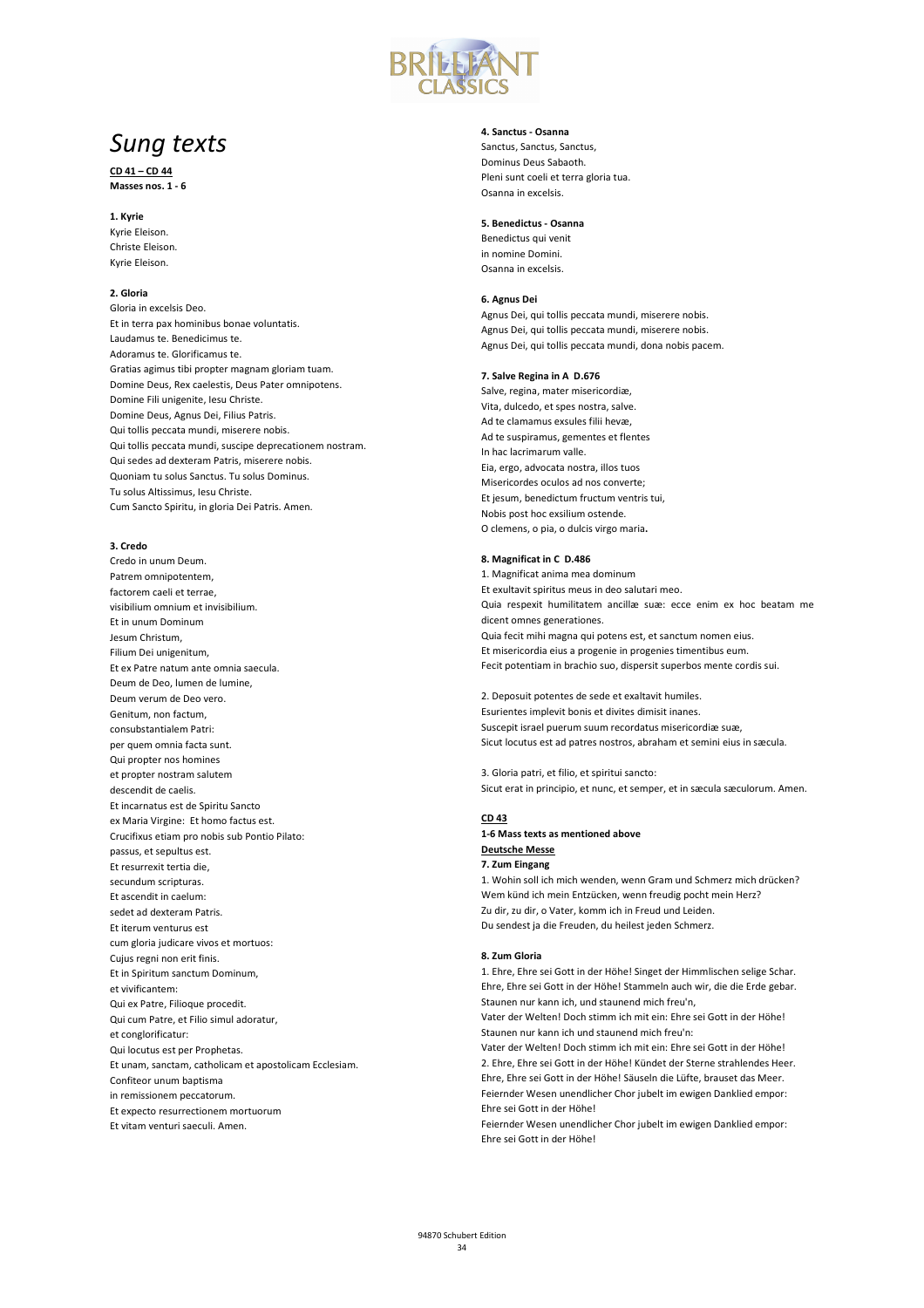

#### 9. Zum Evangelium und Credo

Noch lag die Schöpfung formlos da, nach heiligem Bericht: Da sprach der Herr: Es werde Licht! Er sprach's und es ward Licht. Und Leben regt und reget sich, und Ordnung tritt hervor. Und überall, allüberall, tönt Preis und Dank empor.

#### 10. Zum Offertorium

1. Du gabst, o Herr, mir Sein und Leben und deiner Lehre himmlisch Licht. Was kann dafür ich Staub dir geben? Nur danken kann ich, mehr doch nicht,

nur danken kann ich, mehr doch nicht.

2. Wohl mir! Du willst für deine Liebe ja nichts als wieder Lieb allein; und Liebe, dankerfüllte Liebe, soll meines Lebens Wonne sein, soll meines Lebens Wonne sein.

#### 11. Zum Sanctus

Heilig, heilig, heilig, heilig ist der Herr! Heilig, heilig, heilig, heilig ist nur er, er, der nie begonnen, er der immer war, ewig ist und waltet, sein wird immerdar.

## 12. Nach der Wandlung

Betrachtend deine Huld und Güte, o mein Erlöser, gegen mich, seh ich beim letzten Abendmahle im Kreise deiner Teuren dich. Du brichst das Brot, du reichst den Becher, du sprichst: Dies ist mein Leib, mein Blut;

nehmt hin und denket meiner Liebe, wenn opfernd ihr ein Gleiches tut, wenn opfernd ihr ein Gleiches tut.

## 13. Anhang: Das Gebet des Herrn

O Vater, der du bist im Himmel und überall zu jeder Zeit, zu preisen deinen Vaternamen sei jedem Herzen Seligkeit! O lass durch deine Huld und Liebe erscheinen uns dein Gnadenreich, und treues Tun nach deinem Willen mach' auch die Erde himmelgleich.

#### 14. Zum Agnus Dei

Mein Heiland, Herr und Meister! Dein Mund, so segensreich, sprach einst das Wort des Heiles: "Der Friede sei mit euch!" O Lamm, das opfernd tilgte der Menschheit schwere Schuld, send uns auch deinen Frieden durch deine Gnad und Huld.

#### 15. Schlussgesang

Herr, du hast mein Flehn vernommen, selig pocht's in meiner Brust; in die Welt hinaus, ins Leben folgt mir nun des Himmels Lust. Dort auch bist ja du mir nahe, überall und jederzeit, allerorten ist dein Tempel, wo das Herz sich fromm dir weiht. Segne, Herr, mich und die Meinen, segne unsern Lebensgang! Alles, unser Tun und Wirken, sei ein frommer Lobgesang, sei ein frommer Lobgesang.

## CD45

## HYMNEN - SHORTER SACRED WORKS

1. Intende voci orationis meae, Rex meus, et Deus meus: Quoniam ad te orabo, Domine.

2. Totus in corde langeo Amore Dei ardeo, Amore divino ardeo, Totus langueo. Nunquam cessebo Sed semper amabo Hoc sacro igne Animam inflammabo Nec tartarus me deterebit, Nec coelum separabit A carite Christ.

3. Salve Regine, mater misericordiae, Vita dulcendo et spes nostra, salve. Ad te clamamus Exsules filii Hevae; Ad te suspiramus Gementes et flentes In hac lacrimarum valle O clemens, o pia, O dulcis Virgo Maria

## 4. Salve Regina Mater misericordiae; Vita, dulcedo et spes nostra, salve.

Ad te clamamus, Exsules filii Hevae; Ad te suspiramus, Gementes et flentes In hac lacrymarum valle. Eia ergo, advocata nostra, Illos tuos misericordes oculos Ad nos converte. Et Jesum benedictum Fructum ventris tui, Nobis post hoc exilium ostende, O clemens, o pia, O dulcis Virgo Maria!

## 5. Tantum ergo Sacramentum

Veneremur cernui Et antiquum documentum Novo cedat ritui Praestet fides supplementum Sensuum defectui Genitori Genitoque Laus et jubilatio, Salus honor, virtus quoque Sit et benedictio Procedenti ab utroque Compar si laudatio Amen.

## 6. Salve Regina, Mater misericordiae;

Vita, dulcedo et spes nostra, salve. Ad te clamamus Exsules filii Hevae; Ad te suspiramus, Gementes et flentes In hac lacrymarum valle. Eia ergo, advocata nostra Illos tuos misericordes oculos Ad nos converte. Et Jesum benedictum Fructum ventris tui, Nobis post hoc exsilium ostende, O clemens, o pia, O dulcis Virgo Maria!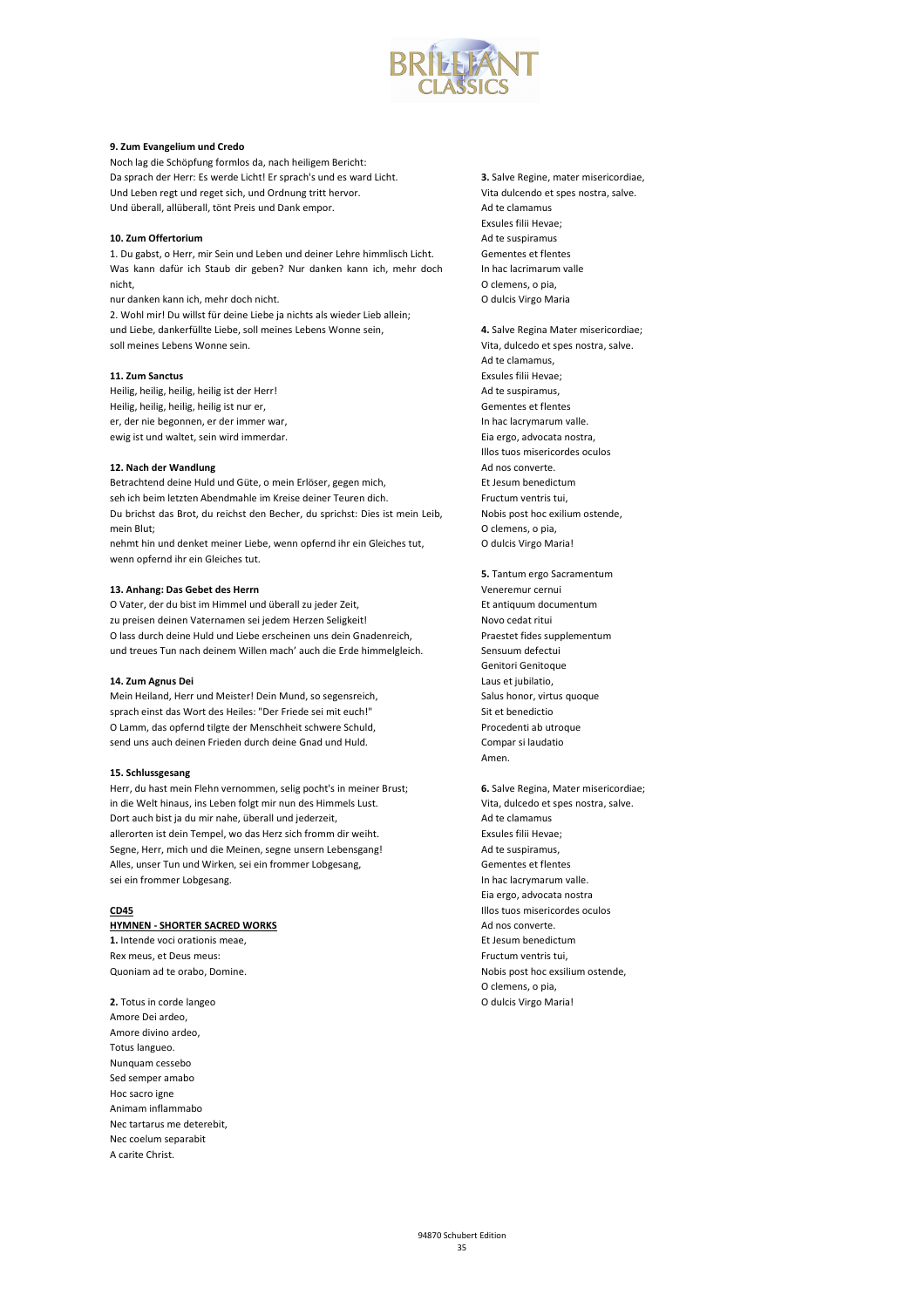

7. Gott ist mein Hirt, mir wird nichts mangeln. Er lagert mich auf grüner Weide, er leitet mich an stillen Bächen, er labt mein schmachtendes Gemüt, er fürt mich auf gerechtem Steige zu seines Namens Ruhm. Und wall ich auch im Todesschatten-Tale, so wall ich ohne Furcht, denn du beschützest mich; dein Stab und deine Stütze sind mir immerdar mein Trost Du richtest mir ein Freudenmahl im Angesicht der Feinde zu, du salbest mein Haupt mit Öle, und schenkst mir volle Becher ein, mir folget Heil und Seligkeit in diesem Leben nach, einst ruh ich ewge Zeit dort in des Ewgen Reich, Mir folget Heil und Seligkeit in diesem Leben nach, einst ruh ich ewge Zeit dort in des Ewgen Haus!

8. Lieblich ist's, dem Ew'gen danken, Höchster! deinen Namen singen; des Morgens deine Güte rühmen, des Abends deiner Vetertreue. Unser Saitenspiel und Psalter zum Danken von der Harf' erweckt. Herr! deine Werk' ergötzen mich! Frölich sing' ich deine Thatan, Wie gross sind meine Thaten, Herr! wie tief die göttlichen Gedanken! Die unvernunft sieht dies nicht ein; Undenkende begreifen nicht, wenn Frevier, gleich dem Grase, grünen, wenn alle Übeltäter blühen, damit sie ewig untergehn. Denn du bist ewiglich erhaben, Gott, ewig!

9. O Sonne, Königin der Welt, Die unser dunkles Leben erhallt In lichter Majestät; Erhabnes Wunder einer Hand, Die jene Himmel ausgespannt Und Sterne hingesät!

Noch heute seh ich deinen Glanz, Mir lacht in ihrem Blumenkranz Noch heute die Natur. Der Vögel buntgefiedert Heer Singt morgen mir vielleicht nicht mehr Im Wald und auf der Flur.

Ich fühle, dass ich sterblich bin, Mein Leben welkt wie Gras dahin, Wie ein verschmachtend Laub. Wer Weiss, wie unerwartet bald Des Höchsten Wort an mich erschallt: Komm wieder in den Staub!

O Sonne, Königin der Welt, Die unser dunkles Leben erhallt In lichter Majestät; Erhabnes Wunder einer Hand, Die jene Himmel ausgespannt Und Sterne hingesät!

10. Christ ist erstanden! Freude dem Sterblichen! den die verderblichen, schleichenden, erblichen Mängel umwanden. Christ ist erstanden!

#### CD51

## DIE FREUNDE VON SALAMANKA **OUVERTÜRE** ERSTER AKT Nr. 1: Introduktion ALONSO Die Sonne zieht in goldnen Strahlen, zieht in Majestät einher. In ihren Farben will sich alles malen, sich baden in dem Feuermeer. DIEGO Welch Gewimmel auf den Strassen, auf den Gassen, welch Getümmel! Freunde, der Anblick ist wunderschön! FIDELIO Bruder, fürwahr aus voller Seele stimm' ich dir bei, aus lauter Kehle fliesse das Lied in wogender Lust!

Gebet die Sorgen den flüchtigen Winden, was wir brauchen, wird sich finden, und den Stürmen trotze die Burst. ALONSO, DIEGO, FIDELIO Gebet die Sorgen den flüchtigen Winden, was wir brauchen, wird sich finden, und den Stürmen trotze die Brust; ohne Zagen wollen wir lustig durch das Leben jagen für und für!

#### Nr. 2: Arie

FIDELIO Man ist so glücklich und so frei von Zwang und Harm, auf einer stillen Meierei. Das Blut wird warm und hüpft im raschen Gang, die Stirne wird der Falten los, bei Spielen, bei Scherzen und Gesang, die Augen klären sich am grünen Moos des Horstes auf, der Bäche Schlangenlauf, der Blumen Pracht ruft mich mit Macht zu jenen Stätten hin!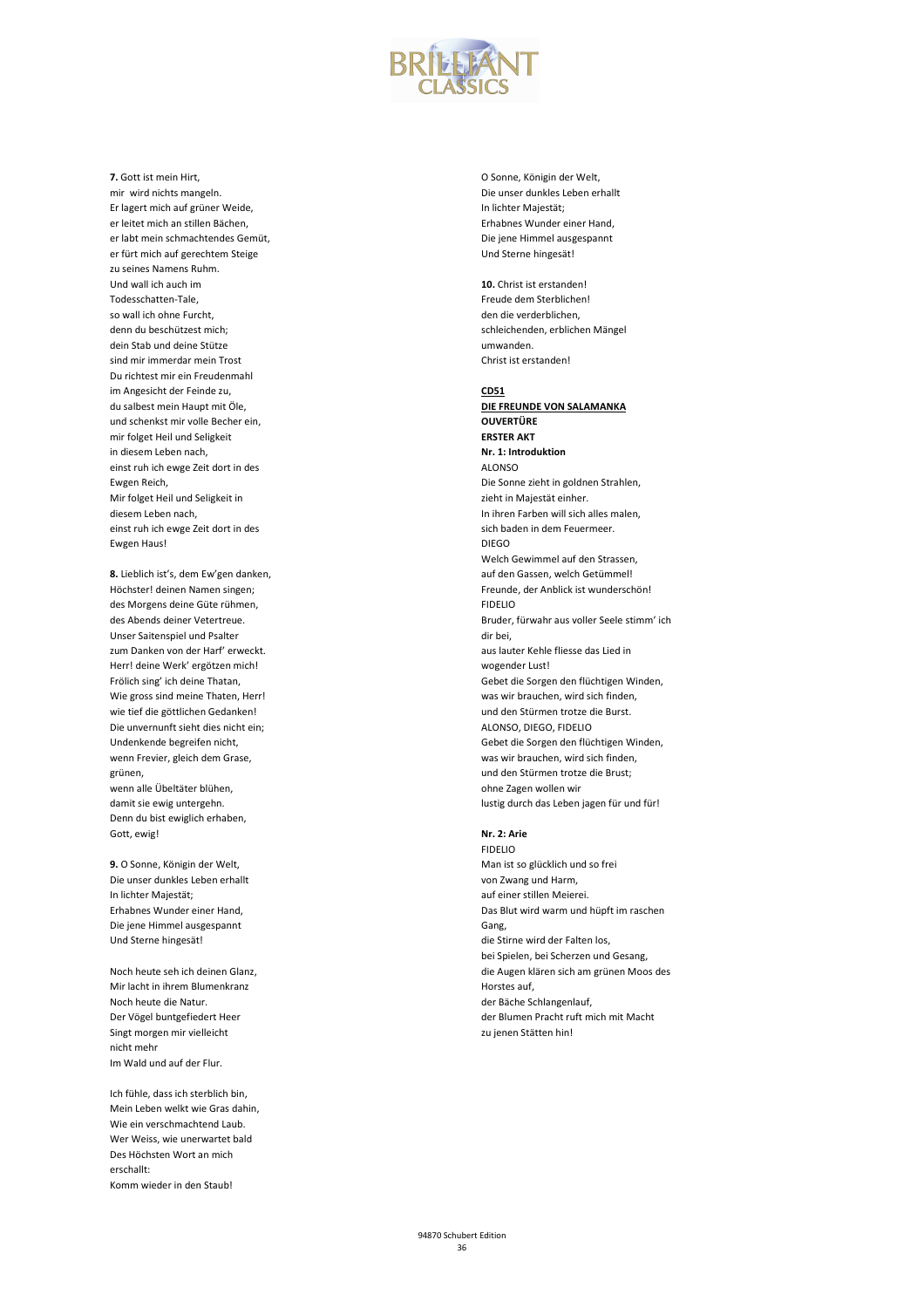

bin ich um das nächste Glück betrogen. Nur der Trost der Tränen bleibt, mögen sie denn immer fliessen, meine Einsamkeit versüssen, stillen meines Herzens Glut.

### Nr. 5: Terzett

OLIVIA Lebensmut und frische Kühlung weht mir aus dem trauten Wald, meinen Träumen schenkt Erfüllung eine höhere Gewalt, die da in den Zweigen hauset, bald in wildem Walten brauset, bald wie Geisteratmen weht. EUSEBIA Ihr Entschluss füllt mich mit Beben! LAURA Schonen Sie Ihr heilig Leben! OLIVIA Wo der Giessbach über Felsen schäumt, ein tiefes Rot die Beeren säumt, und holder sind der Blumen Sterne, da weil' ich so gerne! EUSEBIA, LAURA Wehe, sie achtet nicht den treuen Rat. EUSEBIA Denken Sie, was Sie beginnen! LAURA Ein bös' Geschick treibt sie von hinnen! Wehe, weh! EUSEBIA Denken Sie, was Sie beginnen! Wehe, weh! OLIVIA Sind nicht Häuser in der Nähe des Waldes, wo ich mich ergehe. Kindisch sind doch in der Tat eure Sorgen, eure Grillen hemmen nimmer meinen Willen! EUSEBIA, LAURA Ach, sie hört nicht unser Flehn! Schonen Sie Ihr teures Leben! OLIVIA Kindisch sind doch eure Sorgen, kindisch sind doch eure Grillen, zu der Arbeit sollt ihr gehn. Kindisch sind doch in der Tat eure Sorgen, eure Grillen, hemmen nimmer meinen Willen, ändern nimmer meinen Sinn. LAURA Denken Sie, was Sie beginnen, ach, sie hört nicht unser Flehn, hören Sie den treuen Rat an! EUSEBIA Ach, sie hört nicht unser Flehn, sie achtet nicht den treuen Rat; bedenken Sie, was Sie beginnen, sie hört uns nicht!

### Nr. 6: Terzett

ALONSO Freund, wie wird die Sache enden, bange klopfet mir das Herz. DIEGO Seinen Segen wird der Himmel spenden, dass gelinge unser Scherz. ALONSO Ach, das teure Weib erschrecken und benützen ihren Wahn?

# Morgen, wenn des Hahnes Ruf erschallt, steigen wir in meinen Wagen, das Horn erklingt, die Peitsche knallt, dann vorwärts, im Sturm getragen! FIDELIO Dass ich's Ihnen nur offen sage, deutlich fühl' ich's einige Tage. Trauer düstert meinen Sinn, die muntre Laune ist dahin! TORMES Wie, Fidelio, Sie melancholisch? Nein, das ist doch gar zu närrisch, Freunde, fühlen Sie die Wandlung? ALONSO, DIEGO Davon ward uns keine Ahndung. FIDELIO Spott ertrag' ich mit Geduld, vielen Dank für Ihre Huld, nimmer kann ich mich entschliessen. TORMES Nein, das ist doch gar zu närrisch! ALONSO, DIEGO Solchen Spass sollst du geniessen! TORMES Doch, dass ich mich zusammenfasse. Weil ich Ernst und Grillen hasse, lud ich Sie, mit mir zu gehn. Wohl, die Fahrt wird ohne Sie geschehn. FIDELIO Sie verzeihn! Deutlich fühl' ich's einige Tage. Trauer düstert meinen Sinn, die muntre Laune ist dahin! Spott ertrag' ich mit Geduld. TORMES Nach Belieben! Ach, das ist doch gar zu närrisch, nein, das ist doch gar zu toll! ALONSO, DIEGO Vom bösen Geist wird er getrieben. TORMES Ich empfehle mich, Ihr Herrn, will Sie länger nicht beschweren, Ihre Unart soll mir nie entfallen, so wahr ich Tormes bin genannt. ALONSO, DIEGO Vom bösen Geist wird er getrieben! FIDELIO Nimmer kann ich mich entschliessen, nimmer, nein!

Nr. 3: Quartett TORMES

#### Nr. 4: Arie OLIVIA

Einsam schleich' ich durch die Zimmer, doch mir fehlt, ich weiss nicht was. O goldne Ruhe, kehrst du nimmer? Ehedem, wenn ich Blumen las und die Vögel um mich schwirrten, oder Tauben um mich girrten, fühlt' ich mich so leicht und froh. Jene sel'ge Zeit entfloh, ach nun bin ich eng umfangen durch ein irrendes Verlangen, das mich in die Ferne treibt: zum Entlegnen hingezogen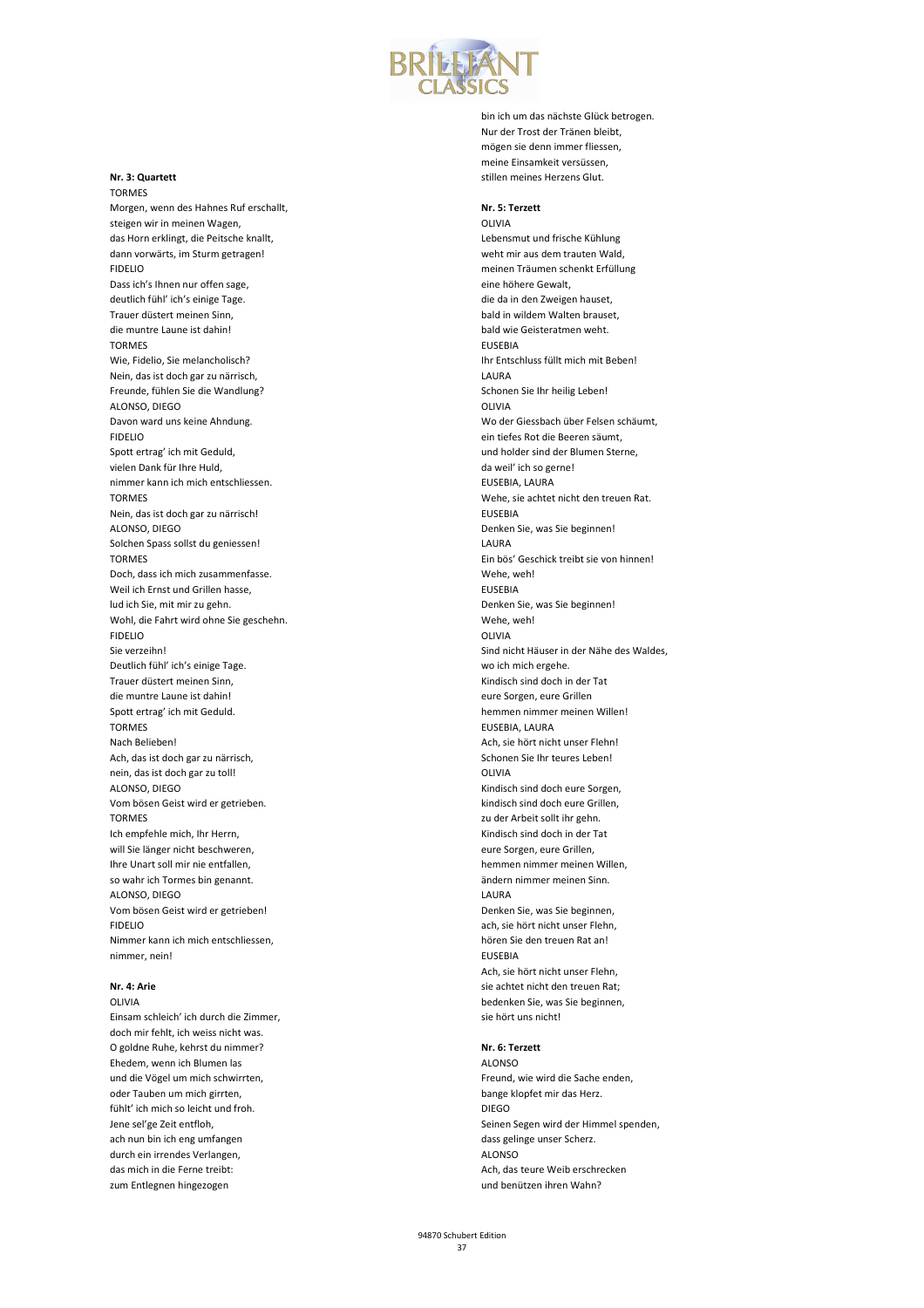

DIEGO Sie befrein von einem Gecken ist doch wahrlich gut getan? ALONSO Sie in Todesangst versetzen, weil es unsre Rachsucht will? DIEGO Wonne sprosst aus dem Entsetzen, solches sagt mir mein Gefühl! ALONSO Ihre Seufzer, ihre Klagen! DIEGO Wer gewinnen will, muss wagen! ALONSO O Freund, wie wird die Sache enden, bange klopft mein Herz. DIEGO Seinen Segen wird der Himmel spenden, dass gelinge unser Scherz. ALONSO Freund, wie wird die Sache enden… DIEGO Segen wird der Himmel spenden… ALONSO Und Fidelio, der alles eingeleitet, wo bleibt er? DIEGO Sie, da kommt er, wacker schreitet er in froher Hast einher! ALONSO, DIEGO Wir fühlen minder uns beklommen, Fidelio sei uns willkommen, verkünde, wie die Dinge stehn! ALONSO, DIEGO Wir fühlen minder uns beklommen… FIDELIO Ihr fühlet minder euch beklommen, Alonso, Diego, ich sei euch willkommen, o Freunde! verkünd' euch, wie die Dinge stehn!

#### Nr. 7: Finale OLIVIA

Mild senkt sich der Abend nieder, alles schwimmt in lichter Glut, ihre schwärmerischen Lieder singt die Nachtigall; die Gegend ruht in Lichter Glut, der Tau… DIEGO (springt hervor) Holla! erwünschte Beute! OLIVIA Mörder! Zu Hilfe, ihr Leute! DIEGO Schöner Frau, Ihr ruft vergebens, gebt nur, was Ihr habt, des Lebens will ich immerhin schonen, doch Eure Dublonen, diese Kette, jene Kamm, gehören mit in meinem Kram! OLIVIA Zu Hilfe! Gerne will ich alles geben, schenket ihr mir nur mein Leben! ALONSO, FIDELIO Wir kommen Hilfe zu bringen! Verdammt, nun heisst's entspringen! (schnell ab) ALONSO Dieser Dame hat's gegolten, der Bube lief davon!

FIDELIO Von ihr, der Holden, erscholl der Klageton! ALONSO, FIDELIO Dieser Dame hat's gegolten… ALONSO Wie sie bleich ist und entgeistert, o Himmel, ist sie tot? FIDELIO Die Angst hat sich ihrer bemeistert und getüncht der Wangen rot. ALONSO, FIDELIO Sie atmet! ALONSO Sie atmet, Fidelio, sie lebt, sie atmet! FIDELIO Wie er nun in Entzückungen schwebt, Alonso, sie lebt! OLIVIA Wo bin ich? War's ein schwerer Traum? Meinen Augen trau' ich kaum! Bin ich dem Mörder entronnen? ALONSO Ihrer Augen milde Sonnen dringen tief zum Herzen mir. Schöne Frau, uns war es vorbehalten, Euch vom Räuber zu befrein! OLIVIA Lasst den Göttern, die über mich walten, meines Dankes Erstlinge weihen, ihr, meiner Rettet liebe Gestalten, sollt die nächsten an ihnen sein. ALONSO Ihrer Augen milde Sonnen… ALONSO, FIDELIO Beschämt, holde Dame, stehn wir hier, Ritterpflicht nur üben wir! CHOR (in der Ferne und allmählich sich nähernd) Von dort ist der Schrei erklungen, nur mutig vorwärts gedrungen! OLIVIA Meine Leute, die treuen, sie nahn! **CHOR** Wie, unsere Gebieterin, war sie in Gefahr? OLIVIA Alles ist vorüber, treue Schar! Diese Edlen stell' ich euch als meine Retter vor! CHOR Donnernd steigt unser Dank zum Himmel empor! DER ALCALDE Sagt uns, o Gebieterin, wer war der Verruchte, der den unvermessnen Frevel versuchte? CHOR Dass wir ihn verfolgen, dass er uns nicht entgeh', damit ihm nach seinem Verbrechen gescheh' damit ihm nach Rechten gescheh'. OLIVIA Es war ein Guerilla, ich war gewarnt, die eigene Lust hielt mich umgarnt. CHOR Sagt uns, ihr Herren, wohin ist er geflohn? FIDELIO Als wir uns nahten, lief er davon und hat sich im Forste geborgen. EUSEBIA Fidelios Stimme!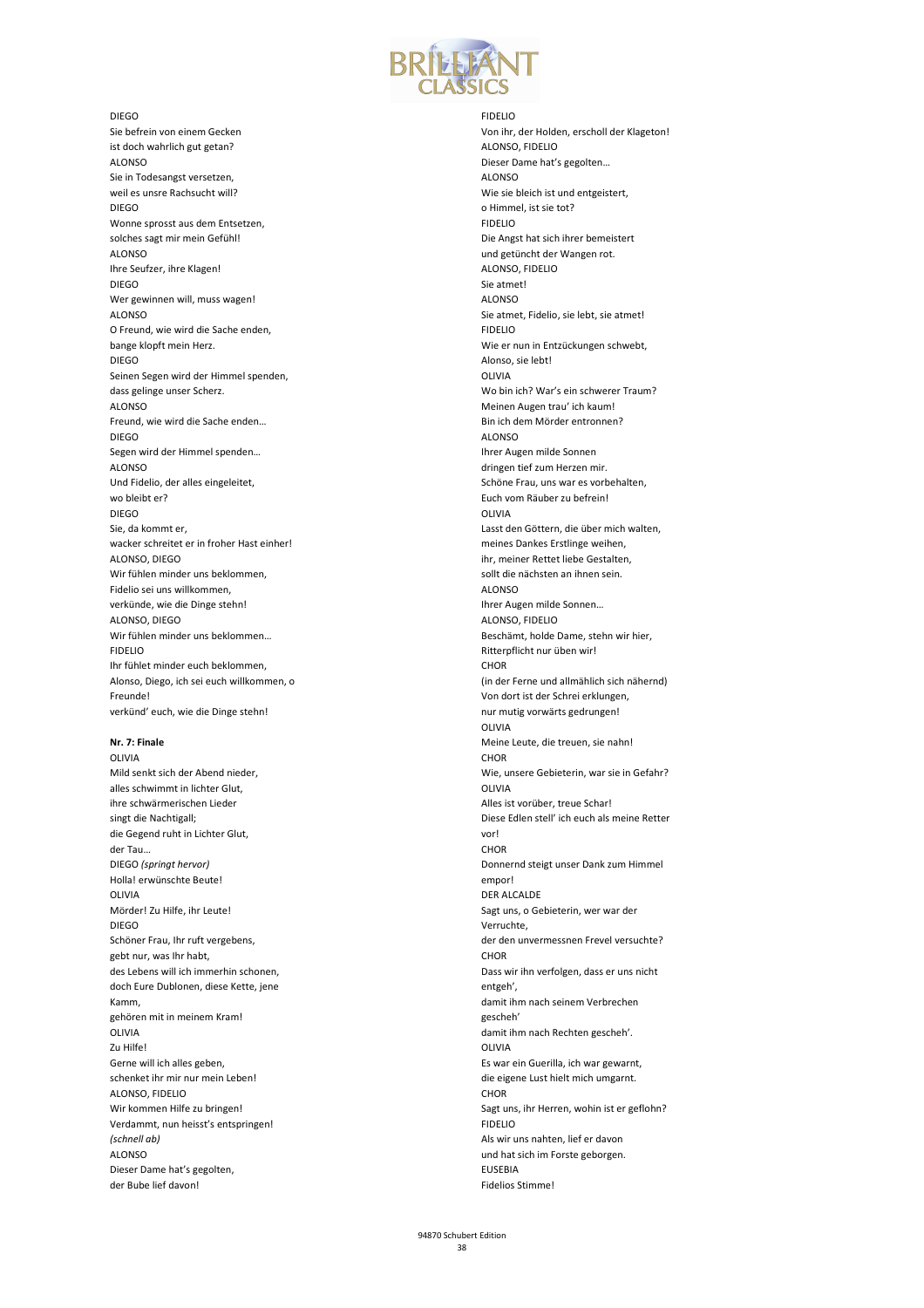

### CHOR

Seid ohne Sorgen, der feige Wicht, unserer Rache entgeht er nicht er entgeht uns nicht. EUSEBIA Dies ist mein Fidelio und dies ist Alonso, sein Jugendfreund, in Schmerz und Freude mit ihm vereint. OLIVIA Dein Fidelio? FIDELIO Und dies ist Alonso, mein Jugendfreund. ALONSO Ich bin Alonso, sein Jugendfreund. CHOR Freundschaft, schöne Göttergabe! Du des Lebens beste Labe, du des Lebens höchstes Gut! OLIVIA Don Fidelio, Den Alonso, und aus allen, wer nur will, begleit' mich auf mein Schloss; in seinen weiten Hallen mische Spiel und Tanz und Jubel sich! ALONSO, FIDELIO, CHOR DER FRAUEN Auf das Schloss, die Gegend von unserer Lust erschallt! CHOR DER MANNER In den Wald, der von unserer Lust erschallt!

# ZWEITER AKT

Nr. 8: Introduktion (Weinlese) MANUEL Lasst nur alles leichtfertige Wesen, hurtig, die Trauben gelesen, was soll das Grüssen, das Flüstern, das Küssen? Verschoben, Kinderchen, bedenkt, ist nicht geschenkt, und habt ihr eure Pflicht getan, dann gehe Tanz und Musik an! CHOR DER WINZER Zum Moste stampfen wir die Beeren, der Most muss gären und sich veredeln uns zum Wein, zum süssen Blute rot und rein. CHOR DER WINZERINNEN Wir füllen die Körbe mit schwellenden Trauben, die wir der braunen Rebe rauben, mit Laube, mit Grünem bespinnen die Körbe der Winzerinnen. MANUEL Der Verstand ist weg, nun lustig Brüder, nun steiget nur zum Tanze nieder! CHOR DER WINZER UND WINZERINNEN Lasst uns länger nicht verweilen, in den kühlen Hain enteilen, tanzen, schwärmen, jubeln, lärmen, wohl errungener Genuss mache dieses Tages Schluss.

### Nr. 9: Lied

ERSTER GUERILLA Guerilla zieht durch Feld und Wald in rauher Kriegeslust, Kanone brummt, die Büchse knallt, ihm schwillt die kühne Brust;

ihn lockt des Feuers roter Schein, nur tiefer in die Schlacht hinein! BEIDE Nur tiefer in die Schlacht hinein! ZWEITER GUERILLA Wir schützen Haus, wir schützen Feld, dem Tode blossgestellt, des Schicksals dunkler Würfel rollt, und ruft uns aus der Welt, drum, wenn ihr uns nicht geben wollt, hier flammt das Schwert, ihr sollt! **BEIDE** Hier flammt das Schwert, ihr sollt!

# Nr. 11: Duett

XILO Ein wackres Tier, das müsst Ihr sagen, tät Euch geduldig weiter tragen, das Tierchen ist mir lieb und wert, weil's nicht wie andre Esel plärrt. DIEGO Nun sag mir, lustiger Geselle, sind wir am Ort, sind wir zur Stelle? XILO Ja, freilich, seht Ihr nicht den Schild, der mich mit neuer Kraft erfüllt? die Wirtin führet gute Schinken und einen Wein, nicht schlecht zu trinken! DIEGO Was kümmert mich der plumpe Schild, du zeige mir das Frauenbild, das du so rednerisch gepriesen? XILO Seh' ich auch recht, von jenen Wiesen kommt unsre Grazie geschritten. Ich aber muss den Herren bitten, mir zu erlauben, fort zu gehen, das Tier darf nicht im Freien stehen. Hier ist mein Instrument, Glück auf! Spielt nur recht schwärmerisch d'rauf.

# Nr. 12: Duett

DIEGO Gelagert unterm hellen Dach der Bäume, an dem Silberbach, sehnt sich der Schäfer nach der Schönen und klagt in schwärmerischen Tönen! LAURA Dem Spiele, so melodisch rauscht, die Schäferin im Busche lauscht, ihr ist's als klängen seine Lieder die eignen Wünsche schöner wieder. DIEGO Wie ist das Leben ernst und trübe, erhellet es nicht treue Liebe. LAURA Wer Liebe fand, der ist geborgen, von jedem Schmerz, von allen Sorgen. LAURA, DIEGO So leuchte goldne Liebessonne zu unsrer Herzen neuer Wonne und schau' mit unbewölktem Blick auf unsre Freude, unser Glück!

# Nr. 13: Arie

OLIVIA Wo ich weile, wo ich gehe, schaue ich des Retters Bild. Und vom süssen Liebeswehe ist die Seele mir erfüllt. Alle Gluten, die da ruhten,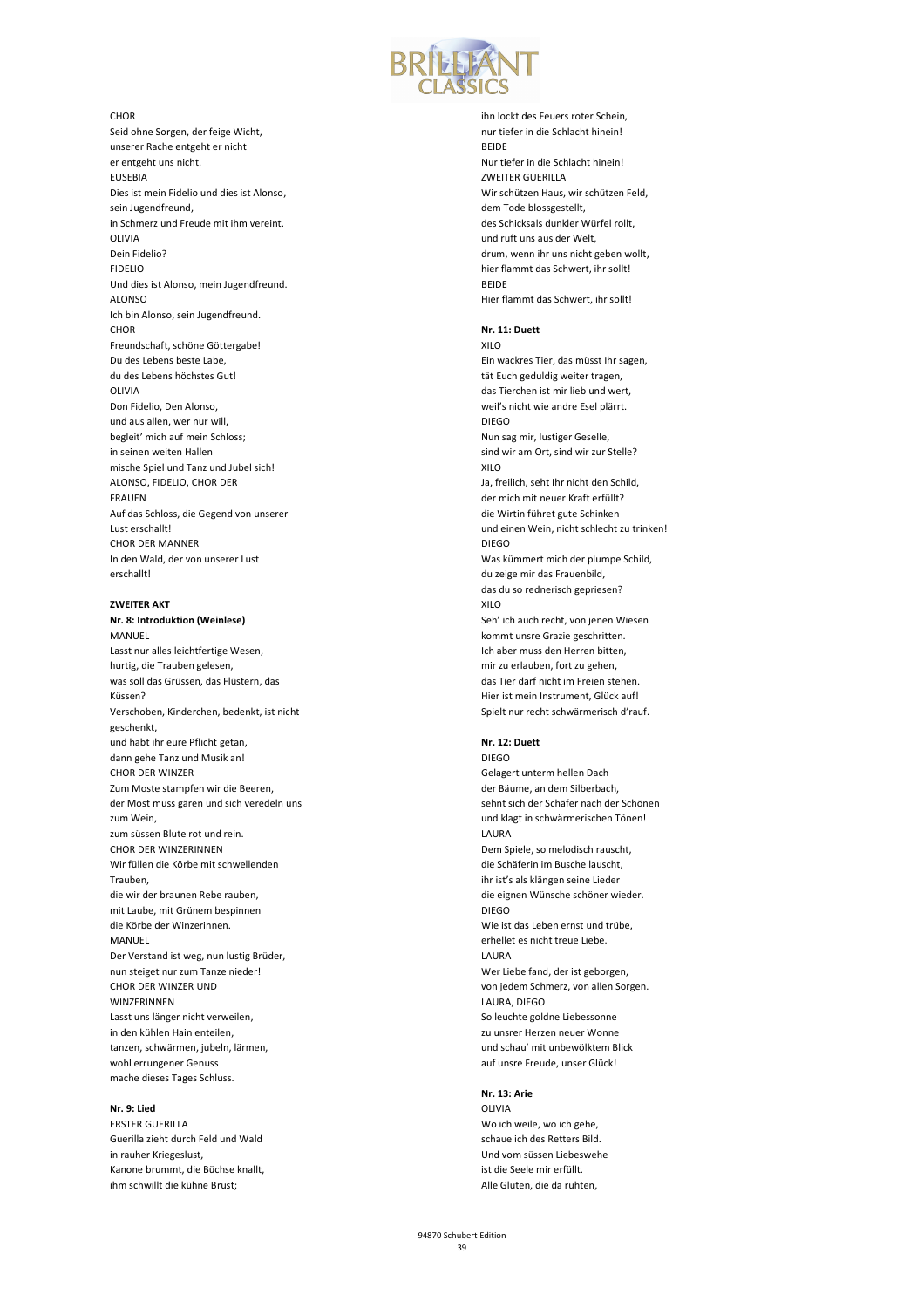

flammen auf in wilder Macht, von seinem Opfer angefacht. Zweimal wagte er das Leben, um dem Lichte mich zu geben, wessen Brust bleibt ungerührt, muss ich denn nicht liebend sinnen, dass ein höheres Beginnen mir den Teuren zugeführt.

#### Nr. 14: Duett **ALONSO**

Von tausend Schlangenbissen der Reue und der Schuld ward mir mein Herz zerrissen, bis Heilung von Euch kam. Mit immer frischen Farben erschien mir meine Schuld und alle Blüten starben, gestreut durch Eure Huld. Schöne Wandlung! Ihr verzeiht, lasst es nur einmal erklingen, dass ich schwebe auf wonnigen Schwingen, jenes milde Zauberwort: verziehn, o sagt's in einem fort! OLIVIA Der Strom der Entzückungen teilet mir wider Willen sich mit. Wenn mir's gelänge, Fesseln zu finden, Blumengehänge, den Teuren zu binden. **ALONSO** Bin von irdischen Schmerzen geheilet, wenn sie tröstend auf mich sieht. Lasst es nur einmal erklingen, jenes milde Zauberwort: verziehn. OLIVIA Eilt an meine treue Brust! ALONSO Götter, ertrag' ich solche Lust! OLIVIA, ALONSO Lasst uns den Lüften, den Bäumen und Quellen unsere Leiden und Wonnen erzählen!

## Nr. 15: Romanze

DIEGO Es murmeln die Quellen, es leuchtet der Stern der Liebe in strahlendem Feuer, wo weilet mein Liebchen? Ach, sie ist fern, die über alles mir teuer, der Zauber dieser stillen Nacht, die Geister wehn, der Sterne Pracht erfreun mich nicht, sie zeige sich und aller Kummer schwindet.

# Nr. 16: Terzett

DER ALCALDE Nichte, Don Diego da, wirbt um deine freie Hand, was ich von ihm hörte und sah, zeigt mir seinen Verstand. LAURA Solcher Antrag macht mich rot, doch ich folge Eurem Gebot. DER ALCALDE Man muss alles erst reiflich erwägen. DIEGO Ihr schlägt mein Herz in Wonne entgegen, darf ich kühne Hoffnungen nähren? LAURA Ach, wer kann der Liebe wehren!

DER ALCALDE Nur sachte, mein Jurist, erst sollt Ihr zeigen, was Ihr wisst. LAURA Wird er sich durch seine Fragen, seine Zweifel rühmlich schlagen? DIEGO Werd' ich mich durch seine Fragen, seine Zweifel rühmlich schlagen? DER ALCALDE Ihr werdet geprüft aus den Digesten, aus unserer Väter Weisheit Überresten; und so Ihr Euch kundig bewährt, seid Ihr mir hoch geehrt, und Eidam will ich Euch grüssen. LAURA Nun ist er recht im Gedränge, wie, wenn es ihm nicht gelänge. Meine Tränen würden fliessen! DIEGO Nun bin ich recht im Gedränge, wie, wenn es mir nicht gelänge, meine Tränen würden fliessen! LAURA Wird er sich durch seine Fragen… DIEGO Werd' ich mich durch seine Fragen… DER ALCALDE Nur sachte, mein Jurist… Laura, aufs Schloss, und Ihr, Herr Jurist, sollt nun zeigen, was Ihr wisst, Diego kommt, nun Jedes dahin, wohin es soll! LAURA Diego, lebt wohl! Ach, mein Herz ist kummervoll! DIEGO Laura, lebt wohl! Ach, mein Herz ist kummervoll!

#### Nr. 17: Arie

LAURA Traurig geht der Geliebte von dannen, ach, mir will ein Unglück ahnen, weiss er nicht, was der Oheim fragt, ach, dann sei's den Göttern geklagt! Doch vielleicht die Angst entweicht, bei dem Gedanken, er weiss Bescheid, dann kehrt in Wonne das Leid, süsse Erwartungen ranken gleich Reben an ihn, und des Kummers Wolken fliehn, aber ach!

# Nr. 18: Finale

FIDELIO Gnäd'ge Frau, ich hab' die Ehre (für sich) wenn er nur beim Teufel wäre! (laut) den Grafen Tormes vorzustellen. (für sieh) welch Vergnügen, ihn zu prellen! TORMES Vom Rufe ihrer Schönheit bewogen, flieg' ich zu Donna Olivia, doch hat die Fama gelogen, denn Schöneres ich nie noch sah. FIDELIO Nur zu, lieber Graf, nur recht galant, EUSEBIA Ihr Haus, Herr Graf, ist mir bekannt.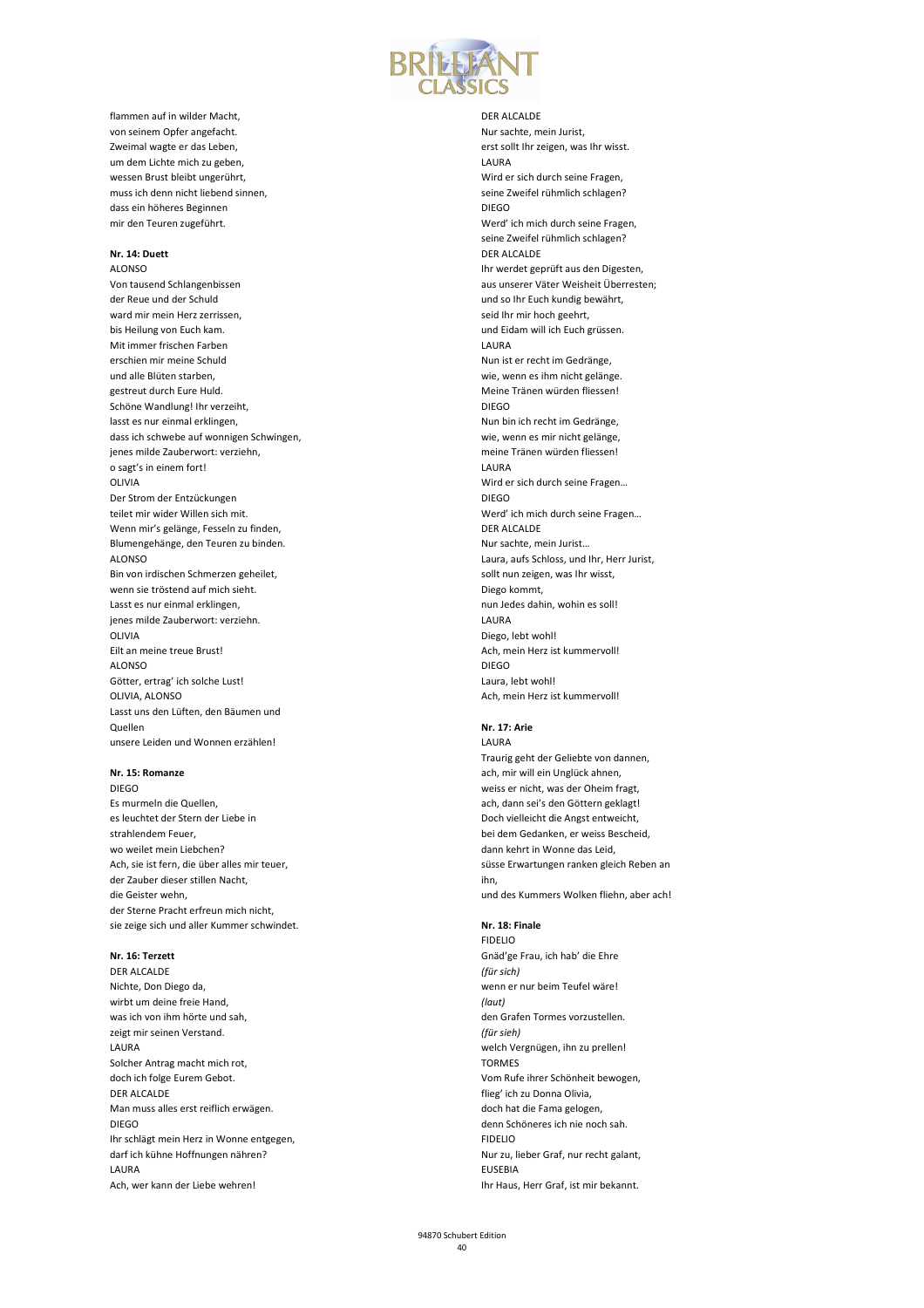

**TORMES** Schöne Frau, des grossen Cid Schlachten focht ein Tormes mit. EUSEBIA Wem verdank' ich das Vergnügen, Sie, Herr Graf, bei mir zu sehn? FIDELIO Sie wird sicher unterliegen, günst'ger Wind die Segel blähn. TORMES So weit die Augen reichen, um Tormes bin ich Herr. Die Triften all', die herdereichen Hügel, traubenschwer, der Anger voll von stolzen Pferden, sie sind alle mein! Dies alles soll Euer werden, wollt Ihr Gräfin Tormes sein. FIDELIO Gnäd'ge Gräfin, welch ein Glück, ich les' Verwirrung in Eurem Blick. EUSEBIA Ein ernster Schritt ist nicht leicht getan. FIDELIO Sie wankt, o überglücklicher Mann! TORMES Erlauben Sie den Kuss der Huldigung! FIDELIO Ich bewundre Ihren Adlerschwung! OLIVIA Eusebia! FIDELIO Donna Olivia! EUSEBIA Meine Gebieterin! TORMES Ha! Welche Täuschung, ich bin hintergangen! FIDELIO Ja, mein Graf, ein Narr hat sich gefangen! TORMES Ihr Verwegner, sollt es büssen! FIDELIO Dass Sie, Graf, es auch nur wissen: Heut' wird Olivia Alonso angetraut, und hier ist meine Braut! TORMES Ich habe Lust, Euch zu erwürgen! Auf gelegnere Zeit sei die Rache gespart, alle Folgen treffen Euch, nur Euch! OLIVIA Keine Tätlichkeit in meiner Gegenwart! FIDELIO Ich stelle mich, ich will's verbürgen! Das ist mir so ziemlich gleich! OLIVIA Eusebia, Fidelio, ich bin auf Euch ungehalten! FIDELIO Den ganzen Spass will ich entfalten: ich hab' ihm Rache geschworen, er schalt mich einen Toren, und zürnen Sie, so zürnen Sie nur mir, Eusebia kann nichts dafür. ALONSO Sagt, was hat sich hier begeben, wütend fährt der Graf davon! FIDELIO Seine Eitelkeit und tolles Streben empfing den wohlverdienten Lohn.

DIEGO Freunde, seid mir herzlich gegrüsst! ALONSO, FIDELIO Wo warst du, erzähle, wo warst du so lang, uns war ob deinem Verweilen so bang. DER ALCALDE Er ist, ich bezeug's, kein schlechter Jurist; er hat durch zwei volle Stunden sich meiner Prüfung unterwunden. ALONSO, FIDELIO Diego geprüft, wir müssen lachen, für uns ganz neue Sachen! DIEGO Meint ihr umsonst, das wäre dumm, da seht ihr mein schönes Prämium! ALONSO, FIDELIO Bravo, Diego, um diesen Preis floss mit Recht der Stirne Schweiss! DER ALCALDE Gnäd'ge Frau, ich wag' es vorzuschlagen, das Richteramt auf ihn zu übertragen. OLIVIA Wie Ihr sagt, so soll's geschehen, Glückliche nur will ich heute sehn. ALONSO, DIEGO, FIDELIO Alle Knoten tief verschlungen, hat der Freundschaft Macht bezwungen. OLIVIA, EUSEBIA, LAURA Bei dem seligen Verein findet Amor sich ein! ALONSO, DIEGO, FIDELIO Freundschaft und Liebe wollen wir preisen! ALLE Nimmer entschwinden sie unsern Kreisen! Fern vom städtischen Gewühle, lasst uns des Lebens freun! Unsers Herzens heilige Gefühle, jeder Tag soll sie erneuen!

### (CD52) DER VIERJÄHRIGE POSTEN

Ein Singspiel in einem Aufzuge von Theodor Körner.

Der General - Sprechrolle Der Hauptmann - Tenor Walther, ein Dorfrichter - Bariton Käthchen, seine Tochter - Sopran Duval, ihr Ehemann - Tenor Veit, ein Bauer - Tenor Soldaten, Landleute

### **Ouverture**

In einem deutschen Grenzdorf, während der napoleonischen Kriege. Freier Platz im Dorfe. Walther, Duval, Käthchen, Bauern und Bäuerinnen kommen zur Feldarbeit gerüstet aus Walthers Hause.

CHOR der Bauern und Bäuerinnen: Heiter strahlt der neue Morgen, Luft und Himmel webt sich klar, Und der Tag verscheucht die Sorgen, Die die dunkle Nacht gebar. KÄTHCHEN, DUVAL, WALTHER: Draussen stürmt das Kriegsgetümmel Durch die seufzende Natur, Aber friedlich liegt der Himmel Ober uns'rer stillen Flur.  $CHOR$ Draussen stürmt, usw. WALTHER: Frisch zur Arbeit! Auf dem Felde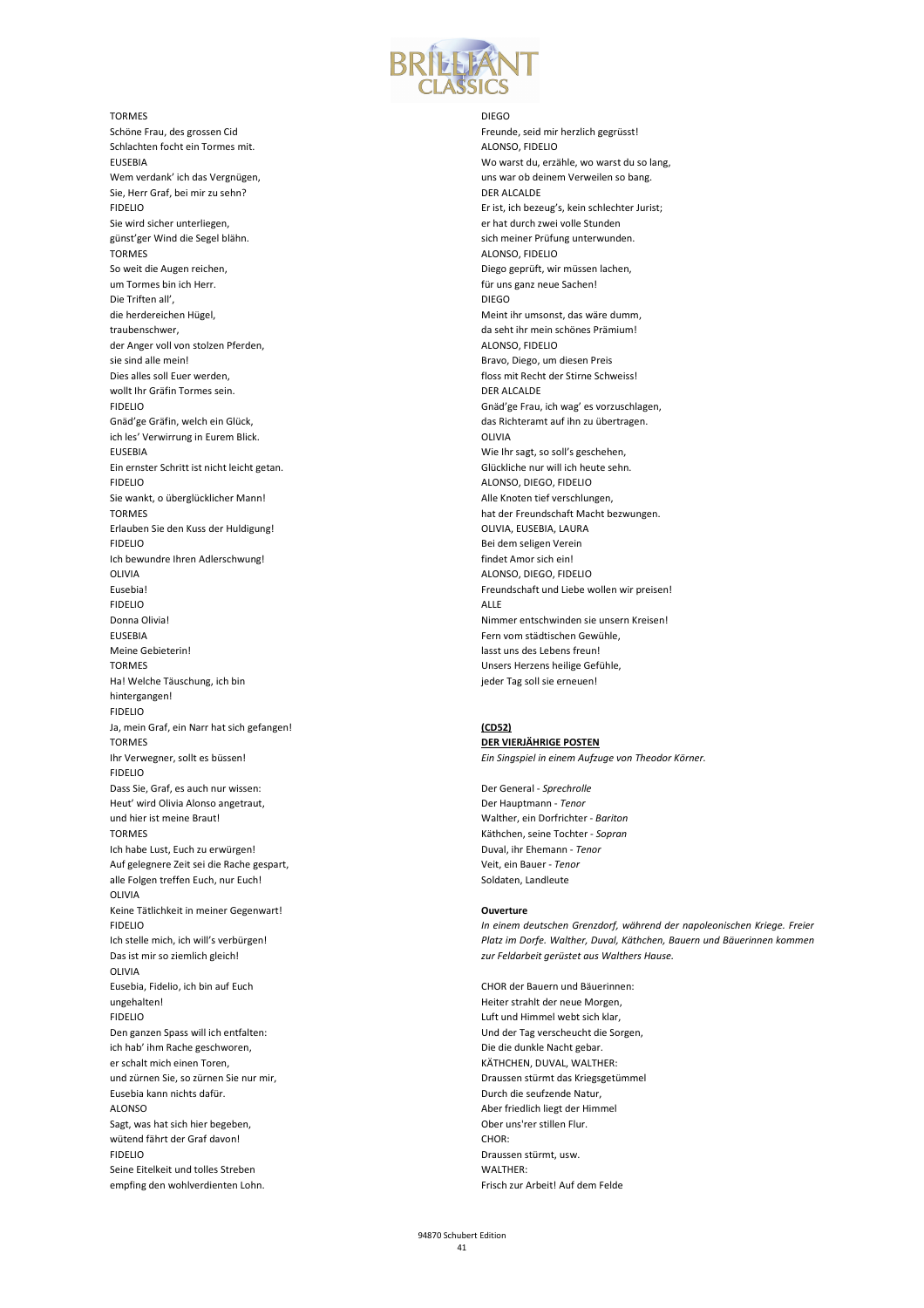

Sei die Arbeit zugeteilt. Wohl dem, der die Saat bestellte, Eh' der Krieg ihn übereilt! CHOR: Frisch zur Arbeit, usw.

Käthchen hält Heinrich noch zurück. Sie möchte mit ihrem Mann ein wenig allein sein; Viel zu selten sieht sie ihn, weil er immer nur bei seiner Arbeit ist Käthchen kann es kaum glauben: Vor vier Jahren haben sie sich kennen gelernt und sich sofort ineinander verliebt. Schon seit zwei Jahren sind sie verheiratet. Ihr kommt es vor, als wäre es erst gestern gewesen. Auch bei Duval kommen Erinnerungen hoch. Wie sich sein leben doch geändert hat, seit er sich in Käthchen verliebt hat. Damals, als Soldat in seinem Regiment, hatte er keine Gefahr gescheut und stürzte sich ohne Furcht in jede Schlacht. Doch jetzt ist ihm sein leben lieb und teuer, denn er hat eine grosse Liebe zu verlieren.

## Duett

KÄTHCHEN: Du guter Heinrich! DUVAL: Du süsses Kind! KÄTHCHEN, DUVAL: Ach, was wir beide Doch glücklich sind! Nein, es lässt sich nicht erzählen Diese stille Lust der Seelen, Diese heit're Seligkeit! Unter freundlichem Gekose, Der Natur in blüh'ndem Schosse Eilt sie fort, die gold'ne Zeit. Doch für Herzen, die sich lieben, Ist das Leben jung geblieben, Ist der Himmel nicht mehr weit.

Völlig ausser Atem kommt Walther, der seine Tochter und seinen Schwiegersohn schon überall gesucht hat, angerannt. Er hat schlechte Nachrichten. Die feindlichen Truppen sind näher als erwartet. Sie marschieren geradewegs auf das Dorf zu. Duval muss sich schnell in Sicherheit bringen, denn wenn sie ihn entdecken, wird er auf der Stelle standrechtlich erschossen. Damals, vor vier Jahren, hat der Feind schon einmal das Dorf belagert, einer der Soldaten war Duval. Als die Truppen wieder abzogen, ist er nicht mit ihnen in die Heimat zurück. Er ist hier im Dorf geblieben, weil er sich in Käthchen verliebt hatte. Nie wird Käthchen es zulassen, dass sie ihren Heinrich erschiessen. Eher stellt sie sich den Kugeln entgegen und opfert sich.

Duval mahnt zur Besonnenheit, nur so kann man richtige Entscheidungen treffen. Wenn er es recht bedenkt, kann man ihm eigentlich gar nichts vorwerfen. Fahnenflüchtig ist er jedenfalls nicht geworden. Er schob, wie man es ihm befohlen hatte, auf dem Hügel neben dem Dorfplatz Wache. Als er den ganzen Tag dort oben gestanden hatte, wurde ihm die Zeit lang. Er wunderte sich, warum er nicht abgelöst wurde. Am Abend verliess er schliesslich seinen Posten und fragte im Dorf nach seinen Kameraden. Sein Regiment war nach Hause abberufen worden, sagten die leute ihm - und ihn hatte man auf seinem Hügel vergessen. Und überhaupt, es ist ja nicht gesagt, dass es sein Regiment ist, das herannaht.

#### Terzett

KÄTHCHEN, WALTHER: Mag dich die Hoffnung nicht betrügen! An diese Glauben halte dich! DUVAL: Mag mich die Hoffnung nicht betrügen! An diese Glauben halt'ich mich! KÄTHCHEN, WALTHER, DUVAL: Das Glück war gar zu schön gestiegen! Der Wechsel wär zu fürchterlich!

Quartett

VEIT:

Freund, eilet euch zu retten! Das zweite Regiment Kommt in das Dorf gezogen, Fort, fort! Ihr seid verloren, Sobald man euch erkennt! KÄTHCHEN, WALTHER: Ach Gott, er ist verloren, Sobald man ihn erkennt! DUVAL: Mein Regiment? Unmöglich! VEIT: Glaubt mir, ich kenn' es gut! KÄTHCHEN, WALTHER: Es ist um dich geschehen! DUVAL: Nun gilt es list und Mut. Still, lasst mich überlegen; Rettung kann möglich sein! KÄTHCHEN, WALTHER, VEIT: Der Himmel mag dich schützen, Mag dein Erretter sein! DUVAL: (für sich) Wie soll ich der Gefahr entspringen? Wie wähl' ich mir den kühnen Plan? Wird mir die Rettung wohl gelingen? Was soll ich tun, was fang' ich an? KÄTHCHEN, WALTHER, VEIT: Wie soll er der Gefahr entspringen? Wie wählt er sich den kühnen Plan? Wird ihm die Rettung wohl gelingen? Was soll er tun, was fängt er an? DUVAL: Freunde! Ich hab' es gefunden! Bald kehr' ich euch wieder zurück! Was Gott zur Liebe verbunden, Trennt selten ein widrig Geschick. KÄTHCHEN, WALTHER, VEIT: Was hast du dir listig erkoren, Wodurch du gerettet bist? DUVAL: So kommt. keine Zeit sei verloren! Ich erzähle euch drinnen die List. **KÄTHCHFN** Mein Heinrich! DUVAL: Vertraue der Stunde..., KÄTHCHEN: Ich will's! DUVAL: ...und vertraue dem Gluck! KÄTHCHEN, DUVAL, WALTHER, VEIT: Was Gott zur Liebe verbunden, usw.

# Arie

KÄTHCHEN: Gott! Gott! Höre meine Stimme, Höre gnädig auf mein Fleh'n! Sieh' ich liege hier im Staube. Gott, usw.

Soll die Hoffnung, soll die Glaube An dein Vaterherz vergeh'n? Er soll es büssen mit seinem Blute, Was er gewagt mit frohem Mute? Was er für mich und die Liebe getan?

Sind all' die Wünsche nur eitles Träumen, Zerknickt die Hoffnung die zarte Keime, Ist Lieb' und Seligkeit nur ein Wahn?

Nein, das kannst du nicht gebieten, Das wird dein Vaterherz verhüten,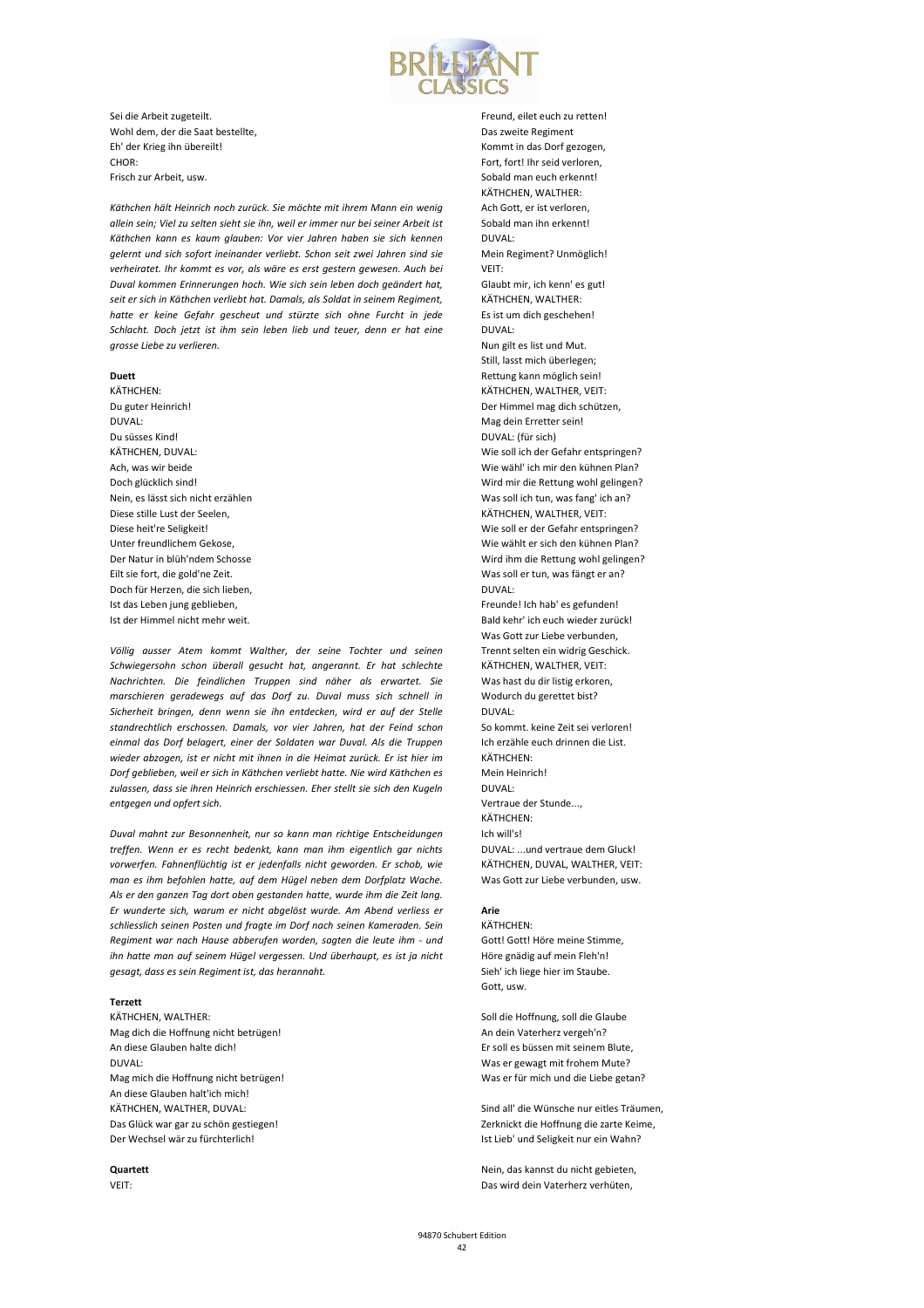

Gott, du bist meine Zuversicht! Du wirst zwei Herzen so nicht trennen, Die nur vereinigt schlagen können! Nein, Vater, nein, das kannst du nicht!

Kaum ist Duval ins Haus gegangen, ist er auch schon wieder auf dem Dorfplatz. Stolz auf seine Idee, fordert er Käthchen auf, ihn anzusehen. Er trägt seine alte Uniform, hat seinen Tornister angeschnallt und hält ein Gewehr in seine Hand. So will er seinen alten Wachposten wieder einnehmen. Käthchen ist etwas ratlos, also erklärt er ihr seinen Plan. Mit seiner Uniform will er sich wie vor vier Jahren auf den Hügel stellen und Wache halten. Wenn sein Regiment kommt, sieht es so aus, als hätte er die ganze Zeit dort gestanden. Obwohl die Kameraden ihn vergessen haben, ist der standhaft geblieben, wie es die Soldatenehre verlangt. So kann ihm niemand vorwerfen, dass der fahnenflüchtig geworden ist. Dieser Plan kann einfach nicht scheitern.

Käthchen ist skeptisch. Sie schlägt ihrem Mann vor, lieber gemeinsam zu fliehen. Aus der ferne kündigen sich die Soldaten mit Marschmusik an. Käthchen sieht das Ende ihrer grossen Glücks gekommen. Kaum dass es richtig angefangen hat, ist es auch schon wieder verloren. Heinrich versucht sie aufzurichten, sie solle auf ihn und die Liebe vertrauen. Sie umarmen sich, als wäre es das letzte Mal, und geloben füreinander zu beten. Heinrich befreit sich aus ihren Armen und nimmt auf seinem Posten Stellung. Kaum ist Käthchen ins Haus geflohen, erreichen die Soldaten mit ihrem Hauptmann an der Spitze den Dorfplatz.

CHOR der Soldaten: Lustig in den Kampf, Lustig aus der Kampf! Frisch durch sturm und Pulverdampf! Rosse bäumen, Becher schäumen, Frisch durch Sturm und Pulverdampf!

Geld und Lieb' und Freude, Junge Weiber, alter Wein, 'S ist all' Soldaten-Beut'! Mädchen, schenkt die Gläser ein, Lasst die Alten grämlich sein!

Der Hauptmann befiehlt seiner Truppe anzuhalten. Hier im Dorf will er das Nachtquartier nehmen. Als er sich näher umsieht. fällt ihm auf, dass er schon einmal hier gewesen ist. Umso besser, denn dann können die Männer ihre alten Quartiere wieder belegen. Doch zuerst muss ein Posten aufgestellt werden. Er sieht zum Hügel und wird stutzig. Da steht ja schon jemand! Sollten befreundete Truppen schon vor ihnen angekommen sein? Irgendetwas kommt ihm verdächtig vor. Den kenn ich doch, denkt er. Das ist doch Duval. Wie um zu beweisen, dass er nicht träumt, ruft er dessen Namen.

Duval, der so tut, als hätte er gar nicht mitbekommen, was auf dem Dorfplatz vor sich geht, fragt, wer ihn rufe. Der Verdacht des Hauptmanns hat sich bestätigt. Er schäumt vor Wut und befiehlt Duval, sofort vom Hügel herunterzukommen. Duval muss sich jetzt stur stellen, damit er glaubhaft ist. Als Soldat darf er seinen Posten nicht einfach verlassen, belehrt er den Hauptmann. Darum bleibt er hier stehen wie seit vier Jahren. Der Hauptmann zweifelt an seinem Verstand, er befiehlt seinen Leuten, den Verrückten festzunehmen.

Auf einmal ist der Darfplatz voller Menschen. Auch Walther, Käthchen und Veit sind aus dem Haus gestürmt. Als die Soldaten Duval ergreifen wollen, werfen sich die Bauern und Bäuerinnen werfen ihnen entgegen.

### Ensemble

KÄTHCHEN, WALTHER, BAUERN und VEIT Um Gotteswillen, er ist verloren! HAUPTMANN: Herab mit dir! DUVAL: Ich bleibe hier!

#### WALTHER:

Herr Hauptman'n, lass euch bedeuten, Es ist mein armer Sohn; Er hat ja nichts verbrochen! Erbarmen, gebt Pardon! BAUERN und VEIT: Erbarmen, gebt Pardon! HAUPTMANN: Umsonst sind eure Bitten, Im Kriege schont man nicht; Der Bube wird erschossen, Das ist Soldaten pflicht. SOLDATEN: Der Bube, usw. KÄTHCHEN, WALTHER, VEIT: O lasst das Mitleid sprechen, Nehmt unser Hab' und Gut, Lasst's mich im Kerker büssen, Nur schont des Sohnes Blut. HAUPTMANN: Umsonst sind, usw. HAUPTMANN, SOLDATEN: Dich erwarten die Gesetze, Dich erwartet Tod und Qual, Ja, du bist für sie verloren, Nirgends blinkt ein Hoffnungsstrahl. KÄTHCHEN, WALTHER,VEIT: Welch ein Augenblick des Schreckens, Welch ein Augenblick der Qual! Ach, er ist für uns verloren. Nirgends blinkt ein Hoffnungsstrahl. KÄTHCHEN: O lasst das Mitleid. usw. HAUPTMANN: Umsonst sind eure Bitten!, usw. SOLDATEN: Dich drohen die Gesetze. Du bist tür sie verloren. Dir drohet Tod und Qual! HAUPTMANN: Umsonst sind eure Bitten!, usw. KÄTHCHEN. WALTHER, VEIT. BAUERN: Welch ein Augenblick, usw.

Der General will wissen, warum im Dorf so ein Lärm ist. Der Hauptmann erklärt ihm, was vorgefallen ist und beklagt sich, dass keiner seiner Soldaten sich traut. Duval festzunehmen, weil die Darfbewohner ihn mit allen Kräften verteidigen. Duval rechtfertigt sich. Solange er nicht von seinem Posten abgelöst werde, verlasse er ihn auch nicht. Dieses Argument leuchtet dem General ein, und er befiehlt dem Hauptmann, ihn abzulösen, damit er verhaftet werden kann. Doch zuvor möchte der General wissen, was Duval zu seiner Verteidigung vorbringen kann.

Der Wahrheit gemäss erzählt Duval, wie er vor vier Jahren hier Posten gestanden und wie man ihn einfach vergessen hatte, als die Truppe in Richtung Heimat abzog. Als er sich abends vom Hügel herunterwagte, erfuhr er vom Abzug der Kameraden. So blieb er im Dorf, verliebte sich in Käthchen und heiratete sie. Von seiner Unschuld überzeugt, fordert er zum Schluss seiner Verteidigung den General auf, ihn freizulassen. Die Bauern unterstützen ihn lauthals. Der General weiss nicht so recht. Wenn Duval die Wahrheit spricht ... Der Soldat bekräftigt es bei seiner Ehre. Aber der General weiss noch immer nicht so recht und wendet sich fragend an den Hauptmann. Kleinlaut gibt dieser zu, dass er möglich sein könnte, dass der Posten vielleicht vergessen worden ist. Walther, Käthchen und Veit flehen den General an, Erbarmen zu haben. Zögerlich gibt er sich geschlagen und begnadigt Duval.

# Finale

KÄTHCHEN, DUVAL, VEIT, WALTHER, CHOR: Schöne Stunde, die uns blendet, Glück, wie hast du dich gewendet,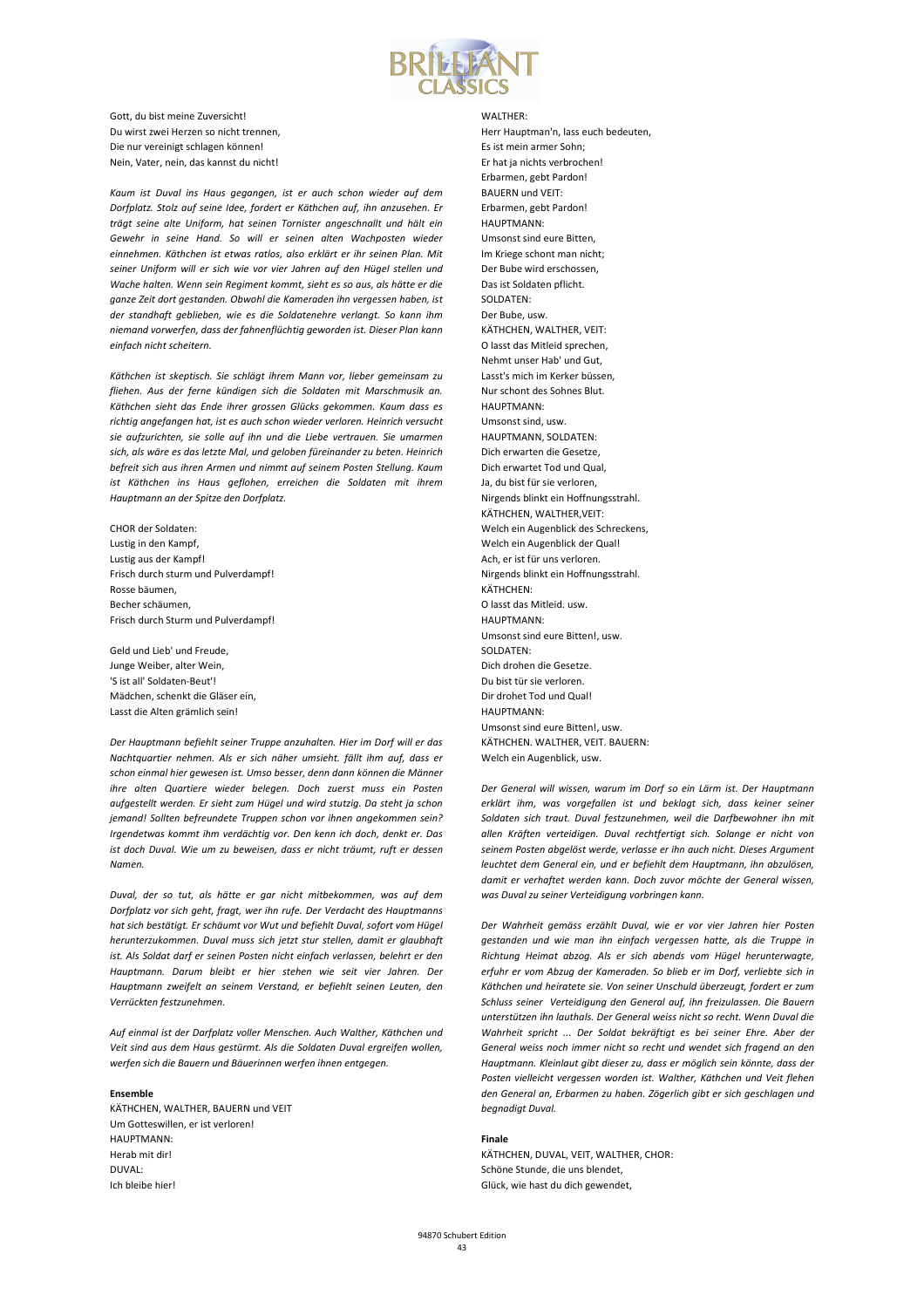

Deine Worte lügen nicht! Der nur kennt des Lebens Freude, Der nach wild empörtem Streite Ihre schöne Blüte bricht! © Der Zusammenfassung der Dialoge: Johannes Stark, Musiforum

# (CD52)

### DIE ZWILLINGSBRÜDER

Singspiel in einem Aufzuge nach dem Französischen von Georg Ernst Hofmann.

Der Schulze - Bass Lieschen, seine Tochter - Sopran Anton, ihr Bräutigam - Tenor Der Amtmann - Bass Franz und Friedrich Spiess, Invaliden - Bariton (Franz trägt, eine Binde über das rechte, Friedrich über das Iinke Auge) Landleute

### Ouverture

In einem rheinischen Dorf, Beginn des 19. Jahrhundert. Vor dem Haus des Schulzen versammeln sich noch vor Sonnenaufgang Anton und seine Bekannten. Heute, an seinem Hochzeitstag, wollen sie Lieschen, seiner Braut, ein Ständchen bringen.

### Introduktion

 $CHOR$ Verglühet sind die Sterne, Der Morgen graut, Die Sonne ist nicht ferne, Erwache, o Braut! ANTON: Ihr Glanz wird bald bescheinen Das hochentzückte Paar. Auf ewig uns vereinen Am festlichen Altar. CHOR<sup>.</sup> Ihr Glanz, usw. ANTON: Und Lieschen kann noch säumen. Beglückte Liebe wacht; Entsage nun den Träumen. Da Wirklichkeit Dir lacht.

CHOR: Und Lieschen, usw. Verglühet sind, usw.

Endlich kommt Lieschen aus dem Haus. Anton begrüsst sie herzlich. Er gesteht ihr mit einem Augenzwinkern, dass er nicht verstehen kann, wie sie vor ihrem grossen Tag so gut schlafen kann. Dabei hat Lieschen die ganze Nacht wach gelegen. Sie hat sich viele Gedanken gemacht. Denn schliesslich ist sie ab heute Hausfrau und hat tausend Dinge zu erledigen, den Haushalt, die Gäste und, und, und … Anton zerstreut ihre Sorgen, er wird ihr dabei natürlich helfen. Er überreicht ihr ein Sträusschen Blumen, das er eigenhändig für sie gepflückt hat.

# Duett

ANTON: Vor dem Busen möge blühen, Was die Liebe dir verehrt, Aber in des Herzens Tiefe Sei ein Plätzchen mir gewährt. LIESCHEN: Wenn schon lange welkt das Sträusschen Vor der ewig treuen Brust, lebe noch im Herzensgrunde Der Geliebte. meine Lust.

LIESCHEN, ANTON: Liebe trotzt dim Elementen, Sie. die eine Welt sich schafft. Freude lehrt sie neue Freude; Leiden giebt sie Riesenkraft. LIESCHEN: Seufzend zählte ich die Tage, Ach! Die böse Zeit sie schlich; Tage wurden mir zu Jahren, Denn nach Stunden zählte ich. ANTON: Seufzend zählte ich die Stunden, Ach! Sie hatten Tagesfrist; Jenem wachsen sie zu Jahren, Der sie nach Sekunden misst. LIESCHEN. ANTON: Doch wohl uns, wir sind am Ziele Sie verstrich, die lange Zeit. O Himmel, jetzt gieb unsern Tagen Dauer einer Ewigkeit.

Zufrieden beobachtet der Schulze das junge Glück, als er aus dem Haus kommt. Anton kann sich die Frage nicht verkneifen, warum er bis zum achtzehnten Geburtstag von Lieschen warten musste, ehe er sich mit seiner Tochter verloben darf. Der Schulze hat den Hochzeitstag nicht aus einer Laune heraus so lange verzögert, sondern er musste es tun. Am Tag als Lieschen geboren wurde, besuchte ihn sein Nachbar Spiess. Er wollte sich ein bisschen in der Welt umsehen und ausserdem seinen Zwillingsbruder suchen. Um vor seiner Abreise noch etwas Gutes zu tun, übernahm der die Patenschaft des neugeborenen Lieschen. Für sie hinterlegte er tausend Taler als Brautgeld. Wenn er nach achtzehn Jahren nicht in das Dorf zurückkehren würde, sollte Lieschen das Geld bekommen. Wenn er aber doch wiederkommt, wollte er sie zur Frau nehmen. Der Schulze weiss aus sicherer Quelle, dass beide Brüder im Krieg gefallen sind. Er will sofort mit Anton zum Amtmann, um das Geld abzuholen. Der Krieg hat doch auch eine guten Seiten, denkt Lieschen.

#### Arie LIESCHEN:

Der Vater mag wohl immer Kind mich nennen, Ich weiss; dass ich kein Kind mehr bin; Wo wäre denn mein kindlich froher Sinn? Der Busen glüht, die Wange fühl' ich brennen, Ich weiss, ich weiss, usw.

Sonst flog ich, kaum von Vögeln zu erreichen Und sang mein Lied wie sie aus froher Brust. Doch jetzt, der Schnecke gleich, sieht man mich schleichen, Und Seufzer schwellen mir die Brust; Ich weiß, usw.

Sonst hörte ich mein Taubenpärchen girren, Ich sah die Zärtlichen und freute mich. Doch jetzt, ihr süsses Spiel kann mich verwirren; Ich fühle, o was fühle ich?

Diese Sehnsucht, dieses Ahnen, Dieses Brennen, dies Wohl und Weh Fühlt nicht des Kindes froher Sinn.

Der Vater mag wohl immer Kind mich nennen, Ich weiss, dass ich kein Kind mehr bin. Kind? Ich weiss, dass ich, usw.

Franz Spiess tritt auf. Endlich hat er es geschafft, endlich ist er zu Hause. Nach einer anstrengenden Reise zu Fuss ist er in seinem Heimatdorf angekommen. Seefahrten sind doch sehr viel angenehmer. Der Schulze, der gerade vom Amtmann kommt, sieht diesen merkwürdigen Fremden erstaunt an. Kriegerisch, ja geradezu gefährlich sieht er aus mit seiner Binde um das rechte Auge. Der Schulze hat eine seltsame Ahnung. Sie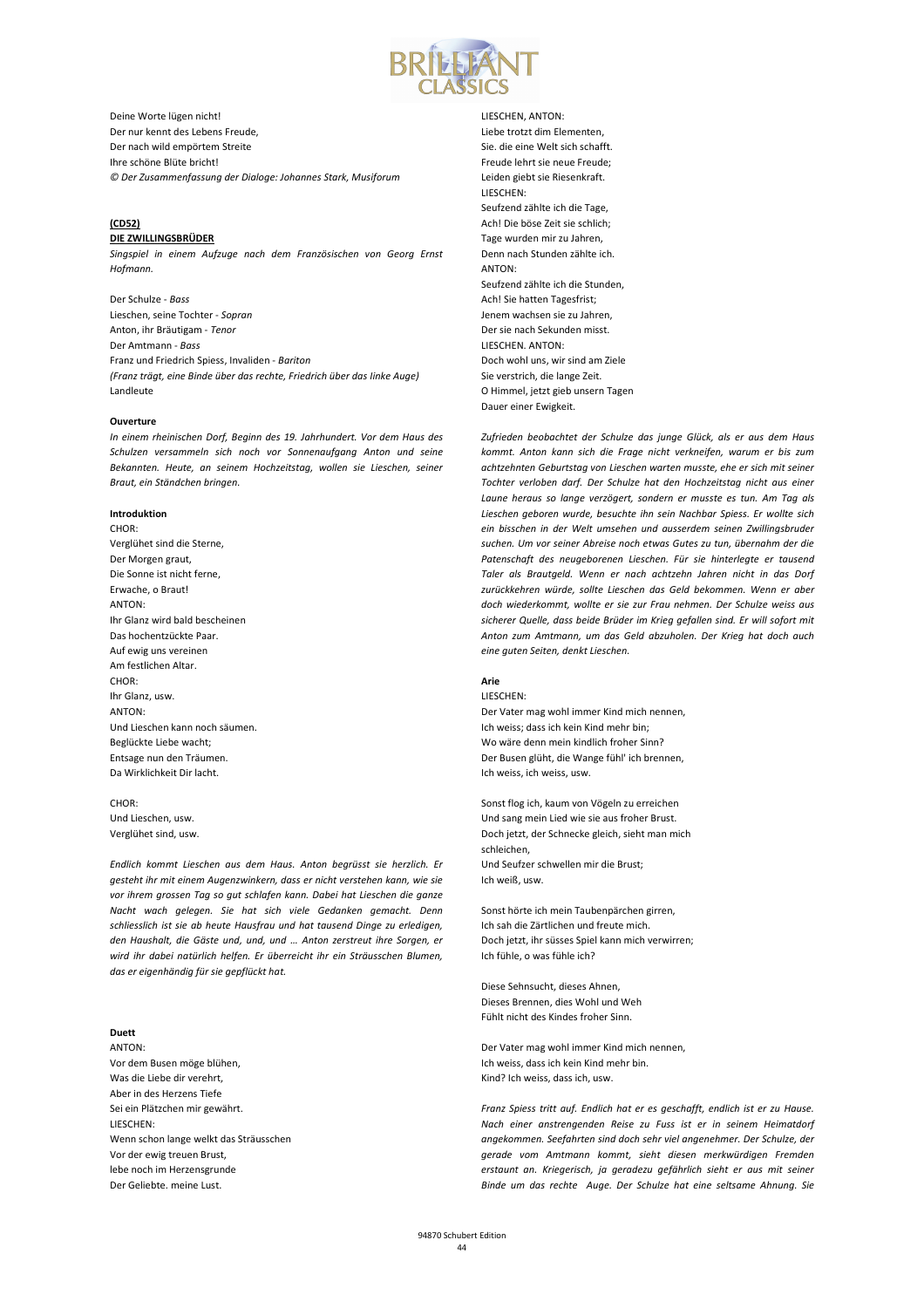

bestätigt sich, als der Fremde sich vorstellt: Franz Spiess! Der alte Nachbar erzählt von seinen Abenteuern, von zehn Stürmen auf den Weltmeeren, drei Schiffbrüchen, von der Explosion auf einem Schiff, wie Korsaren ihn nach Algier verkauften. Seinen Bruder Friedrich hatte er bei diesen Reisen allerdings nicht gefunden. Der Schulze kann es nicht begreifen, dass Franz nach all diesen Abenteuern noch lebt. Hätte er nicht ertrinken können? Hätte er nicht ersticken können? Oder von den Korsaren abgemurkst werden?

### Arie

# FRANZ:

Mag es stürmen, donnern, blitzen, Öffnen mag die See den Schlund. Auf der Wasserberge Spitzen Und des Meeres tiefstem Grund Zeigt der Schiffer hohen Mut. Trotzen der erzürnten flut.

Schwankend, doch mit Pfeilesschnelle Fliegt das leichte Bretterhaus. Auf die schaumbedeckte Welle Blickt der Seeheld kühn hinaus; Und befiehlt mit festem Wort, Steuert in den sichern Port.

Aber Franz ist nicht zurückgekommen, um von seinen Abenteuern zu erzählen, Er möchte jetzt seine Braut sehen. Der Schulze zögert, will Lieschen erst vorbereiten, sonst wird sie bestimmt ohnmächtig. Doch für Ausflüchte ist es zu spät. Lieschen ist neugierig geworden, wer sich draussen so laut unterhält, und ist aus dem Haus gekommen. Franz kann sich vor Begeisterung kaum halten. Was für ein schönes Mädchen! Ohne ein Wort zu sagen, geht er auf Lieschen zu und will sie küssen. Lieschen aber will keinen Kuss von diesem hässlichen Menschen und wehrt sich.

Anton sieht, wie sich ein Fremder an Lieschen heranmacht und wirft sich zwischen die beiden. Franz weiss nicht, was dieser Kerl will. Er wird ja noch seine Braut küssen dürfen. Anton sieht den Schulzen fragend an. Der gibt kleinlaut zu, dass der alte Nachbar Spiess zurückgekehrt ist. Auch Franz beginnt zu begreifen.

#### Quartett

FRANZ: Zu rechter Zeit bin ich gekommen, Zu spät vielleicht, es scheint zu spät. SCHULZE: Er deute sich zu seinem frommen, Was warnend ihm vor Augen steht. LIESCHEN: Ich stehe, wie vom Blitz getroffen, Der böse Spiess, weh' uns, er kam. ANTON: Verzage nicht, o lass uns hoffen, Dein Anton bleibt dein Bräutigam. LIESCHEN, ANTON: Im Sturme lass uns mutig steh'n, Wer trennt treue Herzen? FRANZ: Wie zärtlich dort die Täubchen stehen, Bin ich der Bräutigam, ist's er? SCHULZE: Wie wird es mit der Hochzeit geh'n? Ist jener Bräutigam, 'ist's er? LIESCHEN, ANTON: Dass wir uns lieben, mag er ja sehen, Der Störenfried, der Satan der. FRANZ: Wie mitleidsvoll sie auf mich sehen, Die Schelmin die, der Satan der. SCHULZE:

In Luft und Meer kann er besteh'n, Aus Algier kommt er glücklich her.

Franz ist mit seiner Geduld am Ende. Hat er die lange Reise gemacht, um mit anzusehen, wie ein Fremder mit seiner Braut turtelt? Dem Schulzen bleibt schliesslich nichts anderes übrig, als in die Offensive zu gehen. Er erklärt Franz, dass sich Lieschen und Anton lieben und heute Abend die Verlobung sein wird. Die wird sein, da ist sich auch Franz sicher, und zwar mit ihm als Bräutigam. Er besteht auf seine Rechte. Lieschen und Anton erlaubt er noch Abschied voneinander zu nehmen. Während er jetzt zum Amtmann geht, um mit ihm über sein Vermögen zu reden, soll der Schulze ihm ein Frühstück machen. Alle sind froh, als dieser widerliche Mensch gegangen ist. Sie fragen sich, wie die Sachen nur enden wird. Der Schulze sieht fast keine andere Möglichkeit, als dass Lieschen Spiess heiratet. Gegen ihn, der so viele Abenteuer bestanden hat, kann kein Mensch etwas unternehmen. Anton will sich diesem Schicksal nicht fügen. Lieber soll das ganze Dorf gegen diesen Spiess rebellieren. Und Lieschen will eher sterben, als diesen groben Menschen heiraten.

Szenenwechsel: Franz' Zwillingsbruder Friedrich tritt auf. Freudig erregt sieht sich Friedrich Spiess im Dorf um. Er kann es kaum begreifen, dass er wieder zu Hause ist.

#### Arie FRIEDRICH:

Liebe, teure Muttererde, Sieh' dein Kind, es kehrt zurück, Nur am heimatlichen Herde Fühlt man ganz des Lebens Glück. Hütten, Hügel, Sträuche, Bäume, Alte Freunde, steht ihr hier; Himmelswonne, süsse Träume, Meine Jugend zeigt ihr mir.

Wo dem neugebor'nen Knaben Einst die Sonne hat gelacht, Hier soll man auch mich begraben, Ist mein Tagewerk vollbracht.

Oft hat Friedrich an sein Heimatdorf gedacht. Als er schwer verwundet war und lange Jahre im Gefangenschaft verbracht hat, hielt ihn der Gedanke an sein Dorf aufrecht. Der Tod seiner Frau und der Verlust seines Zwillingsbruders werden in der Heimat sicher leichter zu ertragen sein. Mit einer gespielten guten Laune kommt der Schulze mit dem frühstück aus dem Haus und grüsst Spiess freundlich. Dass er einen anderen Spiess vor sich hat, merkt er nicht. Doch er wundert sich über seine Freundlichkeit. Vielleicht ist er ja doch gar nicht so übel, wie er sich aufführt. Friedrich ist gerührt über diesen herzlichen Empfang, mit einem spontanen frühstück hat er nicht gerichtet. Vor freude umarmt er den Schulzen. Aus Friedrichs Erzählungen wird er nicht schlau. Hatte dieser Spiess ihm vorher von seinen Abenteuern auf See erzählt, berichtet er ihm nun von einer Schlacht im Wald. Lieber nicht daran rühren, denkt der Schulze. Der Mann scheint durch seine Kriegsverletzungen wohl wirr im Kopf zu sein. Er will ihn nicht weiter reizen. Gern hört er, dass Spiess nun in Ruhe und frieden in seinem Heimatdorf leben möchte. Bevor der Schulze wieder ins Haus Geht, lädt er ihn ein, bei ihm zu wohnen. Friedrich weiss nicht, wie er die Grosszügigkeit verdient hat. Es fehlt nur noch, denkt er, dass eine Jungfrau kommt und ihn heiraten möchte.

Und da kommt auch schon eine. Lieschen hat von ihrem Vater erfahren, dass Spiess ganz handzahm geworden ist, und möchte mit ihm reden. Sie spricht von ihrer Liebe, die man doch nicht einfach ignorieren kann und dass die Hochzeit doch stattfinden muss. Ganz so eilig findet Friedrich die Sache allerdings nicht, und eigentlich hat er überhaupt nicht vor, noch einmal zu heiraten. Schliesslich hat er schon einen erwachsenen Sohn. Als Lieschen von Anton schwärmt, schöpft er Hoffnung und verspricht ihr bei seiner Soldantenehre, alles zu tun, damit sie diesen Anton heiraten kann. Friedrich ist erleichtert, der Kelch wäre noch einmal an ihm vorübergegangen. Schnell rennt Lieschen zu Anton, um ihm die Neuigkeiten zu berichten.

Während Friedrich noch an das arme Lieschen denkt, kommt der Amtmann mit vielen Verbeugungen auf ihn zu. Umständlich beglückwünscht er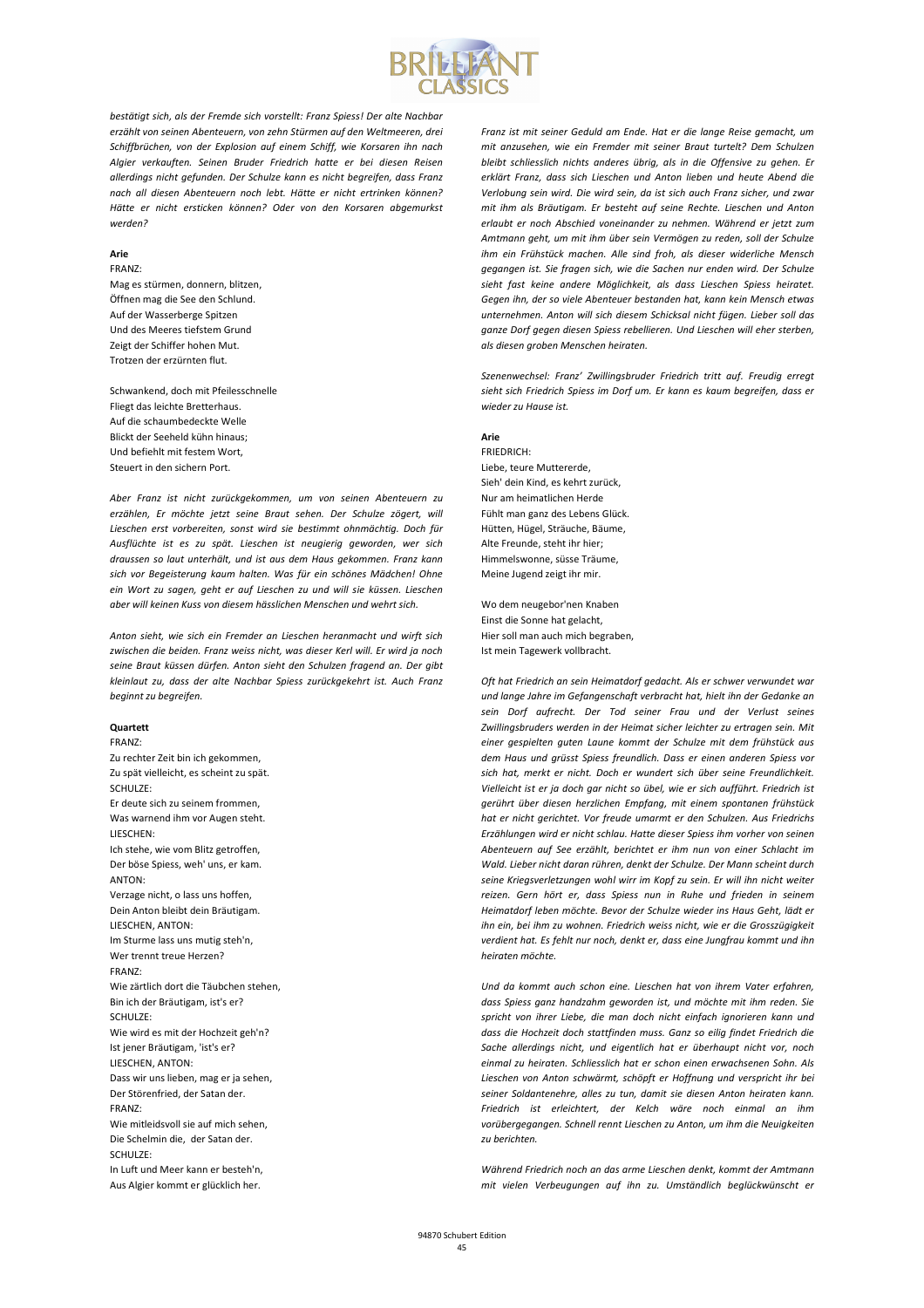

friedrich zu seinen grossen Heldentaten, die er im Krieg vollbracht hat, und spricht ihm sein Beileid über den Tod seines Bruders aus. Er ist gekommen, um Spiess sein Vermögen von 1200 Talern auszuhändigen. Friedrich stutzt, kann es sich nur so erklären, dass es sich dabei um das Erbe seines Bruders handelt und quittiert den Betrag. Anton glaubt es kaum. Ist es wirklich wahr, was Lieschen ihm gerade erzählt hat? Spiess hat auf sie verzichtet und nun können sie beide heiraten.

Duett LIESCHEN: Nur Dir will ich gehören, Bestehen soll der Schwur. ANTON: Und unser Glück nicht stören Des kleinstens Zweifels Spur. LIESCHEN, ANTON: Dem Schützer freuer Seelen Sei süsser Dank geweiht. Bei dir, was kann mir fehlen? Was fehlt der Seligkeit?

Wütend beobachtet Franz, wie innig Lieschen und Anton,beieinander sitzen. Lieschen freut sich, den vermeintlich neuen freund wiederzusehen und begrüsst ihn herzlich. Das stimmt franz versöhnlicher. Anton soll es von Spiess persönlich hören, dass er auf Lieschen verzichtet, und sie bittet Spiess, es ihm zu sagen. Sie fällt aus allen Wolken, als Franz darauf besteht, sie zu heiraten.

# Terzett

LIESCHEN: Wagen Sie, Ihr Wort zu brechen? ANTON: Nicht, erfüllen sein Versprechen. LIESCHEN: Sieht dem Ehrenmann dies gleich? ANTON: Herr! Das ist ein schlechter Streich. FRANZ: Schweiget, ihr macht schlechte Streiche! Wer versprach, wer gab sein Wort? Auseinander; Lieschen, weiche, Teufelsjunge, pack dich fort! ANTON: Nichts soll mich von Lieschen trennen, Sehen Sie, ich fürchte nicht. LIESCHEN: Darf Soldat sich jener nennen, Der das Wort der Ehre bricht? FRANZ: Alle Wetter! Wollt ihr schweigen? Trennet euch, noch ist es Zeit. Den Soldaten euch zu zeigen Ist der tapfre Spiess bereit. LIESCHEN: Anton. ANTON: Lieschen... LIESCHEN, ANTON ... lass uns Abschied nehmen Nur für einen Augenblick. FRANZ Wollt ihr ewig Abschied nehmen? Bursche geh', komm' nie zurück. LIESCHEN: Seine Wut will ich bezähmen, Geh', sein Fieber kehrt zurück. ANTON: Doch, des Tollen Wut zu zähmen, Kehrt dein Retter bald zurück. FRANZ: Meine Wut kann nichts bezähmen,

Eilst du nicht im Augenblick. (Anton enfernt sich).

Franz lässt sich jedoch nicht beruhigen. Seine Beleidigungen machen nun auch Lieschen wütend. Spiess solle ja nicht Antons Stärke unterschätzen, in ihm schlummern Kräfte, die sie. Lieschen, nur zu wecken brauche. Überhaupt sei das ganze Dorf Bereit, gegen diesen Schurken zu kämpfen. Voller Zorn verschwindet sie ins Haus. Franz wundert sich über ihr Temperament, noch mehr wundert er sich, dass er sich nicht gewehrt hat.

Der Schulze will noch einmal versuchen, mit Spiess zu reden. Doch sein Zustand scheint wirklich bedenklich zu sein, denn er kann sich nicht daran erinnert, gerade gefrühstückt zu haben und erst recht nicht, dass er auf Lieschen verzichtet hat. Für den Schulze ist die Sache eindeutig: das sind die Folgen der Kriegsverletzungen. Jemandem mit einem so bedenklichen gesundheitlichen Zustand kann er nicht seine Tochter geben. Franz versteht überhaupt nichts. Mittlerweile hält er das ganze Dorf für wahnsinnig. Hastig kommt der Amtmann auf Franz zu. Ein Fehler hat sich bei der Übergabe des Geldes eingeschlichen. Franz weiss überhaupt nicht, von was dieser Amtmann redet, er hat ihn nie im Leben gesehen. Er wittert Betrug. Die Leute wollen ihn um sein Vermögen bringen!

Der Amtmann droht ihm mit seiner staatlichen Gewalt. Für den Schulzen ist er nur ein weitere Beweise: dieser Spiess ist verrückt. Lieschen kommt neugierig aus dem Haus, als gerade Anton mit Bauern aus dem Dorf erscheint. Der Schulze nutzt die Gelegenheit, um vor dem Amtmann öffentlich zu erklären, dass er seine Tochter nicht mit diesem geisteskranken Schurken verheiratet. Franz macht sich immer verdächtiger. Erst leugnet er, dass er einen Sohn hat. Dann bestreitet er, sein Geld bekommen zu haben. Ausserdem ist dem Amtmann noch etwas Verdächtiges aufgefallen. Trug er nicht vorhin eine Binde um das linke Auge, nicht wie jetzt um das rechte. Dafür gibt es nur eine Erklärung: Er ist ein Spion!

Quintett und Chor AMTMANN: Packt ihn, führt ihn vor Gericht! **BAUERN:** Packt ihn, uns entkömmt er nicht! FRANZ: Haltet, mich bezwingt ihr nicht! BAUERN: Bringt ihn vor Gericht! LIESCHEN, ANTON, SCHULZE: Haltet, hört was Klugheit spricht. lasst ihn friedlich von hier wandeln, Wenn er frei entsagt der Braut; Nach Gefallen mög' er handeln ... LIESCHEN: ...ist mir Anton angetraut. ANTON: ... ist mir Lieschen angetraut. SCHULZE: ... ist das junge Paar getraut. FRANZ: Alle Wetter! Wollt ihr schweigen? Fest bestimmt bleibt meine Wahl. Über Berge soll ich steigen, Laufen soll ich noch einmal? Nein, der Braut entsag' ich nicht! LIESCHEN, ANTON, SCHULZE: Nicht? So führt ihn vor Gericht! SCHULZE: Wer ersetzt zwölfhundert Thaler? Wichtig Gold bezahlte ich. Wer verbürgt sich, wer ist Zahler? Niemand zahlt, verbürgert sich. AMTMANN: Wohl, so führt ihn vor Gericht! Packt ihn, usw. FRANZ: Haltet, mich bezwingt, usw.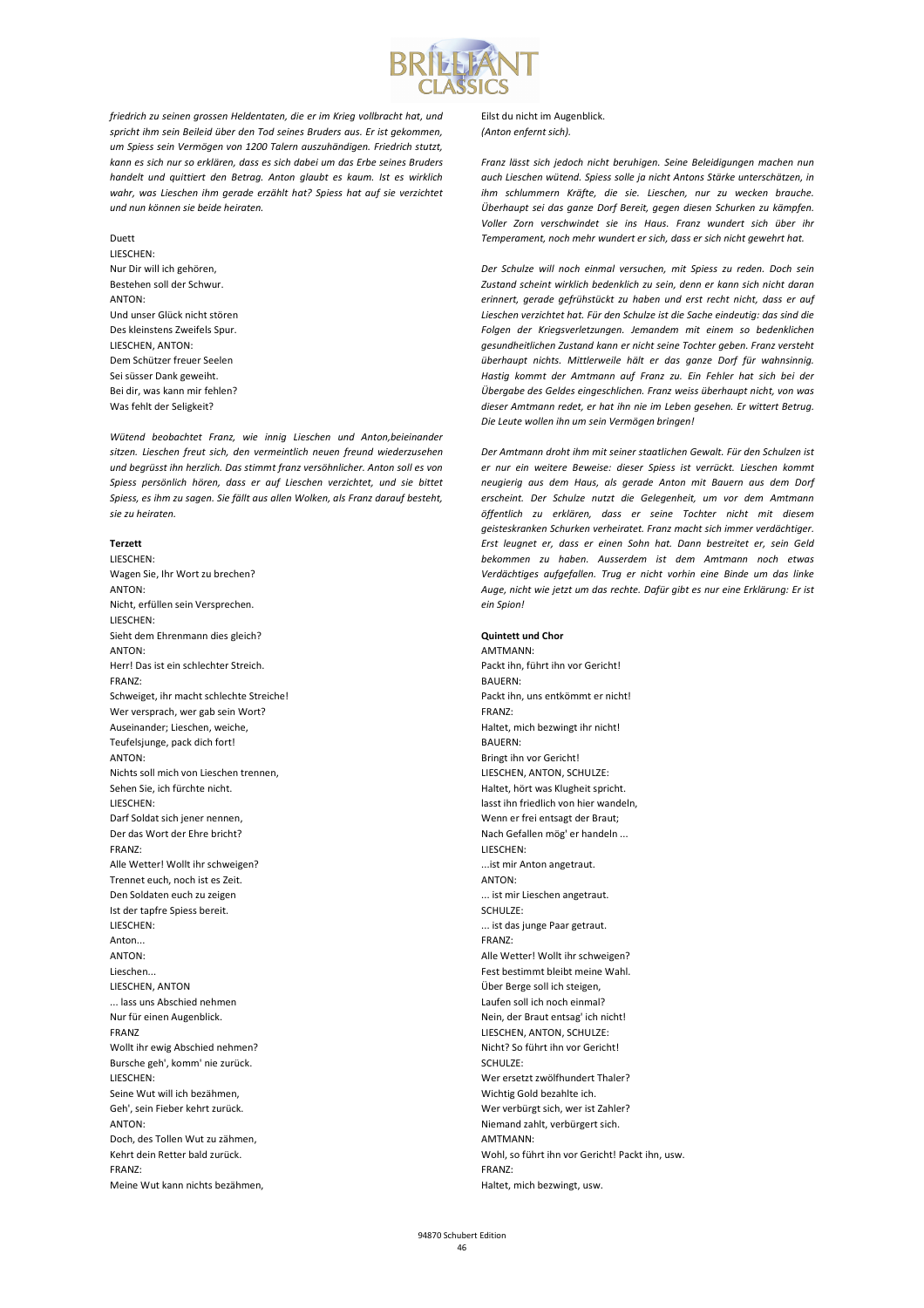

BAUERN: Packt ihn, usw.

Franz Spiess wird mit Gewalt abgeführt. Alle entfernen sich bis auf Lieschen und den Schulzen. Ob er nun feiwillig verzichtet oder vor Gericht gestellt wird, ist Lieschen egal, Hauptsache, sie ist ihn los. Was sollte sie auch mit einem geistig verwirrten Menschen, der am Abend vergisst, dass er sie am Morgen geheiratet hat? Doch was ist das? Spiess ist den Bauern entkommen. In aller Seelenruhe geht er ihnen entgegen, einen grossen Geldsack in der Hand.

Friedrich ist wegen des Lärms neugierig geworden und will sich umsehen, was im Dorf los ist. Der Schulze kann es nicht begreifen, warum Spiess so ein Schurke ist. Warum will er den Amtmann um zwölfhundert Taler betrügen? Warum verleugnet er seinen Sohn? Und warum verbindet er mal das rechte Auge und mal das linke? Spiess soll endlich seine Taten bekennen, fordert ihn der Schulze auf. Friedrich versteht nicht, was er von ihm will.

Anton kommt mit einer guten Nachricht. Franz Spiess hat öffentlich vor Gericht auf Lieschen verzichtet. Wie beiläufig fragt er Spiess nach seinem Namen. Als er mit Friedrich Spiess antwortet, bestätigt sich, dass alles nur ein Irrtum war. Die Unterschrift unter der Quittung des Amtmanns hat alles aufgeklärt. Beide Spiesse leben noch und beide sind hier im Dorf. Die Brüder fallen sich vor Freude in die Arme. Das ganze Dorf freut sich, dass sich die beiden Brüder nach langen Jahren wieder gefunden haben. Und sie freuen sich für das Brautpaar Lieschen und Anton. Sie lassen die vier hochleben.

### Schlusschor

Die Brüder haben sich gefunden, O seht das frohe Brüderpaar! O seht, o seht die Liebenden vereinet, Geleitet sie zum Traualtar! Hoch leben Bräutigam und Braut! Die Brüder leben hoch!

# CD53

## POLYPHONIC SONGS

Gesang der Geister über den Wassern Des Menschen Seele gleicht dem Wasser, vom Himmel kommt es, zum Himmel steigt es, und wieder nieder zur Erde muss es, ewig wechselnd, ewig, ewig wechselnd. Strömt von der hohen steilen Felswand der reine Strahl, dann stäubt er lieblich in Wolkenwellen zum glatten Fels, und leicht empfangen wallt verschleiernd, leis rauschend zur Tiefe nieder, und leicht empfangen wallt er verrauschend zur Tiefe nieder. Ragen Klippen dem Sturz entgegen, schäumt er unmutig stufenweise schäumt er unmutig zum Abgrund. Im flachen Beete schleichet er das Wiesental hin, und in dem glatten See, in dem glatten See

weiden ihr Antlitz alle, alle Gestirne. Wind ist der Welle lieblicher Buhle, Wind mischt von Grund aus schäumende Wogen, Seele des Menschen, wie gleichst du dem Wasser. Schicksal des Menschen, wie gleichst du dem Wind, wie gleichest du dem Wind.

### Trinklied

1. Brüder, unser Erdenwallen ist ein ew'ges Steigen, Fallen, bald hinauf und bald hinab. In dem drängenden Gewühle gibt's der Gruben gar so viele, und die letzte ist das Grab. Darum, Brüder, schenkt ein, muß es schon gesunken sein, sinken wir berauscht von Wein.

2. Einem ist der Wurf gelungen, hat sich hoch emporgeschwungen, doch das Glück war nur ein Ball; seht, je kräft'ger man ihn schlaget und je höher er sich waget, desto tiefer ist sein Fall. Darum Brüder, schenket ein, muß es schon gefallen sein, fallen wir berauscht vom Wein.

3. Einmal muß der Mensch im Leben sich dem blinden Gott ergeben, 's fährt ihm Amor durch den Sinn; und dann muß er schrecklich büßen, seufzend sinkt er zu den Füßen der erwählten Königin. Laßt euch nicht mit Weibern ein, muß es schon gesunken sein, sinken wir berauscht vom Wein.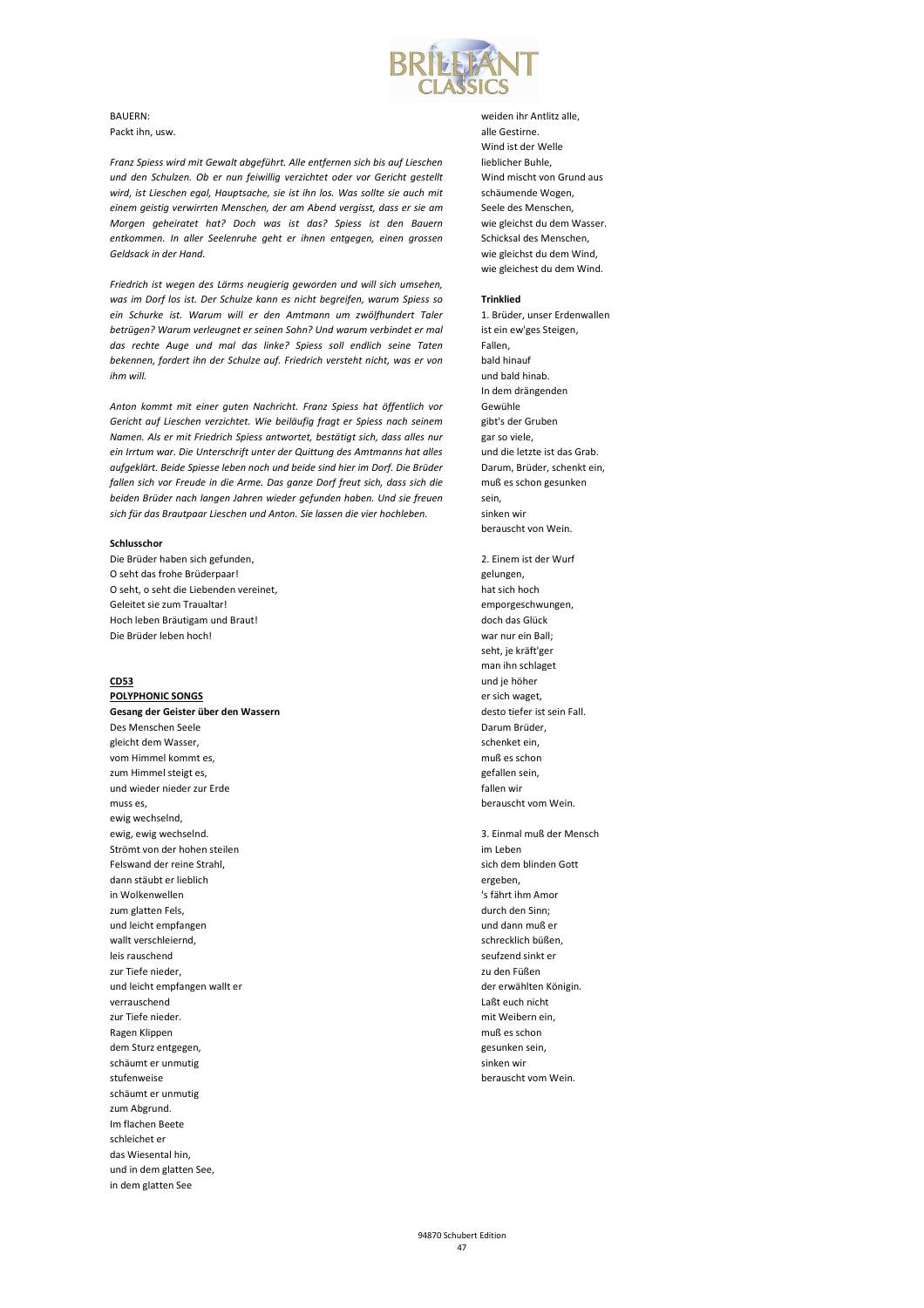

### Die Geselligkeit (Lebenslust)

1. Wer Lebenslust fühlet, der bleibt nicht allein, allein sein ist öde, wer kann sich da freu'n Im traulichen Kreise, beim herzlichen Kuss, beisammen zu leben, ist Seelengenuss.

2. Das lehrt uns der Tauber, für Liebe und Lust Erhebt sich dem Täubchen die seidene Brust; Es girret der Tauber, er lehret im Kuss Beisammen zu leben sei Herzengenuss

3. Geselligkeit fesselt die ganze Natur, In Lüften, im Wasser, auf lachender Flur. Er selber gebot es, der alles erschuf, Beisammenzuleben ist Menschenberuf.

4. Dem folget ihr Guten und singet nicht mehr Die Einsamkeit wäre nicht öde, nicht leer. Alleinsein erzeuget nur Sehnsucht und Schmerz, Beisammen zu leben befried igt das Herz.

# Das Dörfchen

Ich rühme mir mein Dörfchen hier, denn schön're Augen als rings umher die Blicke schauen, blüh'n nirgends mehr. Dort Ahrenfelder und Wiesengrün, dem blaue Wälder die Grenze ziehn, an jener Höhe die Schäferei undin der Nähe mein Sorgenfrei. So nenn' ich meine Geliebte meine kleine Einsiedelei, worin ich lebe zur Lust erweckt die ein Gewebe von Ulm' und Rebe grün überdeckt. Dort kränzen Schlehen die braune Kluft, und Pappeln wehen in blauer Luft. Mit sanftem Rieseln schleicht hier gemach auf Silberkiesein ein heller Bach, fließt unter den Zweigen, die über ihn sich wölbend neigen, bald schüchtern hin.

Läßt bald im Spiegel den grünen Hügel, wo Lämmer gehn, des Ufers Büschchen und alle Fischchen im Grunde sehn. Da gleiten Schmerlen und blasen Perlen ihr schneller Lauf geht bald hernieder, bald herauf zur Fläche wieder, bald zur Fläche wieder. O Seligkeit, daß doch die Zeit dich nie zerstöre, mir frisches Blut und frohen Mut stets neu gewähre. O Seligkeit, o Seligkeit.

# Der Tanz

Es redet und träumet die Jugend so viel von Tanzen, Galloppen, Gelagen, auf einmal erreicht sie ein trügliches Ziel, da hört man sie seufzen und klagen Bald schmerzet der Hals, und bald schmerzet die, Brust, verschwunden ist alle die himmlische Lust. Nur diesmal noch kehr' mir Gesundheit zurück so flehet vom Himmel der hoffende Blick.

# Ständchen

Zögernd, leise, in des Dunkels nächt'ger Hülle sind wir hier, sind wir hier. Und den Finger sanft gekrümmt, leise, leise pochen wir an des Liebchens Kammertür. Doch nun steigend, schwellend, schwellend, hebend, mit vereinter Stimme laut, rufen aus wir hochvertraut: schlaf du nicht, wenn der Neigung Stimme spricht. Sucht ein Weiser nah und ferne Menschen einst mit der Laterne,

wie viel selt'ner dann als Gold Menschen uns geneigt und hold, drum wenn Freundschaft, Liebe spricht schlaf du nicht, wenn Liebe spricht, wenn Liebe spricht, Freundin, Liebchen schlaf du nicht.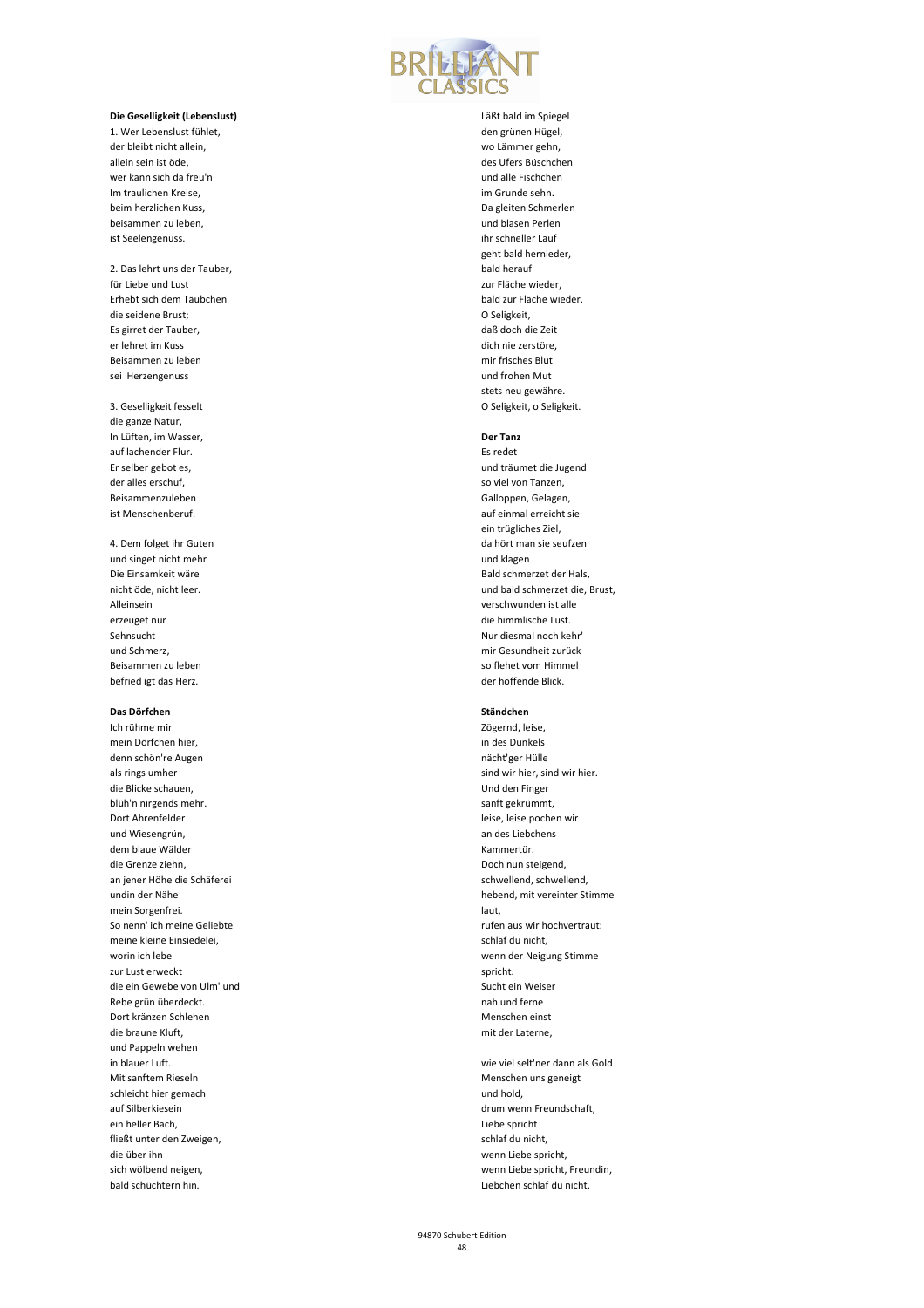

Aber was in allen Reichen wär der Schlummer zu vergleichen? Drum statt Worten und statt Gaben sollst du nun auch Ruhe haben, noch ein Grüßchen, noch ein Wort, es verstummt die frohe Weise, leise, leise schleichen wir, ja schleichen wir uns wieder fort.

# Gondelfahrer

Es tanzen Mond und Sterne den flücht'gen Geisterreih'n wer wird von Erdensorgen befangen immer immer sein? Du kannst in Mondesstrahlen nun, meine Barke, wallen, und aller Schranken los wiegt dich des Meeres Schloss, in Mondesstrahlen nun, meine Barke, wallen, der Schranken los wiegt dich des Meres Schloss, der Schranken los wiegt dich, wiegt dich des Meeres Schloss. Vom Markusturme tönte der Spruch der Mitternacht, sie schlummern friedlich alle, und nur der Schiffer wacht.

### Nachtgesang im Walde

Sei uns stets gegrüßt, o Nacht! aber doppelt hier im Wald, wo dein Aug' verstohl'ner lacht, wo dein Fußtritt leiser hallt! Auf der Zweige Laubpokale gießest du dein Silber aus; hängst den Mond mit seinem Strahle uns als Lamp' ins Blätterhaus, Säuselnde Lüftchen sind deine Reden, spinnende Strahlen sind deine Fäden, was nur dein Mund beschwichtigend traf, senket das Aug' und sinket in Schlaf! Und doch, es ist zum Schlafen zu schön, drum auf! und weckt mit Hörnergetön, mit hellerer Klänge Wellenschlag, was früh betäubt im Schlummer lag, auf! auf! auf!

Es regt in den Lauben des Waldes sich schon, die Vöglein, sie glauben, die Nacht sei entflohn, die wandernden Rehe verlieren sich zag, sie wähnen, es gehe schon bald an den Tag, die Wipfel des Waldes erbrausen mit Macht, vom Quell her erschallt es, als wär' er erwacht! Und rufen wir im Sange: "Die Nacht ist im Walde daheim!" So ruft auch Echo lange: "Sie ist im Walde daheim!" Drum sei uns doppelt hier im Wald gegrüßt, o holde, holde Nacht, wo alles, was dich schön uns malt, uns noch weit schöner lacht, o holde Nacht!

#### Nachthelle

Die Nacht ist heiter und ist rein, im allerhellsten Glanz, die Häuser schaun verwundert drein, stehn übersilbert ganz. In mir ist's hell so wunderbar, so voll und übervoll und waltet drinnen frei und klar ganz ohne Leid und Groll. Ich fass' in meinem Herzenshaus nicht all das reiche Licht, es will hinaus, es muß hinaus, die letzte Schranke bricht, es will hinaus, es muß hinaus, die letzte Schranke bricht. Die Nacht ist heiter und ist rein, im allerhellsten Glanz, die Häuser schaun verwundert drein, stehn übersilbert ganz. Die Nacht ist heiter und ist rein, im' allerhellsten Glanz.

#### Sehnsucht

Nur wer die Sehnsucht kennt, weiß, was ich leide! Allein und abgetrennt von aller Freude, seh ich an's Firmament nach jener Seite. Ach! der mich liebt und kennt, ist in der Weite, Es schwindelt mir, es brennt mein Eingeweide, nur wer die Sehnsucht kennt, weiß, was ich leide!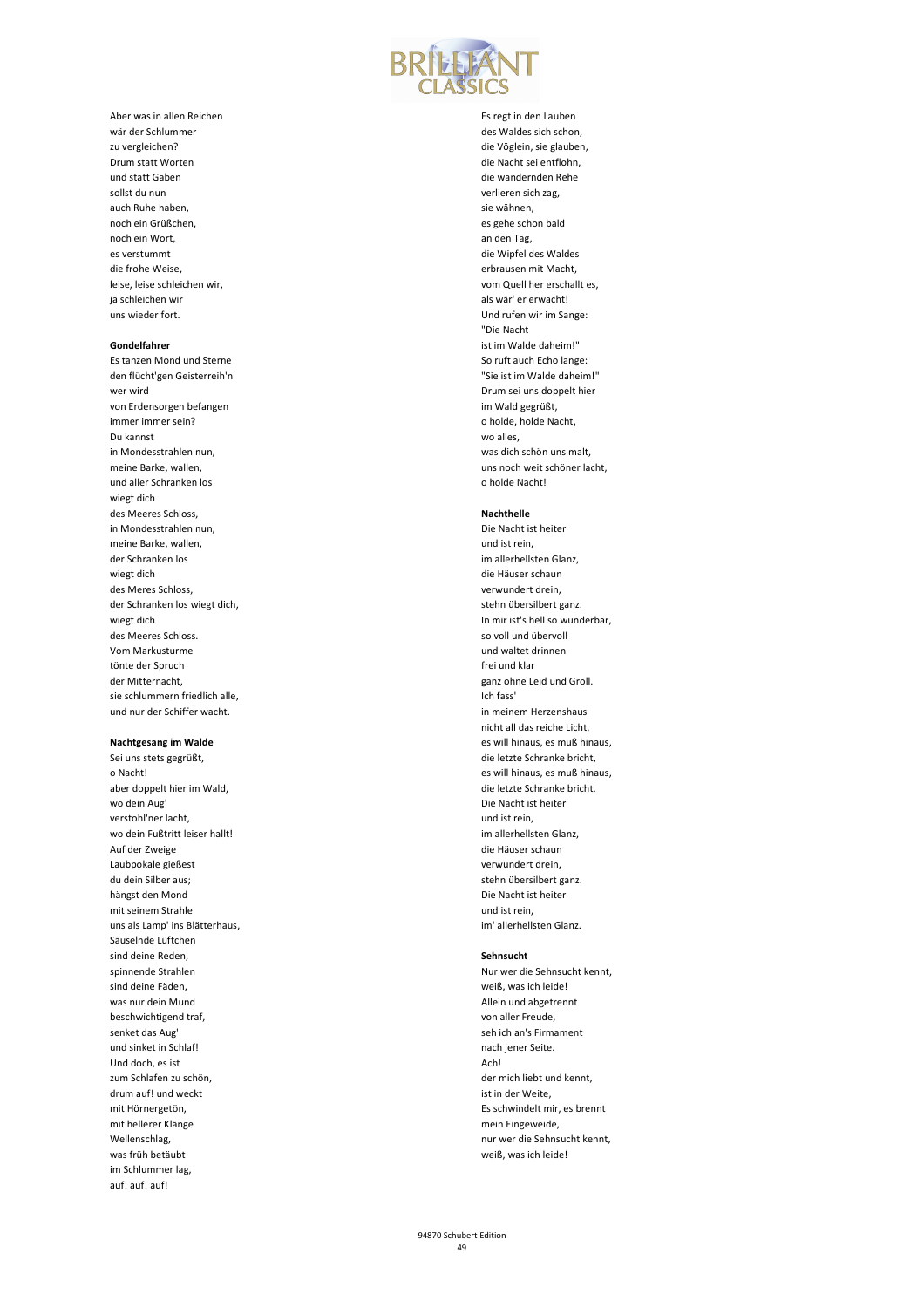

#### Die Nacht

Wie schön bist du, freundliche Stille, himmlische Ruh'! Sehet, wie die klaren Sterne wandeln in des Himmels Auen und auf uns herniederschauen, schweigend, schweigend aus der blauen Ferne. Wie schön bist du, freundliche Stille, himmliche Ruh! Schweigend naht des Lenzes Milde sich der Erde weichem Schoß, kränzt den Silberquell mit Moos und mit Blumen die Gefilde.

#### Die Allmacht

Groß ist Jehova, der Herr. Groß ist Jehova, groß ist der Herr. Groß ist der Herr, denn Himmel und Erde verkünden seine Macht! Du hörst sie im brausenden Sturm, du hörst sie in des Waldstroms laut aufrausehendem Ruf. Groß ist Jehova, groß ist der Herr, denn Himmel und Erde verkünden seine Macht. Du hörst sie in des grünenden Waldes Gesäusel, du siehst sie in wogender Saaten Gold, in des grünenden Waldes Gesäusel, siehst sie in wogender Saaten Gold, in lieblicher Blumen glühendem Schmelz, im Glanz des sternebesäeten Himmels. Furchtbar tönt sie im Donnergroll und flammt mit des Blitzes schnell hinzuckendem Flug. Doch kündet das pochende Herz dir fühlbarer noch Jehovas Macht, des ewigen Gottes, blickst du flehend, flehend empor, und hoffst auf Huld, auf Huld und Erbarmen; Groß ist Jehova, der Herr. Groß ist Jehova, groß ist der Herr. Groß ist Jehova, der Herr, denn Himmel und Erde

verkünden seine Macht. Groß ist der Herr, denn Himmel und Erde verkünden seine Macht. Groß ist Jehova, der Herr. Groß ist Jehova, der Herr!

# Gott in der Natur

Groß ist der Herr, groß ist der Herr! Die Himmel ohne Zahl sind Säle seiner Burg, sein Wagen Sturm und donnerndes Gewölk und Blitze, und Blitze, und Blitze sein Gespann. Groß ist der Herr, groß ist der Herr. Die Morgenröth' ist nur ein Widerschein von seines Kleides Saum, und gegen seinen Glanz ist Dämmerung der Sonne flammend Licht. Er sieht mit gnäd'gem Blick zur Erd' herab, sie grünet, blüht, sie grünet, blüht und lacht. Er schilt, es fähret Feuer vom Felsen auf, und Meer und Himmel bebt, Lobt den Gewaltigen, den großen Herrn, ihr Lichter seiner Burg, ihr Sonnenheere flammt zu seinem Ruhm, ihr Erden singt sein Lob, lobt den Gewaltigen, ihr Lichter, ihr Sonnen, singt sein Lob. singt sein Lob.

# CD54

**WINTERREISE** Texts by Wilhelm Müller 1. Gute Nacht Fremd bin ich eingezogen, fremd zieh' ich wieder aus. Der Mai war mir gewogen mit manchem Blumenstrauß. Das Mädchen sprach von Liebe, die Mutter gar von Eh', – nun ist die Welt so trübe, der Weg gehüllt in Schnee. Ich kann zu meiner Reisen nicht wählen mit der Zeit; muß selbst den Weg mir weisen in dieser Dunkelheit. Es zieht ein Mondenschatten als mein Gefährte mit, und auf den weißen Matten such' ich des Wildes Tritt. Was soll ich länger weilen, daß man mich trieb' hinaus? Laß irre Hunde heulen vor ihres Herren Haus! Die Liebe liebt das Wandern – Gott hat sie so gemacht – von Einem zu dem Andern,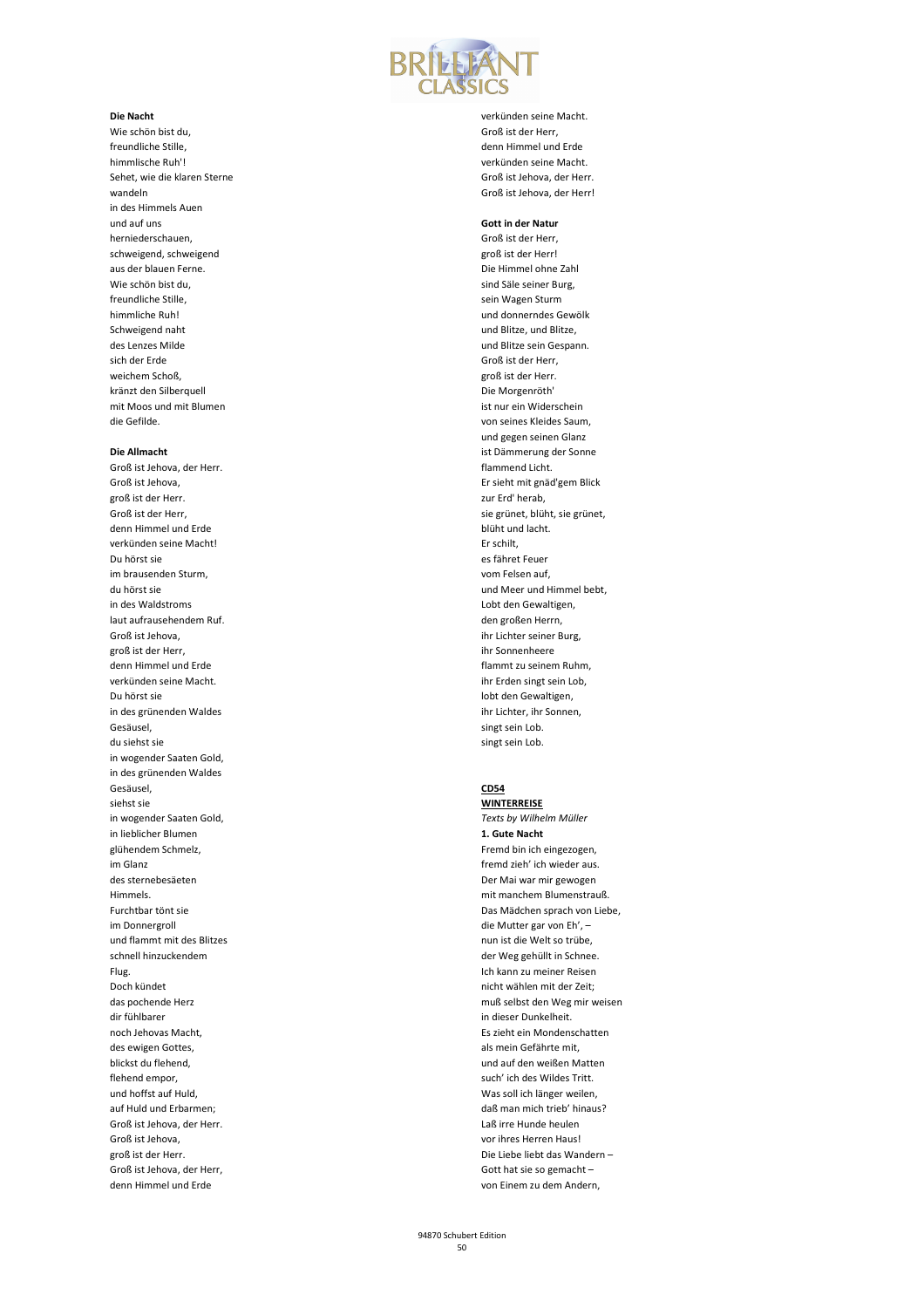

fein Liebchen, gute Nacht! Will dich im Traum nicht stören, wär' schad' um deine Ruh', sollst meinen Tritt nicht hören – sacht, sacht die Türe zu! Schreib' im Vorübergehen ans Tor dir: gute Nacht, damit du mögest sehen, an dich hab' ich gedacht.

# 2. Die Wetterfahne

Der Wind spielt mit der Wetterfahne auf meines schönen Liebchens Haus. Da dacht' ich schon in meinem Wahne, sie pfiff den armen Flüchtling aus. Er hätt' es eher bemerken sollen, des Hauses aufgestecktes Schild, so hätt' er nimmer suchen wollen im Haus ein treues Frauenbild. Der Wind spielt drinnen mit den Herzen wie auf dem Dach, nur nicht so laut. Was fragen sie nach meinen Schmerzen? Ihr Kind ist eine reiche Braut.

# 3. Gefror'ne Tränen

Gefror'ne Tropfen fallen von meinen Wangen ab: Ob es mir denn entgangen, daß ich geweinet hab'? Ei Tränen, meine Tränen, und seid ihr gar so lau, daß ihr erstarrt zu Eise, wie kühler Morgentau? Und dringt doch aus der Quelle der Brust so glühend heiß, als wolltet ihr zerschmelzen des ganzen Winters Eis!

### 4. Erstarrung

Ich such' im Schnee vergebens nach ihrer Tritte Spur, wo sie an meinem Arme durchstrich die grüne Flur. Ich will den Boden küssen, durchdringen Eis und Schnee mit meinen heißen Tränen, bis ich die Erde seh'. Wo find' ich eine Blüte, wo find' ich grünes Gras? Die Blumen sind erstorben, der Rasen sieht so blaß. Soll denn kein Angedenken ich nehmen mit von hier? Wenn meine Schmerzen schweigen, wer sagt mir dann von ihr? Mein Herz ist wie erstorben, kalt starrt ihr Bild darin: Schmilzt je das Herz mir wieder fließt auch ihr Bild dahin.

# 5. Der Lindenbaum

Am Brunnen vor dem Tore, da steht ein Lindenbaum: Ich träumt' in seinem Schatten so manchen süßen Traum. Ich schnitt in seine Rinde so manches liebe Wort; es zog in Freud' und Leide zu ihm mich immer fort. Ich mußt' auch heute wandern vorbei in tiefer Nacht,

da hab' ich noch im Dunkel die Augen zugemacht. Und seine Zweige rauschten, als riefen sie mir zu: Komm her zu mir, Geselle, hier find'st du deine Ruh'! Die kalten Winde bliesen mir grad' ins Angesicht, der Hut flog mir vom Kopfe, ich wendete mich nicht. Nun bin ich manche Stunde entfernt von jenem Ort, und immer hör' ich's rauschen: Du fändest Ruhe dort!

#### 6. Wasserflut

Manche Trän' aus meinen Augen ist gefallen in den Schnee; seine kalten Flocken saugen durstig ein das heiße Weh. Wenn die Gräser sprießen wollen, weht daher ein lauer Wind, und das Eis zerspringt in Schollen, und der weiche Schnee zerrinnt. Schnee, du weißt von meinem Sehnen: Sag', wohin doch geht dein Lauf? Folge nach nur meinen Tränen, nimmt dich bald das Bächlein auf. Wirst mit ihm die Stadt durchziehen, muntre Straßen ein und aus: Fühlst du meine Tränen glühen, da ist meiner Liebsten Haus.

#### 7. Auf dem Flusse

Der du so lustig rauschtest, du heller, wilder Fluß, wie still bist du geworden, gibst keinen Scheidegruß! Mit harter, starrer Rinde hast du dich überdeckt, liegst kalt und unbeweglich im Sande ausgestreckt. In deine Decke grab' ich mit einem spitzen Stein den Namen meiner Liebsten und Stund und Tag hinein: Den Tag des ersten Grußes, den Tag, an dem ich ging; um Nam' und Zahlen windet sich ein zerbroch'ner Ring. Mein Herz, in diesem Bache erkennst du nun dein Bild? Ob's unter seiner Rinde wohl auch so reißend schwillt?

#### 8. Rückblick

Es brennt mir unter beiden Sohlen, tret' ich auch schon auf Eis und Schnee. Ich möcht' nicht wieder Atem holen, bis ich nicht mehr die Türme seh'. Hab' mich an jedem Stein gestoßen, so eilt' ich zu der Stadt hinaus; die Krähen warfen Bäll' und Schloßen auf meinen Hut von jedem Haus. Wie anders hast du mich empfangen, du Stadt der Unbeständigkeit! An deinen blanken Fenstern sangen die Lerch' und Nachtigall im Streit. Die runden Lindenbäume blühten, die klaren Rinnen rauschten hell, und ach, zwei Mädchenaugen glühten! –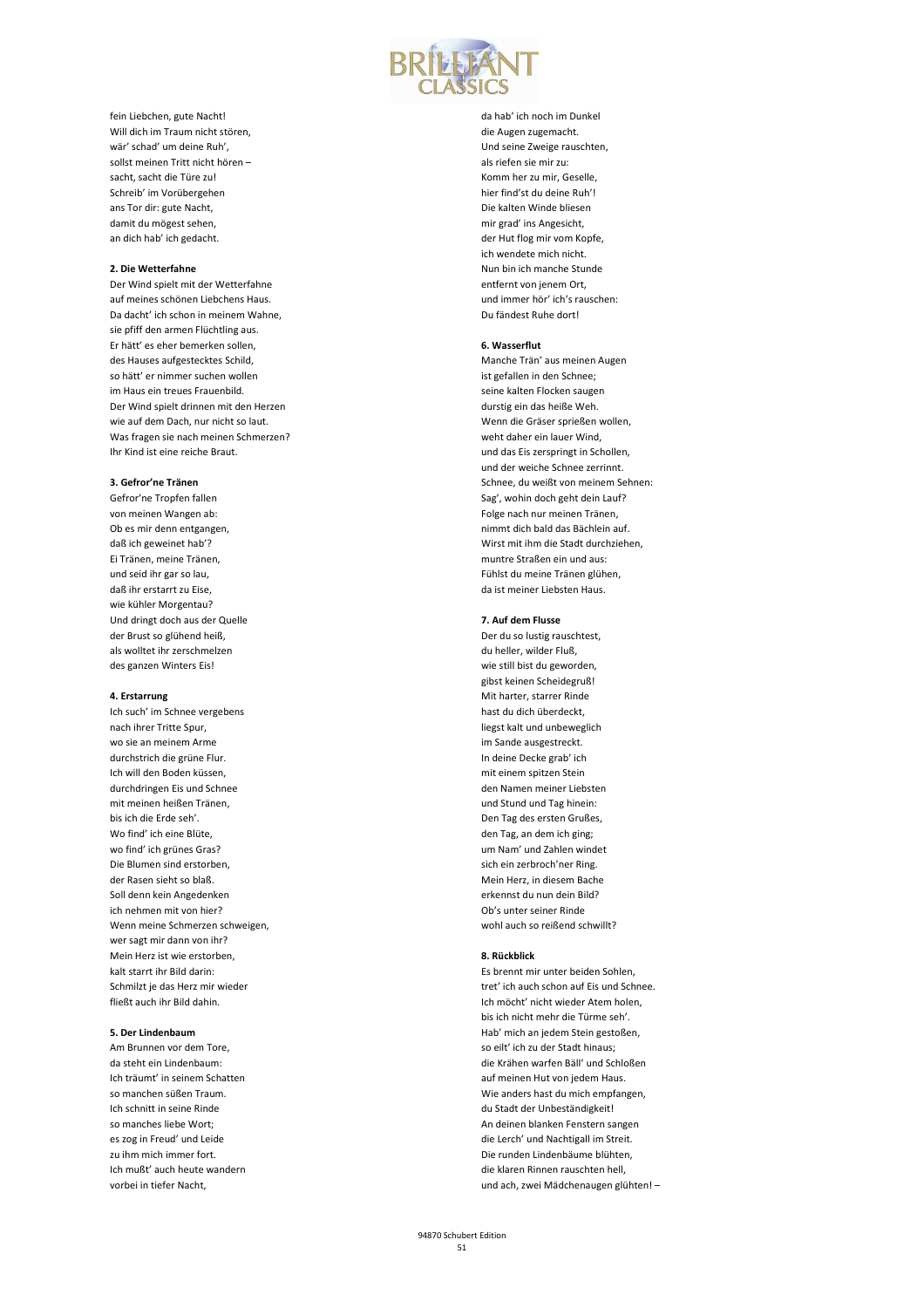

Da war's gescheh'n um dich, Gesell'! Kommt mir der Tag in die Gedanken, möcht' ich noch einmal rückwärts seh'n, möcht' ich zurücke wieder wanken, vor ihrem Hause stille steh'n.

# 9. Irrlicht

In die tiefsten Felsengründe lockte mich ein Irrlicht hin: Wie ich einen Ausgang finde, liegt nicht schwer mir in dem Sinn. Bin gewohnt das Irregehen, 's führt ja jeder Weg zum Ziel: Unsre Freuden, unsre Wehen, alles eines Irrlichts Spiel! Durch des Bergstroms trock'ne Rinnen wind' ich ruhig mich hinab – jeder Strom wird's Meer gewinnen, jedes Leiden auch sein Grab.

### 10. Rast

Nun merk' ich erst, wie müd' ich bin, da ich zur Ruh' mich lege; das Wandern hielt mich munter hin auf unwirtbarem Wege. Die Füße frugen nicht nach Rast, es war zu kalt zum Stehen, der Rücken fühlte keine Last, der Sturm half fort mich wehen. In eines Köhlers engem Haus hab' Obdach ich gefunden; doch meine Glieder ruh'n nicht aus: So brennen ihre Wunden. Auch du, mein Herz, in Kampf und Sturm so wild und so verwegen, fühlst in der Still' erst deinen Wurm mit heißem Stich sich regen!

### 11. Frühlingstraum

Ich träumte von bunten Blumen, so wie sie wohl blühen im Mai; ich träumte von grünen Wiesen, von lustigem Vogelgeschrei. Und als die Hähne krähten, da ward mein Auge wach; da war es kalt und finster, es schrieen die Raben vom Dach. Doch an den Fensterscheiben, wer malte die Blätter da? Ihr lacht wohl über den Träumer, der Blumen im Winter sah? Ich träumte von Lieb' um Liebe, von einer schönen Maid, von Herzen und von Küssen, von Wonne und Seligkeit. Und als die Hähne krähten, da ward mein Herze wach; nun sitz' ich hier alleine und denke dem Traume nach. Die Augen schließ' ich wieder, noch schlägt das Herz so warm. Wann grünt ihr Blätter am Fenster? Wann halt' ich mein Liebchen im Arm?

### 12. Einsamkeit

Wie eine trübe Wolke durch heit're Lüfte geht, wenn in der Tanne Wipfel ein mattes Lüftchen weht: So zieh' ich meine Straße dahin mit trägem Fuß, durch helles, frohes Leben einsam und ohne Gruß. Ach, daß die Luft so ruhig! Ach, daß die Welt so licht! Als noch die Stürme tobten, war ich so elend nicht.

# 13. Die Post

Von der Straße her ein Posthorn klingt. Was hat es, daß es so hoch aufspringt, mein Herz? Die Post bringt keinen Brief für dich: Was drängst du denn so wunderlich, mein Herz? Nun ja, die Post kommt aus der Stadt, wo ich ein liebes Liebchen hatt', mein Herz! Willst wohl einmal hinüberseh'n, und fragen, wie es dort mag geh'n, mein Herz?

# 14. Der greise Kopf

Der Reif hat einen weißen Schein mir über's Haar gestreuet; da glaubt' ich schon ein Greis zu sein und hab' mich sehr gefreuet. Doch bald ist er hinweggetaut, hab' wieder schwarze Haare, daß mir's vor meiner Jugend graut – wie weit noch bis zur Bahre! Vom Abendrot zum Morgenlicht ward mancher Kopf zum Greise. Wer glaubt's? Und meiner ward es nicht auf dieser ganzen Reise!

# 15. Die Krähe

Eine Krähe war mit mir aus der Stadt gezogen, ist bis heute für und für um mein Haupt geflogen. Krähe, wunderliches Tier, willst mich nicht verlassen? Meinst wohl, bald als Beute hier meinen Leib zu fassen? Nun, es wird nicht weit mehr geh'n an dem Wanderstabe. Krähe, laß mich endlich seh'n Treue bis zum Grabe!

### 16. Letzte Hoffnung

Hie und da ist an den Bäumen manches bunte Blatt zu seh'n, und ich bleibe vor den Bäumen oftmals in Gedanken steh'n. Schaue nach dem einen Blatte, hänge meine Hoffnung dran; spielt der Wind mit meinem Blatte, zittr' ich, was ich zittern kann. Ach, und fällt das Blatt zu Boden, fällt mit ihm die Hoffnung ab, fall' ich selber mit zu Boden, wein' auf meiner Hoffnung Grab.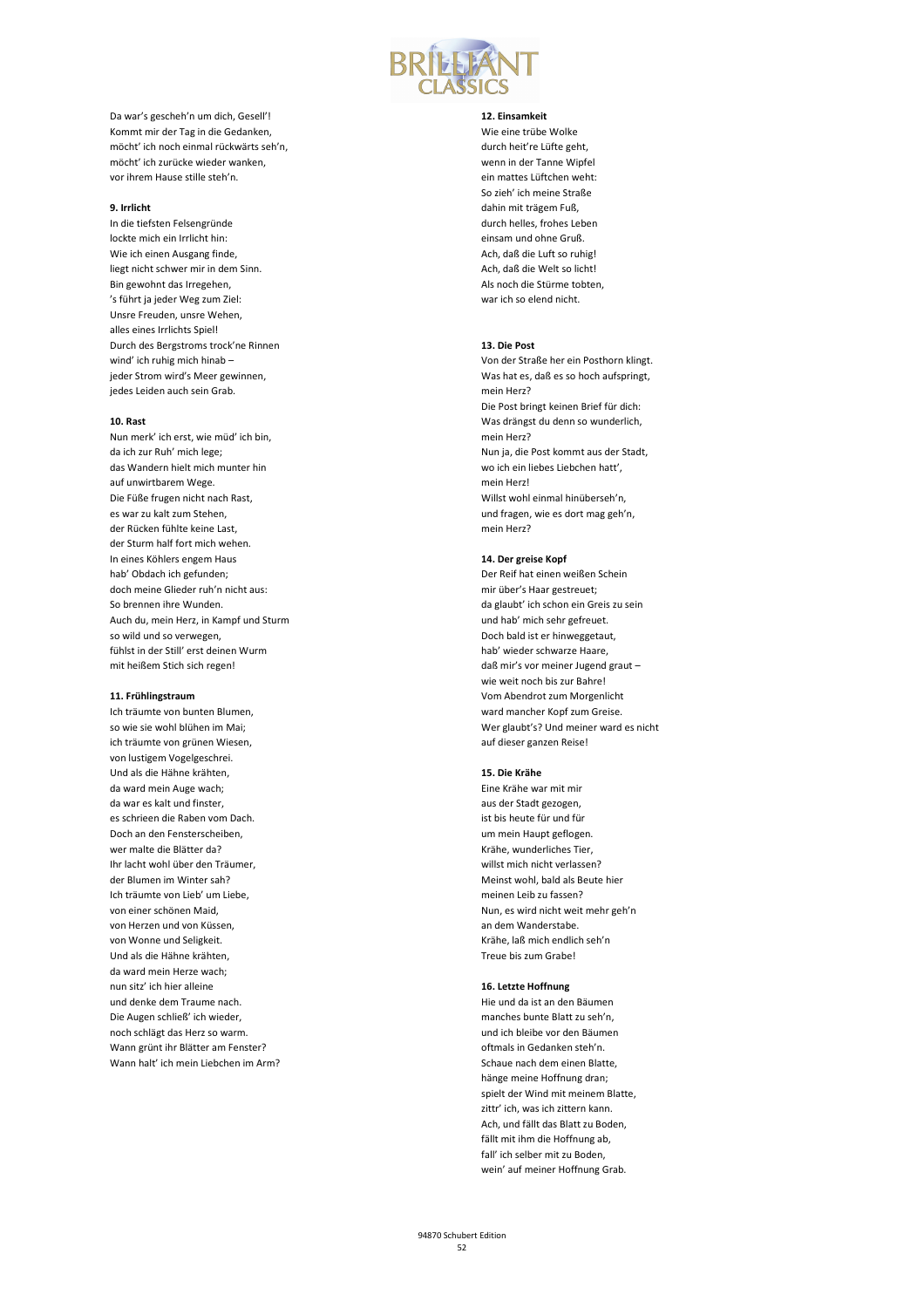

### 17. Im Dorfe

Es bellen die Hunde, es rasseln die Ketten; es schlafen die Menschen in ihren Betten, träumen sich Manches, was sie nicht haben, tun sich im Guten und Argen erlaben: Und morgen früh ist alles zerflossen. Je nun, sie haben ihr Teil genossen und hoffen, was sie noch übrig ließen, doch wieder zu finden auf ihren Kissen. Bellt mich nur fort, ihr wachen Hunde, laßt mich nicht ruh'n in der Schlummerstunde! Ich bin zu Ende mit allen Träumen – was will ich unter den Schläfern säumen?

## 18. Der stürmische Morgen

Wie hat der Sturm zerrissen des Himmels graues Kleid! Die Wolkenfetzen flattern umher in mattem Streit. Und rote Feuerflammen zieh'n zwischen ihnen hin: Das nenn' ich einen Morgen so recht nach meinem Sinn! Mein Herz sieht an dem Himmel gemalt sein eig'nes Bild – es ist nichts als der Winter, der Winter kalt und wild!

### 19. Täuschung

Ein Licht tanzt freundlich vor mir her, ich folg' ihm nach die Kreuz und Quer; ich folg' ihm gern und seh's ihm an, daß es verlockt den Wandersmann. Ach, wer wie ich so elend ist, gibt gern sich hin der bunten List, die hinter Eis und Nacht und Graus ihm weist ein helles, warmes Haus und eine liebe Seele drin – nur Täuschung ist für mich Gewinn!

### 20. Der Wegweiser

Was vermeid' ich denn die Wege, wo die andern Wand'rer geh'n, suche mir versteckte Stege durch verschneite Felsenhöh'n? Habe ja doch nichts begangen, daß ich Menschen sollte scheu'n – welch ein törichtes Verlangen treibt mich in die Wüstenei'n? Weiser stehen auf den Straßen, weisen auf die Städte zu, und ich wand're sonder Maßen ohne Ruh' und suche Ruh'. Einen Weiser seh' ich stehen unverrückt vor meinem Blick; eine Straße muß ich gehen, die noch keiner ging zurück.

# 21. Das Wirtshaus

Auf einen Totenacker hat mich mein Weg gebracht. Allhier will ich einkehren, hab' ich bei mir gedacht. Ihr grünen Totenkränze könnt wohl die Zeichen sein, die müde Wand'rer laden ins kühle Wirtshaus ein. Sind denn in diesem Hause die Kammern all' besetzt? Bin matt zum Niedersinken, bin tödlich schwer verletzt. O unbarmherz'ge Schenke, doch weisest du mich ab? Nun weiter denn, nur weiter, mein treuer Wanderstab!

### 22. Mut

Fliegt der Schnee mir ins Gesicht, schüttl' ich ihn herunter. Wenn mein Herz im Busen spricht, sing' ich hell und munter. Höre nicht, was es mir sagt, habe keine Ohren, fühle nicht, was es mir klagt, Klagen ist für Toren. Lustig in die Welt hinein gegen Wind und Wetter! Will kein Gott auf Erden sein, sind wir selber Götter!

# 23. Die Nebensonnen

Drei Sonnen sah ich am Himmel steh'n, hab' lang und fest sie angeseh'n; und sie auch standen da so stier, als wollten sie nicht weg von mir. Ach, meine Sonnen seid ihr nicht! Schaut andern doch ins Angesicht! Ja, neulich hatt' ich auch wohl drei: nun sind hinab die besten zwei. Ging' nur die dritt' erst hinterdrein! Im Dunkeln wird mir wohler sein.

# 24. Der Leiermann

Drüben hinterm Dorfe steht ein Leiermann, und mit starren Fingern dreht er, was er kann. Barfuß auf dem Eise wankt er hin und her, und sein kleiner Teller bleibt ihm immer leer. Keiner mag ihn hören, keiner sieht ihn an; und die Hunde knurren um den alten Mann. Und er läßt es gehen alles, wie es will, dreht, und seine Leier steht ihm nimmer still. Wunderlicher Alter, soll ich mit dir geh'n? Willst zu meinen Liedern deine Leier dreh'n?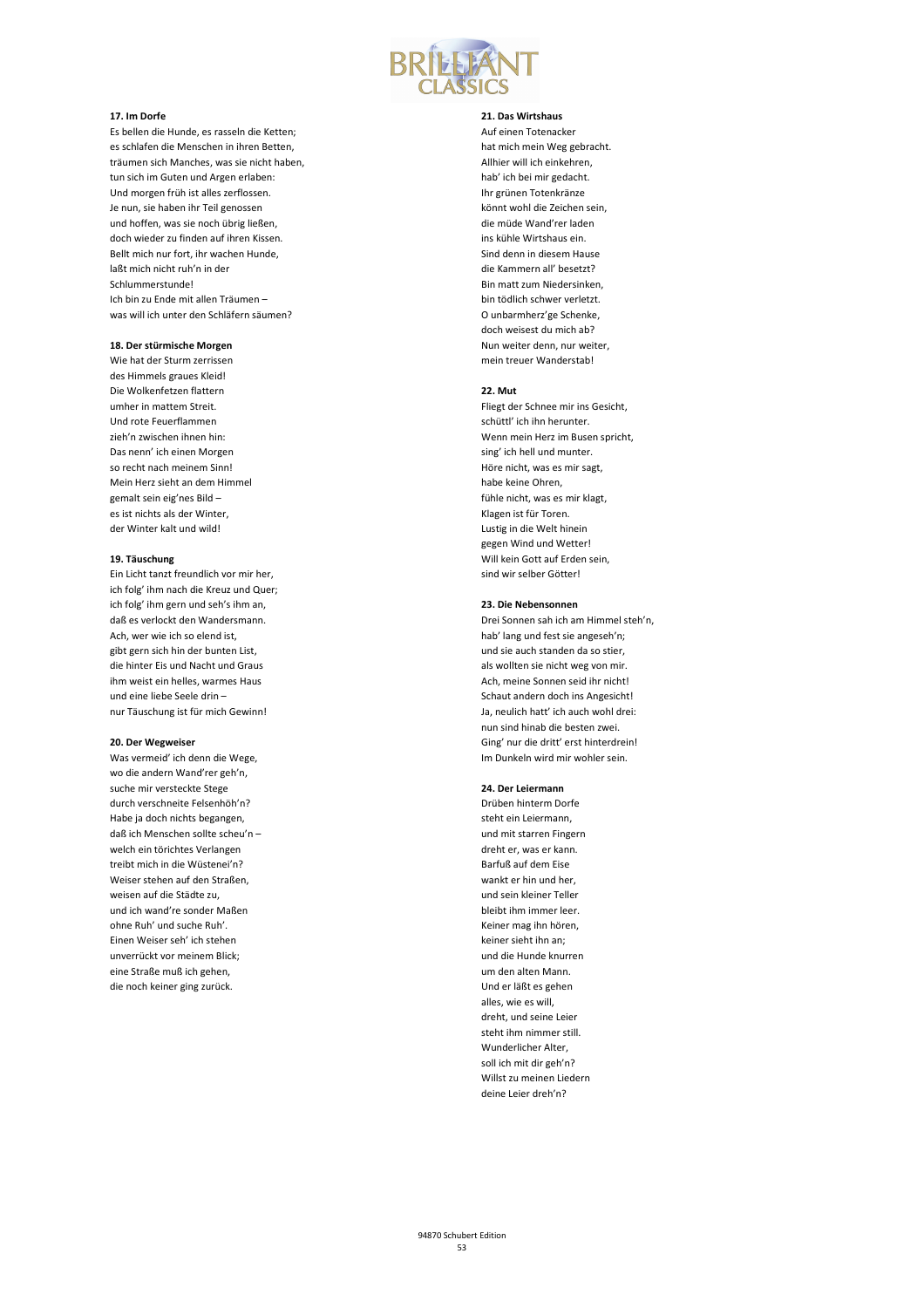

# CD55

# DIE SCHÖNE MÜLLERIN (THE FAIR MILLER-MAID) D. 795, OP. 25 (1823) Texts by Wilhelm Müller (1794-1827)

1. Das Wandern Das Wandern ist des Müllers Lust, Das Wandern! Das muss ein schlechter Müller sein, Dem niemals fiel das Wandern ein, Das Wandern. Vom Wasser haben wir's gelernt, Vom Wasser! Das hat nicht Rast bei Tag und Nacht, Ist stets auf Wanderschaft bedacht, Das Wasser. Das sehn wir auch den Rädern ab, Den Rädern! Die gar nicht gerne stille stehn, Die sich mein Tag nicht müde drehn, Die Räder. Die Steine selbst, so schwer sie sind, Die Steine! Sie tanzen mit den muntern Reihn Und wollen gar noch schneller sein, Die Steine. O Wandern, Wandern, meine Lust, O Wandern! Herr Meister und Frau Meisterin, Lasst mich in Frieden weiterziehn Und wandern.

## 2. Wohin?

Ich hört' ein Bächlein rauschen Wohl aus dem Felsenquell Hinab zum Tale rauschen So frisch und wunderhell. Ich weiss nicht, wie mir wurde, Nicht, wer den Rat mir gab, Ich musste auch hinunter Mit meinem Wanderstab. Hinunter und immer weiter Und immer dem Bache nach, Und immer frischer rauschte Und immer heller der Bach. Ist das denn meine Strasse? O Bächlein, sprich, wohin? Du hast mit deinem Rauschen Mir ganz berauscht den Sinn. Was sag ich denn vom Rauschen? Das kann kein Rauschen sein: Es singen wohl die Nixen Tief unten ihren Reihn. Lass singen, Gesell, lass rauschen Und wandre fröhlich nach! Es gehn ja Mühlenräder In jedem klaren Bach.

#### 3. Halt!

Eine Mühle seh ich blinken Aus den Erlen heraus, Durch Rauschen und Singen Bricht Rädergebraus. Ei willkommen, ei willkommen, Süsser Mühlengesang! Und das Haus, wie so traulich! Und die Fenster, wie blank! Und die Sonne, wie helle Vom Himmel sie scheint! Ei, Bächlein, liebes Bächlein, War es also gemeint?

# 4. Danksagung an den Bach

War es also gemeint, Mein rauschender Freund? Dein Singen, dein Klingen, War es also gemeint? Zur Müllerin hin! So lautet der Sinn. Gelt, hab' ich's verstanden? Zur Müllerin hin! Hat sie dich geschickt? Oder hast mich berückt? Das möcht ich noch wissen, Ob sie dich geschickt. Nun wie's auch mag sein, Ich gebe mich drein: Was ich such, hab ich funden, Wie's immer mag sein. Nach Arbeit ich frug, Nun hab ich genug Für die Hände, fürs Herze Vollauf genug!

### 5. Am Feierabend

Hätt ich tausend Arme zu rühren! Könnt ich brausend Die Räder führen! Könnt ich wehen Durch alle Haine! Könnt ich drehen Alle Steine! Dass die schöne Müllerin Merkte meinen treuen Sinn! Ach, wie ist mein Arm so schwach! Was ich hebe, was ich trage, Was ich schneide, was ich schlage, Jeder Knappe tut mir's nach. Und da sitz ich in der grossen Runde, In der stillen kühlen Feierstunde, Und der Meister spricht zu allen: Euer Werk hat mir gefallen; Und das liebe Mädchen sagt Allen eine gute Nacht.

## 6. Der Neugierige

Ich frage keine Blume, Ich frage keinen Stern, Sie können mir alle nicht sagen, Was ich erführ so gern. Ich bin ja auch kein Gärtner, Die Sterne stehn zu hoch; Mein Bächlein will ich fragen,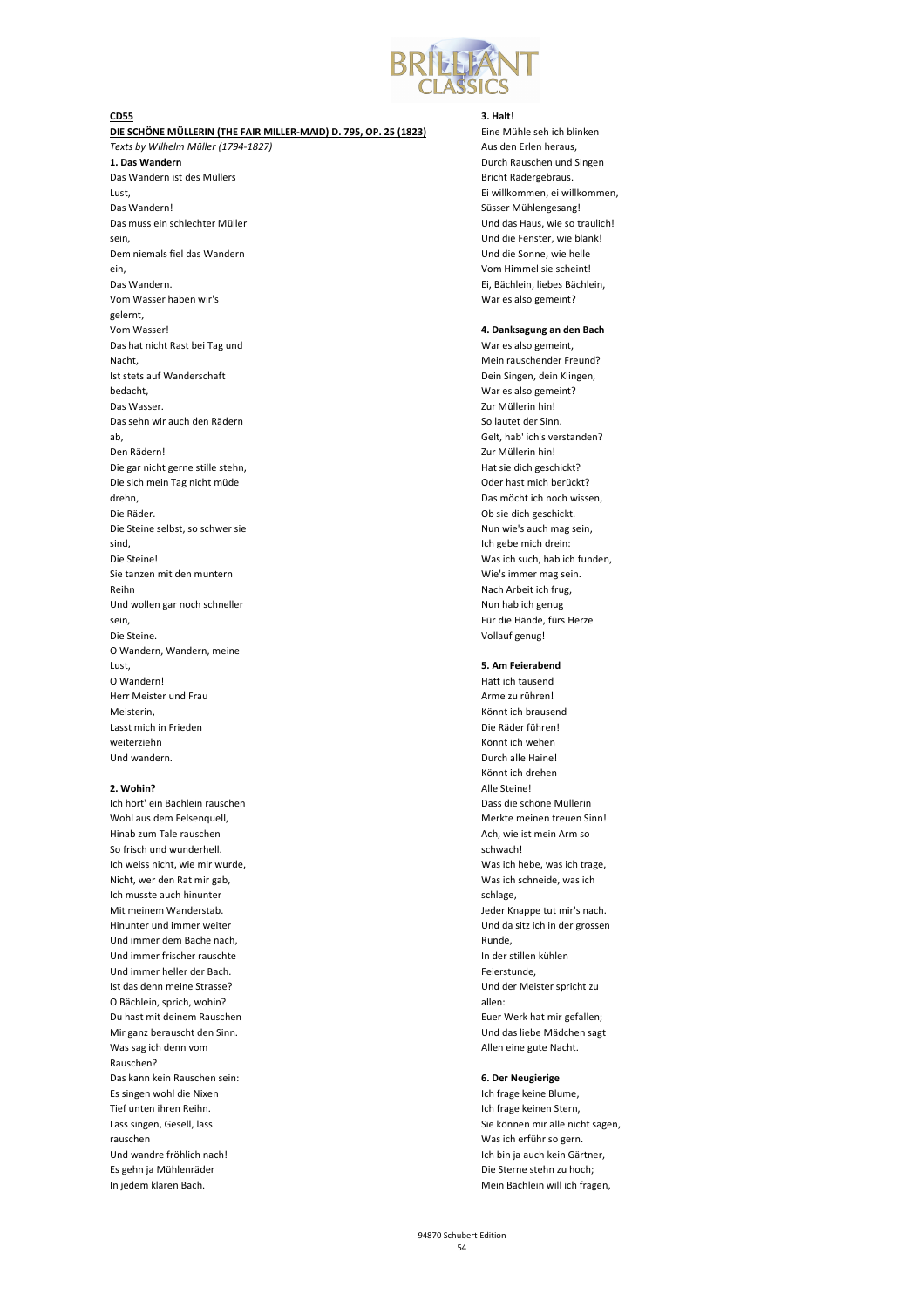

Ob mich mein Herz belog. O Bächlein meiner Liebe, Wie bist du heut so stumm? Will ja nur eines wissen, Ein Wörtchen um und um. Ja heisst das eine Wörtchen, Das andre heisset Nein, Die beiden Wörtchen Schliessen die ganze Welt mir ein. O Bächlein meiner Liebe, Was bist du wunderlich! Will's ja nicht weitersagen, Sag, Bächlein, liebt sie mich?

### 7. Ungeduld

Ich schnitt es gern in alle Rinden ein, Ich grüb es gern in jeden Kieselstein, Ich möcht es sä'n auf jedes frische Beet Mit Kressensamen, der es schnell verrät, Auf jeden weissen Zettel möcht ich's schreiben: Dein ist mein Herz und soll es ewig bleiben. Ich möcht mir ziehen einen jungen Star, Bis dass er spräch die Worte rein und klar, Bis er sie spräch mit meines Mundes Klang, Mit meines Herzens vollem, heissem Drang; Dann säng er hell durch ihre Fensterscheiben: Dein ist mein Herz und soll es ewig bleiben. Den Morgenwinden möcht ich's hauchen ein, Ich möcht es säuseln durch den regen Hain; Oh, leuchtet' es aus jedem Blumenstern! Trüg es der Duft zu ihr von nah und fern! Ihr Wogen, könnt ihr nichts als Räder treiben? Dein ist mein Herz und soll es ewig bleiben. Ich meint, es müsst in meinen Augen stehn, Auf meinen Wangen müsst man's brennen sehn, Zu lesen wär's auf meinem stummen Mund, Ein jeder Atemzug gäb's laut ihr kund, Und sie merkt nichts von all dem bangen Treiben: Dein ist mein Herz und soll es ewig bleiben.

### 8. Morgengruss

Guten Morgen, schöne Müllerin! Wo steckst du gleich das Köpfchen hin, Als wär dir was geschehen? Verdriesst dich denn mein Gruss so schwer? Verstört dich denn mein Blick so sehr? So muss ich wieder gehen. O lass mich nur von ferne stehn, Nach deinem lieben Fenster sehn, Von ferne, ganz von ferne! Du blondes Köpfchen, komm hervor! Hervor aus eurem runden Tor, Ihr blauen Morgensterne! Ihr schlummertrunknen Äugelein, Ihr taubetrübten Blümelein, Was scheuet ihr die Sonne? Hat es die Nacht so gut gemeint, Dass ihr euch schliesst und bückt und weint Nach ihrer stillen Wonne? Nun schüttelt ab der Träume Flor Und hebt euch frisch und frei empor In Gottes hellen Morgen! Die Lerche wirbelt in der Luft, Und aus dem tiefen Herzen ruft Die Liebe Leid und Sorgen.

### 9. Des Müllers Blumen

Am Bach viel kleine Blumen stehn, Aus hellen blauen Augen sehn; Der Bach, der ist des Müllers Freund, Und hellblau Liebchens Auge scheint, Drum sind es meine Blumen. Dicht unter ihrem Fensterlein, Da will ich pflanzen die Blumen ein, Da ruft ihr zu, wenn alles schweigt, Wenn sich ihr Haupt zum Schlummer neigt, Ihr wisst ja, was ich meine. Und wenn sie tät die Äuglein zu Und schläft in süsser, süsser Ruh, Dann lispelt als ein Traumgesicht Ihr zu: Vergiss, vergiss mein nicht! Das ist es, was ich meine. Und schliesst sie früh die Laden auf, Dann schaut mit Liebesblick hinauf: Der Tau in euren Äugelein, Das sollen meine Tränen sein, Die will ich auf euch weinen.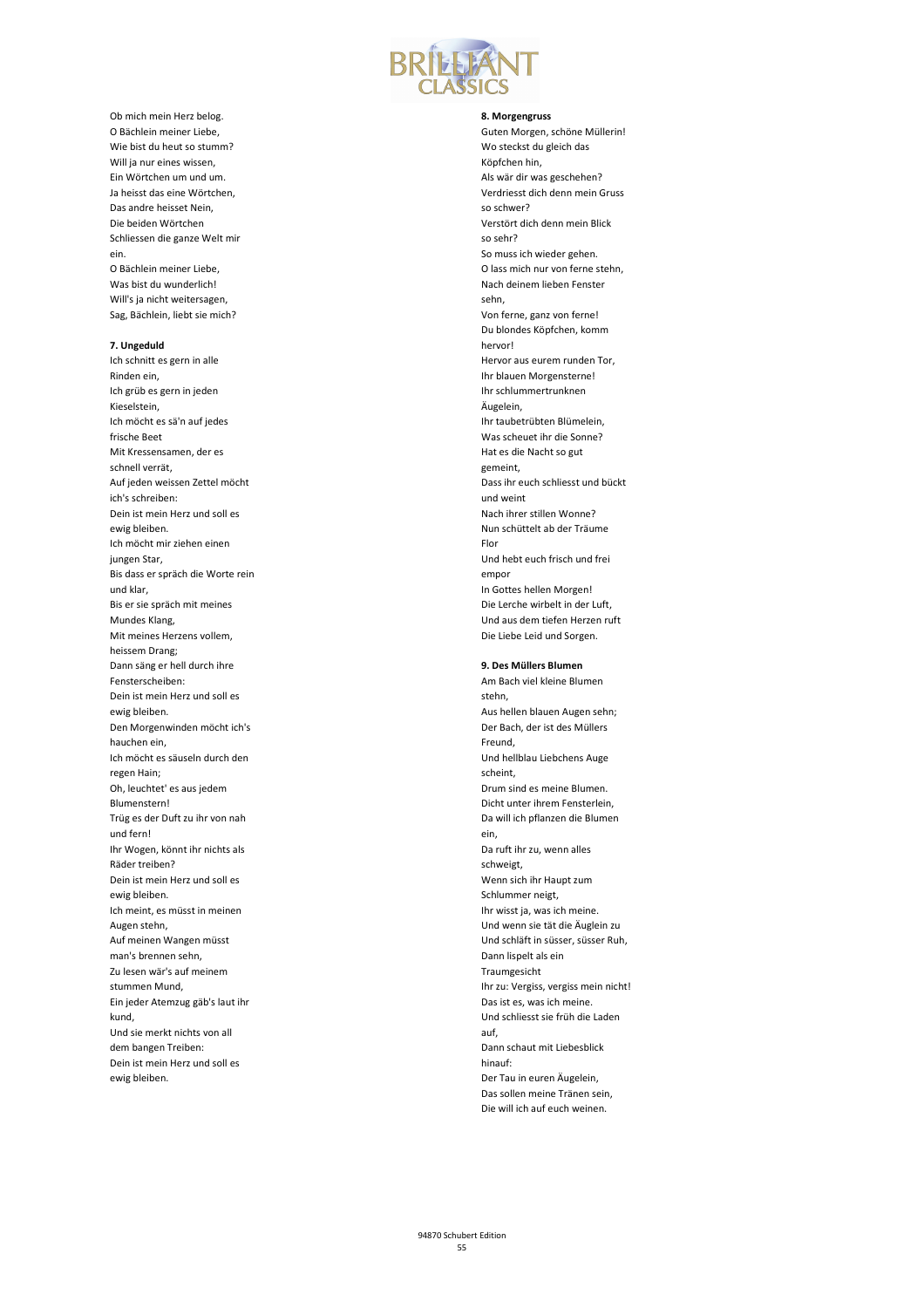

### 10. Tränenregen

Wir sassen so traulich beisammen Im kühlen Erlendach, Wir schauten so traulich zusammen Hinab in den rieselnden Bach. Der Mond war auch gekommen, Die Sternlein hinterdrein, Und schauten so traulich zusammen In den silbernen Spiegel hinein. Ich sah nach keinem Monde, Nach keinem Sternenschein, Ich schaute nach ihrem Bilde, Nach ihren Augen allein. Und sahe sie nicken und blicken Herauf aus dem seligen Bach, Die Blümlein am Ufer, die blauen, Sie nickten und blickten ihr nach. Und in den Bach versunken Der ganze Himmel schien Und wollte mich mit hinunter In seine Tiefe ziehn. Und über den Wolken und Sternen, Da rieselte munter der Bach Und rief mit Singen und Klingen: Geselle, Geselle, mir nach! Da gingen die Augen mir über, Da ward es im Spiegel so kraus; Sie sprach: Es kommt ein Regen, Ade, ich geh nach Haus.

#### 11. Mein!

Bächlein, lass dein Rauschen sein! Räder, stellt euer Brausen ein! All ihr muntern Waldvögelein, Gross und klein, Endet eure Melodein! Durch den Hain Aus und ein Schalle heut ein Reim allein: Die geliebte Müllerin ist mein! Mein! Frühling, sind das alle deine Blümelein? Sonne, hast du keinen hellern Schein? Ach, so muss ich ganz allein Mit dem seligen Worte mein Unverstanden in der weiten Schöpfung sein!

#### 12. Pause

Meine Laute hab ich gehängt an die Wand, Hab sie umschlungen mit einem grünen Band Ich kann nicht mehr singen, mein Herz ist zu voll, Weiss nicht, wie ich's in Reime zwingen soll. Meiner Sehnsucht allerheissesten Schmerz Durft ich aushauchen in Liederscherz, Und wie ich klagte so süss und fein, Glaubt ich doch, mein Leiden wär nicht klein. Ei, wie gross ist wohl meines Glückes Last, Dass kein Klang auf Erden es in sich fasst? Nun, liebe Laute, ruh an dem Nagel hier! Und weht ein Lüftchen über die Saiten dir, Und streift eine Biene mit ihren Flügeln dich, Da wird mir so bange, und es durchschauert mich. Warum liess ich das Band auch hängen so lang? Oft fliegt's um die Saiten mit seufzendem Klang. Ist es der Nachklang meiner Liebespein? Soll es das Vorspiel neuer Lieder sein?

### 13. Mit dem grünen Lautenbande

Schad um das schöne grüne Band, Dass es verbleicht hier an der Wand, Ich hab das Grün so gern!ì So sprachst du, Liebchen, heut zu mir; Gleich knüpf ich's ab und send es dir: Nun hab das Grüne gern! Ist auch dein ganzer Liebster weiss, Soll Grün doch haben seinen Preis, Und ich auch hab es gern. Weil unsre Lieb ist immergrün, Weil grün der Hoffnung Fernen blühn, Drum haben wir es gern. Nun schlinge in die Locken dein Das grüne Band gefällig ein, Du hast ja's Grün so gern. Dann weiss ich, wo die Hoffnung wohnt, Dann weiss ich, wo die Liebe thront, Dann hab ich's Grün erst gern.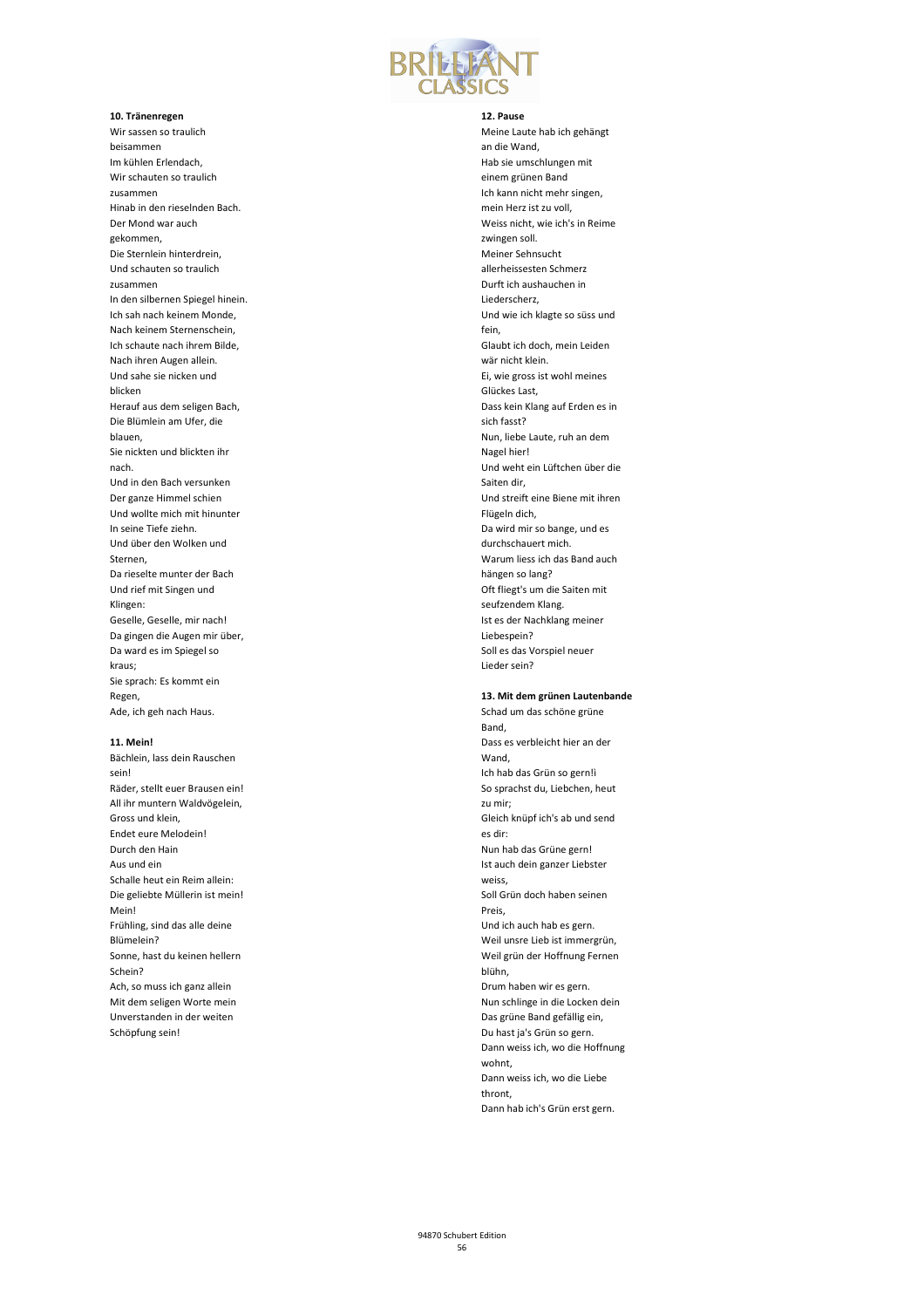

14. Der Jäger

Was sucht denn der Jäger am Mühlbach hier? Bleib, trotziger Jäger, in deinem Revier! Hier gibt es kein Wild zu jagen für dich, Hier wohnt nur ein Rehlein, ein zahmes, für mich, Und willst du das zärtliche Rehlein sehn, o lass deine Büchsen im Walde stehn, Und lass deine klaffenden Hunde zu Haus, Und lass auf dem Horne den Saus und Braus, Und schere vom Kinne das struppige Haar, Sonst scheut sich im Garten das Rehlein fürwahr. Doch besser, du bliebest im Walde dazu Und liessest die Mühlen und Müller in Ruh. Was taugen die Fischlein im grünen Gezweig? Was will den das Eichhorn im bläulichen Teich? Drum bleibe, du trotziger Jäger, im Hain, Und lass mich mit meinen drei Rädern allein; Und willst meinem Schätzchen dich machen beliebt, So wisse, mein Freund, was ihr Herzchen betrübt: Die Eber, die kommen zur Nacht aus dem Hain Und brechen in ihren Kohlgarten ein Und treten und wühlen herum in dem Feld: Die Eber, die schiess, du Jägerheld!

#### 15. Eifersucht und Stolz

Wohin so schnell, so kraus und wild, mein lieber Bach? Eilst du voll Zorn dem frechen Bruder Jäger nach? Kehr um, kehr um, und schilt erst deine Müllerin Für ihren leichten, losen, kleinen Flattersinn. Sahst du sie gestern abend nicht am Tore stehn, Mit langem Halse nach der grossen Strasse sehn? Wenn vom den Fang der Jäger lustig zieht nach Haus, Da steckt kein sittsam Kind den Kopf zum Fenster 'naus. Geh, Bächlein, hin und sag ihr das; doch sag ihr nicht, Hörst du, kein Wort von meinem traurigen Gesicht. Sag ihr: Er schnitzt bei mir sich eine Pfeif' aus Rohr Und bläst den Kindern schöne

# Tänz' und Lieder vor.

16. Die liebe Farbe

In Grün will ich mich kleiden, In grüne Tränenweiden: Mein Schatz hat's Grün so gern. Will suchen einen Zypressenhain, Eine Heide von grünen Rosmarein: Mein Schatz hat's Grün so gern. Wohlauf zum fröhlichen Jagen! Wohlauf durch Heid' und Hagen! Mein Schatz hat's Jagen so gern. Das Wild, das ich jage, das ist der Tod; Die Heide, die heiss ich die Liebesnot: Mein Schatz hat's Jagen so gern. Grabt mir ein Grab im Wasen, Deckt mich mit grünem Rasen: Mein Schatz hat's Grün so gern. Kein Kreuzlein schwarz, kein Blümlein bunt, Grün, alles grün so rings und rund! Mein Schatz hat's Grün so gern.

## 17. Die böse Farbe

Ich möchte ziehn in die Welt hinaus, Hinaus in die weite Welt; Wenn's nur so grün, so grün nicht wär, Da draussen in Wald und Feld! Ich möchte die grünen Blätter all Pflücken von jedem Zweig, Ich möchte die grünen Gräser all Weinen ganz totenbleich. Ach Grün, du böse Farbe du, Was siehst mich immer an So stolz, so keck, so schadenfroh, Mich armen weissen Mann? Ich möchte liegen vor ihrer Tür In Sturm und Regen und Schnee. Und singen ganz leise bei Tag und Nacht Das eine Wörtchen: Ade! Horch, wenn im Wald ein Jagdhorn schallt, Da klingt ihr Fensterlein! Und schaut sie auch nach mir nicht aus, Darf ich doch schauen hinein. O binde von der Stirn dir ab Das grüne, grüne Band; Ade, ade! Und reiche mir Zum Abschied deine Hand!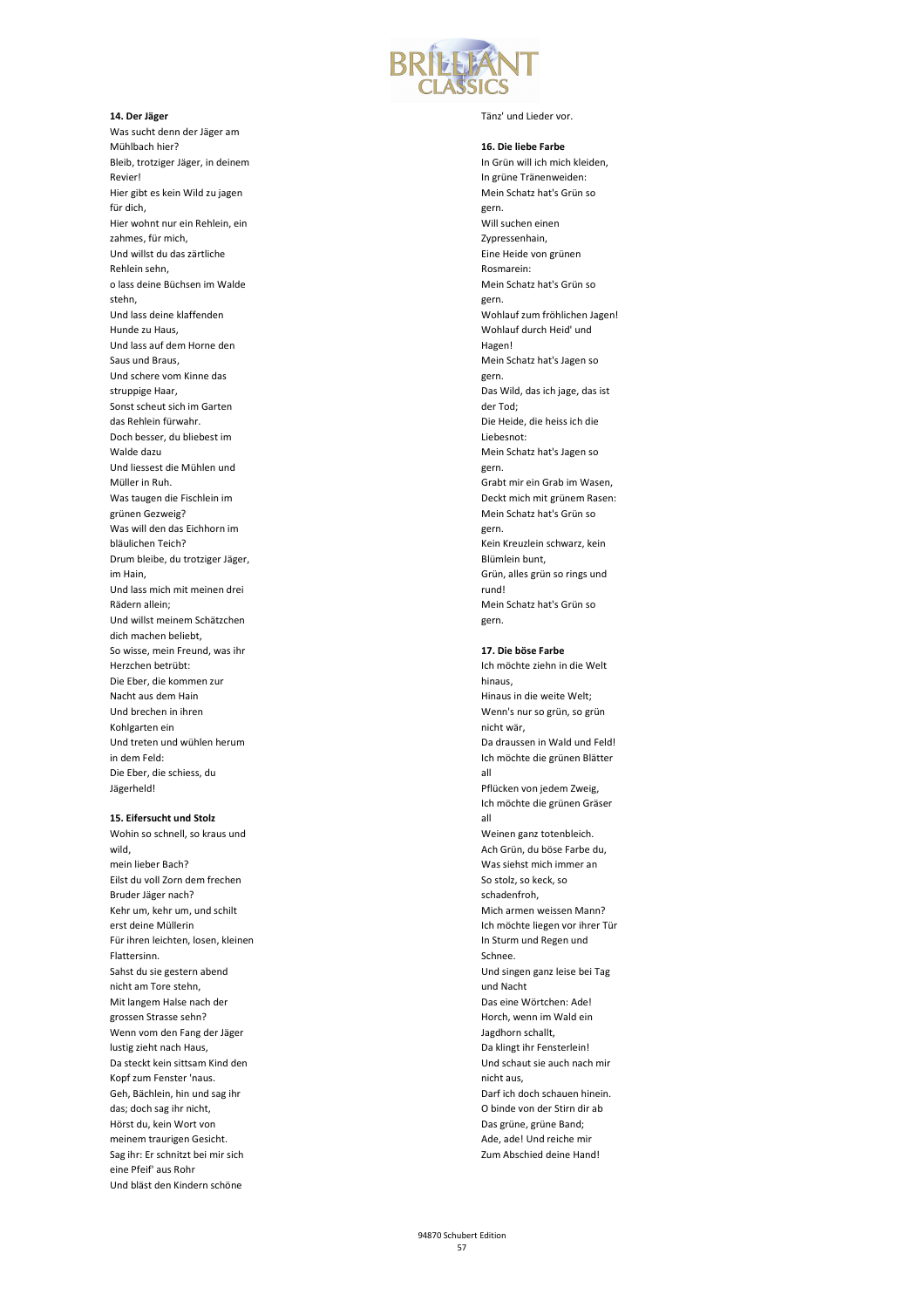

# 18. Trockne Blumen

Ihr Blümlein alle, Die sie mir gab, Euch soll man legen Mit mir ins Grab. Wie seht ihr alle Mich an so weh, Als ob ihr wüsstet, Wie mir gescheh? Ihr Blümlein alle, Wie welk, wie blass? Ihr Blümlein alle, Wovon so nass? Ach, Tränen machen Nicht maiengrün, Machen tote Liebe Nicht wieder blühn. Und Lenz wird kommen, Und Winter wird gehn, Und Blümlein werden Im Grase stehn. Und Blümlein liegen In meinem Grab, Die Blümlein alle, Die sie mir gab. Und wenn sie wandelt Am Hügel vorbei Und denkt im Herzen: Der meint' es treu! Dann, Blümlein alle, Heraus, heraus! Der Mai ist kommen, Der Winter ist aus.

# 19. Der Müller und der Bach

Der Müller: Wo ein treues Herze In Liebe vergeht, Da welken die Lilien Auf jedem Beet; Da muss in die Wolken Der Vollmond gehn, Damit seine Tränen Die Menschen nicht sehn; Da halten die Englein Die Augen sich zu Und schluchzen und singen Die Seele zur Ruh. Der Bach: Und wenn sich die Liebe Dem Schmerz entringt, Ein Sternlein, ein neues, Am Himmel erblinkt; Da springen drei Rosen, Halb rot und halb weiss, Die welken nicht wieder, Aus Dornenreis. Und die Engelein schneiden Die Flügel sich ab Und gehn alle Morgen Zur Erde herab. Der Müller: Ach Bächlein, liebes Bächlein, Du meinst es so gut: Ach Bächlein, aber weisst du, Wie Liebe tut? Ach unten, da unten Die kühle Ruh! Ach Bächlein, liebes Bächlein, So singe nur zu.

### 20. Des Baches Wiegenlied

Gute Ruh, gute Ruh! Tu die Augen zu! Wandrer, du müder, du bist zu Haus. Die Treu' ist hier, Sollst liegen bei mir, Bis das Meer will trinken die Bächlein aus. Will betten dich kühl Auf weichem Pfühl In dem blauen kristallenen Kämmerlein. Heran, heran, Was wiegen kann, Woget und wieget den Knaben mir ein! Wenn ein Jagdhorn schallt Aus dem grünen Wald, Will ich sausen und brausen wohl um dich her. Blickt nicht herein, Blaue Blümelein! Ihr macht meinem Schläfer die Träume so schwer. Hinweg, hinweg Von dem Mühlensteg, Böses Mägdelein, dass ihn dein Schatten nicht weckt! Wirf mir herein Dein Tüchlein fein, Dass ich die Augen ihm halte bedeckt! Gute Nacht, gute Nacht! Bis alles wacht, Schlaf aus deine Freude, schlaf aus dein Leid! Der Vollmond steigt, Der Nebel weicht, Und der Himmel da oben, wie ist er so weit!

# CD56

# **SCHWANENGESANG** Liebes Botschaft Ludwig Rellstab Rauschendes Bächlein, so silbern und hell, Eilst zur Geliebten so munter und schnell? Ach, trautes Bächlein, mein Bote sei du; Bringe die Grüsse des Fernen ihr zu.

All ihre Blumen im Garten gepflegt, Die sie so lieblich am Busen trägt, Und ihre Rosen in purpurner Glut, Bächlein, erquicke mit kühlender Flut.

Wenn sie am Ufer, in Träume versenkt, Meiner gedenkend, das Köpfchen hängt, Tröste die Süsse mit freundlichem Blick, Denn der Geliebte kehrt bald zurück.

Neigt sich die Sonne mit rötlichem Schein, Wiege das Liebchen in Schlummer ein. Rausche sie murmelnd in süsse Ruh, Flüstre ihr Träume der Liebe zu.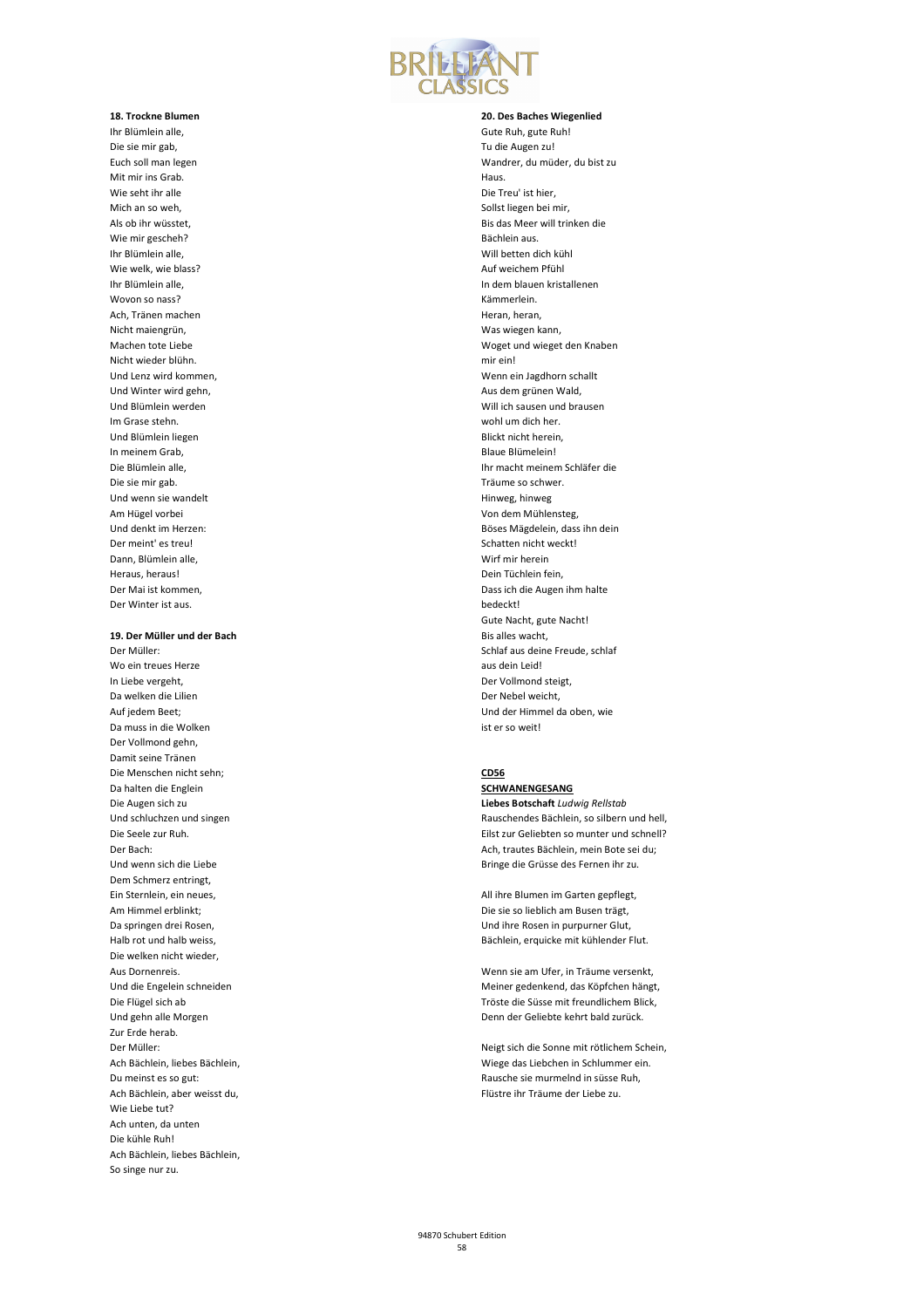

Kriegers Ahnung Ludwig Rellstab In tiefer Ruh liegt um mich her Der Waffenbrüder Kreis; Mir ist das Herz so bang, so schwer, Von Sehnsucht mir so heiss.

Wie hab ich oft so süss geträumt An ihrem Busen warm! Wie freundlich schien des Herdes Glut, Lag sie in meinem Arm.

Hier, wo der Flammen düstrer Schein Ach! nur auf Waffen spielt, Hier fühlt die Brust sich ganz allein, Der Wehmut Träne quillt.

Herz, dass der Trost dich nicht verlässt, Es ruft noch manche Schlacht. Bald ruh ich wohl und schlafe fest, Herzliebste - gute Nacht!

Frühlings Sehnsucht Ludwig Rellstab Säuselnde Lüfte wehend so mild, Blumiger Düfte atmend erfüllt! Wie haucht ihr mich wonnig begrüssend an! Wie habt ihr dem pochenden Herzen getan? Es möchte euch folgen auf luftiger Bahn, Wohin? Wohin?

Bächlein, so munter rauschend zumal, Wollen hinunter silbern ins Tal. Die schwebende Welle, dort eilt sie dahin! Tief spiegeln sich Fluren und Himmel darin. Was ziehst du mich, sehnend verlangender Sinn, Hinab? Hinab?

Grüssender Sonne spielendes Gold, Hoffende Wonne bringest du hold, Wie labt mich dein selig begrüssendes Bild! Es lächelt am tiefblauen Himmel so mild Und hat mir das Auge mit Tränen gefüllt, Warum? Warum?

Grünend umkränzet Wälder und Höh. Schimmernd erglänzet Blütenschnee. So dränget sich alles zum bräutlichen Licht; Es schwellen die Keime, die Knospe bricht; Sie haben gefunden, was ihnen gebricht: Und du? Und du?

Rastloses Sehnen! Wünschendes Herz, Immer nur Tränen, Klage und Schmerz! Auch ich bin mir schwellender Triebe bewusst! Wer stillet mir endlich die drängende Lust? Nur du befreist den Lenz in der Brust, Nur du! Nur du!

Ständchen Ludwig Rellstab Leise flehen meine Lieder Durch die Nacht zu dir; In den stillen Hain hernieder, Liebchen, komm zu mir!

Flüsternd schlanke Wipfel rauschen In des Mondes Licht, Des Verräters feindlich Lauschen Fürchte, Holde, nicht.

Hörst die Nachtigallen schlagen? Ach! sie flehen dich, Mit der Töne süssen Klagen

Flehen sie für mich.

Sie verstehn des Busens Sehnen, Kennen Liebesschmerz, Rühren mit den Silbertönen Jedes weiche Herz.

Lass auch dir die Brust bewegen, Liebchen, höre mich, Bebend harr ich dir entgegen! Komm, beglücke mich!

### Abschied Ludwig Rellstab

Ade! du muntre, du fröhliche Stadt, ade! Schon scharret mein Rösslein mit lustigem Fuss; Jetzt nimm noch den letzten, den scheidenden Gruss. Du hast mich wohl niemals noch traurig gesehn, So kann es auch jetzt nicht beim Abschied geschehn.

Ade, ihr Bäume, ihr Gärten so grün, ade! Nun reit ich am silbernen Strome entlang, Weit schallend ertönet mein Abschiedsgesang; Nie habt ihr ein trauriges Lied gehört, So wird euch auch keines beim Scheiden beschert.

Ade, ihr freundlichen Mägdlein dort, ade! Was schaut ihr aus blumenumduftetem Haus Mit schelmischen, lockenden Blicken heraus? Wie sonst, so grüss ich und schaue mich um, Doch nimmer wend ich mein Rösslein um.

Ade, liebe Sonne, so gehst du zur Ruh, ade! Nun schimmert der blinkenden Sterne Gold. Wie bin ich euch Sternlein am Himmel so hold; Durchziehn wir die Welt auch weit und breit, Ihr gebt überall uns das treue Geleit.

Ade! du schimmerndes Fensterlein hell, ade! Du glänzest so traulich mit dämmerndem Schein, Und ladest so freundlich ins Hüttchen uns ein. Vorüber, ach, ritt ich so manches Mal. Und wär es denn heute zum letzten Mal.

Ade, ihr Sterne, verhüllet euch grau! Ade! Des Fensterleins trübes, verschimmerndes Licht Ersetzt ihr unzähligen Sterne mir nicht; Darf ich hier nicht weilen, muss hier vorbei, Was hilft es, folgt ihr mir noch so treu!

# Herbst D945 ( 1828) Ludwig Rellstab

Es rauschen die Winde So herbstlich und kalt; Verödet die Fluren, Entblättert der Wald.

Ihr blumigen Auen! Du sonniges Grün! So welken die Blüten Des Lebens dahin.

Es ziehen die Wolken So finster und grau; Verschwunden die Sterne Am himmlischen Blau!

Ach wie die Gestirne Am Himmel entflieh'n, So sinket die Hoffnung Des Lebens dahin!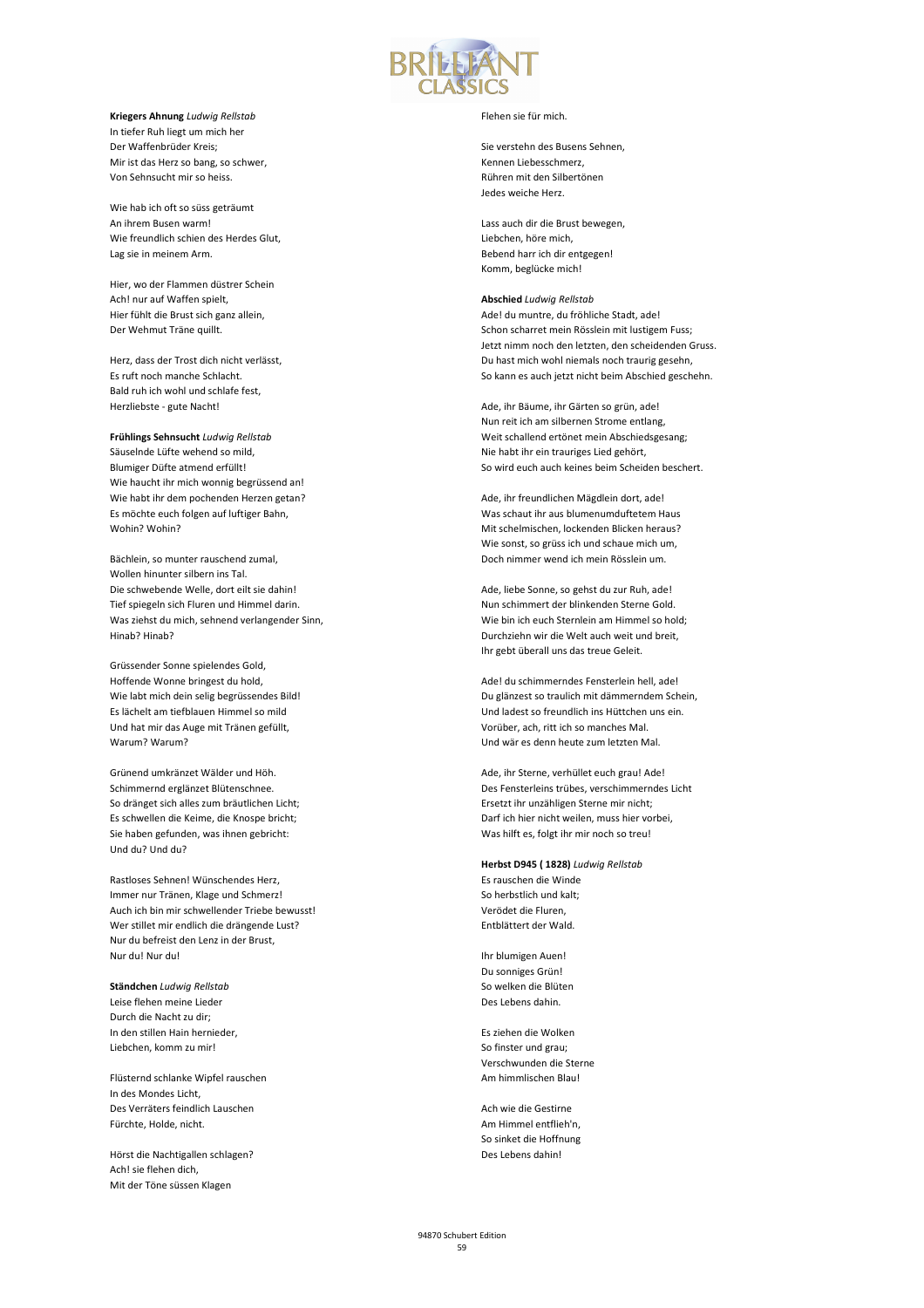

Ihr Tage des Lenzes Mit Rosen geschmückt, Wo ich die Geliebte Ans Herze gedrückt!

Kalt über den Hügel Rauscht, Winde, dahin! So sterben die Rosen Der Liebe dahin!

## Aufenthalt Ludwig Rellstab

Rauschender Strom, brausender Wald, Starrender Fels mein Aufenthalt, Wie sich die Welle an Welle reiht, Fliessen die Tränen mir ewig erneut.

Hoch in den Kronen wogend sich's regt, So unaufhörlich mein Herze schlägt, Und wie des Felsen uraltes Erz, Ewig derselbe bleibet mein Schmerz.

### In der Ferne Ludwig Rellstab

Wehe, den Fliehenden, Welt hinaus ziehenden! - Fremde durchmessenden, Heimat vergessenden, Mutterhaus hassenden, Freunde verlassenden Folget kein Segen, ach! auf ihren Wegen nach!

Herze, das sehnende, Auge, das tränende, Sehnsucht, nie endende, heimwärts sich wendende! Busen, der wallende, Klage, verhallende, Abendstern, blinkender, hoffnungslos sinkender!

Lüfte, ihr säuselnden, Wellen, sanft kräuselnden, Sonnenstrahl, eilender, nirgend verweilender: Die mir mit Schmerze, ach! dies treue Herze brach, Grüsst von dem Fliehenden, Welt hinaus ziehenden.

# Am Fenster D878 (op. 105, Nr. 3) (1826) Johann Gabriel Seidl

Ihr lieben Mauern hold und traut, Die ihr mich kühl umschliesst, Und silberglänzend niederschaut, Wenn droben Vollmond ist!

Ihr saht mich einst so traurig da, Mein Haupt auf schlaffer Hand, Als ich in mir allein mich sah, Und Keiner mich verstand.

Jetzt brach ein ander Licht heran, Die Trauerzeit ist um, Und Manche zieh'n mit mir die Bahn Durch's Lebensheiligtum.

Sie raubt der Zufall ewig nie Aus meinem treuen Sinn, In tiefster Seele trag' ich sie, Da reicht kein Zufall hin.

Du Mauer wähnst mich trüb wie einst, Das ist die stille Freud; Wenn du vom Mondlicht widerscheinst Wird mir die Brust so weit.

An jedem Fenster wähnt ich dann Ein Freundeshaupt gesenkt, Das auch so schaut zum Himmel an, Das auch so meiner denkt.

#### Der Wanderer an den Mond D870 (op. 80, Nr. 1) (1826) Johann Gabriel Seidl

Ich auf der Erd', am Himmel du, Wir wandern beide rüstig zu: Ich ernst und trüb, du mild und rein, Was mag der Unterschied wohl sein? Ich wandre fremd von Land zu Land, So heimatlos, so unbekannt; Berg auf, Berg ab, Wald ein, Wald aus, Doch bin ich nirgend, ach! zu Haus. Du aber wanderst auf und ab Aus Ostens Wieg' in Westens Grab, Wallst Länder ein und Länder aus, Und bist doch, wo du bist, zu Haus. Der Himmel, endlos ausgespannt, Ist dein geliebtes Heimatland: O glücklich, wer, wohin er geht, Doch auf der Heimat Boden steht!

# Das Zügenglöcklein D871 (op. 80, Nr. 2) (1826) Johann Gabriel Seidl

Kling die Nacht durch, klinge, Süssen Frieden bringe Dem, für den du tönst! Kling in weiter Ferne, So du Pilger gerne Mit der Welt versöhnst.

Aber wer will wandern Zu den lieben andern, Die vorausgewallt? Zog er gern die Schelle Bebt er an der Schwelle, Wann "Herein" erschallt.

Gilt's dem bösen Sohne, Der noch flucht dem Tone, Weil er heilig ist? Nein, es klingt so lauter Wie ein Gottvertrauter Seine Laufbahn schliesst.

Aber ist's ein Müder, Den verwaist die Brüder, Dem ein treues Tier Einzig liess den Glauben An die Welt nicht rauben, Ruf ihn, Gott, zu Dir!

Ist's der Frohen einer, Der die Freuden reiner Lieb' und Freundschaft teilt, Gönn' ihm noch die Wonnen Unter dieser Sonnen, Wo er gerne weilt!

Die Taubenpost Johann Gabriel Seidl Ich hab eine Brieftaub in meinem Sold, Die ist gar ergeben und treu, Sie nimmt mir nie das Ziel zu kurz, Und fliegt auch nie vorbei.

Ich sende sie viel tausendmal Auf Kundschaft täglich hinaus, Vorbei an manchem lieben Ort, Bis zu der Liebsten Haus.

Dort schaut sie zum Fenster heimlich hinein, Belauscht ihren Blick und Schritt, Gibt meine Grüsse scherzend ab Und nimmt die ihren mit.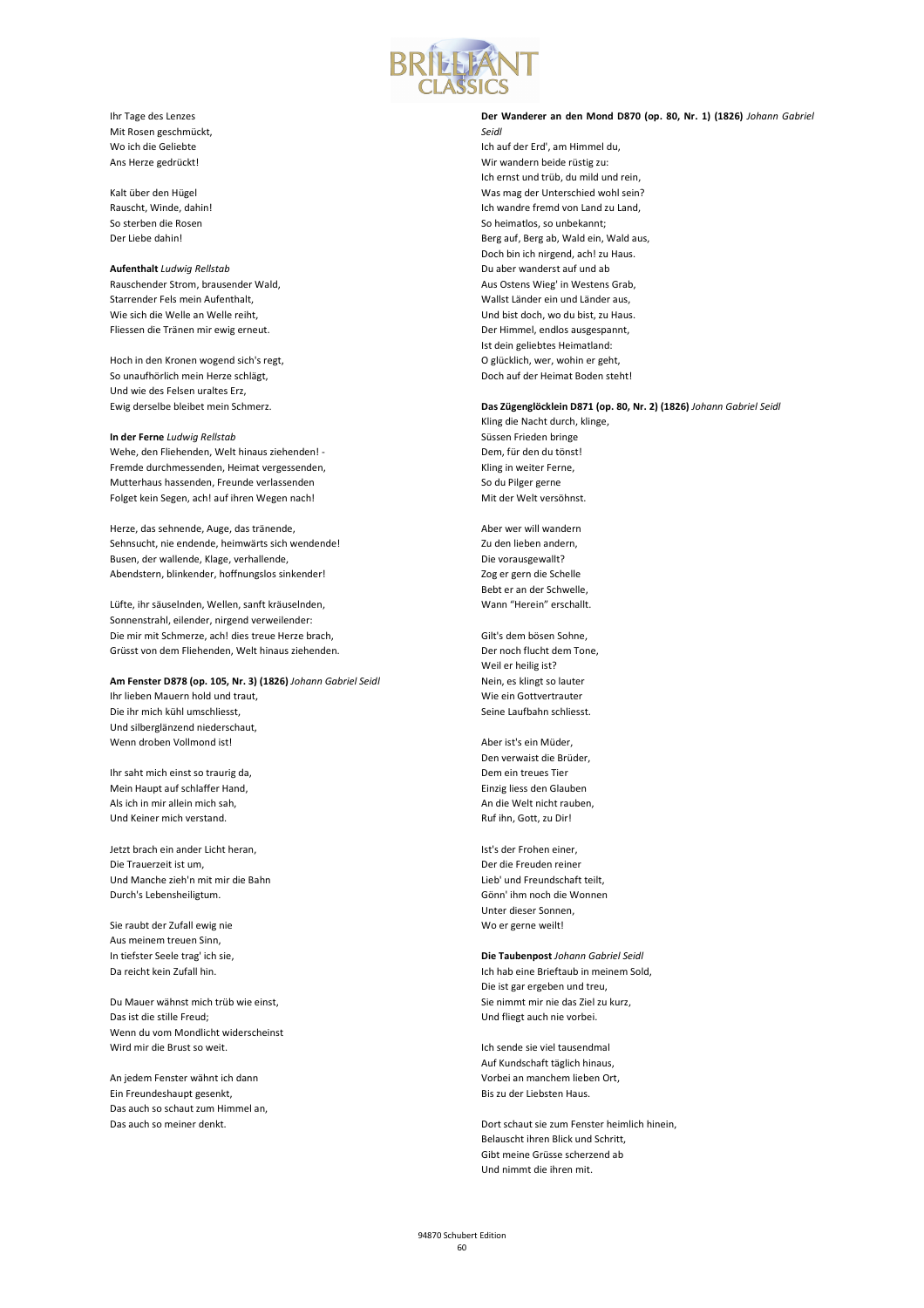

Kein Briefehen brauch ich zu schreiben mehr, Die Träne selbst geb ich ihr: O sie verträgt sie sicher nicht, Gar eifrig dient sie mir.

Bei Tag, bei Nacht, im Wachen, im Traum, Ihr gilt das alles gleich, Wenn sie nur wandern, wandern kann, Dann ist sie überreich.

Sie wird nicht müd, sie wird dicht matt, Der Weg ist stets ihr neu; Sie braucht nicht Lockung, braucht nicht Lohn, Die Taub ist so mir treu.

Drum heg ich sie auch so treu an der Brust, Versichert des schönsten Gewinns; Sie heisst - die Sehnsucht! Kennt ihr sie? Die Botin treuen Sinns.

Das Fischermädchen Heinrich Heine Du schönes Fischermädchen, Treibe den Kahn ans Land; Komm zu mir und setze dich nieder, Wir kosen, Hand in Hand.

Leg an mein Herz dein Köpfchen Und fürchte dich nicht zu sehr; Vertraust du dich doch sorglos Täglich dem wilden Meer!

Mein Herz gleicht ganz dem Meere, Hat Sturm und Ebb und Flut, Und manche schöne Perle In seiner Tiefe ruht.

### Am Meer Heinrich Heine

Das Meer erglänzte weit hinaus im letzten Abendscheine; Wir sassen am einsamen Fischerhaus, wir sassen stumm und alleine. Der Nebel stieg, das Wasser schwoll, die Möwe flog hin und wieder; Aus deinen Augen liebevoll fielen die Tränen nieder. Ich sah sie fallen auf deine Hand und bin aufs Knie gesunken; Ich hab von deiner weissen Hand die Tränen fortgetrunken. Seit jener Stunde verzehrt sich mein Leib, die Seele stirbt vor Sehnen; Mich hat das unglückseIge Weib vergiftet mit ihren Tränen.

## Die Stadt Heinrich Heine

Am fernen Horizonte erscheint wie ein Nebelbild Die Stadt mit ihren Türmen, in Abenddämmrung gehüllt. Ein feuchter Windzug kräuselt die graue Wasserbahn; Mit traurigem Takte rudert der Schiffer in meinem Kahn. Die Sonne hebt sich noch einmal leuchtend vom Boden empor, Und zeigt mir jene Stelle, wo ich das Liebste verlor.

### Der Doppelgänger Heinrich Heine

Still ist die Nacht, es ruhen die Gassen, In diesem Hause wohnte mein Schatz; Sie hat schon längst die Stadt verlassen, Doch steht noch das Haus auf demselben Platz. Da steht auch ein Mensch und starrt in die Höhe, Und ringt die Hände vor Schmerzensgewalt; Mir graust es, wenn ich sein Antlitz sehe - Der Mond zeigt mir meine eigne Gestalt.

Du Doppelgänger, du bleicher Geselle! Was äffst du nach mein Liebesleid, Das mich gequält auf dieser Stelle So manche Nacht, in alter Zeit?

# Ihr Bild Heinrich Heine Ich stand in dunkeln Träumen Und starrt ihr Bildnis an, Und das geliebte Antlitz Heimlich zu leben begann.

Um ihre Lippen Zog sich ein Lächeln wunderbar, Und wie von Wehmutstränen Erglänzte ihr Augenpaar. Auch meine Tränen Flossen mir von den Wangen herab. Und ach! ich kann es nicht glauben, Dass ich dich verloren hab!

Der Atlas Heinrich Heine Ich unglückseiger Atlas! Eine Welt, Die ganze Welt der Schmerzen muss ich tragen. Ich trage Unerträgliches, und brechen Will mir das Herz im Leibe.

Du stolzes Herz, du hast es ja gewollt! Du wolltest glücklich sein, unendlich glücklich, Oder unendlich elend, stolzes Herz, Und jetzo bist du elend!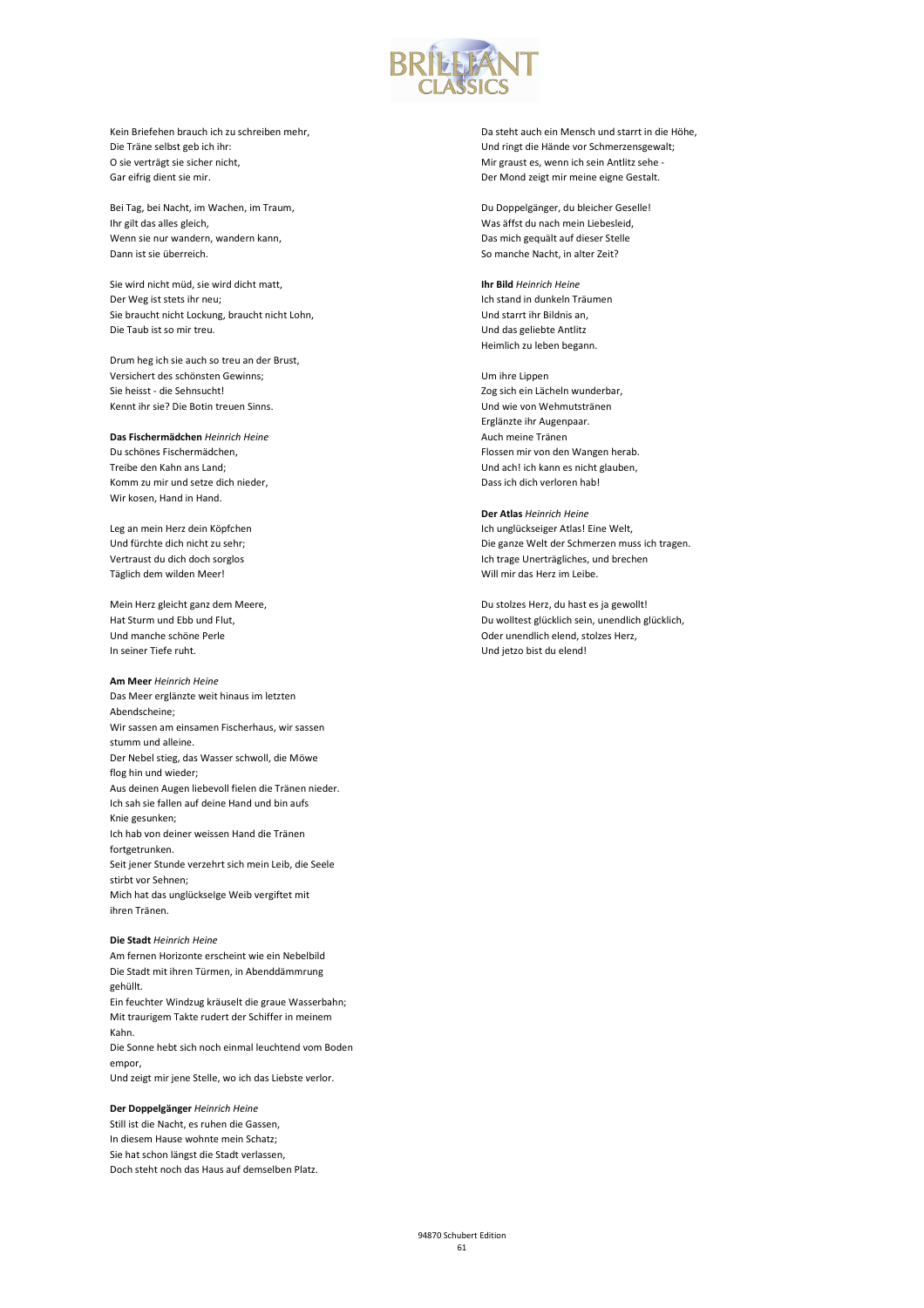

| CD <sub>1</sub>                                               |              |
|---------------------------------------------------------------|--------------|
| Symphony No.1 in D D82<br>1 I. Adagio - Allegro vivace        | 10'15        |
| 2 II. Andante                                                 | 8'42         |
| 3 III. Menuetto: Allegro - Trio                               | 6'08         |
| 4 IV. Allegro vivace                                          | 6'26         |
| Symphony No.2 in B flat D125                                  |              |
| 5 I. Largo - Allegro vivace                                   | 10'28        |
| 6 II. Andante                                                 | 8'54         |
| 7 III. Menuetto: Allegro vivace - Trio                        | 3'43         |
| 8 IV. Presto vivace                                           | 5'54         |
| Staatskapelle Dresden                                         |              |
| <b>Herbert Blomstedt conductor</b>                            |              |
| Total time                                                    | 60'43        |
|                                                               |              |
| CD <sub>2</sub>                                               |              |
| Symphony No.3 in D D200                                       |              |
| 1 I. Adagio maestoso - Allegro con brio                       | 9'38         |
| 2 II. Allegretto<br>3 III. Menuetto: Vivace - Trio            | 4'27<br>4'06 |
| 4 IV. Presto vivace                                           | 4'38         |
|                                                               |              |
| Symphony No.4 in C minor D417 'Tragic'                        |              |
| 5 I. Adagio molto - Allegro vivace                            | 9'47         |
| 6 II. Andante                                                 | 9'32<br>3'20 |
| 7 III. Menuetto: Allegro vivace - Trio<br>8 IV. Allegro       | 7'44         |
|                                                               |              |
| Staatskapelle Dresden                                         |              |
| Herbert Blomstedt conductor                                   |              |
| Total time                                                    | 53'25        |
|                                                               |              |
| CD <sub>3</sub>                                               |              |
| Symphony No.5 in B flat D485                                  |              |
| 1 I. Allegro                                                  | 7'07         |
| 2 II. Andante con moto                                        | 10'45        |
| 3 III. Menuetto: Allegro molto - Trio<br>4 IV. Allegro vivace | 5'12<br>5'51 |
|                                                               |              |
| Symphony No.6 in CD589                                        |              |
| 5 I. Adagio - Allegro                                         | 7'57         |
| 6 II. Andante                                                 | $6'20$       |
| 7 III. Scherzo: Presto - Più lento                            | 6'17<br>9'28 |
| 8 IV. Allegro moderato                                        |              |
| Staatskapelle Dresden                                         |              |
| Herbert Blomstedt conductor                                   |              |
| <b>Total time</b>                                             | 59'22        |
|                                                               |              |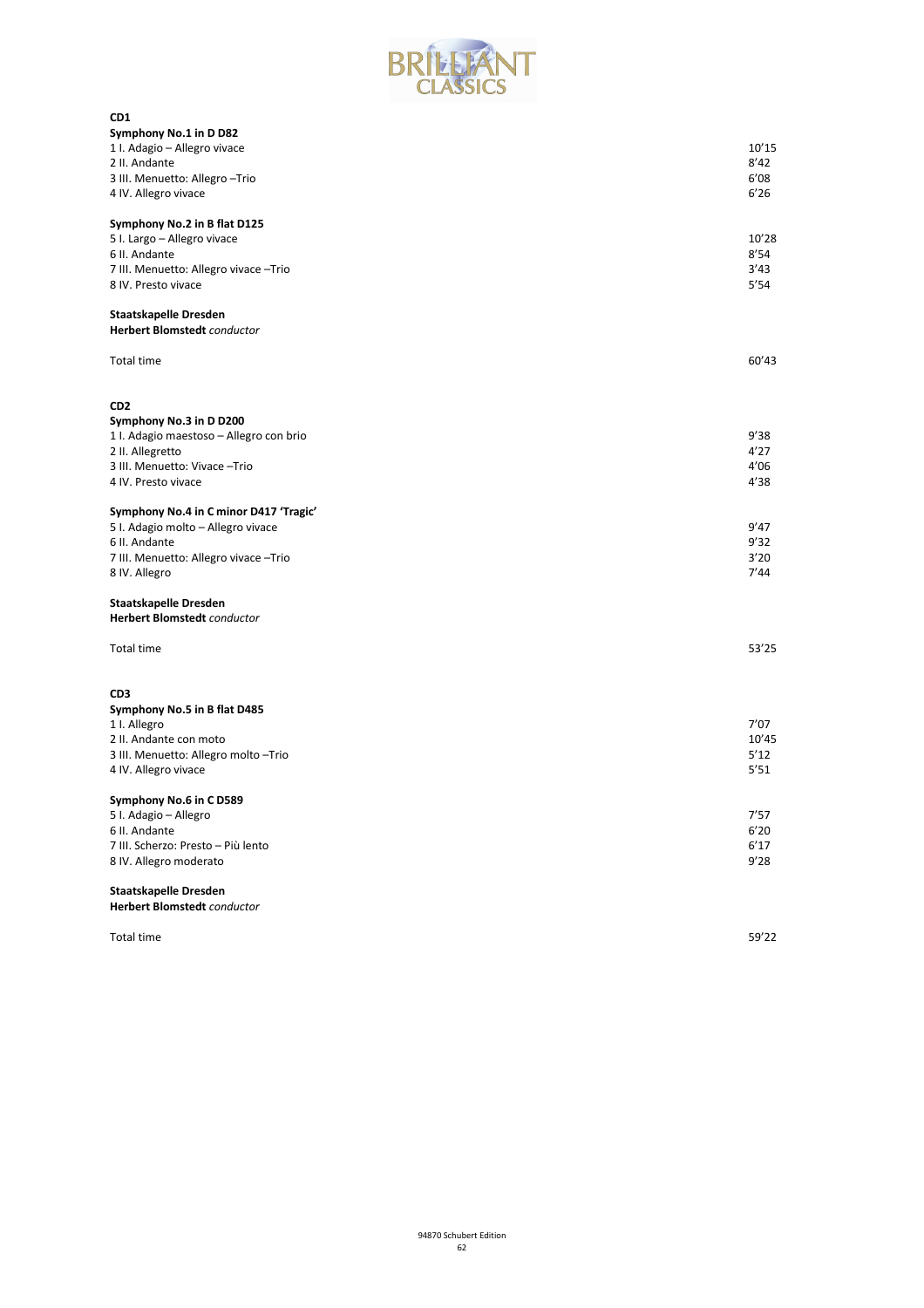

| CD <sub>4</sub>                                                    |              |
|--------------------------------------------------------------------|--------------|
| Symphony No.8 in B minor D759 'Unfinished'                         |              |
| 1 I. Allegro moderato                                              | 11'26        |
| 2 II. Andante con moto                                             | 12'39        |
| Symphony No.9 in C D944 'Great'                                    |              |
| 3 I. Andante – Allegro ma non troppo – Più moto                    | 14'37        |
| 4 II. Andante con moto                                             | 15'50        |
| 5 III. Scherzo: Allegro vivace - Trio                              | 10'54        |
| 6 IV. Finale: Allegro vivace                                       | 12'13        |
|                                                                    |              |
| <b>Staatskapelle Dresden</b><br><b>Herbert Blomstedt conductor</b> |              |
|                                                                    |              |
| Total time                                                         | 78'02        |
|                                                                    |              |
|                                                                    |              |
| CD <sub>5</sub>                                                    |              |
| 1 Rondo in A D438 for violin & strings                             | 14'33        |
| 2 Konzertstück in D D345 for violin & chamber orchestra            | 11'21        |
| 3 Polonaise in B flat D580 for violin & chamber orchestra          | 6'54         |
| 4 5 Minuets and 6 Trios D89 for strings                            | 15'49        |
|                                                                    |              |
| Susanne Lautenbacher violin                                        |              |
| Württemberg Chamber Orchestra of Heilbronn                         |              |
| Jörg Faerber conductor                                             |              |
|                                                                    |              |
| Trio in B flat D581 for violin, viola & cello                      |              |
| 5 I. Allegro moderato                                              | 4'59         |
| 6 II. Andante                                                      | 5'03         |
| 7 III. Menuetto: Allegro - Trio                                    | 3'55<br>6'18 |
| 8 IV. Rondo: Allegretto                                            |              |
| 9 Trio Movement in B flat D471 for violin, viola & cello 7'41      |              |
|                                                                    |              |
| <b>Bell'Arte String Trio:</b>                                      |              |
| Susanne Lautenbacher violin                                        |              |
| <b>Ulrich Koch viola</b>                                           |              |
| Thomas Blees cello                                                 |              |
|                                                                    |              |
| Total time                                                         | 76'38        |
|                                                                    |              |
|                                                                    |              |
| CD <sub>6</sub>                                                    |              |
| Duo in A D574 for violin & piano                                   | 8'00         |
| 1 I. Allegro moderato<br>2 II. Scherzo: Presto                     | 3'57         |
| 3 III. Andantino                                                   | 4'49         |
| 4 IV. Allegro vivace                                               | 5'04         |
|                                                                    |              |
| Fantasy in C D934 for violin & piano                               |              |
| 5 I. Andante molto - Allegro vivace                                | 8'21         |
| 6 II. Andantino                                                    | 10'23        |
| 7 III. Allegro presto                                              | 4'42         |
|                                                                    |              |
| Sonata (Sonatina) in D for violin and piano D384                   |              |
| 8 I. Allegro molto                                                 | 3'54         |
| 9 II. Andante                                                      | 4'22         |
| 10 III. Allegro vivace                                             | 3'34         |
|                                                                    |              |
| György Pauk violin                                                 |              |
| Peter Frankl piano                                                 |              |
|                                                                    |              |
| Total time                                                         | 57'14        |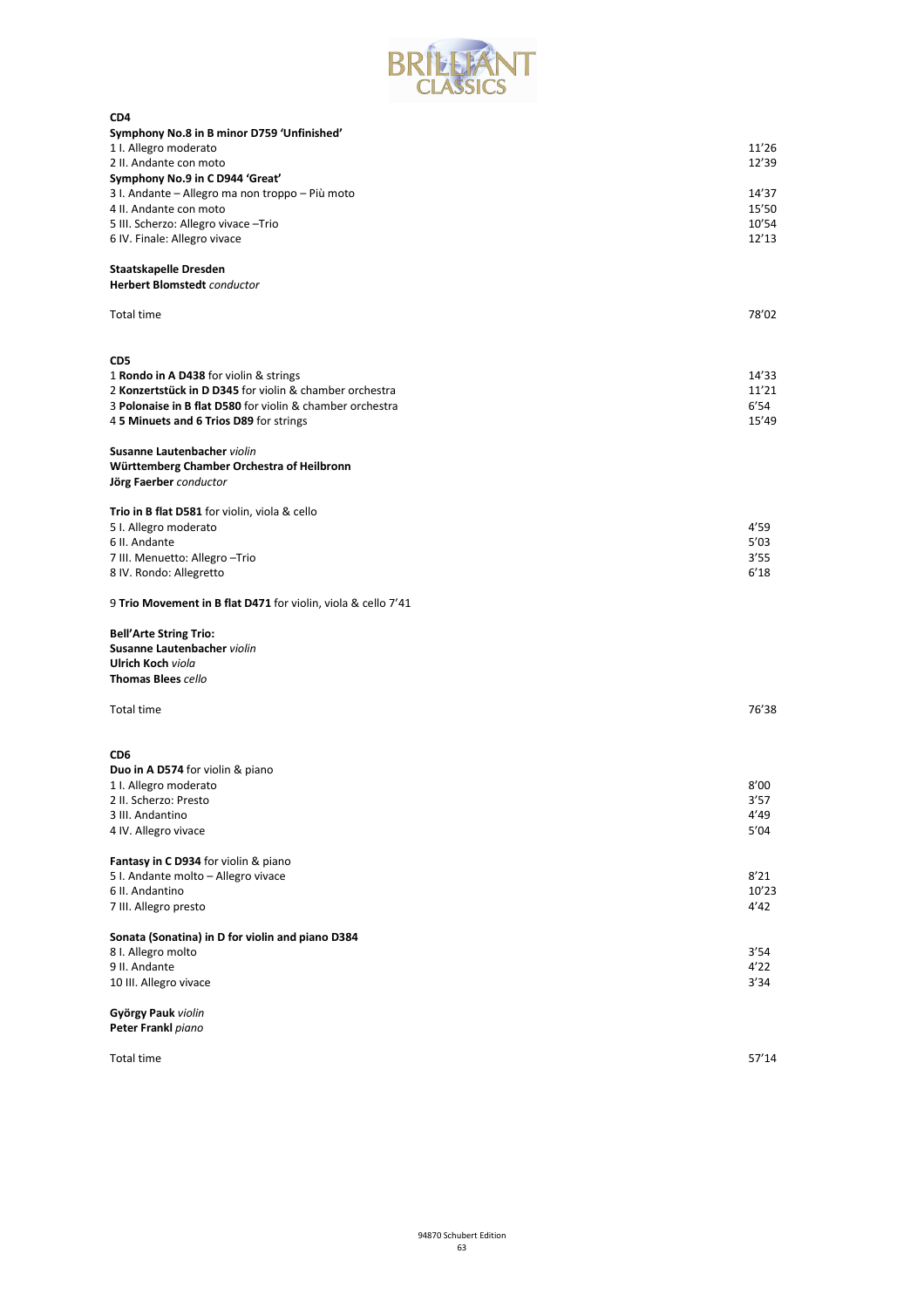

| CD7                                                       |              |
|-----------------------------------------------------------|--------------|
| Sonata (Sonatina) in A minor for violin and piano D385    | 6'10         |
| 1 I. Allegro moderato<br>2 II. Andante                    | 7'09         |
| 3 III. Menuetto: Allegro - Trio                           | 2'22         |
| 4 IV. Allegro                                             | 4'27         |
|                                                           |              |
| Sonata (Sonatina) in G minor for violin and piano D408    |              |
| 5 I. Allegro giusto                                       | 4'28         |
| 6 II. Andante<br>7 III. Menuetto - Trio                   | 3'41<br>2'25 |
| 8 IV. Allegro moderato                                    | 3'50         |
|                                                           |              |
| 9 Rondo brillant in B minor D895 for violin & piano 14'23 |              |
| György Pauk violin                                        |              |
| Peter Frankl piano                                        |              |
| Sonata in A minor D821 'Arpeggione'                       |              |
| 10 I. Allegro moderato                                    | 8'38         |
| 11 II. Adagio - Allegretto                                | 12'21        |
|                                                           |              |
| Paul Olevsky cello                                        |              |
| <b>Walter Hautzig piano</b>                               |              |
| <b>Total time</b>                                         | 70'01        |
|                                                           |              |
|                                                           |              |
| CD <sub>8</sub><br>Piano Trio No.1 in B flat D898         |              |
| 1 I. Allegro moderato                                     | 14'29        |
| 2 II. Andante, un poco mosso                              | 8'36         |
| 3 III. Scherzo: Allegro - Trio                            | 6'41         |
| 4 IV. Rondo: Allegro vivace                               | 8'50         |
| 5 Notturno in E flat D897 for piano, violin & cello       | 10'12        |
|                                                           |              |
| Klaviertrio Amsterdam:                                    |              |
| Klára Würtz piano                                         |              |
| Joan Berkhemer violin                                     |              |
| Nadia David cello                                         |              |
| <b>Total time</b>                                         | 48'50        |
|                                                           |              |
|                                                           |              |
| CD <sub>9</sub><br>Piano Trio No.2 in E flat D929         |              |
| 1 I. Allegro                                              | 11'33        |
| 2 II. Andante con moto                                    | 9'07         |
| 3 III. Scherzando: Allegro moderato                       | 7'08         |
| 4 IV. Allegro moderato                                    | 13'25        |
| <b>Klaviertrio Amsterdam:</b>                             |              |
| Klára Würtz piano                                         |              |
| Joan Berkhemer violin                                     |              |
| Nadia David cello                                         |              |
|                                                           |              |
| Total time                                                | 41'16        |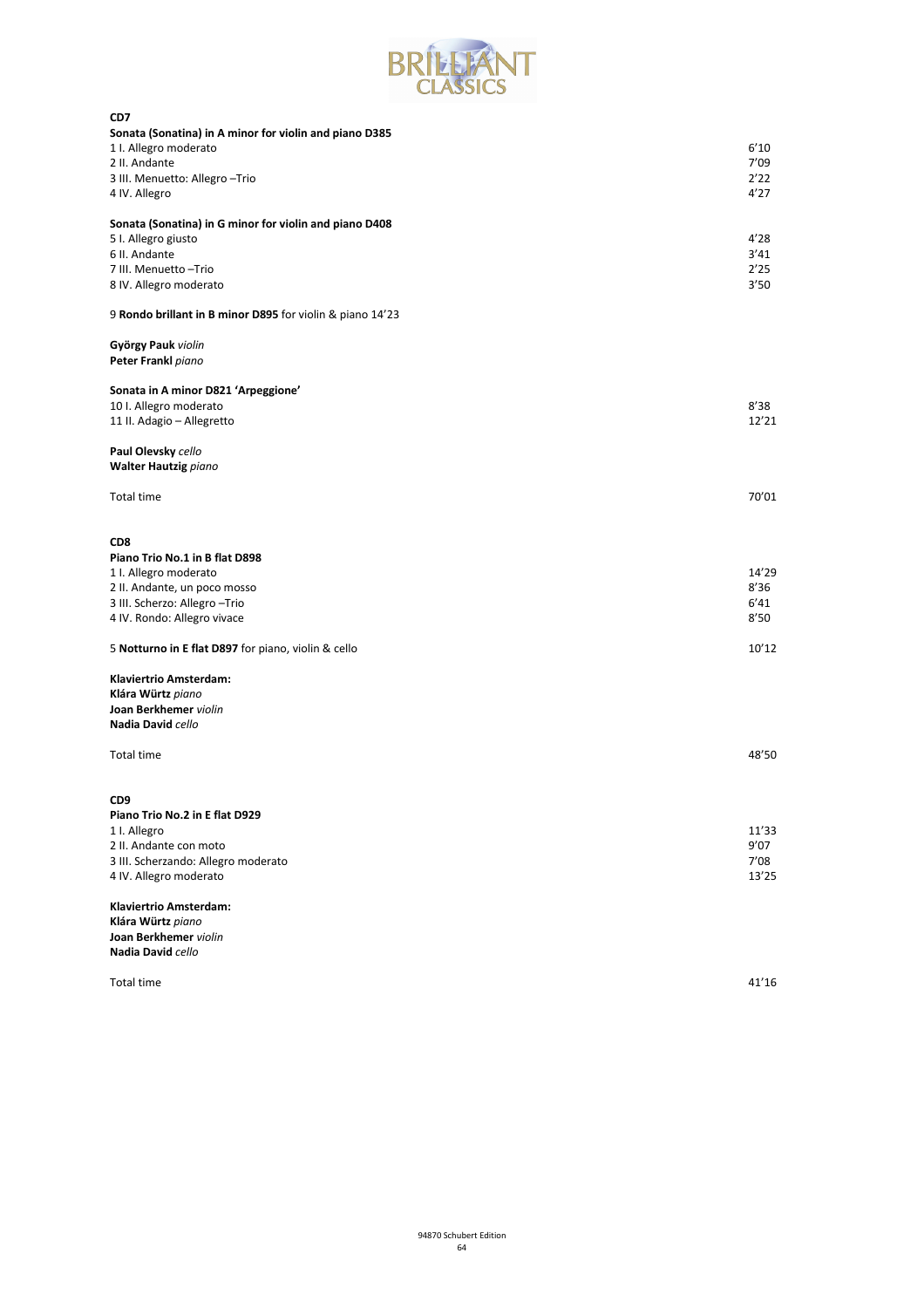

| <b>CD10</b>                                             |              |
|---------------------------------------------------------|--------------|
| <b>String Quartet No.2 in C D32 (fragment)</b>          |              |
| 1 I. Presto<br>2 II. Andante                            | 4'47<br>4'33 |
| 3 III. Menuetto: Allegro - Trio                         | 2'38         |
| 4 IV. Allegro con spirito                               | 5'44         |
|                                                         |              |
| <b>String Quartet No.3 in B flat D36</b>                |              |
| 5 I. Allegro                                            | 6'39         |
| 6 II. Andante                                           | 4'02         |
| 7 III. Menuetto: Allegro ma non troppo - Trio           | 5'29         |
| 8 IV. Allegretto                                        | 6'22         |
| <b>String Quartet No.4 in CD46</b>                      |              |
| 9 I. Adagio - Allegro con moto                          | 6'33         |
| 10 II. Andante con moto                                 | 4'50         |
| 11 III. Menuetto: Allegro-Trio                          | 4'25         |
| 12 IV. Allegro                                          | 4'39         |
|                                                         |              |
| <b>Endres Quartet</b>                                   |              |
|                                                         |              |
| Total time                                              | 61'00        |
|                                                         |              |
| CD11                                                    |              |
| <b>String Quartet No.6 in D D74</b>                     |              |
| 1 I. Allegro ma non troppo                              | 8'48         |
| 2 II. Andante                                           | 6'06         |
| 3 III. Menuetto: Allegro - Trio                         | 4'24         |
| 4 IV. Allegro                                           | 5'58         |
|                                                         |              |
| <b>String Quartet No.9 in G minor D173</b>              |              |
| 5 I. Allegro con brio                                   | 7'22         |
| 6 II. Andantino                                         | 6'35         |
| 7 III. Menuetto: Allegro vivace - Trio<br>8 IV. Allegro | 4'18<br>5'29 |
|                                                         |              |
| String Quartet No.10 in E flat D87                      |              |
| 9 I. Allegro moderato                                   | 6'29         |
| 10 II. Scherzo: Prestissimo - Trio                      | 1'50         |
| 11 III. Adagio                                          | 6'42         |
| 12 IV. Allegro                                          | 5'31         |
|                                                         |              |
| <b>Endres Quartet</b>                                   |              |
|                                                         | 69'50        |
| Total time                                              |              |
|                                                         |              |
| <b>CD12</b>                                             |              |
| String Quartet No.7 in D D94                            |              |
| 1 I. Allegro                                            | 8'48         |
| 2 II. Andante con moto                                  | 5'50         |
| 3 III. Menuetto (Allegretto) - Trio                     | 2'38         |
| 4 IV. Presto                                            | 3'47         |
|                                                         |              |
| 5 Andante in C D3 for string quartet                    | 4'15         |
| String Quartet No.13 in A minor D804 'Rosamunde'        |              |
| 6 I. Allegro ma non troppo                              | 13′51        |
| 7 II. Andante                                           | 8'17         |
| 8 III. Menuetto (Allegretto) - Trio                     | 7'23         |
| 9 IV. Allegro moderato                                  | 8'22         |
|                                                         |              |
| <b>Diogenes Quartet:</b>                                |              |
| Stefan Kirpal, Gundula Kirpal violins                   |              |
| Julia Barthel viola                                     |              |
| Stephen Ristau cello                                    |              |
|                                                         |              |

Total Time 63'16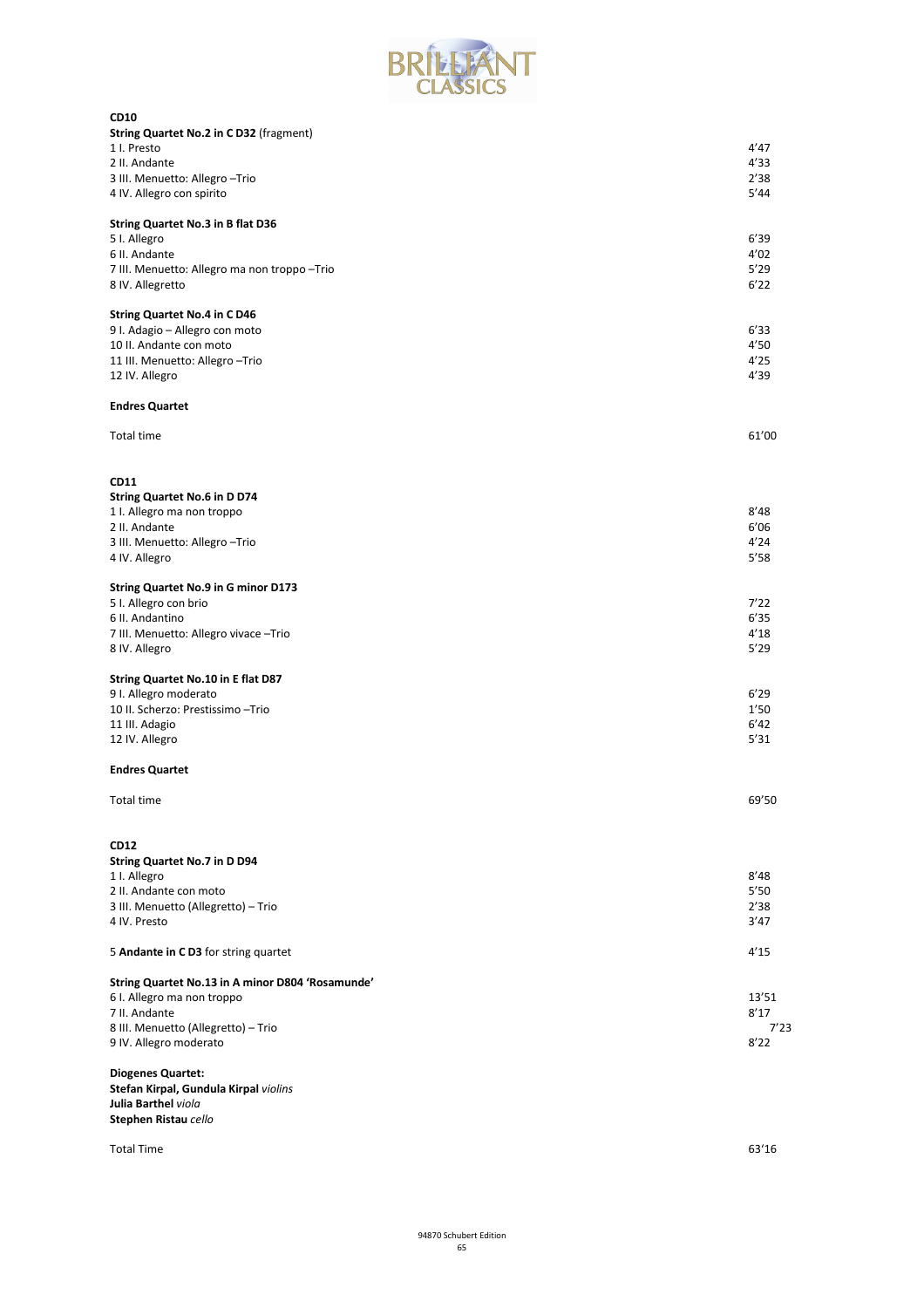

| CD13<br><b>Overture in B flat D601*</b> (fragment completed by Christian Starke)<br>1 Adagio maestoso - Allegro                                                                             | 6'19                            |
|---------------------------------------------------------------------------------------------------------------------------------------------------------------------------------------------|---------------------------------|
| String Quartet No.8 in B flat D112<br>2 I. Allegro ma non troppo<br>3 II. Andante sostenuto<br>4 III. Menuetto: Allegro - Trio<br>5 IV. Presto                                              | 12'42<br>8'45<br>5'03<br>5'08   |
| <b>String Quartet No.11 in E D353</b><br>6 I. Allegro con fuoco<br>7 II. Andante<br>8 III. Menuetto: Allegro vivace - Trio<br>9 IV. Rondo: Allegro vivace                                   | 7'12<br>5'24<br>3'24<br>5'22    |
| <b>Diogenes Quartet:</b><br>Stefan Kirpal, Gundula Kirpal violins<br>Julia Barthel viola · Stephen Ristau cello<br>*First recording of completed version                                    |                                 |
| CD14<br>String Quartet No.1 in G minor/B flat D18<br>1 I. Andante - Presto vivace<br>2 II. Menuetto - Trio<br>3 III. Andante<br>4 IV. Presto                                                | 5'49<br>3'05<br>4'03<br>4'03    |
| <b>String Quartet No.5 in B flat D68</b><br>5 I. Allegro<br>6 II. Allegro (Finale)                                                                                                          | 10'41<br>7'07                   |
| <b>Diogenes Quartet:</b><br>Stefan Kirpal, Gundula Kirpal violins<br>Alba González i Becerra viola<br>Stephen Ristau cello                                                                  |                                 |
| String Quartet No.14 in D minor D810 'Der Tod und das Mädchen'<br>7 I. Allegro<br>8 II. Andante con moto<br>9 III. Scherzo: Allegro molto -Trio<br>10 IV. Presto<br><b>Brandis Quartet:</b> | 16'11<br>13'05<br>3'53<br>9'20  |
| Thomas Brandis, Peter Brem violins<br>Wilfried Strehle viola<br><b>Wolfgang Boettcher cello</b>                                                                                             |                                 |
| Total time                                                                                                                                                                                  | 77'42                           |
| <b>CD15</b><br>1 String Quartet No.12 in C minor ('Quartettsatz') D703                                                                                                                      | 8'44                            |
| String Quartet No.15 in G D887<br>2 I. Allegro molto moderato<br>3 II. Andante un poco moto<br>4 III. Scherzo: Allegro vivace - Trio: Allegretto<br>5 IV. Allegro assai                     | 14'54<br>11'35<br>6'53<br>10'39 |
| <b>Brandis Quartet:</b><br>Thomas Brandis, Peter Brem violins<br>Wilfried Strehle viola<br><b>Wolfgang Boettcher cello</b>                                                                  |                                 |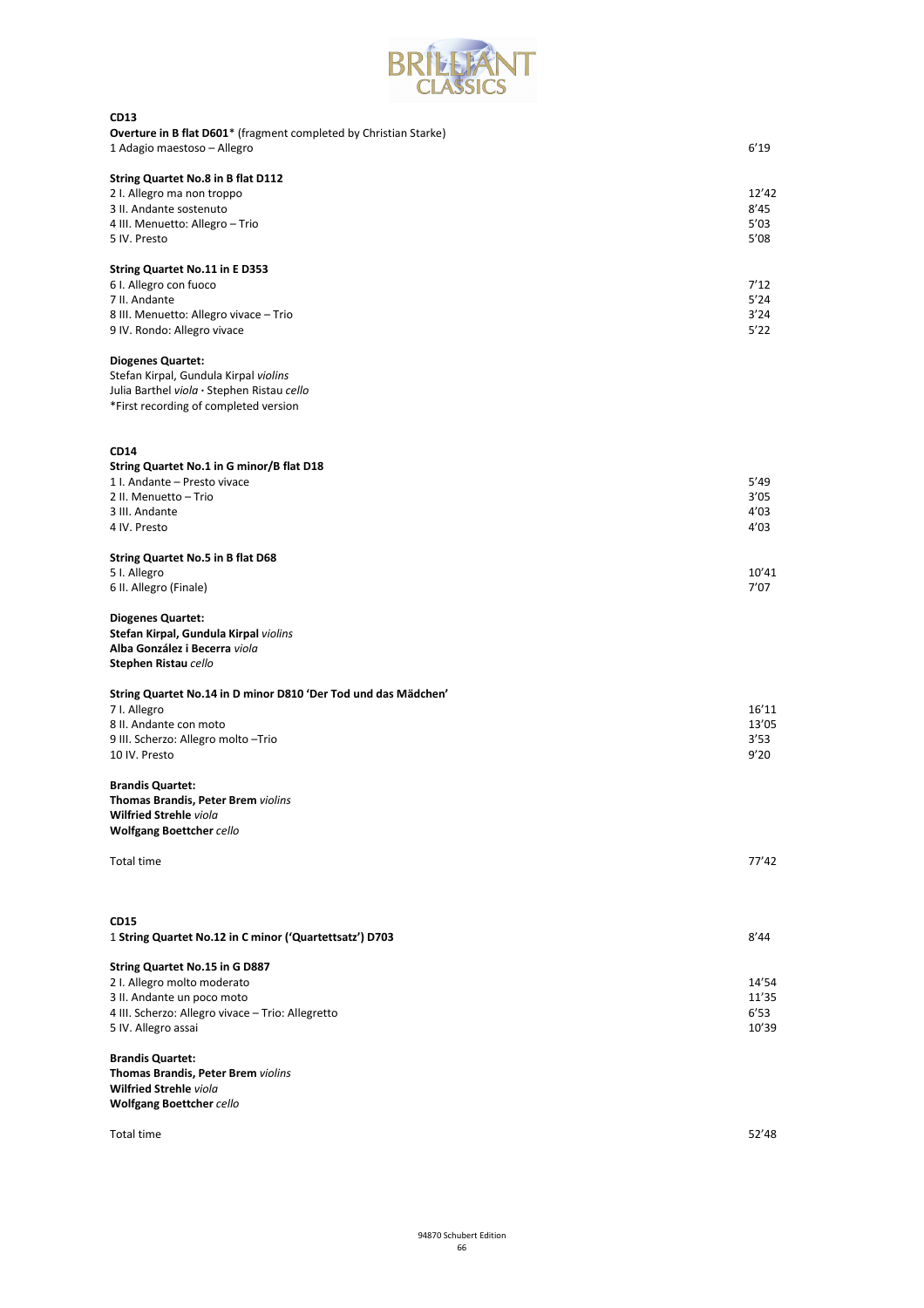

| CD16                                                                             |       |
|----------------------------------------------------------------------------------|-------|
| Piano Quintet in A D667 'Trout'                                                  |       |
| 1 I. Allegro vivace                                                              | 13'17 |
| 2 II. Andante                                                                    | 6'16  |
| 3 III. Scherzo: Presto - Trio                                                    | 4'16  |
| 4 IV. Theme & Variations: Andantino - Allegretto                                 | 7'15  |
| 5 V. Finale: Allegro giusto                                                      | 6'43  |
|                                                                                  |       |
| <b>Nepomuk Fortepiano Quintet:</b>                                               |       |
| Riko Fukuda fortepiano                                                           |       |
| Franc Polman violin · Elisabeth Smalt viola                                      |       |
|                                                                                  |       |
| Jan Insinger cello · Pieter Smithuijsen double bass                              |       |
| 6 Sonata in B flat D28 for piano trio                                            | 7'39  |
|                                                                                  |       |
| <b>Trio Concertante</b>                                                          |       |
| 7 Adagio and Rondo Concertante in F D487 for piano, violin, viola and cello      |       |
| <b>Rochester Chamber Players</b>                                                 |       |
| Total time: 56'16                                                                |       |
|                                                                                  |       |
|                                                                                  |       |
| <b>CD17</b>                                                                      |       |
| String Quintet in C D956 for two violins, viola & two cellos                     |       |
| 1 I. Allegro non troppo                                                          | 20'13 |
| 2 II. Adagio                                                                     | 14'06 |
| 3 III. Scherzo: Presto - Trio: Andante sostenuto                                 | 9'52  |
| 4 IV. Allegretto                                                                 | 9'55  |
|                                                                                  |       |
| <b>Brandis Quartet:</b>                                                          |       |
| Thomas Brandis, Peter Brem violins                                               |       |
| Wilfried Strehle viola                                                           |       |
| Wolfgang Boettchers, Wen-Sinn Yang (guest performer) cellos                      |       |
|                                                                                  |       |
| Total time                                                                       | 54'09 |
|                                                                                  |       |
|                                                                                  |       |
| <b>CD18</b>                                                                      |       |
| <b>Octet in F D803</b> for clarinet, horn, bassoon, string quartet & double bass |       |
| 1 I. Adagio – Allegro – Più allegro                                              | 15'35 |
| 2 II. Adagio                                                                     | 10'46 |
|                                                                                  | 6'11  |
| 3 III. Allegro vivace - Trio                                                     |       |
| 4 IV. Andante con variazioni                                                     | 12'27 |
| 5 V. Menuetto: Allegretto - Trio                                                 | 7'37  |
| 6 VI. Andante molto - Allegro                                                    | 10'03 |
| <b>Berlin Philharmonic Octet:</b>                                                |       |
|                                                                                  |       |
| Alois Brandhofer clarinet                                                        |       |
| <b>Gerd Seifert horn</b>                                                         |       |
| Hans Lemke bassoon                                                               |       |
| Saschko Gawriloff, Rainer Mehne violins                                          |       |
| Wilfried Strehle viola                                                           |       |
| Peter Steiner cello                                                              |       |
| Rainer Zepperitz double bass                                                     |       |
|                                                                                  |       |
| Total time                                                                       | 62'43 |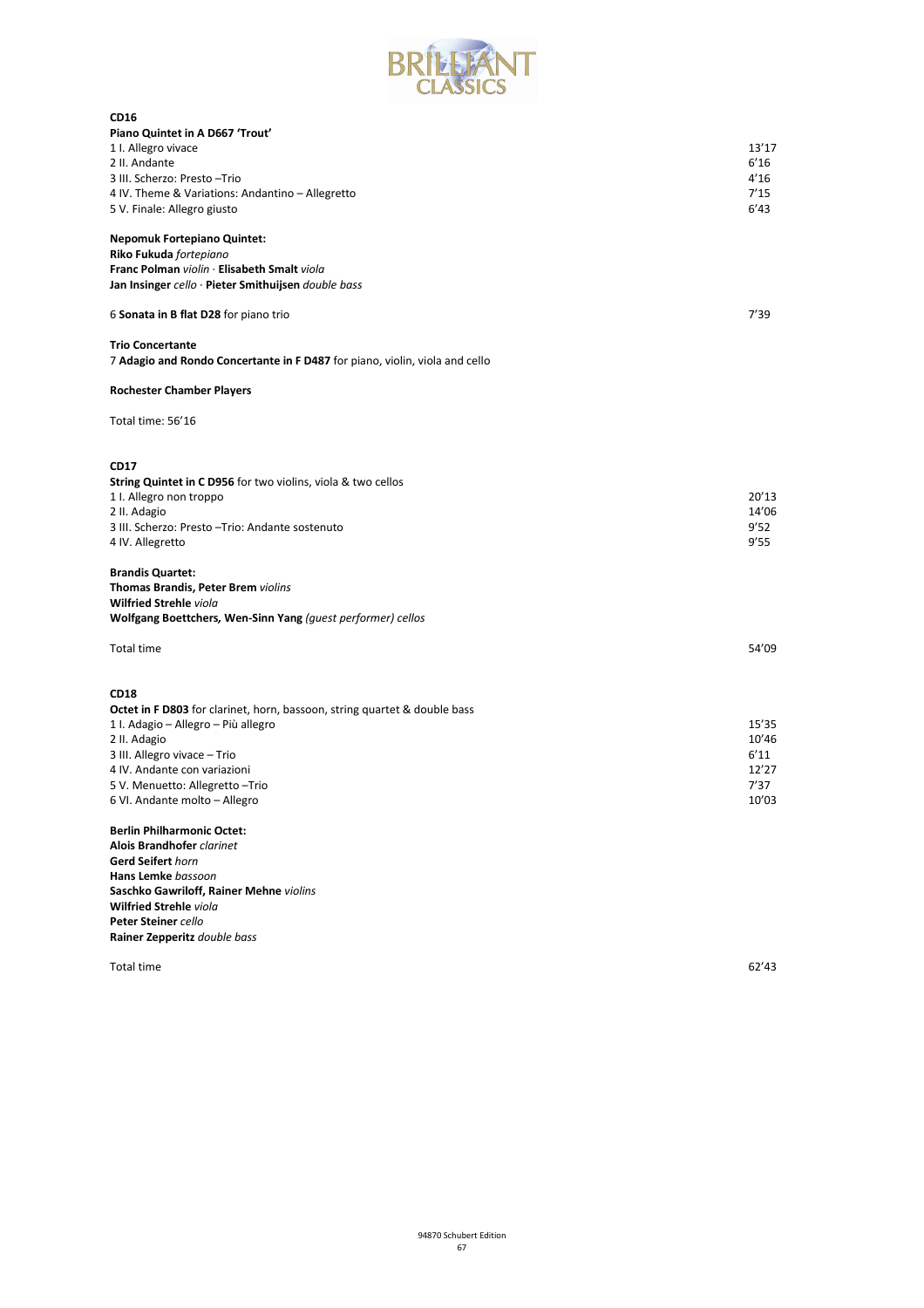

| <b>CD19</b>                                                                          |              |
|--------------------------------------------------------------------------------------|--------------|
| Piano Sonata in B flat D960                                                          |              |
| 1 I. Molto moderato                                                                  | 21'39        |
| 2 II. Andante sostenuto                                                              | 9'42         |
| 3 III. Scherzo: Allegro vivace con delicatezza - Trio<br>4 IV. Allegro ma non troppo | 4'00<br>8'26 |
|                                                                                      |              |
| Piano Sonata in B D575                                                               |              |
| 5 I. Allegro ma non troppo                                                           | 7'20         |
| 6 II. Andante                                                                        | 5'30         |
| 7 III. Scherzo: Allegretto - Trio                                                    | 4'53         |
| 8 IV. Allegro giusto                                                                 | 4′48         |
| 9 Allegro in A minor D947 'Lebensstürme'* for piano four hands                       | 11'38        |
| Klára Würtz piano                                                                    |              |
| *with Pieter van Winkel piano duet                                                   |              |
|                                                                                      |              |
| Total time                                                                           | 78'06        |
|                                                                                      |              |
| <b>CD20</b>                                                                          |              |
| Piano Sonata in A D959                                                               |              |
| 1 I. Allegro                                                                         | 17'50        |
| 2 II. Andantino                                                                      | 8'43         |
| 3 III. Scherzo: Allegro vivace - Trio: Un poco più lento                             | 5'06         |
| 4 IV. Rondo: Allegretto                                                              | 13'08        |
| Piano Sonata in E minor D566                                                         |              |
| 5 I. Moderato                                                                        | 6'13         |
| 6 II. Allegretto                                                                     | 7'58         |
| 7 III. Scherzo: Allegro vivace                                                       | 5'16         |
| 8 IV. Rondo: Allegretto                                                              | 6'25         |
|                                                                                      |              |
| Frank van de Laar piano                                                              |              |
|                                                                                      | 70'42        |
| Total time                                                                           |              |
|                                                                                      |              |
| <b>CD21</b>                                                                          |              |
| Piano Sonata in C minor D958                                                         |              |
| 1 I. Allegro                                                                         | 11'13        |
| 2 II. Adagio                                                                         | 7'21         |
| 3 III. Menuetto: Allegro - Trio                                                      | 3'26         |
| 4 IV. Allegro                                                                        | 8'58         |
| Folke Nauta piano                                                                    |              |
| Piano Sonata in F minor D625                                                         |              |
| 5 I. Allegro (finished by Alwin Bär]                                                 | 9'05         |
| 6 II. Scherzo: Allegretto - Trio                                                     | 3'39         |
| 7 III. Allegro                                                                       | 6'49         |
| Alwin Bär piano                                                                      |              |
|                                                                                      |              |
| Total time                                                                           | 50'43        |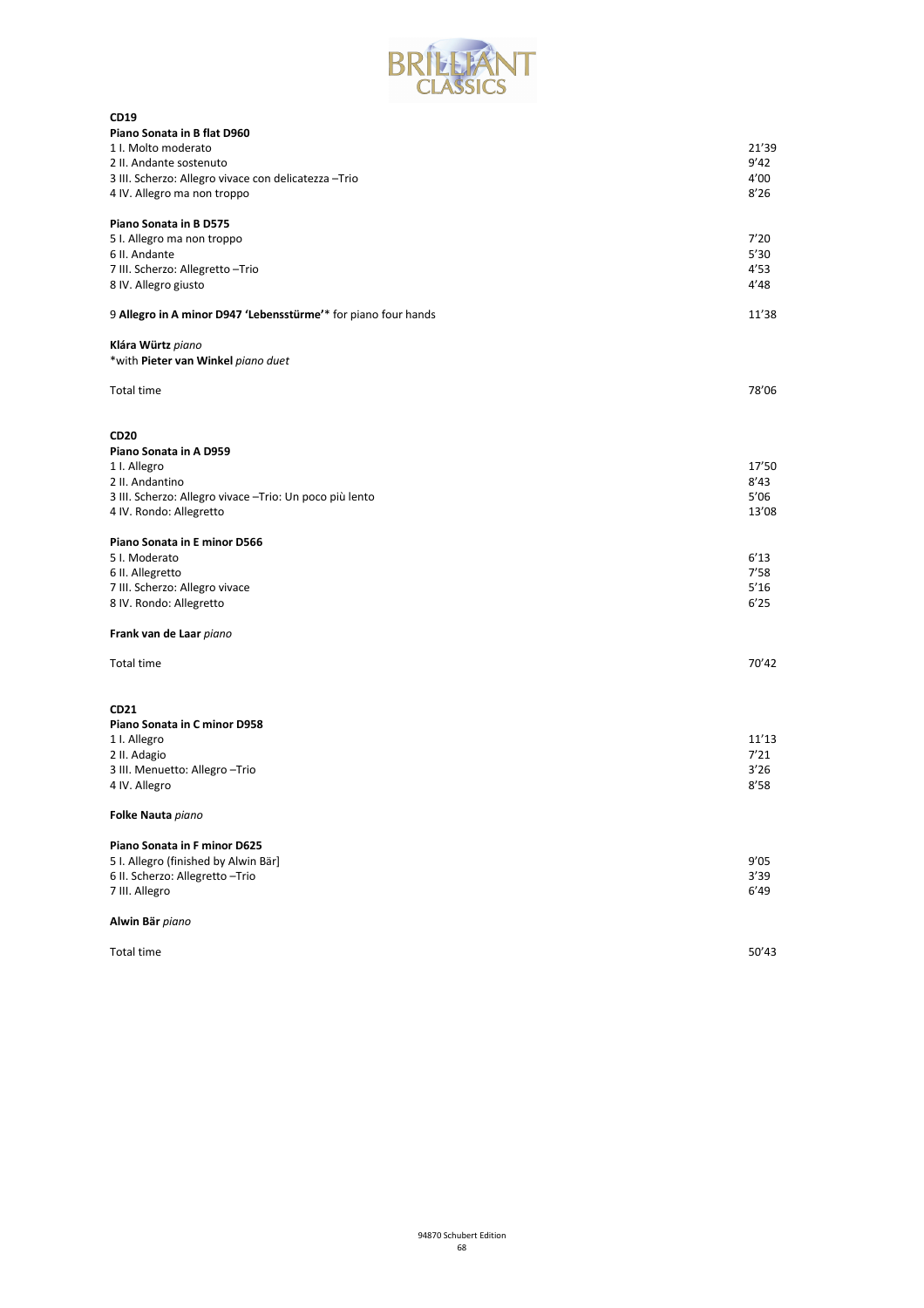

| <b>CD22</b>                                                  |                |
|--------------------------------------------------------------|----------------|
| Piano Sonata in D D850 'Gasteiner'<br>1 I. Allegro vivace    | 8'56           |
| 2 II. Con moto                                               | 13'58          |
| 3 III. Scherzo: Allegro vivace - Trio                        | 9'38<br>9'10   |
| 4 IV. Rondo: Allegro moderato                                |                |
| Piano Sonata in C D840 'Reliquie'                            |                |
| 5 I. Moderato<br>6 II. Andante                               | 14'02<br>9'39  |
|                                                              |                |
| Piano Sonata in A flat D557                                  |                |
| 7 I. Allegro moderato                                        | 3'43           |
| 8 II. Andante<br>9 III. Allegro                              | 3'48<br>6'43   |
|                                                              |                |
| Frank van de Laar piano                                      |                |
| Total time                                                   | 79'52          |
|                                                              |                |
| <b>CD23</b>                                                  |                |
| Piano Sonata in A minor D784                                 |                |
| 1 I. Allegro giusto                                          | 12'33          |
| 2 II. Andante                                                | 4'38           |
| 3 III. Allegro vivace                                        | 5'18           |
| Piano Sonata in G D894                                       |                |
| 4 I. Molto moderato e cantabile                              | 18'10          |
| 5 II. Andante                                                | 8'09<br>4'23   |
| 6 III. Menuetto: Allegro moderato - Trio<br>7 IV. Allegretto | 9'01           |
|                                                              |                |
| David Kuyken piano                                           |                |
| Total time                                                   | 62'15          |
|                                                              |                |
| <b>CD24</b>                                                  |                |
| Piano Sonata in A minor D537                                 |                |
| 1 I. Allegro ma non troppo                                   | 10'42          |
| 2 II. Allegretto, quasi andantino<br>3 III. Allegro vivace   | 8'36<br>4'18   |
|                                                              |                |
| Piano Sonata in A D664                                       |                |
| 4 I. Allegro moderato                                        | 11'06          |
| 5 II. Andante<br>6 III. Allegro                              | $5'12$<br>7'23 |
|                                                              |                |
| Klára Würtz piano                                            |                |
| 3 Klavierstücke D946                                         |                |
| 7 I. No.1 in E flat minor: Allegro assai                     | 13'10          |
| 8 II. No.2 in E flat: Allegretto                             | 10'55          |
| 9 III. No.3 in C: Allegro                                    | 5'43           |
| Pieter van Winkel piano                                      |                |
| Total time                                                   | 77'17          |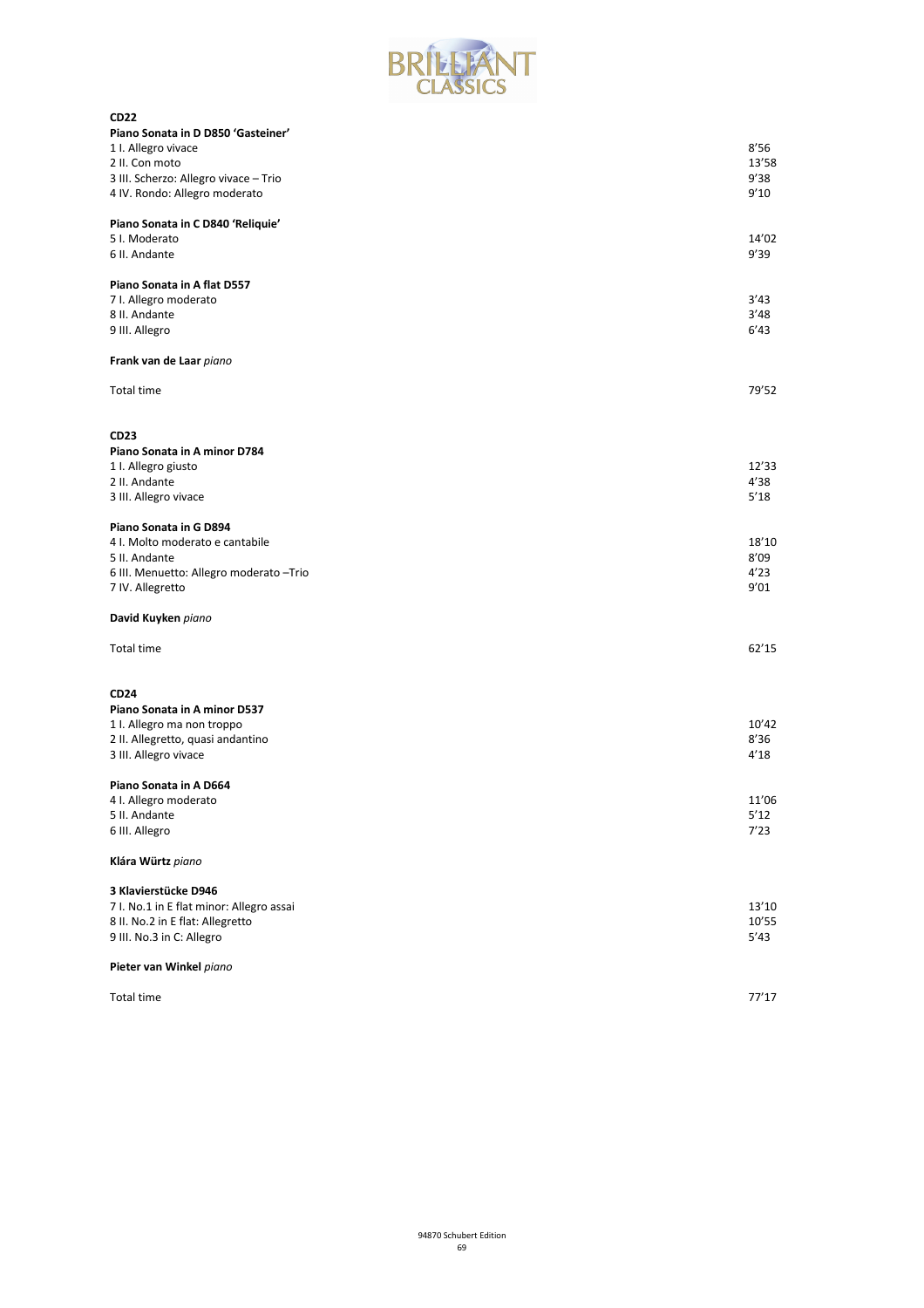

| <b>CD25</b>                                              |       |
|----------------------------------------------------------|-------|
| Piano Sonata in A minor D845                             |       |
| 1 I. Moderato                                            | 11'40 |
| 2 II. Andante poco mosso                                 | 12'35 |
| 3 III. Scherzo: Allegro vivace - Trio: Un poco più lento | 8'25  |
| 4 IV. Rondo: Allegro vivace                              | 5'38  |
| Piano Sonata in E D459                                   |       |
| 5 I. Allegro moderato                                    | 6'48  |
| 6 II. Scherzo: Allegro                                   | 4'56  |
| 7 III. Adagio                                            | 6'19  |
| 8 IV. Scherzo con trio                                   | 3'03  |
| 9 V. Allegro patetico                                    | 6'48  |
| Bart van Oort fortepiano                                 |       |
| <b>Total time</b>                                        | 66'23 |
| CD <sub>26</sub>                                         |       |
| Piano Sonata in E D157                                   |       |
| 1 I. Allegro ma non troppo                               | 5'20  |
| 2 II. Andante                                            | 5'55  |
| 3 III. Menuetto: Allegro vivace - Trio                   | 3'43  |
| Piano Sonata in CD279                                    |       |
| 4 I. Allegro moderato                                    | 6'40  |
| 5 II. Andante                                            | 5'20  |
| 6 III. Menuetto: Allegro vivace - Trio                   | 3'08  |
| 7 IV. Allegretto (fragment]                              | 7'05  |
| Piano Sonata in E flat D568                              |       |
| 8 I. Allegro moderato                                    | 6'27  |
| 9 II. Andante molto                                      | 5'28  |
| 10 III. Menuetto: Allegretto-Trio                        | 3'40  |
| 11 IV. Allegro moderato                                  | 7'38  |
| 12 Fantasy in C minor D2e                                | 7'10  |
| 13 Allegretto in C minor D915                            | 4'19  |
| 14 Scherzo in B flat D593                                | 3'58  |
|                                                          |       |
| Tamara Rumiantsev piano                                  |       |
| Total time                                               | 76'11 |
|                                                          |       |
| <b>CD27</b>                                              |       |
| 4 Impromptus D899                                        |       |
| 1 No.1 in C minor: Allegro molto moderato                | 8'30  |
| 2 No.2 in E flat: Allegro                                | 4'19  |
| 3 No.3 in G flat: Andante                                | 5'18  |
| 4 No.4 in A flat: Allegretto                             | 7'06  |
| 6 Moments musicaux D780                                  |       |
| 5 No.1 in C: Moderato                                    | 4'46  |
| 6 No.2 in A flat : Andantino                             | 5'45  |
| 7 No.3 in F minor: Allegro moderato                      | 1'40  |
| 8 No.4 in C sharp minor: Moderato                        | 4'39  |
| 9 No.5 in F minor: Allegro vivace                        | 2'04  |
| 10 No.6 in A flat : Allegretto                           | 6'23  |
| 3 Klavierstücke D946                                     |       |
| 11 No.1 in E flat minor: Allegro assai                   | 8'52  |
| 12 No.2 in E flat: Allegretto                            | 9'41  |
| 13 No.3 in C: Allegro                                    | 5'05  |
| <b>Alfred Brendel piano</b>                              |       |
|                                                          |       |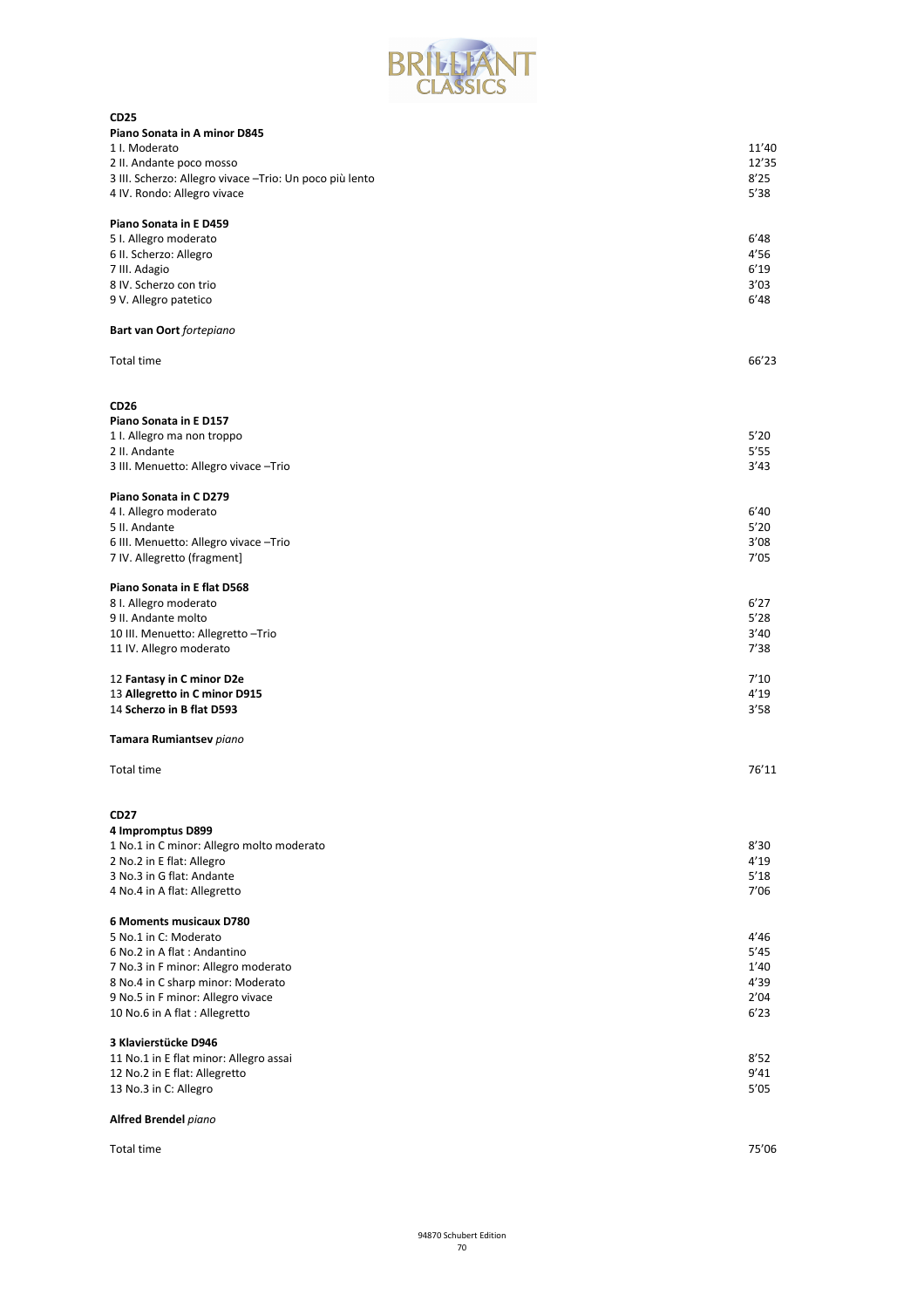

| <b>CD28</b><br>1 Fantasy in C D760 'Wanderer Fantasy'                                                                                                                                                                                                                                                                        | 22'10                                                                  |
|------------------------------------------------------------------------------------------------------------------------------------------------------------------------------------------------------------------------------------------------------------------------------------------------------------------------------|------------------------------------------------------------------------|
| 4 Impromptus D935<br>2 No.1 in F minor: Allegro moderato<br>3 No.2 in A flat: Allegretto<br>4 No.3 in B flat: Andante (Theme & Variations 'Rosamunde')<br>5 No.4 in F minor: Allegro scherzando                                                                                                                              | 9'00<br>5'23<br>10'30<br>5′20                                          |
| Wanderer Fantasy in C S366 for piano & orchestra, realised by Franz Liszt<br>$6$ I. Allegro –<br>7 II. Adagio -<br>8 III. Presto-<br>9 IV. Allegro                                                                                                                                                                           | 6'18<br>7'29<br>4'52<br>3'24                                           |
| <b>Alfred Brendel piano</b><br>Vienna Volksoper Orchestra (6-9)<br>Michael Gielen (6-9)                                                                                                                                                                                                                                      |                                                                        |
| <b>Total time</b>                                                                                                                                                                                                                                                                                                            | 74'48                                                                  |
| <b>CD29</b><br>134 Valses sentimentale D779<br>2 Minuet in C sharp minor D600<br>3 German Dance in C sharp with Trio in A D139<br>4 Trio in E D610<br>512 German Dances D420<br>6 12 Ecossaises D299<br>716 Ländler and 2 Ecossaises 'Wiener Damen-Ländler' D734<br>86 German Dances D820<br>912 Waltzes D969 'Valse nobles' | 20'38<br>1'16<br>1'47<br>1'06<br>7'34<br>5'22<br>11'20<br>6'22<br>9'50 |
| 10 3 Minuets, each with 2 trios D380<br>No.1 in E - Trio I - Trio II<br>No.2 in A - Trio I - Trio II<br>No.3 in $C -$ Trio I (Trio II lost)                                                                                                                                                                                  | 7'00                                                                   |
| 11 2 Ländler in E flat D980b (formerly D679)<br>12 12 Ländler D681 - Nos. 5-12                                                                                                                                                                                                                                               | 1'00<br>4'28                                                           |
| Michael Endres piano                                                                                                                                                                                                                                                                                                         |                                                                        |
| Total time                                                                                                                                                                                                                                                                                                                   | 79'06                                                                  |
| <b>CD30</b><br>1 20 Waltzes D146<br>2 Variation on a waltz by Anton Diabelli D718<br>3 12 Grazer Waltzer D924<br>48 Ecossaises D529<br>512 German Dances D790<br>6 Waltz in G D979                                                                                                                                           | 25'41<br>1'22<br>9'13<br>2'57<br>9'56<br>0'54                          |
| 72 Minuets, each with 2 trios D91<br>Minuet No.1 - Trio I - Trio II<br>Minuet No.2 - Trio I - Trio II                                                                                                                                                                                                                        | 5'19                                                                   |
| 88 Ländler in B flat D378                                                                                                                                                                                                                                                                                                    | 3'57                                                                   |
| from 30 Minuets with Trios D41<br>9 Minuets Nos. 1-8 - Minuets Nos. 11-12 - Ländler Nos. 5-12                                                                                                                                                                                                                                | 18'45                                                                  |
| Michael Endres piano                                                                                                                                                                                                                                                                                                         |                                                                        |
| Total time                                                                                                                                                                                                                                                                                                                   | 79'16                                                                  |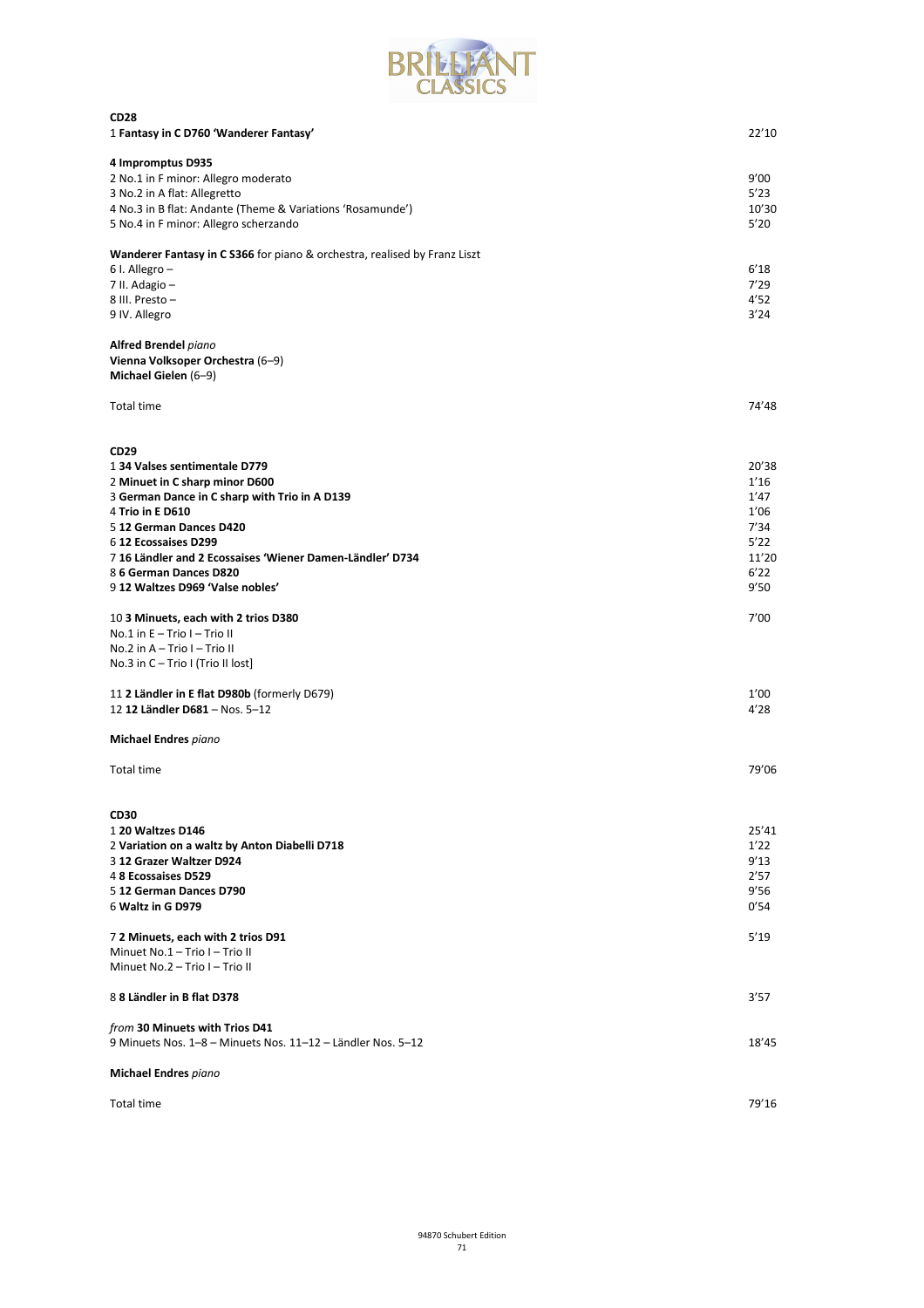

| <b>CD31</b><br>117 Ländler D366                                                                                                                                                                                                                                                                                                                                             | 11'16                                                                                                |
|-----------------------------------------------------------------------------------------------------------------------------------------------------------------------------------------------------------------------------------------------------------------------------------------------------------------------------------------------------------------------------|------------------------------------------------------------------------------------------------------|
| Galop and 8 Ecossaises D735<br>2 Galop - Trio - Ecossaises Nos. 1-8                                                                                                                                                                                                                                                                                                         | 4'19                                                                                                 |
| 3 German Dance in G flat D722<br>4 3 German Dances D971<br>5 2 German Dances D769<br>6 2 German Dances D841<br>73 German Dances D973                                                                                                                                                                                                                                        | 0'49<br>2'04<br>1'29<br>1'29<br>2'06                                                                 |
| 12 German Dances from Vienna D128<br>8 Introduction - Dances Nos. 1-12                                                                                                                                                                                                                                                                                                      | 10'41                                                                                                |
| 9 36 Original Dances D365                                                                                                                                                                                                                                                                                                                                                   | 22'31                                                                                                |
| from 30 Minuets with Trios D41<br>10 Nos. 13-18 & 20-23                                                                                                                                                                                                                                                                                                                     | 19'29                                                                                                |
| Michael Endres piano                                                                                                                                                                                                                                                                                                                                                        |                                                                                                      |
| <b>Total time</b>                                                                                                                                                                                                                                                                                                                                                           | 77'31                                                                                                |
| <b>CD32</b><br>12 Waltzes, 17 Ländler and 9 Ecossaises D145<br>1 Waltzes Nos. 1-12<br>2 Ländler Nos. 1-17<br>3 Ecossaises Nos. 1-9                                                                                                                                                                                                                                          | 10'50<br>11'07<br>2'58                                                                               |
| 4 German Dance in C sharp minor and Ecossaise in D flat D643                                                                                                                                                                                                                                                                                                                | 1'13                                                                                                 |
| from 12 Ecossaises D781<br>5 Nos. 2-12 (Index 1-4)                                                                                                                                                                                                                                                                                                                          | 4'11                                                                                                 |
| from 2 Ländler in D flat D980c<br>(formerly D860; fragment)<br>6 Ländler No.2                                                                                                                                                                                                                                                                                               | 0'49                                                                                                 |
| 74 komische Ländler in D D354<br>816 German Dances and 2 Ecossaises D783                                                                                                                                                                                                                                                                                                    | 2'39<br>11'10                                                                                        |
| from 6 Ecossaises in A flat D697<br>9 Nos. 1-4 & 6                                                                                                                                                                                                                                                                                                                          | 0'46                                                                                                 |
| 10 Waltz in A flat D978<br>11 6 Ecossaises D421<br>12 Ecossaise in E flat D511                                                                                                                                                                                                                                                                                              | 1'06<br>2'05<br>0'27                                                                                 |
| from 6 Minuets D2d (formerly D995)<br>13 Nos. 1 & 2                                                                                                                                                                                                                                                                                                                         | 2'05                                                                                                 |
| 14 Grazer Galopp in C D925<br>15 Ecossaise in D minor/F D158<br>16 6 Ländler D970<br>17 Ecossaise in D D782<br>188 Ecossaises D977<br>19 3 German Dances D972<br>20 3 German Dances D973<br>21 2 Waltzes D980<br>22 3 Ecossaises D816<br>23 2 German Dances in E flat D974<br>24 2 German Dances in D D975<br>25 Cotillon in E flat D976<br>26 Minuet in E, with trios D335 | 1'49<br>0'23<br>3'59<br>0'27<br>2'43<br>1'53<br>2'06<br>1'23<br>1'10<br>1'17<br>0'54<br>0'36<br>3'49 |
|                                                                                                                                                                                                                                                                                                                                                                             |                                                                                                      |

Michael Endres piano

Total time 77'28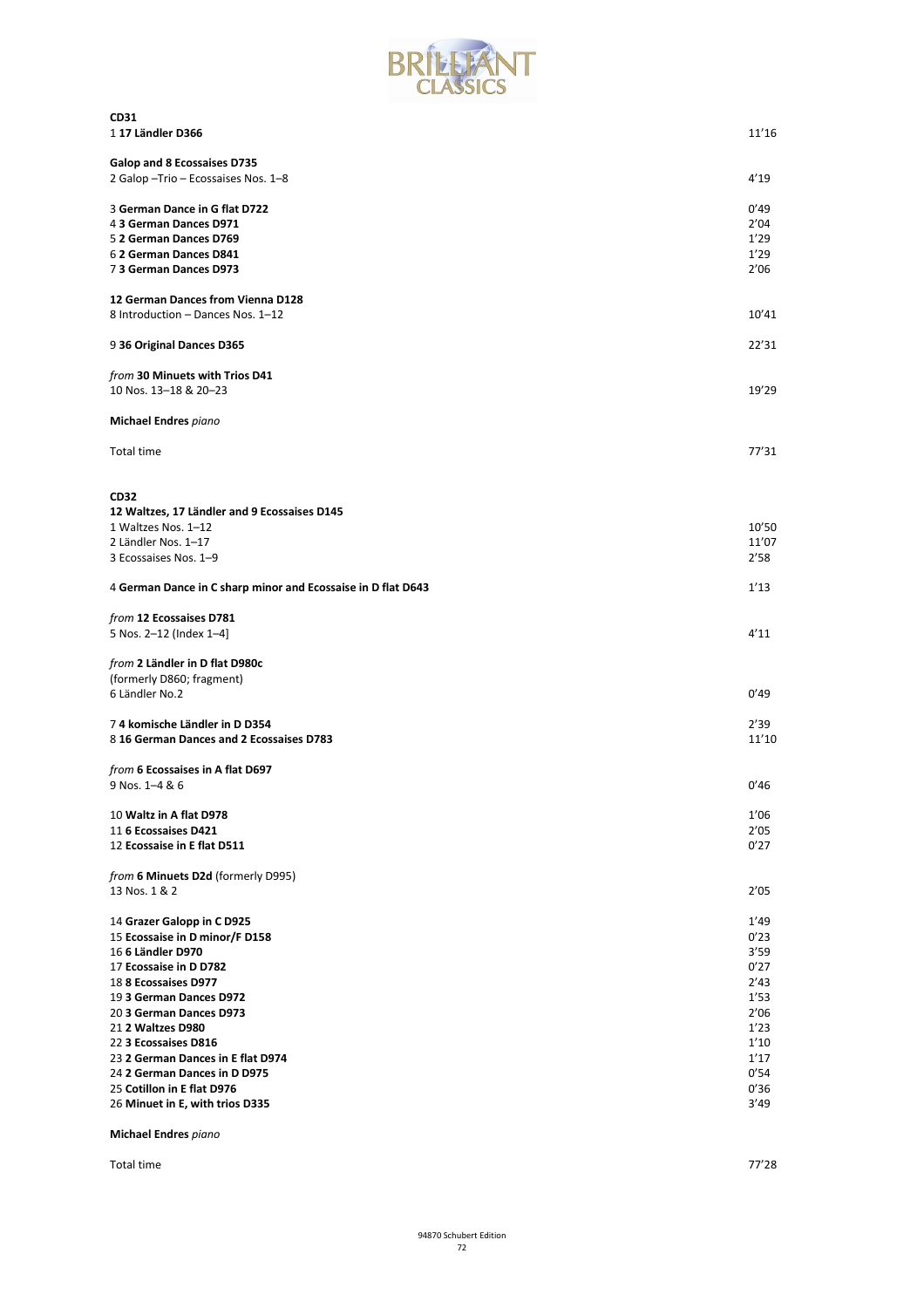

CD<sub>33</sub>

| 3 Klavierstücke D946                                      |       |
|-----------------------------------------------------------|-------|
| 1 No.1 in E flat minor: Allegro assai - Andante - Tempo I | 9'11  |
| 2 No.2 in E flat: Allegretto                              | 12'20 |
| 3 No.3 in C: Allegro                                      | 5'04  |
| 4 Klavierstück in C D916b: Allegro (fragment)             | 4'10  |
| 5 Klavierstück in C minor D916c (fragment)                | 9'12  |
|                                                           |       |
| 3 Klavierstücke D459a                                     |       |
| 6 No.1 in C: Adagio                                       | 5'21  |
| 7 No.2 in A: Scherzo (Allegro)                            | 3'33  |
| 8 No.3 in E: Allegro patetico                             | 7'11  |
| 9 Klavierstück in A D604: Andante                         | 4'39  |
| Alberto Miodini piano                                     |       |
| Total time                                                | 60'46 |
|                                                           |       |
|                                                           |       |
| <b>CD34</b>                                               |       |
| 110 Variations in FD156                                   | 16'56 |
| 213 Variations on a theme by Anselm Hüttenbrenner D576    | 13'46 |
| 3 Variation on a waltz by Anton Diabelli D718             | 1'34  |
| 4 Fantasy in C D605a 'Grazer Fantasie'                    | 12'56 |
| 5 Fantasia in C D605 (fragment)                           | 7'15  |
| 6 Fantasie in C minor D2e (formerly D993)                 | 5'24  |
| Alberto Miodini piano                                     |       |
|                                                           |       |
| Total time                                                | 57'55 |
|                                                           |       |
| <b>CD35</b>                                               |       |
| 1 Hungarian melody in B minor D817                        | 3'25  |
| 2 Allegretto in C minor D915                              | 5'36  |
| 3 Allegretto in C D346 (fragment)                         | 5'04  |
| 4 Allegro moderato in C D347 (fragment)                   | 2'15  |
| 5 Andantino in C D348 (fragment)                          | 2'42  |
| 6 Adagio in C D349 (fragment)                             | 3'56  |
| 7 Allegretto in C minor D900 (fragment)                   | 2'03  |
| 8 Rondo in E D506: Allegretto                             | 6'42  |
| 9 Adagio in E D612                                        | 4'21  |
|                                                           |       |
| <b>Allegro and Scherzo D570</b>                           |       |
| 10 Allegro in F sharp minor (fragment)                    | 5'10  |
| 11 Scherzo in D: Allegro vivace - Trio                    | 3'01  |
| 12 Adagio in G D178 (first version)                       | 6'16  |
| 13 Adagio in G D178 (second version; fragment)            | 4'48  |
| 14 Andante in C D29 (arr. of String Quartet No.3)         | 3'29  |
|                                                           |       |
| Alberto Miodini piano                                     | 58'56 |
| Total time                                                |       |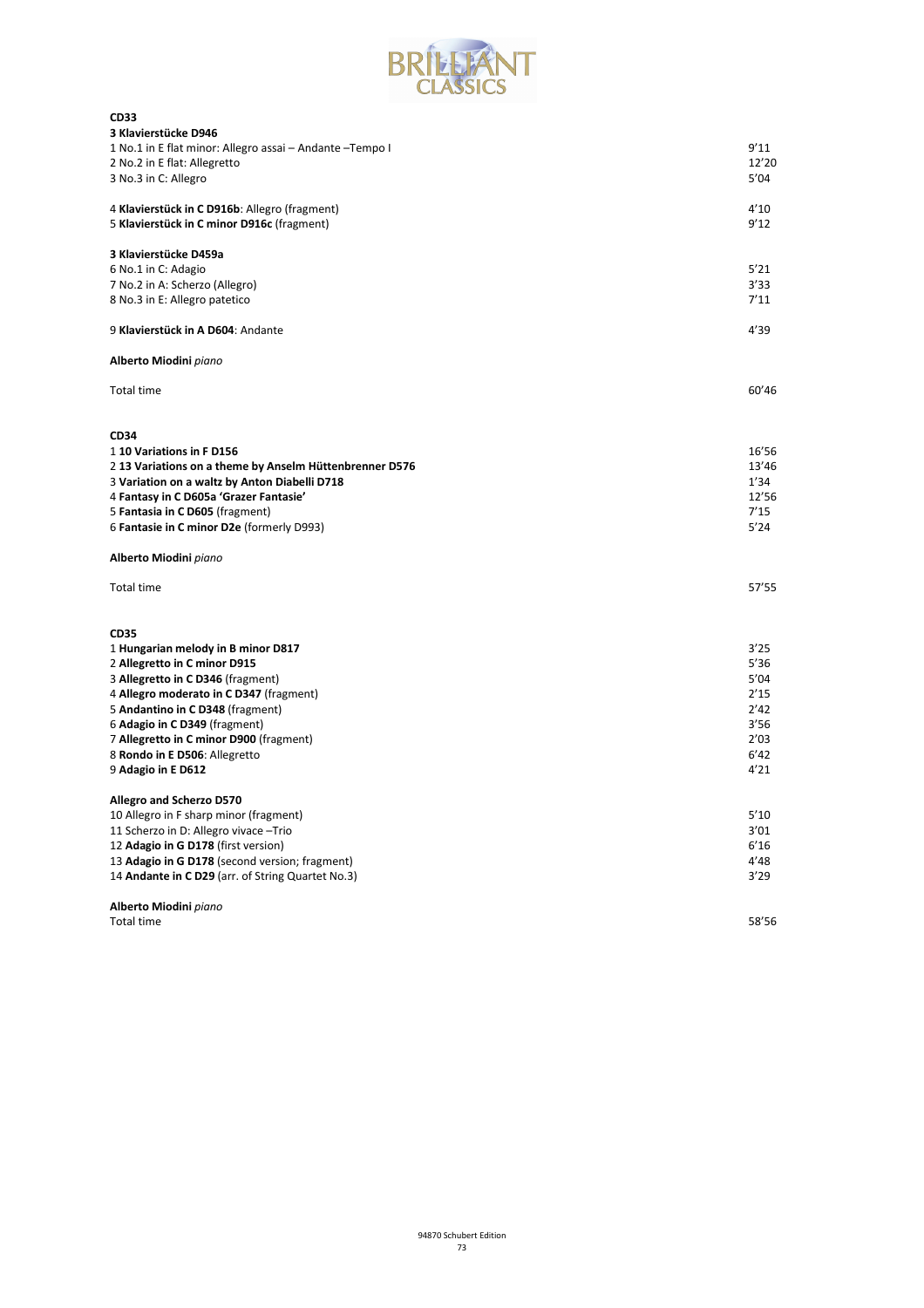

| <b>CD36</b>                                                   |               |
|---------------------------------------------------------------|---------------|
| 1 12 Waltzes D145                                             | 11'40         |
| 2 Grazer Galopp in C D925                                     | 2'10          |
| 3 Minuet in C sharp minor D600                                | 1'35          |
| 4 Minuet in A D334: Allegretto - Trio                         | 2'55          |
| 5 Minuet in A minor D277a: Allegro-Trio                       | 3'22          |
| 2 Scherzos D593                                               |               |
| 6 Scherzo in B flat: Allegretto - Trio                        | 4'13          |
| 7 Scherzo in D flat: Allegro moderato - Trio                  | 4'53          |
|                                                               |               |
| 8 March in B minor Ddeest: Allegro assai - Trio               | 3'31          |
| 9 March in E D606: Allegro con brio - Trio                    | 4'19          |
| 10 Fugue in D minor D13                                       | 2'31          |
| 11 Fugue in C D24a                                            | 3'58          |
| 12 Fugue in G D24b                                            | 2'23          |
| 13 Fugue in D minor D24c                                      | 3'36          |
| 14 Overture to Alfonso und Estrella D759a (transcr. Schubert) | 6'08          |
| 15 Waltz in G D844 'Albumblatt'                               | 1'08          |
| Alberto Miodini piano                                         |               |
|                                                               |               |
| Total time                                                    | 58'28         |
|                                                               |               |
| <b>CD37</b>                                                   |               |
| 1 Fantasie in F minor D940                                    | 19'25         |
| 2 Rondo in D D608                                             | 7'57          |
|                                                               |               |
| Sonata in B flat D617                                         |               |
| 3 I. Allegro moderato                                         | 9'10          |
| 4 II. Andante con moto                                        | 5'28          |
| 5 III. Allegretto                                             | 5'47          |
|                                                               |               |
| 6 Grand Rondo in A D951                                       | 11'36         |
| 7 34 Valses sentimentales D779                                | 8′49          |
|                                                               |               |
| Bracha Eden & Alexander Tamir piano                           |               |
| Total time                                                    | 68'34         |
|                                                               |               |
|                                                               |               |
| <b>CD38</b>                                                   |               |
| Divertissement à l'hongroise D818<br>1 I. Andante             |               |
|                                                               | 10'57         |
| 2 II. Marcia: Andante con moto<br>3 III. Allegretto           | 3'34<br>17'28 |
|                                                               |               |
| Divertissement sur des motifs originaux français D823         |               |
|                                                               |               |
|                                                               |               |
| 4 I. Tempo di Marcia<br>5 II. Andantino                       | 11'00<br>9'20 |
|                                                               | 11'45         |
| 6 III. Rondo: Allegretto                                      |               |
| Bracha Eden & Alexander Tamir piano                           |               |
|                                                               |               |
| Total time                                                    | 64'26         |
|                                                               |               |
| <b>CD39</b>                                                   |               |
| 6 Grandes marches D819                                        |               |
| 1 No.1 in E flat: Allegro maestoso                            | 9'51          |
| 2 No.2 in G minor: Allegro ma non troppo                      | 6'47          |
| 3 No.3 in B minor: Allegretto                                 | 9'22          |
| 4 No.4 in D: Allegro maestoso                                 | 9'56          |
| 5 No.5 in E flat minor: Andante                               | 18'14         |
| 6 No.6 in E: Allegro con brio                                 | 8'45          |
| Bracha Eden & Alexander Tamir piano                           |               |

Total time 63'20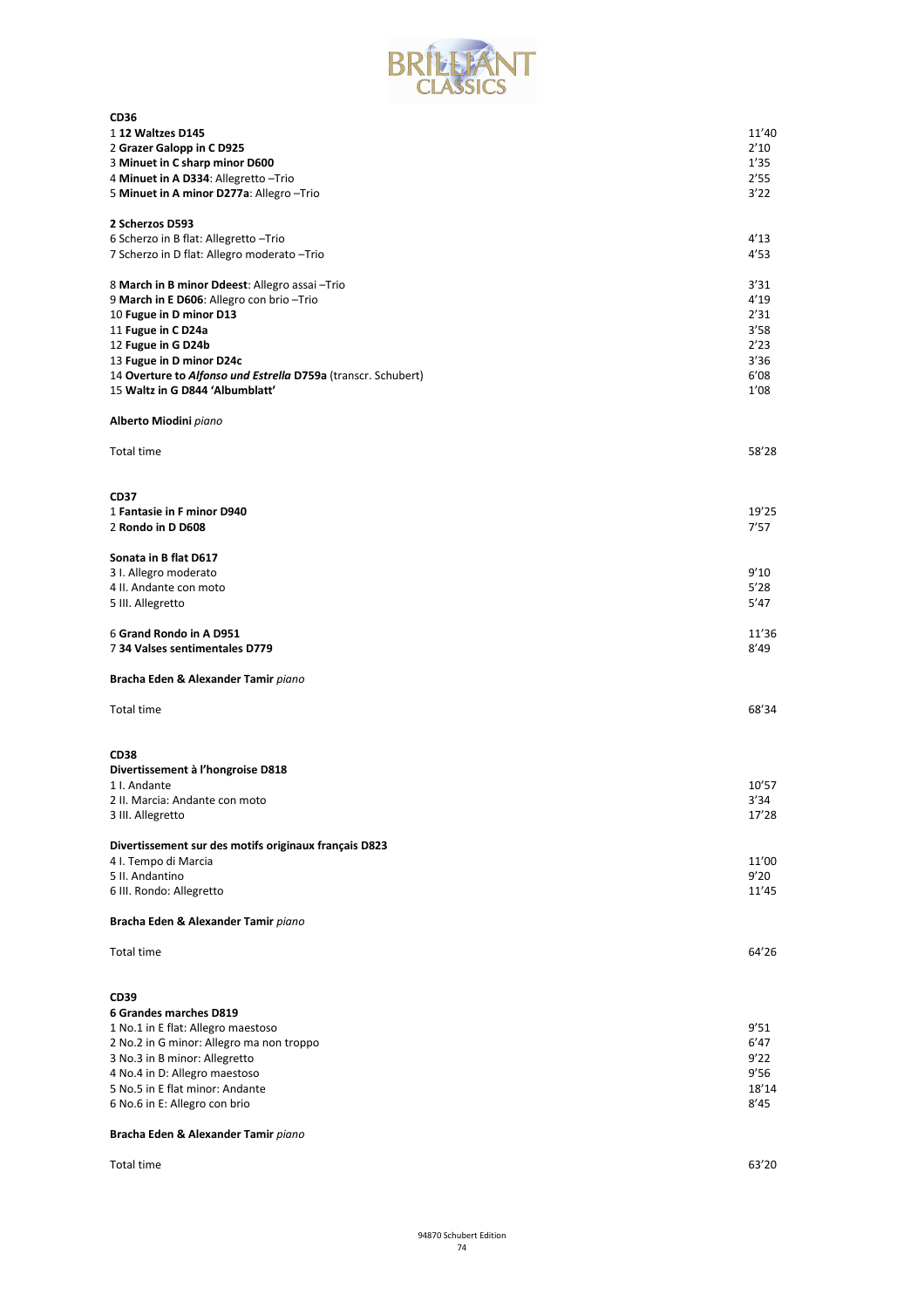

| <b>CD40</b>                                  |       |
|----------------------------------------------|-------|
| 3 Marches militaires D733                    |       |
| 1 No.1 in D: Allegro vivace - Trio           | 5'07  |
| 2 No.2 in G: Allegro molto moderato - Trio   | 3'42  |
| 3 No.3 in E flat: Allegro moderato - Trio    | 7'07  |
| 48 Variations on an original theme D813      | 20'48 |
| 5 Allegro in A minor D947 'Lebensstürme'     | 14'56 |
| 64 Variations on an original theme D968a     | 10'58 |
| Bracha Eden & Alexander Tamir piano          |       |
| Total time                                   | 63'06 |
|                                              |       |
|                                              |       |
| CD41                                         |       |
| Mass No.1 in FD105                           |       |
| 1 I. Kyrie                                   | 5'08  |
| 2 II. Gloria                                 | 12'24 |
| 3 III. Credo                                 | 7'31  |
| 4 IV. Sanctus                                | 1'50  |
| 5 V. Benedictus                              | 4'05  |
| 6 VI. Agnus Dei                              | 7'05  |
| 7 Salve Regina in A D676                     | 9'47  |
| 8 Magnificat in CD486                        | 8'55  |
| Zdena Kloubová soprano                       |       |
| Marta Benacková mezzo-soprano                |       |
| Walter Coppola tenor                         |       |
|                                              |       |
|                                              |       |
| Jurij Kruglov baritone                       |       |
| Virtuosi di Praga · Prague Chamber Orchestra |       |
| <b>Andreas Weiser conductor</b>              |       |
| Total time                                   | 56'50 |
|                                              |       |
| CD42                                         |       |
| Mass No.2 in G D167                          |       |
| 1 I. Kyrie                                   | 4'00  |
| 2 II. Gloria                                 | 3'01  |
| 3 III. Credo                                 | 6'01  |
| 4 IV. Sanctus                                | 1'34  |
| 5 V. Benedictus                              | 4'33  |
| 6 VI. Agnus Dei                              | 5'31  |
| Mass No.4 in C D452                          |       |
| 7 I. Kyrie                                   | 3'18  |
| 8 II. Gloria                                 | 3'54  |
| 9 III. Credo                                 | 5'19  |
| 10 IV. Sanctus                               | 1'33  |
| 11 V. Benedictus                             | 2'38  |
| 12 VI. Agnus Dei                             | 4'12  |
| Mass No.3 in B flat D324                     |       |
| 13 I. Kyrie                                  | 4'00  |
| 14 II. Gloria                                | 7'35  |
| 15 III. Credo                                | 5'02  |
| 16 IV. Sanctus                               | 1'32  |
| 17 V. Benedictus                             | 5'06  |
| 18 VI. Agnus Dei                             | 4'41  |

Ludmila Vernerová (Nos. 2 & 3), Marta Filová (No.4) soprano Lenka Šmídová (No.3) mezzo-soprano · Marta Benˇacˇková (No.4) alto Richard Sporka (No.2), Walter Coppola (No.4), Rodrigo Orrego (No.3) tenor Roman Janal (No.2), Miroslav Podskalský (No.4), Jirˇí Sulzˇenko (No.3) bass Virtuosi di Praga · Prague Chamber Orchestra Romano Gandolfi (No.2), Ulrich Backofen (No.4), Jack Martin Händler (No.3) conductors

Total time: 74'23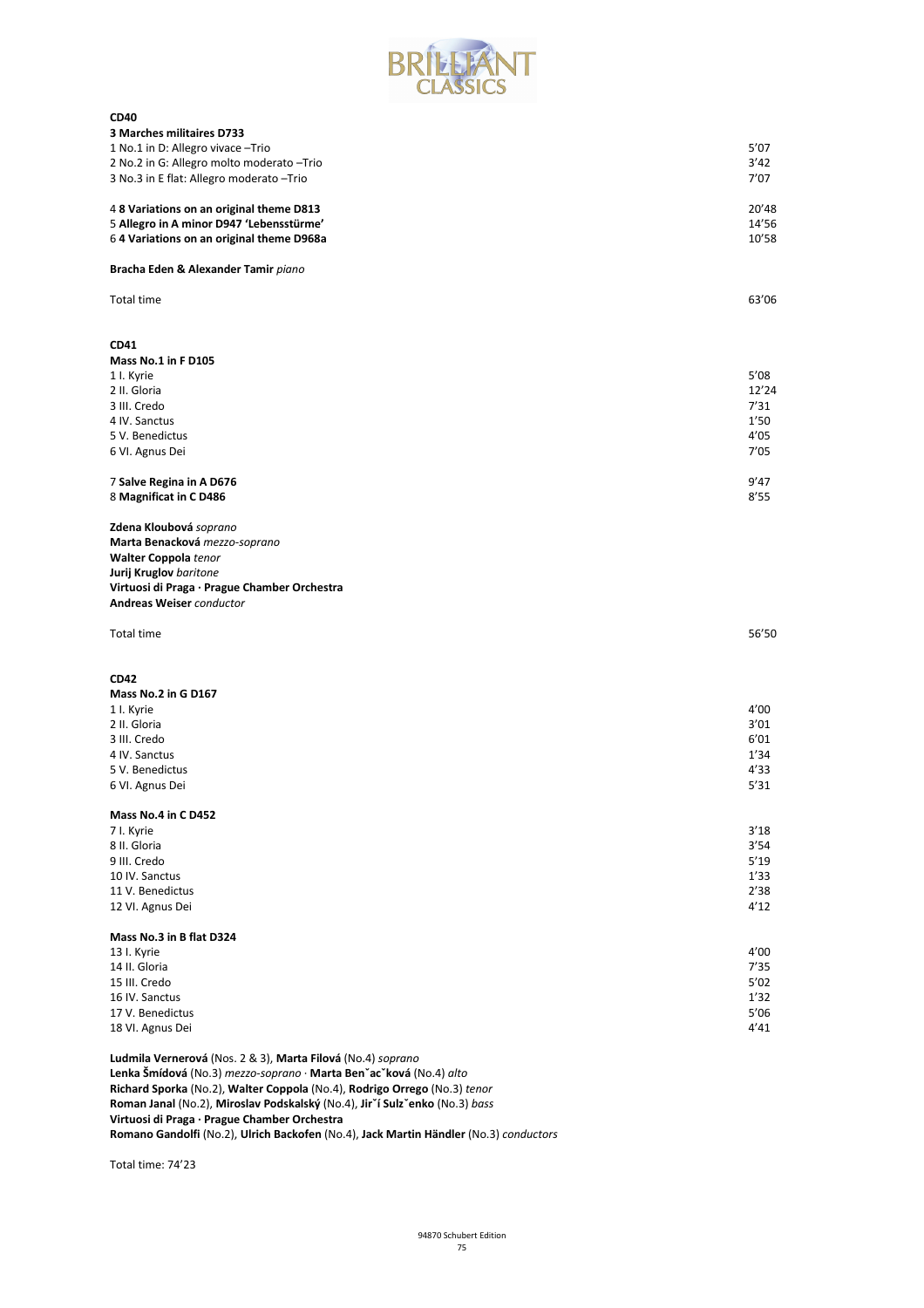

| CD43                                                                       |              |
|----------------------------------------------------------------------------|--------------|
| Mass No.5 in A flat D678                                                   |              |
| 1 I. Kyrie                                                                 | 8'06         |
| 2 II. Gloria                                                               | 13'59        |
| 3 III. Credo                                                               | 9'39         |
| 4 IV. Sanctus                                                              | 3'06         |
| 5 V. Benedictus                                                            | 5'49         |
| 6 VI. Agnus Dei                                                            | 5'52         |
| Kari Lövaas soprano, Hilke Helling alto                                    |              |
| Richard Graeger tenor, Gerhard Faulstich bass                              |              |
| Spandauer Kantorei Berlin                                                  |              |
| Cappella Vocale Hamburg                                                    |              |
| <b>Bach Collegium Berlin</b>                                               |              |
| <b>Martin Behrmann</b> conductor                                           |              |
| <b>Deutsche Messe D872</b>                                                 |              |
| 7 I. Zum Eingang                                                           | 1'36         |
| 8 II. Zum Gloria                                                           | 3'24         |
| 9 III. Zum Evangelium und Credo                                            | 1'44         |
| 10 IV. Zum Offertorium                                                     | 1'59         |
| 11 V. Zum Sanctus                                                          | 1'52         |
| 12 VI. Nach der Wandlung                                                   | 1'41         |
| 13 VII. Anhang: Das Gebet des Herrn                                        | 1'55<br>1'19 |
| 14 VIII. Zum Agnes                                                         | 1'50         |
| 15 IX. Schlussgesang                                                       |              |
| Elizabeth Thomann soprano, Gertrude Jahn contralto                         |              |
| Stafford Wing tenor, Kunizaku Ohashi bass                                  |              |
| Vienna Kammerchor                                                          |              |
| Vienna Symphony Orchestra                                                  |              |
| Hans Gillesberger conductor                                                |              |
| Total time                                                                 | 64'07        |
|                                                                            |              |
| <b>CD44</b>                                                                |              |
| Mass No.6 in E flat D950                                                   |              |
| I. Kyrie                                                                   |              |
| 1 Kyrie eleison                                                            | 6'07         |
|                                                                            |              |
| II. Gloria                                                                 |              |
| 2 Gloria                                                                   | 4'20         |
| 3 Domine Deus                                                              | 3'56         |
| 4 Quoniam tu solis                                                         | 0'55         |
| 5 Cum sancto Spiritu                                                       | 3'47         |
| III. Credo                                                                 |              |
| 6 Credo                                                                    | 2'57         |
| 7 Et incarnatus est                                                        | 5'54         |
| 8 Et resurrexit                                                            | 2'25         |
| 9 Et vitam venturi                                                         | 4'09         |
| <b>IV. Sanctus</b>                                                         |              |
| 10 Sanctus                                                                 | 2'34         |
| 11 Osanna in excelsis                                                      | 1'04         |
| V. Benedictus                                                              |              |
| 12 Benedictus                                                              | 4'11         |
| 13 Osanna in excelsis                                                      | 1'07         |
|                                                                            |              |
| VI. Agnus Dei                                                              |              |
| 14 Agnus Dei                                                               | 8'07         |
| Soile Isokoski soprano · Martina Borst alto · Christoph Prégardien tenor · |              |
|                                                                            |              |
| Peter Grönlund tenor · Cornelius Hauptmann bass                            |              |
| <b>Kammerchor Stuttgart</b>                                                |              |
| Die Deutsche Kammerphilharmonie Bremen                                     |              |

Total time 51'33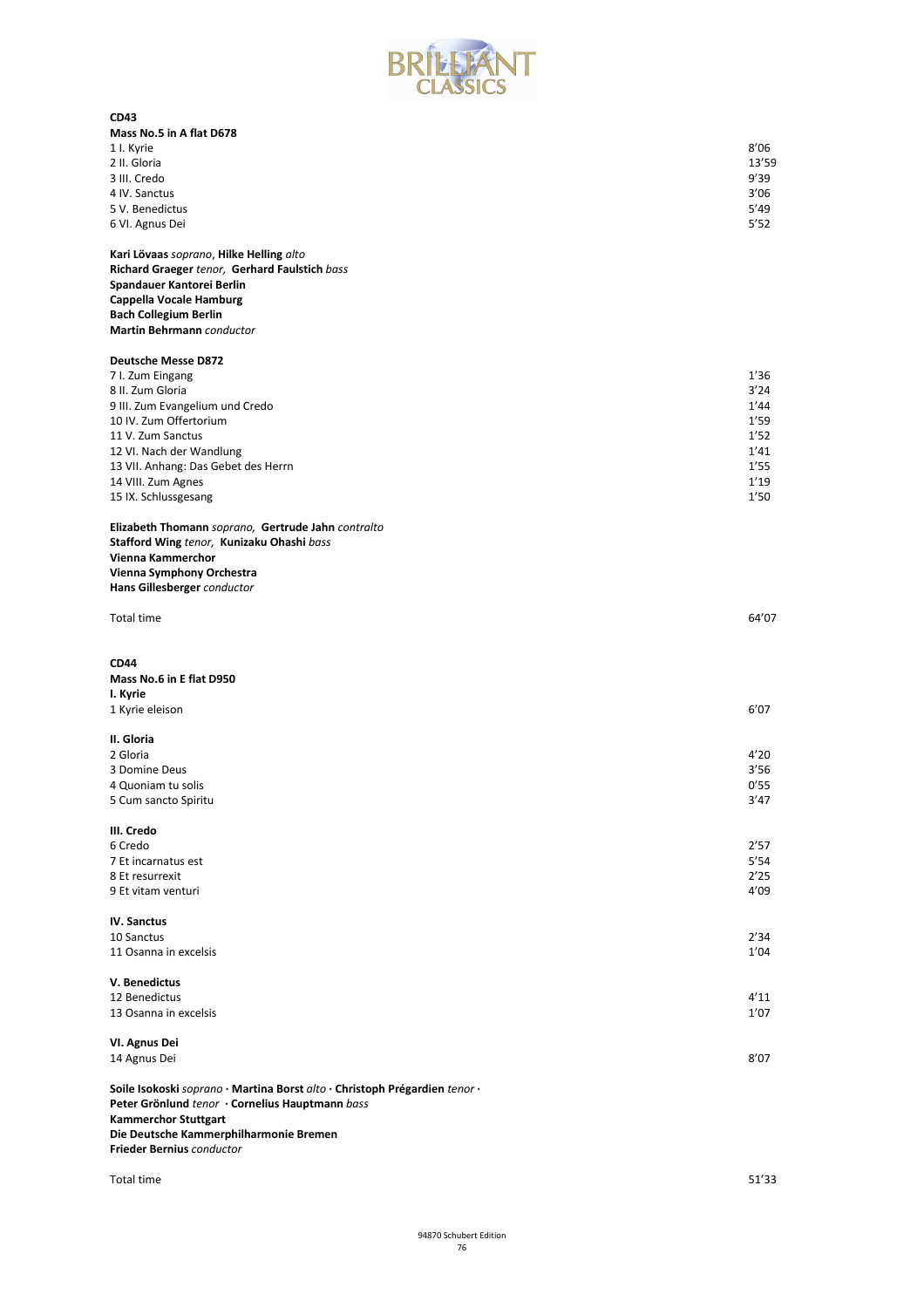

| <b>CD45</b><br>1 Offertory in B flat D963 'Intende voci orationis meae'                                                                                | 9'25         |
|--------------------------------------------------------------------------------------------------------------------------------------------------------|--------------|
| Peter Schreier tenor                                                                                                                                   |              |
| 2 Offertory in C D136 'Totus in corde langueo'<br>3 Offertory in F D223 'Salva Regina, Mater misericordiae'                                            | 5'07<br>5'24 |
| Magdaléna Hajóssyová soprano<br><b>Sigurd Brauns organ</b>                                                                                             |              |
| 4 Salva Regina in B flat D106                                                                                                                          | 4'48         |
| Peter Schreier tenor<br><b>Sigurd Brauns organ</b>                                                                                                     |              |
| 5 Tantum ergo in E flat D962                                                                                                                           | 5'34         |
| Gisela Fetting soprano<br><b>Astrid Pilzecker contralto</b><br><b>Ekkehard Wagner tenor</b><br>Karl-Heinz Schmieder bass                               |              |
| 6 Salve Regina in B flat D386 2'52                                                                                                                     |              |
| 7 Psalm 23 D706 'Gott ist mein Hirt' 5'07<br>German text: Moses Mendelssohn                                                                            |              |
| Karin Pohl, Brigitte Domhardt sopranos<br>Claudia Graswurm, Astrid Pilzecker contraltos<br><b>Bernd Casper piano</b>                                   |              |
| 8 Psalm 92 D953 'Tôw l'hôdôs ladônoj' 4'49<br>Sung in Hebrew                                                                                           |              |
| Language advisor: Kerstin-Antje Fahning                                                                                                                |              |
| Christina Klopsch soprano<br><b>Astrid Pilzecker contralto</b><br>Ekkehard Wagner tenor<br>Georg Christoph Biller baritone<br>Heinz Schmieder bass     |              |
| 9 An die Sonne D439 'O Sonne, Königin der Welt'<br>Text: Johann Peter Zu                                                                               | 5'59         |
| Berliner Solisten · Bernd Casper piano                                                                                                                 |              |
| 10 Chor der Engel D440 'Christ ist erstanden'<br>Text: Johann Wolfgang von Goethe, Faust I                                                             | 3'27         |
| <b>Rundfunkchor Berlin (1, 5, 6, 8 &amp; 10)</b><br>Rundfunk-Sinfonieorchester Berlin (1-5)<br>Dietrich Knothe chorus master & conductor (1-6, 8 & 10) |              |

Total time 53'21 September 2006 and the set of the set of the set of the set of the set of the set of the set of the set of the set of the set of the set of the set of the set of the set of the set of the set of the set of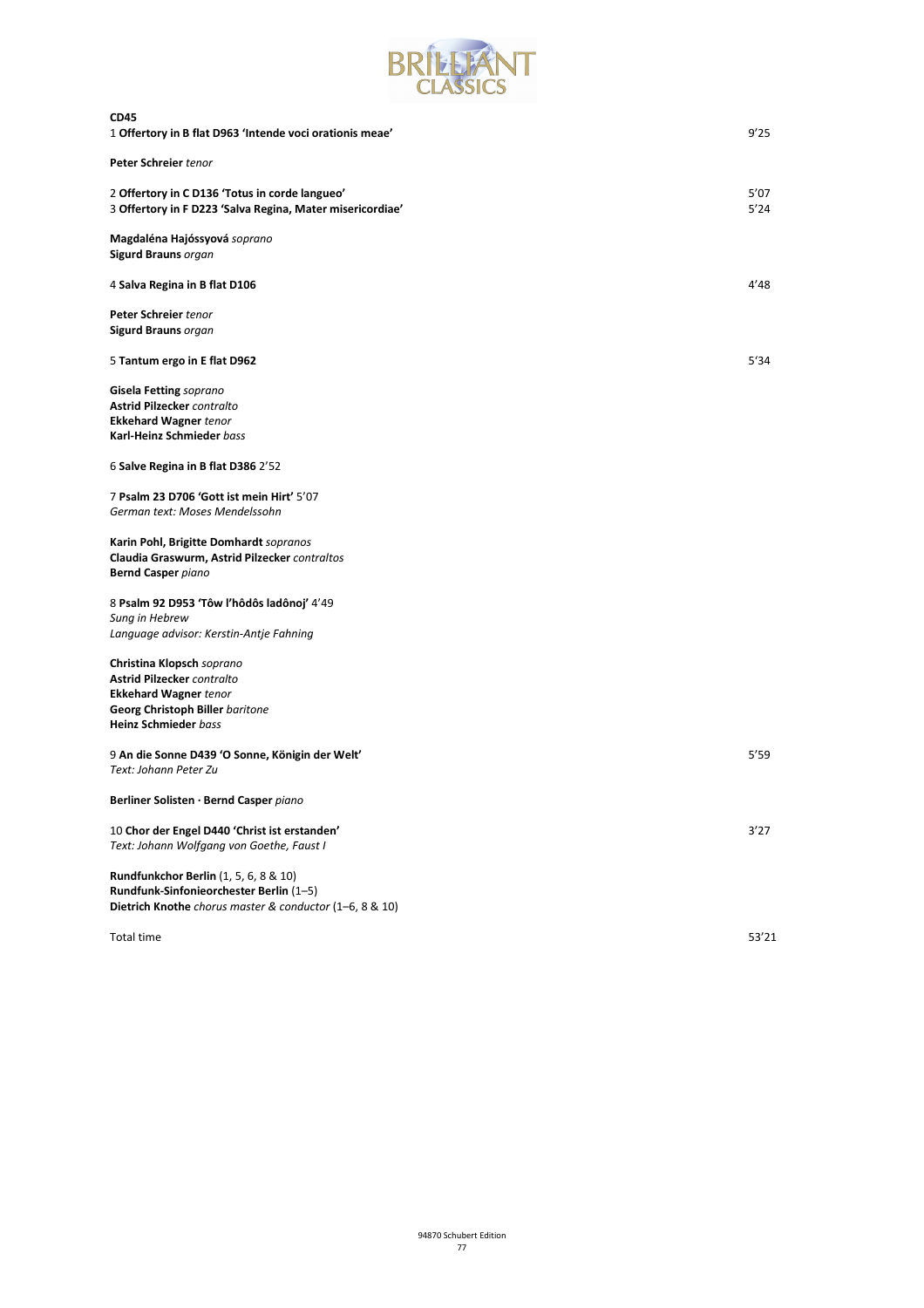

| ٠<br>۰.<br>I<br>۰.<br>×<br>۰.<br>× |
|------------------------------------|
|------------------------------------|

Lazarus orThe Solemn Act of Resurrection Religious drama in three acts for solo voices, choir & orchestra D689 (fragment), Text: August Hermann Niemeyer

| Act 1                                                                    |      |
|--------------------------------------------------------------------------|------|
| 1 Hier laßt mich ruh'n (Lazarus/Martha)                                  | 3'57 |
| 2 Trübe nicht mit Klagen (Maria)                                         | 2'31 |
| 3 Steh im letzten Kampf (Lazarus/Nathanael)                              | 3'32 |
| 4 Voll Friede, ja voll Fried' (Lazarus/Nathanael)                        | 5'10 |
| 5 Aria: Wenn ich ihm nach- gerungen habe (Nathanael)                     | 2'44 |
| 6 Recitative: Nathanael, bewunderen kann ich dich (Martha/Maria/Lazarus) | 2'57 |
| 7 Der Trost begleite dich hinüber (Maria)                                | 2'54 |
| 8 Aria: Gottes Liebe (Maria)                                             | 2'21 |
| 9 Ach, so find ich ihn noch (Jemina/Lazarus)                             | 1'32 |
| 10 Sing' mir ein Lied (Lazarus)                                          | 1'44 |
| 11 Aria: So schlummert auf Rosen (Jemina)                                | 4'28 |
| 12 Nun entflog auf schnellen Schwingen (Jemina/Maria/Martha/Nathanael)   | 3'00 |
| 13 Ich sterbe (Lazarus)                                                  | 1'17 |
| 14 Heiliger, verlaß ihn nicht (Nathanael/Jemina/Maria/Chorus)            | 4'18 |
| <b>Act 2</b> (incomplete)                                                |      |

| 15 Largo                                                  | 2'21 |
|-----------------------------------------------------------|------|
| 16 Recitative: Wo bin ich? (Simon)                        | 3'52 |
| 17 Aria: O könnt' ich (Simon)                             | 3'13 |
| 18 Recitative: Weß ist der Klage Stimme (Nathangel/Simon) | 3'24 |
| 19 Chorus: Sanft und still                                | 4'41 |

Carola Nossek Jemina · Ingeborg Springer Martha · Ursula Reinhardt-Kiss Maria Eberhard Büchner Lazarus · Horst Gebhardt Nathanael · Bernd Riedel Simon Berliner Singakademie · Staatskapelle Berlin Dietrich Knothe conductor

Total time 60'06 and the state of the state of the state of the state of the state of the state of the state of the state of the state of the state of the state of the state of the state of the state of the state of the st

#### CD47

## Alfonso und Estrella

Grand Romantic opera in three acts, Libretto by Franz von Schober 1 Overture: Andante – Allegro 5'53

| Act 1                                                                                   |       |
|-----------------------------------------------------------------------------------------|-------|
| 2 No.1 Introduction: Still noch decket uns die Nacht (Chorus/Alto/Tenor)                | 3'32  |
| 3 No.2 Aria: Sei mir gegrüßt, o Sonne! (Froila)                                         | 8'27  |
| 4 No.3 Chorus and ensemble: Versammelt Euch, Brüder (Chorus/A maiden/A youth/Froila)    | 8'32  |
| 5 No.4 Duet: Geschmückt von Glanz und Siegen (Froila/Alfonso)                           | 4'21  |
| 6 No.5 Recitative: Es ist dein streng Gebot (Alfonso/Froila)                            | 1'08  |
| 7 Aria: Schon, wenn es beginnt zu tagen (Alfonso)                                       | 4'03  |
| 8 No.6 Recitative: Du rührst mich, Teurer, sehr (Froila/Alfonso)                        | 1'10  |
| 9 Duet: Schon schleichen meine Späher (Froila/Alfonso)                                  | 2'28  |
| 10 No.7 Chorus: Zur Jadg, zur Jagd! (Women's chorus)                                    | 1'25  |
| 11 Aria with chorus: Es schmückt die weiten Säle (Estrella/Women's chorus)              | 2'26  |
| 12 No.8 Recitative: Verweile, o Prinzessin! (Adolfo/Estrella)                           | 0'47  |
| 13 Aria: Doch im Getümmel der Schlacht (Adolfo)                                         | 2'15  |
| 14 No.9 Duet: Ja gib, vernimm mein Flehen (Adolfo/Estrella)                             | 7'25  |
| 15 No.10 Finale: Glänzende Waffe den Krieger erfreut (Chorus/Adolfo/Mauregato/Estrella) | 13'19 |
|                                                                                         |       |

Hermann Prey Mauregato, King of Leon · Edith Mathis Estrella, his daughter Theo Adam Adolfo, his general · Dietrich Fischer-Dieskau Froila, overthrown king of Leon Peter Schreier Alfonso, his son · Magdalena Falewicz A maiden · Eberhard Büchner A youth Horst Gebhardt Chief bodyguard · Claudia Graswurm, Joachim Vogt Chorus solos (No.1) Rundfunkchor Berlin · Staatskapelle Berlin Otmar Suitner conductor

Total time 67'25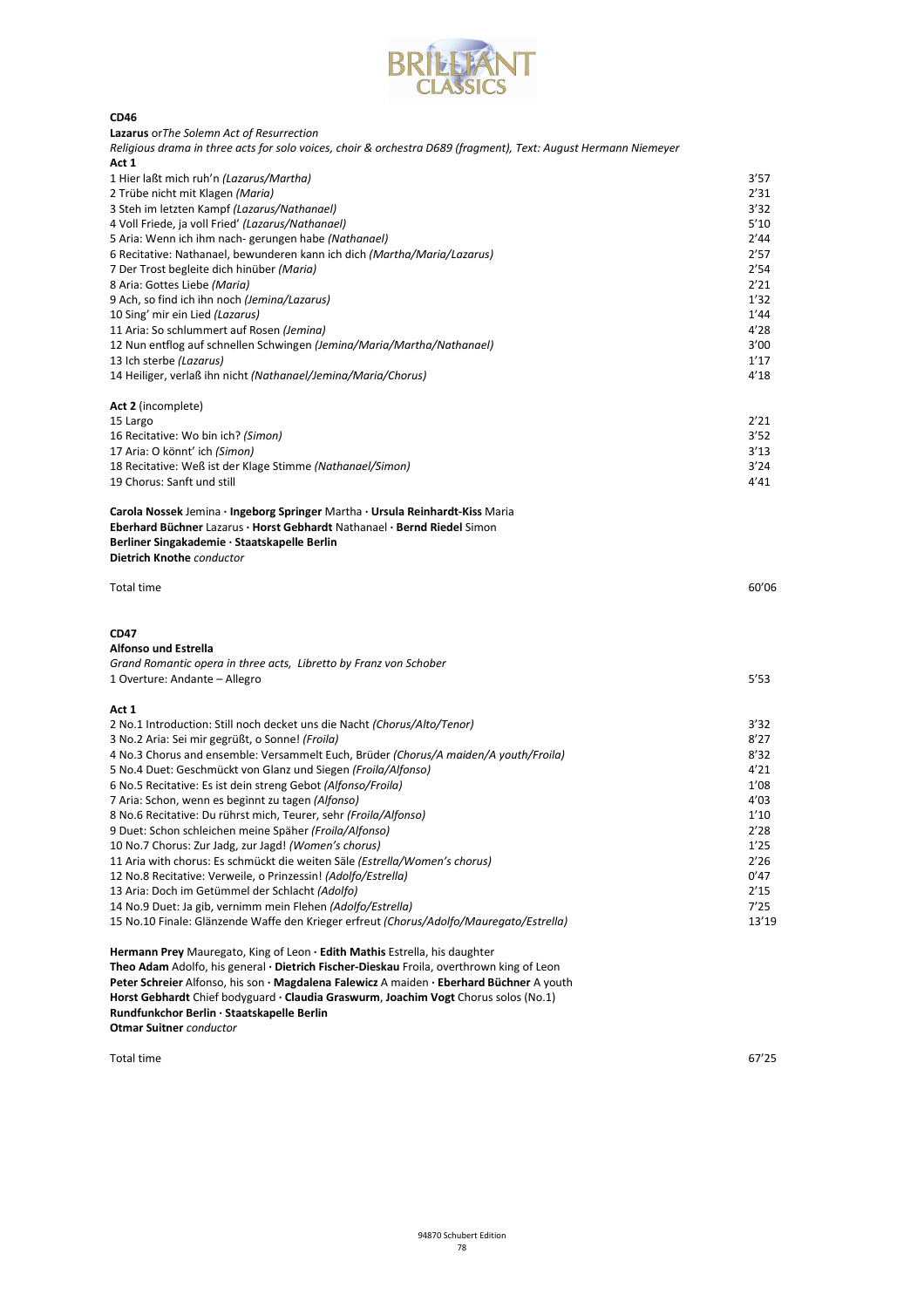

| ۰.<br>۰.<br>×<br>×<br>۰. |
|--------------------------|
|--------------------------|

# Alfonso und Estrella Grand Romantic opera in three acts, Libretto by Franz von Schober Act 2 1 No.11 Recitative: O sing mir, Vater (Alfonso/Froila) 1'28 2 Aria: Der Jäger ruhte hingegossen (Froila) 5'28 3 No.12 Recitative: Wie rühret mich dein herrlicher Gesang (Alfonso/Froila) 1'42 4 Duet: Von Fels und Wald umrungen (Estrella/Alfonso) 3'34 5 No.13 Recitative: Wer bist du, holdes Wesen (Alfonso/Estrella) 1'05 6 Aria: Wenn ich dich Holde sehe (Alfonso) 1'48 7 No.14 Duet: Freundlich bist du mir erschienen (Estrella/Alfonso) 2'37 8 No.15 Aria: Könnt ich ewig hier verweilen (Estrella) 3'10 9 No.16 Duet: Laß dir als Erinnrungszeichen *(Alfonso/Estrella)* (3'24 automation of the State of Alfonso/Estrella) 3'24<br>10 No.17 Chorus and ensemble: Stille, Freunde, seht euch vor! (Men's chorus/Adolfo) 35 10 No.17 Chorus and ensemble: Stille, Freunde, seht euch vor! (Men's chorus/Adolfo) 11 No.18 Chorus and aria: Wo ist sie, was kommt ihr zu künden? (Mauregato/Men's chorus) 4'34 12 No.19 Ensemble: Die Prinzessin ist erschienen! (Men's chorus/Mauregato/Estrella) 1'39 13 No.20 Duet and chorus: Darf ich dein Kind umarmen? (Estrella/Mauregato/Men's chorus) 3'59 14 No.21 Aria: Herrlich auf des Berges Höhen (Estrella) 2'15 15 No.22 Finale: Sag, wo ist er hingekommen (Mauregato/Estrella/Chief bodyguard/Chorus) 5'53 Hermann Prey Mauregato, King of Leon · Edith Mathis Estrella, his daughter Theo Adam Adolfo, his general · Dietrich Fischer-Dieskau Froila, overthrown king of Leon Peter Schreier Alfonso, his son · Magdalena Falewicz A maiden · Eberhard Büchner A youth Horst Gebhardt Chief bodyguard · Claudia Graswurm, Joachim Vogt Chorus solos (No.1) Rundfunkchor Berlin · Staatskapelle Berlin Otmar Suitner conductor Total time 53'19  $CDA9$ Alfonso und Estrella D732 Grand Romantic opera in three acts, Libretto by Franz von Schober Act 3 1 No.23 Introduction: Allegro 1'23 2 No.24 Duet and chorus: Hörst du rufen, hörst du lärmen? (A maiden/A youth/Women's chorus) 1'56 3 No.25 Duet: Du wirst mir nicht entrinnen! (Adolfo/Estrella) 2'44 4 No.26 Trio and chorus: Hilfe! – Welche Stimme! (Estrella/Alfonso/Adolfo/Men's chorus) 1'53 5 No.27 Duet: Doch nun werde deinem Retter (Alfonso/Estrella) 2'39 6 No.28 Recitative: Ja ich, ich bin gerettet (Estrella/Alfonso) 2'07 7 Duet: Schön und herrlich seh ich's tagen (Alfonso/Estrella) 2'22 8 No.29 Duet and chorus: Wehe, meines Vaters Scharen (Estrella/Alfonso/Men's chorus) 1'49 9 No.30 Ensemble: Sie haben das Rufen vernommen (Men's chorus/Alfonso) 2'26 10 No.31 Recitative and ensemble: Was geht hier vor (Froila/Alfonso/Estrella/Men's chorus) 4'51 11 No.32 Aria: Wo finde ich nur den Ort (Mauregato) 4'01 12 No.33 Duet: Kein Geist, ich bin am Leben (Froila/Mauregato) 3'22 13 No.34 Trio and finale: Empfange nun aus meiner Hand (Froila/Mauregato/Estrella) 1'57 14 Was hör ich, welche Klänge? (Mauregato/Froila/Estrella/Alfonso/Adolfo/A maiden/A youth/Chorus) 8'15 Hermann Prey Mauregato, King of Leon · Edith Mathis Estrella, his daughter Theo Adam Adolfo, his general · Dietrich Fischer-Dieskau Froila, overthrown king of Leon

Peter Schreier Alfonso, his son · Magdalena Falewicz A maiden · Eberhard Büchner A youth Horst Gebhardt Chief bodyguard · Claudia Graswurm, Joachim Vogt Chorus solos (No.1) Rundfunkchor Berlin · Staatskapelle Berlin Otmar Suitner conductor

Total time 41'53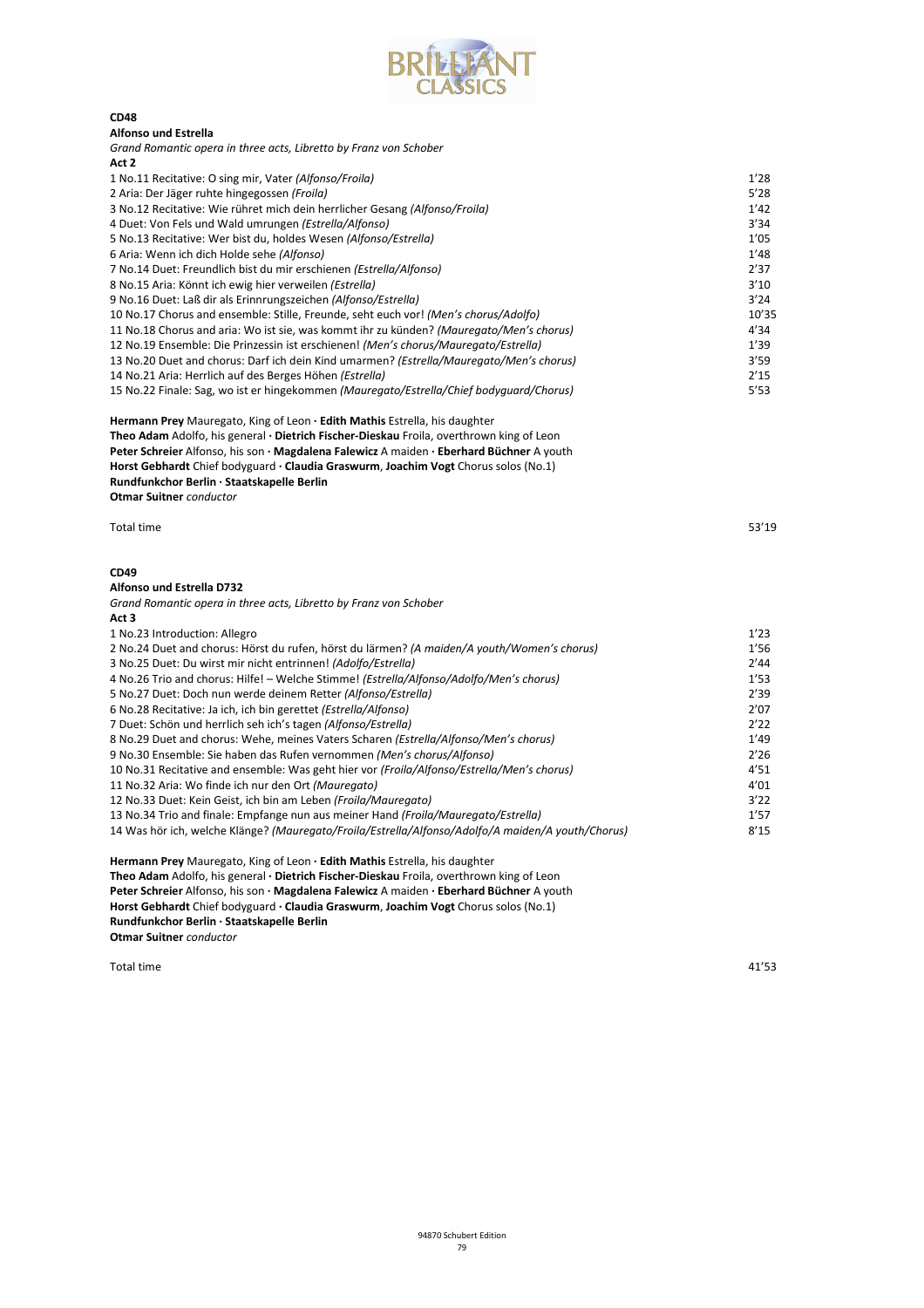

| <b>CD50</b>                                                                                                                                          |              |
|------------------------------------------------------------------------------------------------------------------------------------------------------|--------------|
| <b>Incidental music to the play Rosamunde, princess of Cyprus D797</b> (Text: Helmina von Chézy)                                                     |              |
| 1 No.1 Overture (originally for Alfonso und Estrella D732)                                                                                           | 6'02         |
| 2 No.2 Entr'acte nach dem 1. Aufzug                                                                                                                  | 7'15         |
| 3 No.3 Ballett                                                                                                                                       | 7'22         |
| 4 No.3a Entr'acte nach dem 2. Aufzug                                                                                                                 | 3'01         |
| 5 No.3b Romanze 'Der Vollmond strahlt auf Bergeshöhn'                                                                                                | 3'56         |
| 6 No.4 Geisterchor 'In der Tiefe wohnt das Licht'                                                                                                    | 3'19         |
| 7 No.5 Entr'acte nach dem 3. Aufzug                                                                                                                  | 7'24         |
| 8 No.6 Hirtenmelodien                                                                                                                                | 1'17         |
| 9 No.7 Hirtenchor 'Hier auf den Fluren'                                                                                                              | 3'57         |
| 10 No.8 Jägerchor 'Wie lebt sich's so frölich im Grünen'<br>11 No.9 Ballett                                                                          | 1'55<br>6'28 |
|                                                                                                                                                      |              |
| 12 Overture to Die Zauberharfe D644                                                                                                                  | 9'56         |
| Ileana Cotrubas soprano                                                                                                                              |              |
| Rundfunkchor Leipzig chorus master Horst Neumann                                                                                                     |              |
| Staatskapelle Dresden                                                                                                                                |              |
| Willi Boskovsky conductor                                                                                                                            |              |
| Total time                                                                                                                                           | 62'17        |
| CD51                                                                                                                                                 |              |
| Die Freunde von Salamanka D326                                                                                                                       |              |
| Singspiel in two acts · Libretto: Johann Mayrhofer                                                                                                   |              |
| 1 Overture (Orchestra)                                                                                                                               | 5'55         |
| Act 1                                                                                                                                                |              |
| 2 No.1 Introduction: Die Sonne zieht in goldnen Strahlen (Alonso/Diego/Fidelio)                                                                      | 2'12         |
| 3 No.2 Aria: Man ist so glücklich und so frei (Fidelio)                                                                                              | 1'42         |
| 4 No.3 Quartet: Morgen, wenn des Hahnes Ruf erschallt (Tormes/Fidelio/Alonso/Diego)                                                                  | 3'11         |
| 5 No.4 Aria: Einsam schleich' ich durch die Zimmer (Olivia)                                                                                          | 5'11         |
| 6 No.5 Trio: Lebensmut und frische Kühlung (Olivia/Eusebia/Laura)                                                                                    | 5'21         |
| 7 No.6 Trio: Freund, wie wird die Sache enden (Alonso/Diego/Fidelio)                                                                                 | 4'21         |
| 8 No.7 Finale: Mild senkt sich der Abend nieder (Olivia/Diego/Alonso/Fidelio/Chorus/Alcalde/Eusebia)                                                 | 10'16        |
| Act 2                                                                                                                                                |              |
| 9 No.8 Introduction: Laßt nur alles leichtfertige Wesen (Manuel/Chorus)                                                                              | 4'33         |
| 10 No.9 Song: Guerilla zieht durch Feld und Wald (First Guerilla/Second Guerilla)                                                                    | 1'33         |
| 11 No.11 Duet: Ein wackres Tier, das müßt Ihr sagen (Xilo/Diego)                                                                                     | 2'41         |
| 12 No.12 Duet: Gelagert unterm hellen Dach (Diego/Laura)                                                                                             | 2'53         |
| 13 No.13 Aria: Wo ich weile, wo ich gehe (Olivia)                                                                                                    | 2'34         |
| 14 No.14 Duet: Von tausend Schlangenbissen (Alonso/Olivia)                                                                                           | 3'58         |
| 15 No.15 Romance: Es murmeln die Quellen (Diego)                                                                                                     | 1'59         |
| 16 No.16 Trio: Nichte, Don Diego da (Alcalde/Laura/Diego)                                                                                            | 3'37         |
| 17 No.17 Aria: Traurig geht der Geliebte von dannen (Laura)                                                                                          | 3'07         |
| 18 No.18 Finale: Gnäd'ge Frau, ich hab' die Ehre (Fidelio/Tormes/Eusebia/Olivia/Alonso/Diego/Alcalde/Laura)                                          | 9'16         |
| Total time                                                                                                                                           | 74'25        |
| Edith Mathis Olivia • Christine Weidinger Eusebia • Carol Wyatt Laura • Thomas Moser Alonso                                                          |              |
| Eberhard Büchner Diego · Norbert OrthTormes · Hermann Prey Fidelio<br>Robert Holl The Alcalde/Second Guerilla · Kurt Rydl Manuel/Xilo/First Guerilla |              |
|                                                                                                                                                      |              |

Chor des Österreichischen Rundfunks chorus master Gottfried Preinfalk

Symphonieorchester des Österreichischen Rundfunks

Theodor Guschlbauer conductor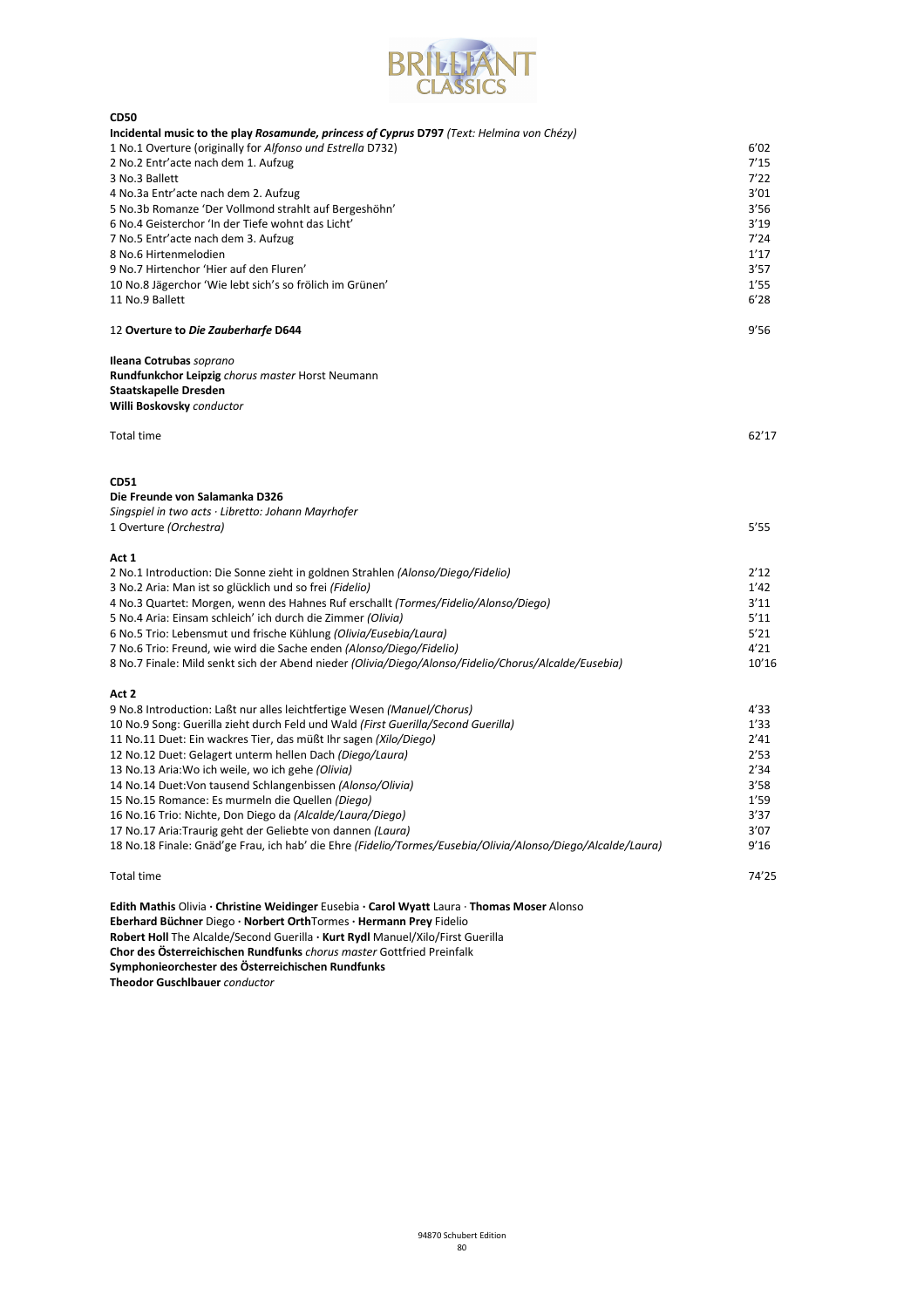

# CD52

| Der vierjährige Posten D190                                                                                        |      |
|--------------------------------------------------------------------------------------------------------------------|------|
| Singspiel in one act, Libretto by Karl Theodor Körner (1813)                                                       |      |
| 1 Overture                                                                                                         | 7'26 |
| 2 Introduction: Heiter strahlt der neue Morgen (Chorus/Käthchen/Duval/Walther)                                     | 3'38 |
| 3 Duet: Du guter Heinrich (Käthchen/Duval)                                                                         | 3'15 |
| 4 Terzett: Mag dich die Hoffnung nicht betrügen! (Käthchen/Duval/Walther)                                          | 1'02 |
| 5 Quartet: Freund, eilet euch zu retten! (Käthchen/Duval/Veit/Walther)                                             | 3'24 |
| 6 Aria: Gott, Höre meine Stimme! (Käthchen)                                                                        | 5'15 |
| 7 March and soldiers' chorus: Lustig in den Kampf, lustig aus dem Kampf! (Soldiers' chorus)                        | 1'42 |
| 8 Tutti: Um Gotteswillen, er ist verloren! (Käthchen/Captain/Duval/Veit/Walther/Peasants' chorus/Soldiers' chorus) | 2'07 |
| 9 Finale: Schöne Stunde, die uns blendet (Käthchen/Duval/Veit/Walther/Choruses)                                    | 3'10 |
| Aga Mikolaj Käthchen                                                                                               |      |
| Andreas Karasiak Duval, her husband                                                                                |      |
| Stephan GenzWalther, a village judge                                                                               |      |
| Daniel Philipp WitteVeit, a peasant                                                                                |      |
| Thomas Jakobs The captain                                                                                          |      |
| Die Zwillingsbrüder D647                                                                                           |      |
| Singspiel in one act, Libretto by Georg Ernst von Hofmann, after Les deux Valentins                                |      |
| 10 Overture                                                                                                        | 4'08 |
| 11 Introduction: Verglühet sind die Sterne (Compatriots' chorus/Anton)                                             | 2'53 |
| 12 Duet: Vor dem Busen möge blühen (Lieschen/Anton)                                                                | 4'53 |
| 13 Aria: Der Vater mag wohl immer Kind mich nennen (Lieschen)                                                      | 6'23 |
| 14 Aria: Mag es stürmen, donnern, blitzen (Franz)                                                                  | 2'02 |
| 15 Quartet: Zu rechter Zeit bin ich gekommen (Lieschen/Anton/Franz/Schulze)                                        | 1'58 |
| 16 Aria: Liebe, teure Muttererde (Friedrich)                                                                       | 4'09 |
| 17 Duet: Nur dir will ich gehören (Lieschen/Anton)                                                                 | 1'41 |
| 18 Terzett: Wagen Sie Ihr Wort zu brechen? (Lieschen/Anton/Franz)                                                  | 3'26 |
| 19 Quintet and chorus: Packt ihn, führt ihn von Gericht (Lieschen/Anton/Franz/Schulze/Magistrate/Peasants' chorus) | 2'02 |
| 20 Final chorus: Die Brüder haben sich gefunden                                                                    | 1'39 |
| Aga Mikolaj Lieschen                                                                                               |      |
| <b>Andreas Karasiak Anton</b>                                                                                      |      |
| Stephan Genz Franz Spiess/Friedrich Spiess                                                                         |      |
| Heiko Michael Schulz A magistrate                                                                                  |      |
|                                                                                                                    |      |
| Oliver Aigner Der Schulze, Lieschen's father                                                                       |      |

Total time 66'25 and the contract of the contract of the contract of the contract of the contract of the contract of the contract of the contract of the contract of the contract of the contract of the contract of the contr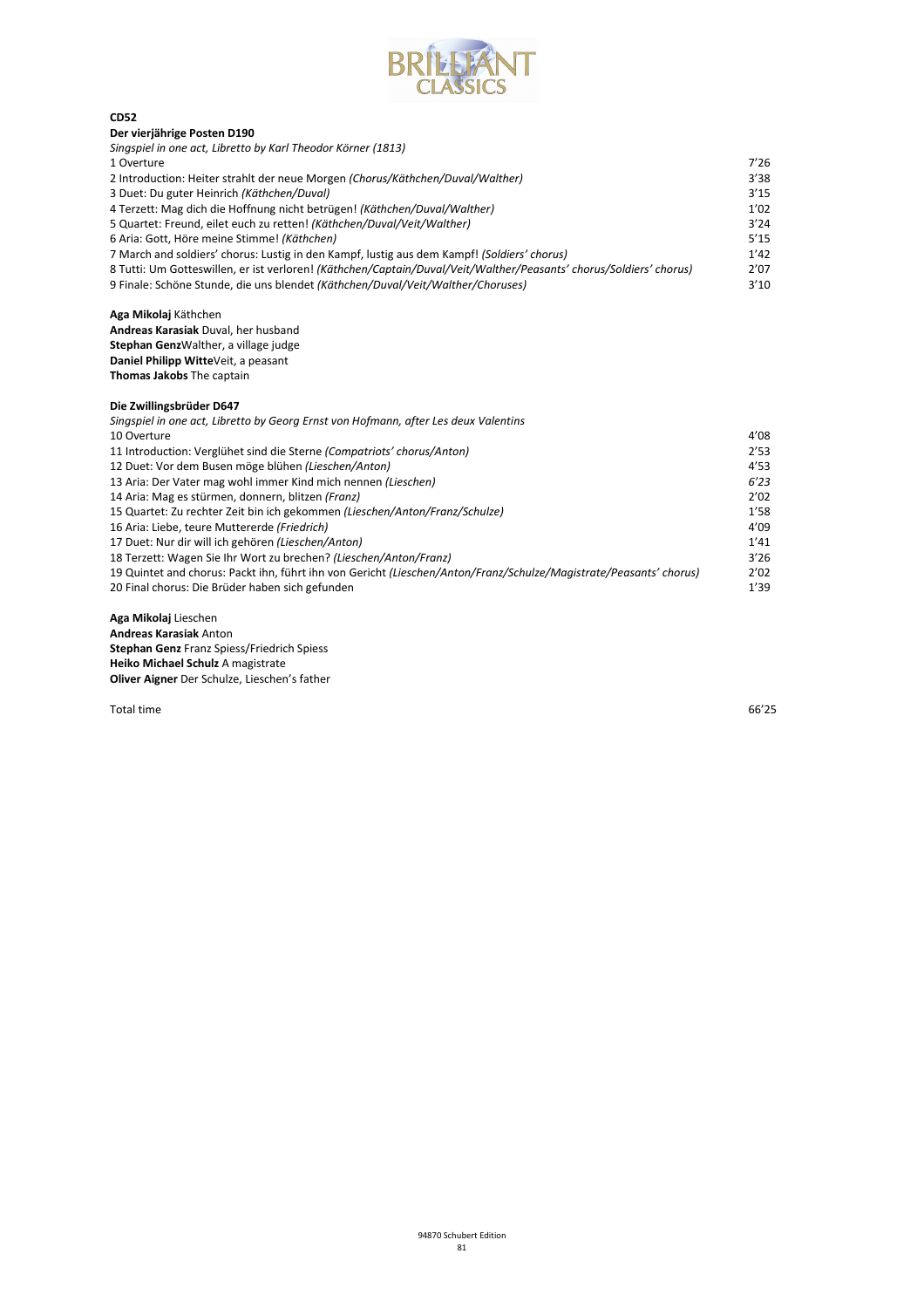

| <b>CD53</b>                                                                                                                                                                                                                                                                                                                                                                                                               |              |
|---------------------------------------------------------------------------------------------------------------------------------------------------------------------------------------------------------------------------------------------------------------------------------------------------------------------------------------------------------------------------------------------------------------------------|--------------|
| 1 Gesang der Geister über den Wassern D714                                                                                                                                                                                                                                                                                                                                                                                | 9'50         |
| Text: Johann Wolfgang von Goethe                                                                                                                                                                                                                                                                                                                                                                                          |              |
| 2 Trinklied D148                                                                                                                                                                                                                                                                                                                                                                                                          | 2'57         |
| Text: Ignaz Franz Castelli                                                                                                                                                                                                                                                                                                                                                                                                |              |
| 3 Die Geselligkeit (Lebenslust) D609<br>Text: Johann Karl Unger                                                                                                                                                                                                                                                                                                                                                           | 3'36         |
| 4 Das Dörfchen D598 (formerly D641)                                                                                                                                                                                                                                                                                                                                                                                       | 4'27         |
| Text: Gottfried August Bürger                                                                                                                                                                                                                                                                                                                                                                                             |              |
| 5 Der Tanz D826                                                                                                                                                                                                                                                                                                                                                                                                           | 1'40         |
| Text: ?Kolumban Schnitzer von Meerau                                                                                                                                                                                                                                                                                                                                                                                      |              |
| 6 Ständchen D920 (first version)<br><b>Text: Franz Grillparzer</b>                                                                                                                                                                                                                                                                                                                                                        | 5'51         |
| 7 Gondelfahrer D809                                                                                                                                                                                                                                                                                                                                                                                                       | 2'48         |
| Text: Johann Mayrhofer                                                                                                                                                                                                                                                                                                                                                                                                    |              |
| 8 Nachtgesange im Walde D913                                                                                                                                                                                                                                                                                                                                                                                              | 5'33         |
| Text: Johann Gabriel Seidl<br>9 Nachthelle D892                                                                                                                                                                                                                                                                                                                                                                           | 6'11         |
| Text: Johann Gabriel Seidl                                                                                                                                                                                                                                                                                                                                                                                                |              |
| 10 Sehnsucht D656                                                                                                                                                                                                                                                                                                                                                                                                         | 4'08         |
| Text: Johann Wolfgang von Goethe                                                                                                                                                                                                                                                                                                                                                                                          |              |
| 11 Die Nacht D983c<br>Text: ?Friedrich Wilhelm Krummacher                                                                                                                                                                                                                                                                                                                                                                 | 3'24         |
| 12 Die Allmacht D875a (fragment; completed by Reinhard van Hoorick)                                                                                                                                                                                                                                                                                                                                                       | 6'19         |
| Text: Johann Ladislaus Pyrker von Felsö-Eör                                                                                                                                                                                                                                                                                                                                                                               |              |
| 13 Gott in der Natur D757                                                                                                                                                                                                                                                                                                                                                                                                 | 5'23         |
| Text: Ewald Christian von Kleist                                                                                                                                                                                                                                                                                                                                                                                          |              |
| Joachim Vogt tenor $(2) \cdot$ Astrid Pilzecker contralto $(6)$<br>Gerhard Meyer, Wolfgang Stahl, Dieter Fökel, Michael Schöppe horns (8)<br>Berlin Radio Women's Choir (13) · Berlin Radio Men's Choir (1, 2, 4, 6-11)<br>Dietrich Knothe chorus master<br>Berliner Solisten $(3, 5, 12) \cdot$ Members of the Berlin Radio Symphony Orchestra $(1)$<br>Bernd Casper piano (2-7, 9, 12, 13)<br>Dietrich Knothe conductor |              |
| Total time                                                                                                                                                                                                                                                                                                                                                                                                                | 62'57        |
|                                                                                                                                                                                                                                                                                                                                                                                                                           |              |
|                                                                                                                                                                                                                                                                                                                                                                                                                           |              |
| <b>CD54</b><br>Winterreise D911 (Text: Wilhelm Müller)                                                                                                                                                                                                                                                                                                                                                                    |              |
| 1 Gute Nacht                                                                                                                                                                                                                                                                                                                                                                                                              | 6'25         |
| 2 Die Wetterfahne                                                                                                                                                                                                                                                                                                                                                                                                         | 1'48         |
| 3 Gefrorne Tränen                                                                                                                                                                                                                                                                                                                                                                                                         | 2'35         |
| 4 Erstarrung                                                                                                                                                                                                                                                                                                                                                                                                              | 2'30         |
| 5 Der Lindenbaum<br>6 Wasserflut                                                                                                                                                                                                                                                                                                                                                                                          | 5'08<br>5'16 |
| 7 Auf dem Flusse                                                                                                                                                                                                                                                                                                                                                                                                          | 3'17         |
| 8 Rückblick                                                                                                                                                                                                                                                                                                                                                                                                               | 1'58         |
| 9 Irrlicht                                                                                                                                                                                                                                                                                                                                                                                                                | 2'55         |
| 10 Rast<br>11 Frühlingstraum                                                                                                                                                                                                                                                                                                                                                                                              | 4'00<br>4'21 |
| 12 Einsamkeit                                                                                                                                                                                                                                                                                                                                                                                                             | 2'53         |
| 13 Die Post                                                                                                                                                                                                                                                                                                                                                                                                               | 2'12         |
| 14 Der greise Kopf                                                                                                                                                                                                                                                                                                                                                                                                        | 3'32         |
| 15 Die Krähe                                                                                                                                                                                                                                                                                                                                                                                                              | 1'48<br>2'07 |
| 16 Letzte Hoffnung<br>17 Im Dorfe                                                                                                                                                                                                                                                                                                                                                                                         | 3'08         |
| 18 Der stürmische Morgen                                                                                                                                                                                                                                                                                                                                                                                                  | 1'02         |
| 19 Täuschung                                                                                                                                                                                                                                                                                                                                                                                                              | 1'42         |
| 20 Der Wegweiser                                                                                                                                                                                                                                                                                                                                                                                                          | 4'41         |
| 21 Das Wirtshaus<br>22 Mut                                                                                                                                                                                                                                                                                                                                                                                                | 4′28<br>1'29 |
| 23 Die Nebensonnen                                                                                                                                                                                                                                                                                                                                                                                                        | 2'55         |
| 24 Der Leiermann                                                                                                                                                                                                                                                                                                                                                                                                          | 4'01         |
| <b>Robert Holl</b> bass-baritone<br>Naum Grubert piano                                                                                                                                                                                                                                                                                                                                                                    |              |
|                                                                                                                                                                                                                                                                                                                                                                                                                           |              |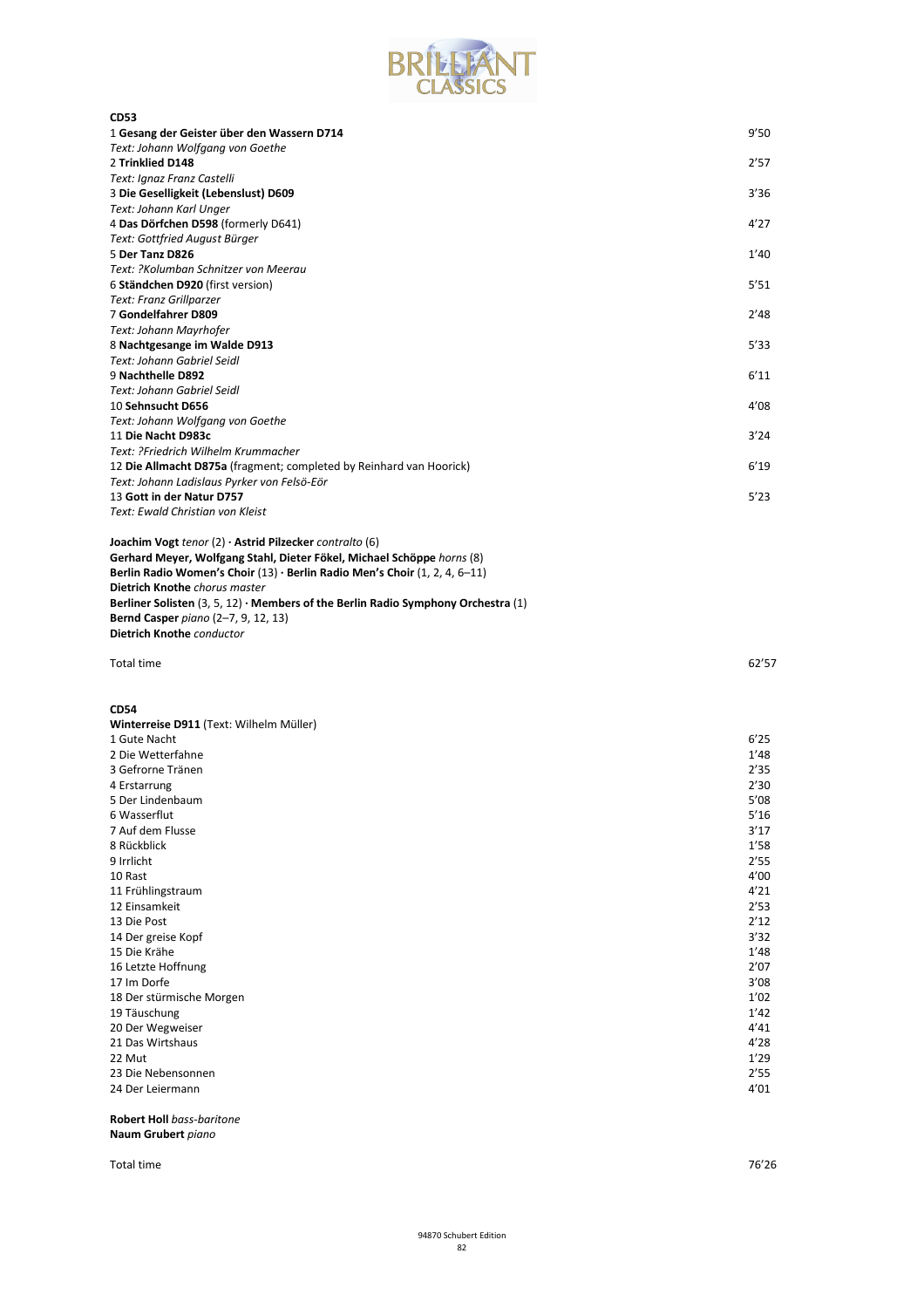

CD55

| Die schöne Müllerin D795 (Text: Wilhelm Müller) |      |
|-------------------------------------------------|------|
| 1 Das Wandern                                   | 2'58 |
| 2 Wohin?                                        | 2'19 |
| 3 Halt!                                         | 1'33 |
| 4 Danksagung an den Bach                        | 2'17 |
| 5 Am Feierabend                                 | 2'25 |
| 6 Der Neugierige                                | 4'14 |
| 7 Ungeduld                                      | 2'44 |
| 8 Morgengruß                                    | 4'09 |
| 9 Des Müllers Blumen                            | 3'14 |
| 10 Tränenregen                                  | 4'18 |
| 11 Mein!                                        | 2'44 |
| 12 Pause                                        | 3'54 |
| 13 Mit den grünen Lautenbande                   | 2'15 |
| 14 Der Jäger                                    | 1'15 |
| 15 Eifersucht und Stolz                         | 1'39 |
| 16 Die liebe Farbe                              | 4'40 |
| 17 Die böse Farbe                               | 2'09 |
| 18 Trockne Blumen                               | 3'20 |
| 19 Der Müller und der Bach                      | 3'33 |
| 20 Des Baches Wiegenlied                        | 6'05 |
|                                                 |      |

# Peter Schreier tenor Walter Olbertz piano

Total time 61'45

# CD56

| Excerpts from Schwanengesang D957 and other lieder |      |
|----------------------------------------------------|------|
| 1 Liebesbotschaft D957/1 (Rellstab)                | 3'16 |
| 2 Kriegers Ahnung D957/2 (Rellstab)                | 5'26 |
| 3 Frühlingssehnsucht D957/3 (Rellstab)             | 3'54 |
| 4 Ständchen D957/4 (Rellstab)                      | 4'24 |
| 5 Abschied D957/7 (Rellstab)                       | 4'34 |
| 6 Herbst D945 (Rellstab)                           | 4'00 |
| 7 Aufenthalt D957/5 (Rellstab)                     | 3'24 |
| 8 In der Ferne D957/6 (Rellstab)                   | 6'55 |
| 9 Am Fenster D878 (Seidl)                          | 4'13 |
| 10 Der Wanderer an den Mond D870 (Seidl)           | 2'33 |
| 11 Das Zügenglöcklein D871 (Seidl)                 | 5'25 |
| 12 Die Taubenpost D965/A (Seidl)                   | 4'11 |
| 13 Das Fischermädchen D957/10 (Heine)              | 2'18 |
| 14 Am Meer D957/12 (Heine)                         | 4'38 |
| 15 Die Stadt D957/11 (Heine)                       | 3'10 |
| 16 Der Doppelgänger D957/13 (Heine)                | 4'14 |
| 17 Ihr Bild D957/9 (Heine)                         | 2'37 |
| 18 Der Atlas D957/8 (Heine)                        | 2'20 |

#### Robert Holl baritone David Lutz piano

Total time 72<sup>'43</sup>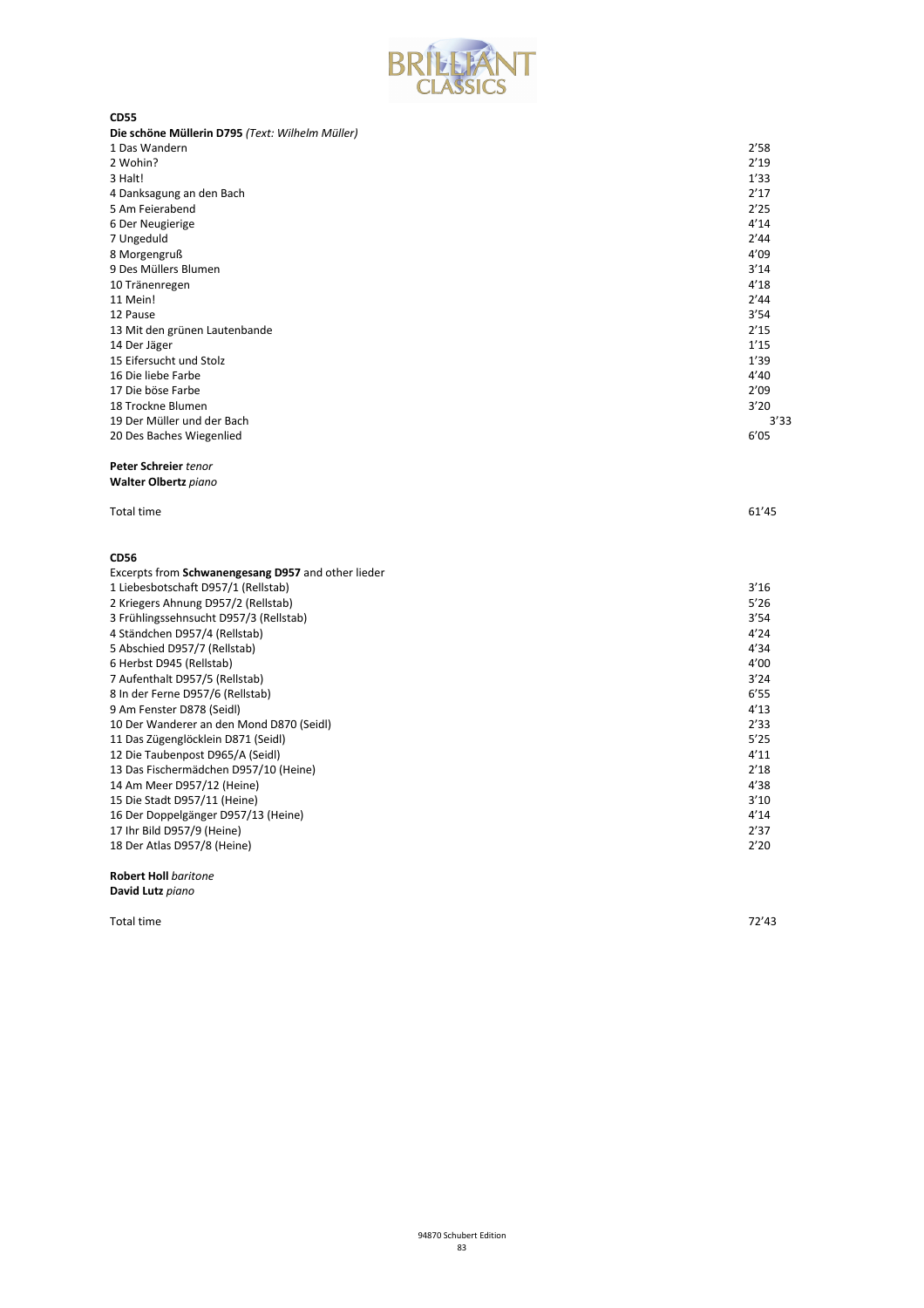

| <b>CD57</b>                                                                                     |       |
|-------------------------------------------------------------------------------------------------|-------|
| Lieder after Johann Wolfgang von Goethe                                                         |       |
| 1 Erlkönig D328 'Wer reitet so spät'                                                            | 4'21  |
| 2 Der Schatzgräber D256 'Arm am Beutel'                                                         | 5'00  |
| 3 Wandrers Nachtlied I D224 'Der du von dem Himmel bist'                                        | 1'54  |
| 4 Grenzen der Menschheit D716 'Wenn der uralte heilige Vater'                                   | 7'43  |
| 5 An Schwager Kronos D369 'Spute dich, Kronos!'                                                 | 2'53  |
| 6 Prometheus D674 'Bedecke deinen Himmel, Zeus'                                                 | 6'02  |
| 7 Der Sänger D149 'Was hör' ich draußen vor dem Tor'                                            | 7'11  |
| 8 Der König in Thule D367 'Es war ein König in Thule'                                           | 4'15  |
| 9 An den Mond I D259 'Füllest wieder Busch und Tal'                                             | 3'02  |
| 10 Versunken D715 'Voll Locken kraus ein Haupt'                                                 | 1'55  |
| 11 Liebhaber in allen Gestalten D558 'Ich wollt, ich wär' ein Fisch'                            | 1'27  |
| 12 Jägers Abendlied II D368 'Im Felde schleich' ich still und wild'                             | 3'29  |
| 13 An die Entferne D765 'So hab' ich wirklich dich verloren?'                                   | 3'12  |
| 14 Willkommen und Abschied D767 'Er schlug mein Herz'                                           | 3'14  |
| 15 Geheimes D719 'Über meines Liebchens Äugeln'                                                 | 1'42  |
| 16 Heidenröslein D257 'Sah ein Knab' ein Röslein stehn'                                         | 2'17  |
| 17 Der Musensohn D764 'Durch Feld und Wald zu schweifen'                                        | 2'09  |
| <b>Siegfried Lorenz</b> baritone                                                                |       |
| Norman Shetler piano                                                                            |       |
| Total time                                                                                      | 61'46 |
| <b>CD58</b>                                                                                     |       |
| Lieder after Friedrich Schiller                                                                 |       |
| 1 Der Pilgrim D794 'Noch in meines Lebens Lenze'                                                | 5'28  |
| 2 Der Taucher D111 'Wer wagt es, Rittersmann'                                                   | 25'48 |
| 3 Der Jüngling am Bache D638 'An der Quelle saß der Knabe'                                      | 4′30  |
| 4 Sehnsucht D636 'Ach, aus dieses Tales Gründen'                                                | 4'05  |
| 5 Die Hoffnung D637 'Es reden und träumen die Menschen'                                         | 3'00  |
| 6 Die Bürgschaft D246 'Zu Dionys, dem Tyrannen'                                                 | 17'19 |
| <b>Siegfried Lorenz</b> baritone                                                                |       |
| Norman Shetler piano                                                                            |       |
|                                                                                                 | 60'10 |
| Total time                                                                                      |       |
|                                                                                                 |       |
| <b>CD59</b>                                                                                     |       |
| Lieder after Johann Mayrhofer                                                                   | 3'08  |
| 1 Sehnsucht D516 'Der Lerche wolkennahe Lieder'                                                 | 4'24  |
| 2 Atys D585 'Der Knabe seufzt'                                                                  | 4'12  |
| 3 An die Freunde D654 'Im Wald, im Wald'<br>4 Die Sternennächte D670 'In monderhellten Nächten' | 2'34  |
| 5 Beim Winde D669 'Es träumen die Wolken'                                                       | 4'46  |
| 6 Nachtviolen D752 'Nachtviolen, dunkle Augen'                                                  | 2'58  |
| 7 Heliopolis I D753 'Im kalten rauhen Norden'                                                   | 2'56  |
| 8 Der Schiffer D536 'Im Winde, im Sturme'                                                       | 2'02  |
| 9 Wie Ulfru fischt D525 'Die Angel zuckt, die Rute bebt'                                        | 2'11  |
| 10 Auf der Donau D553 'Auf der Wellen Spiegel'                                                  | 3'22  |
| 11 Gondelfahrer D808 'Es tanzen Mond und Sterne'                                                | 2'19  |
|                                                                                                 |       |

12 Nachtstück D672 'Wenn über Berge sich der Nebel breitet' aus and der Nebel breitet (\* 1612)<br>13 Der Sieg D805 'O unbewölktes Leben!' 3'47 13 Der Sieg D805 'O unbewölktes Leben!'<br>14 Zum Punsche D492 'Woget brausend, Harmonien' 31 Australian 1999 - Stephen Brausen 1992 - 1997 - 1997 - 199 14 Zum Punsche D492 'Woget brausend, Harmonien' and the state of the state of the state of the state of the state of the state of the state of the state of the state of the state of the state of the state of the state of t 15 Heliopolis II D754 'Fels auf Felsen hingewälzet' 2'09 16 Geheimnis D491 'Sag an, wer lehrt dich Lieder' 2'32

17 Lied eines Schiffers an die Dioskuren D360 'Dioskuren, Zwillingssterne' 3'30

Siegfried Lorenz baritone Norman Shetler piano

Total time 54'54's and the set of the set of the set of the set of the set of the set of the set of the set of the set of the set of the set of the set of the set of the set of the set of the set of the set of the set of t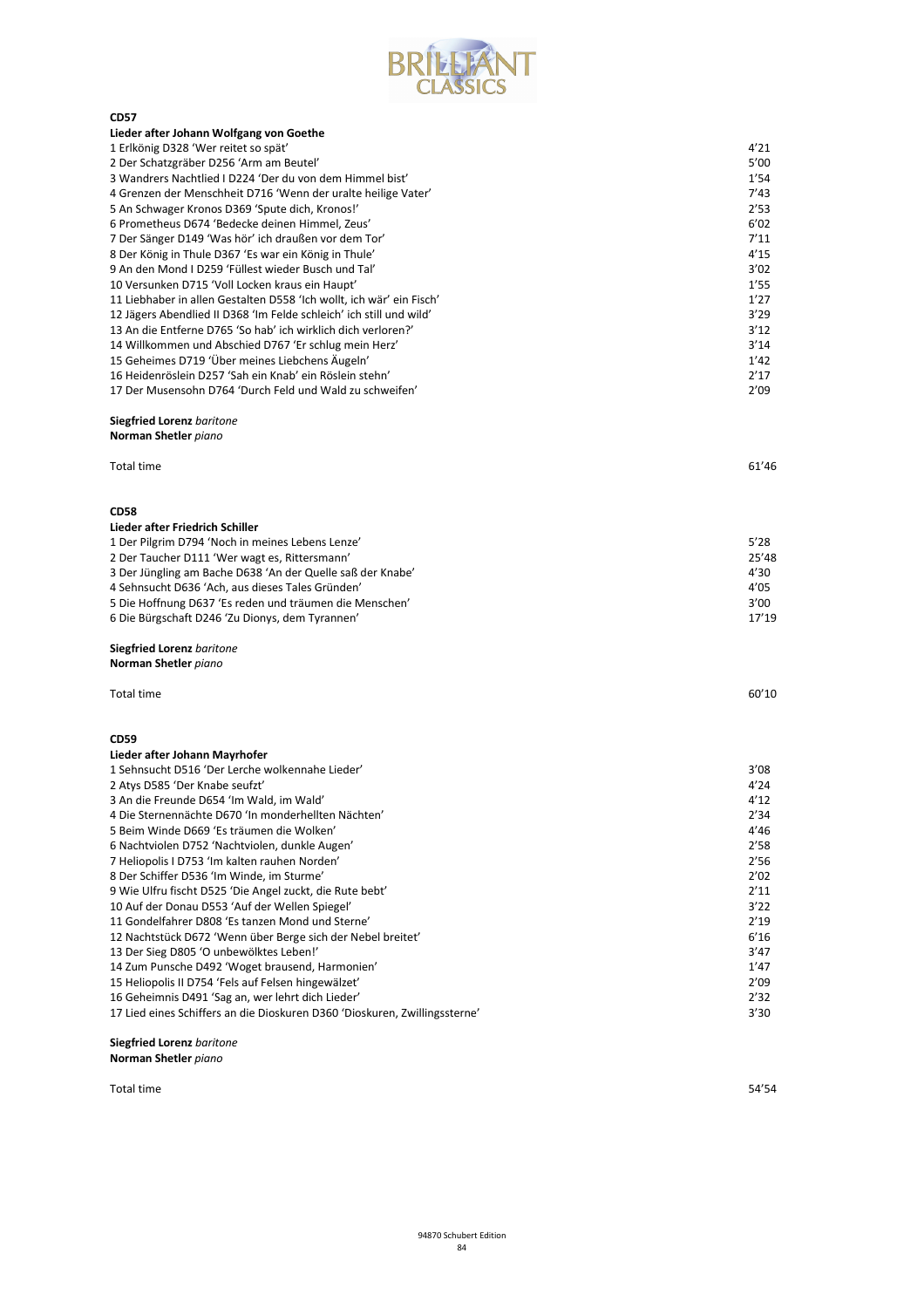

| <b>CD60</b>                                          |       |
|------------------------------------------------------|-------|
| 1 Die Forelle D550 (Schubart)                        | 2'10  |
| 2 Fischerlied D351 (Salis-Seewis)                    | 1'51  |
| 3 Pflügerlied D392 (Salis-Seewis)                    | 1'35  |
| 4 Der Jüngling an der Quelle D300 (Salis-Seewis)     | 1'46  |
| 5 Herbstlied D502 (Salis-Seewis)                     | 1'54  |
| 6 Das Grab D569 (Salis-Seewis)                       | 1'59  |
| 7 An den Tod D518 (Schubart)                         | 1'32  |
| 8 Geisternähe D100 (Matthisson)                      | 3'37  |
| 9 Der Geistertanz D116 (Matthisson)                  | 2'05  |
| 10 Klage D415 (Matthisson)                           | 2'54  |
| 11 Der Tod und das Mädchen D531 (Claudius)           | 2'53  |
| 12 Auf dem Wasser zu singen D774 (Stolberg-Stolberg) | 3'31  |
| 13 Stimme der Liebe D412 (Stolberg-Stolberg))        | 1'58  |
| 14 Täglich zu singen D533 (Claudius)                 | 1'35  |
| 15 Das Lied vom Reifen D532 (Claudius)               | 1'53  |
| 16 Adelaide D95 (Matthisson)                         | 3'05  |
| 17 Lebenslied D508 (Matthisson)                      | 1'52  |
| 18 Zufriedenheit D362 (Claudius)                     | 1'11  |
| 19 Skolie D507 (Matthisson)                          | 0'57  |
| 20 Naturgenuß D188 (Matthisson)                      | 2'15  |
| 21 Wiegenlied D498 (Claudius)                        | 2'58  |
| 22 Abendlied D499 (Claudius)                         | 3'14  |
| 23 An die Sonne D272 (Tiedge)                        | 2'49  |
| 24 Alinde D904 (Rochlitz)                            | 4'19  |
| 25 An die Laute D905 (Rochlitz)                      | 1'25  |
| 26 Hippolits Lied D890 (Gerstenberg)                 | 2'35  |
| 27 Der Leidende D432 (Hölty)                         | 1'34  |
| 28 Das Heimweh D456 (Hell)                           | 2'47  |
| 29 Am Tage aller Seelen D343 (Jacobi)                | 4'30  |
| 30 Die Perle D466 (Jacobi)                           | 2'25  |
| 31 Der Wanderer D493 (Lübeck)                        | 4'48  |
| Total time                                           | 75'57 |
| <b>Siegfried Lorenz baritone</b>                     |       |
| Norman Shetler piano                                 |       |
| CD61                                                 |       |

| 1 Sängers Morgenlied D165 (Körner)          | 4'36  |
|---------------------------------------------|-------|
| 2 Liebeständelei D206 (Körner)              | 1'56  |
| 3 Das war ich D174 (Körner)                 | 3'25  |
| 4 Sehnsucht der Liebe D180 (Körner)         | 5'17  |
| 5 Liebesrausch D179 (Körner)                | 1'58  |
| 6 Frühlingsglaube D686 (Uhland)             | 3'21  |
| 7 Glaube, Hoffnung und Liebe D955 (Kuffner) | 5'37  |
| 8 Grablied für die Mutter D616 (Anonymous)  | 3'02  |
| 9 An die Musik D547b (Schober)              | 2'45  |
| 10 Der zürnende Barde D785 (Bruchmann)      | 1'52  |
| 11 Des Sängers Habe D832 (Schlechta)        | 3'36  |
| 12 Schatzgräbers Begehr D761b (Schober)     | 4'38  |
| 13 Der Jüngling und der Tod D545b (Spaun)   | 4'06  |
| 14 Abschied D578 (Schubert)                 | 3'13  |
| 15 Selige Welt D743 (Senn)                  | 1'00  |
| 16 Schiffers Scheidelied D910 (Schober)     | 4'29  |
| 17 Der Strom D565 (Anonymous)               | 1'29  |
| 18 Fischerweise D881 (Schlechta)            | 3'11  |
| 19 Jägers Liebeslied D909 (Schober)         | 3'58  |
| 20 Widerschein D949 (Schlechta)             | 4'27  |
| 21 Totengräber-Weise D869 (Schlechta)       | 7'12  |
| 22 Schwanengesang D744 (Senn)               | 2'39  |
| Total time                                  | 77'47 |

Siegfried Lorenz baritone Norman Shetler piano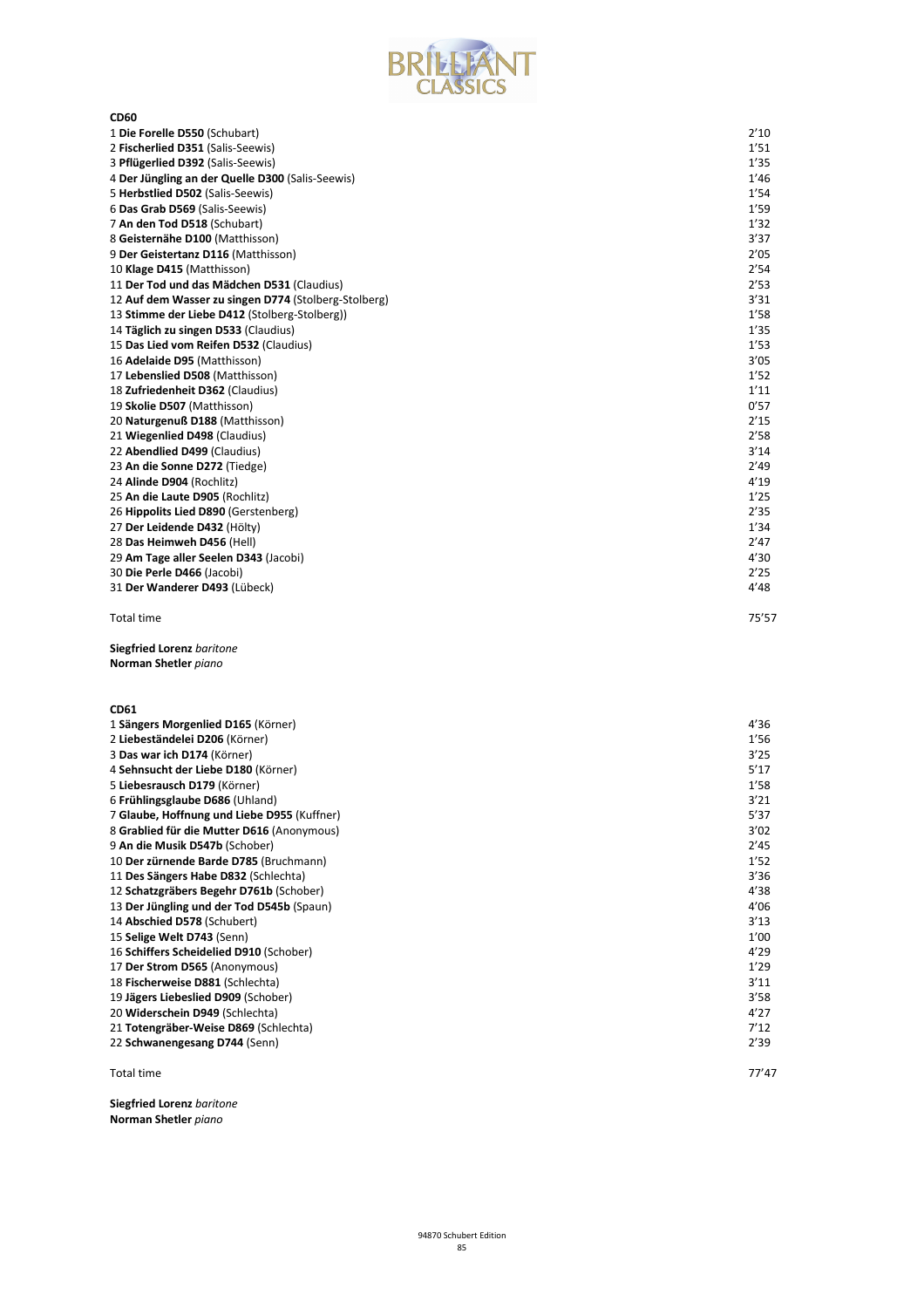

| <b>CD62</b>                                                                                      |      |
|--------------------------------------------------------------------------------------------------|------|
| 1 Im Frühling D882 'Still sitz ich an des Hügels Hang' (Schulze)                                 | 4'32 |
| 2 Frulingsglaube D686 'Die linden Lüfte sind erwacht' (Uhland)                                   | 3'27 |
| 3 Erlafsee D586 'Mir ist so wohl, so weh" (Mayrhofer)                                            | 4'02 |
| 4 Der Schmetterling D633 'Wie soll ich nicht tanzen' (Schlegel)                                  | 1'37 |
| 5 Dedication to Maurice Abravanel (spoken)                                                       | 0'57 |
| 6 An den Mond D259 'Füllest wieder Busch und Tal' (Goethe)                                       | 5'12 |
| 7 An den Mond D193 'Geuß, lieber Mond' (Hölty)                                                   | 3'00 |
| 8 Der Einsame D800 'Wann meine Grillen schwirren' (Lappe)                                        | 4'07 |
| 9 An die Entfernte D765 'So hab' ich wirklich dich verloren?' (Goethe)                           | 3'19 |
| 10 An Sylvia D891 'Was ist Sylvia' (Shakespeare; trans Bauernfeld)                               | 2'56 |
| 11 Auf dem Wasser zu singen D774 'Mitten im Schimmer der spiegelnden Wellen' (Stolberg-Stolberg) | 3'55 |
| 12 Heimliches Lieben D922 'O du, wenn deine Lippen mich beruhren' (Klenke)                       | 4'11 |
| 13 Suleika I D720 'Was bedeutet die Bewegung?' (?Willemer)                                       | 5'57 |
| 14 Die junge Nonne D828 'Wie braust durch die Wipfel' (Craigher de Jachelutta)                   | 4'59 |
| 15 Iphigenia D573 'Blüht denn hier an Tauris Strande' (Mayrhofer)                                | 3'30 |
| 16 Ganymed D544 'Wie im Morgenglanze' (Goethe)                                                   | 4'42 |
| 17 Strophe aus Die Götter Griechenlands D677 'Schöne Welt, wo bist du?' (Schiller)               | 4'46 |
| 18 Der Musensohn D764 'Durch Feld und Wald zu schweifen' (Goethe)                                | 2'21 |
| 19 Die Blumensprache D519 'Es deuten die Blumen' (?Platner)                                      | 2'22 |
|                                                                                                  |      |

Elly Ameling soprano Rudolf Jansen piano

Total time 70'36

| <b>CD63</b><br>1 Gretchen am Spinnrade D118 'Mein Ruh' ist hin'               | 3'33 |
|-------------------------------------------------------------------------------|------|
| 2 Gretchen im Zwinger (Gretchens Bitte) D564 'Ach neige, du Schmerzensreiche' | 4'42 |
|                                                                               |      |
| 3 Die Liebe (Klärchens Lied) D210 'Freudvoll und leidvoll'                    | 1'45 |
| 4 Sehnsucht D481 'Nur wer die Sehnsucht kennt'                                | 3'54 |
| 5 Mignon I D726 'Heiß mich nicht reden'                                       | 3'03 |
| 6 Mignon II D727 'So laßt mich scheinen'                                      | 4'34 |
| 7 Mignon D321 'Kennst du das Land'                                            | 5'14 |
| 8 Heidenröslein D257 'Sah ein Knab' ein Röslein stehn'                        | 2'03 |
| Gesänge aus Wilhelm Meister D877                                              |      |
| 9 No.2 Lied der Mignon 'Heiß mich nicht reden'                                | 4'08 |
| 10 No.3 Lied der Mignon 'So laßt mich scheinen'                               | 3'44 |
| 11 No.4 Lied der Mignon 'Nur wer die Sehnsucht kennt'                         | 3'31 |
| 12 Die Liebende schreibt D673 'Ein Blick von deinen Augen'                    | 2'53 |
| 13 Suleika I D720 'Was bedeutet die Bewegung'                                 | 5'45 |
| 14 Suleika II D717 'Ach um deine feuchten Schwingen'                          | 5'17 |
| .                                                                             |      |

Arleen Augér soprano Walter Olbertz piano

Total time  $54'46$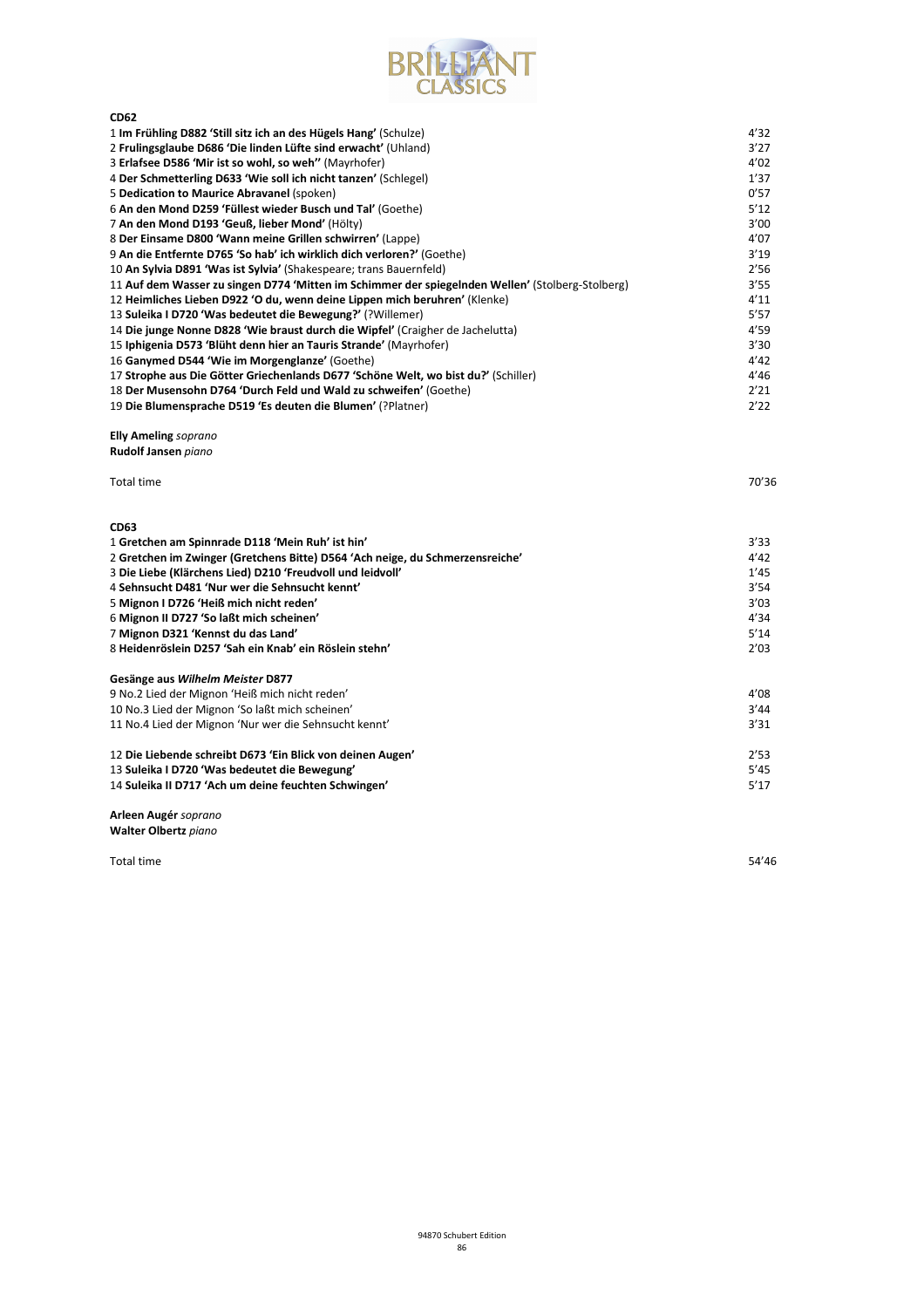

| <b>CD64</b>                                                                        |       |
|------------------------------------------------------------------------------------|-------|
| 1 Der Winterabend D938 'Es ist so still' (Leitner)                                 | 7'32  |
| 2 Auf dem See D543 'Und frische Nahrung' (Goethe)                                  | 2'43  |
| 3 Das Lied im Grünen D917 'Ins Grüne, ins Grüne' (Reil)                            | 4'08  |
| 4 An die untergehende Sonne D457 'Sonne, du sinkst' (Kosegarten)                   | 5'54  |
| 5 Der liebliche Stern D861 'Ihr Sternlein, still in der Höhe' (Schulze)            | 2'30  |
| 6 An den Mond D296 'Füllest wieder Busch und Tal' (Goethe)                         | 5'46  |
| 7 Nachtstück D672 'Wenn über Berge sich der Nebel breitet' (Mayrhofer)             | 4'02  |
| 8 Augenlied D297 'Süße Augen, klare Bronnen! (Mayrhofer)                           | 3'36  |
| 9 Der blinde Knabe D833 'O sagt, ihr Lieben, mir einmal' (Cibber; trans. Craigher) | 3'34  |
| 10 Am Grabe Anselmos D504 'Daß ich dich verloren habe' (Claudius)                  | 2'49  |
| 11 from Vier Refrainlieder D866 No.2 Bei dir allein (Seidl)                        | 2'07  |
| 12 Die abgeblühte Linde D514 'Wirst du halten, was du schwurst' (Szechényi)        | 3'32  |
| 13 Fischerweise D881 'Den Fischer fechten Sorgen' (Schlechta)                      | 3'18  |
| 14 Geheimnis D491 'Sag an, wer lehrt dich Lieder' (Mayrhofer)                      | 2'21  |
| 15 An die Musik D547 'Du holde Kunst' (Schober)                                    | 2'36  |
| Gundula Janowitz soprano                                                           |       |
| Charles Spencer piano                                                              |       |
| Total time                                                                         | 56'33 |
|                                                                                    |       |

| <b>CD65</b>                                                             |      |
|-------------------------------------------------------------------------|------|
| 1 Heliopolis II D754 'Fels auf Felsen hingewälzet' (Mayrhofer)          | 1'56 |
| 2 Abendstern D806 'Was weilst du einsam an dem Himmel' (Mayrhofer)      | 2'09 |
| 3 Nacht und Träume D827 'Heil'ge Nacht, du sinkest nieder' (Collin)     | 3'45 |
| 4 Des Sängers Habe D832 'Schlagt mein ganzes Glück' (Schlechta)         | 2'57 |
| 5 Auf der Bruck D853 'Frisch trabe sonder Ruh' (Schulze)                | 3'16 |
| 6 Der Wanderer an den Mond D870 'Ich auf der Erd' am Himmel du' (Seidl) | 2'15 |
| 7 Das Zügenglöcklein D871 'Kling die Nacht durch, klinge' (Seidl)       | 4'05 |
| 8 Am Fenster D878 'Ihr lieben Mauern hold und traut' (Seidl)            | 3'51 |
| 9 Im Frühling D882 'Still sitz' ich an des Hügels Hang' (Schulze)       | 3'57 |
| 10 An Silvia D891 'Was ist Silvia' (Shakespeare; trans Bauernfeld)      | 2'40 |
| 11 Alinde D904 'Die Sonne sinkt ins tiefe Meer' (Rochlitz)              | 4'00 |
| 12 An die Laute D905 'Leiser, leiser, kleine Laute' (Rochlitz)          | 1'41 |
| 13 Der Kreuzzug D932 'Ein Münich steht in seiner Zell' (Leitner)        | 3'42 |
| 14 Des Fischers Liebesglück D933 'Dort blinket durch Weiden' (Leitner)  | 4'44 |
| 15 Der Winterabend D938 'Es ist so still' (Leitner)                     | 6'46 |
| 16 Die Sterne D939 'Wie blitzen die Sterne' (Leitner)                   | 2'53 |

Dietrich Fischer-Dieskau baritone Hartmut Höll piano

Total time 54'46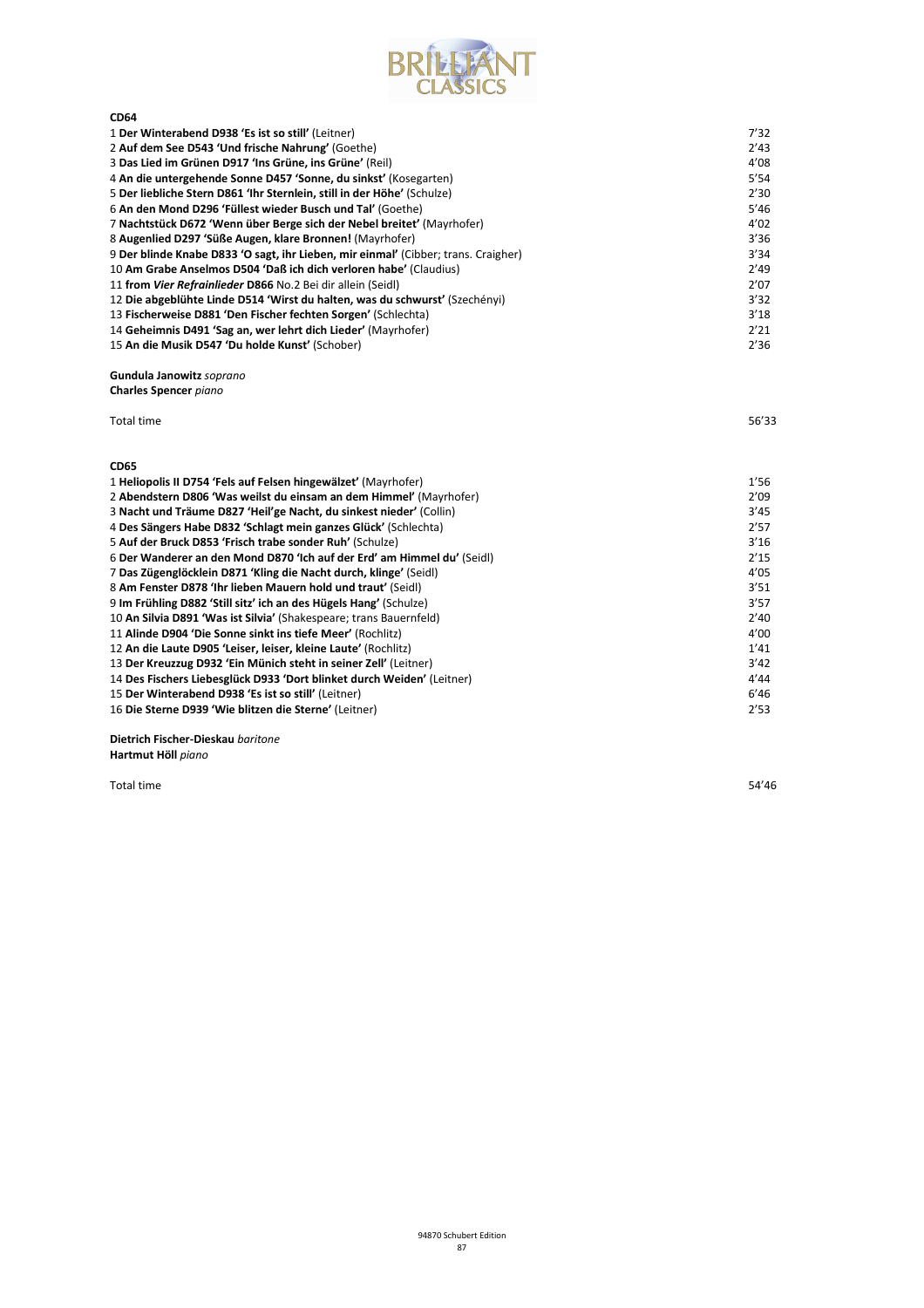

| . .<br>I<br>- -<br>$\sim$ |
|---------------------------|
|---------------------------|

| Lieder after Johann Mayrhofer                                           |      |
|-------------------------------------------------------------------------|------|
| 1 Memnon D541 'Den Tag hindurch nur einmal'                             | 4'13 |
| 2 Trost D671 'Hörnerklänge rufen klagend'                               | 4'26 |
| 3 Am Strome D539 'Ist mir's doch, als sei mein Leben'                   | 2'33 |
| 4 Nach einem Gewitter D561 'Auf den Blumen'                             | 3'21 |
| 5 Liane D298 'Hast du Lianen nicht gesehen?'                            | 3'14 |
| 6 Am See D124 'Sitz' ich im Gras'                                       | 5'54 |
| 7 Rückweg D476 'Zum Donaustrom, zur Kaiserstadt'                        | 2'34 |
| 8 Fahrt zum Hades D526 'Der Nachen dröhnt'                              | 5'29 |
| 9 Freiwilliges Versinken D700 'Wohin? O Helios!'                        | 4'24 |
| 10 Fragment aus dem Aeschylus D450 'So wird der Mann, der sonder Zwang' | 2'26 |
| 11 Orest auf Tauris D548 'Ist dies Tauris'                              | 3'17 |
| 12 Der entsühnte Orest D699 'Zu meinen Füßen brichst du dich'           | 3'29 |

Robert Holl bass-baritone David Lutz piano

| Lieder after Friedrich von Schlegel                   |      |
|-------------------------------------------------------|------|
| 13 Abendröte D690 'Tiefer sinket schon die Sonne'     | 4'50 |
| 14 Die Berge D634 'Sieht uns der Blick gehoben'       | 2'23 |
| 15 Die Vögel D691 'Wie lieblich und fröhlich'         | 1'08 |
| 16 Der Knabe D692 'Wenn ich nur ein Vöglein wäre'     | 2'11 |
| 17 Der Fluß D693 'Wie rein Gesang sich windet'        | 5'57 |
| 18 Die Rose D745 'Es lockte schöne Wärme'             | 3'03 |
| 19 Der Schmetterling D633 'Wie soll ich nicht tanzen' | 1'34 |
| 20 Der Wanderer D649 'Wie deutlich des Mondes Licht'  | 2'47 |
| 21 Das Mädchen D652 'Wie so innig, möcht ich sagen'   | 2'43 |
| 22 Die Sterne D684 'Du staunest, o Mensch'            | 5'02 |

#### Ellen van Lier soprano Robert Holl baritone David Lutz piano

| Total time  | 77'12 |
|-------------|-------|
| <b>CD67</b> |       |

| 1 Pilgerweise D789 'Ich bin ein Waller auf der Erde'                    | 9'01          |
|-------------------------------------------------------------------------|---------------|
| Text: Franz von Schober                                                 |               |
| 2 Todesmusik D758 'In des Todes Feierstunde'<br>Text: Franz von Schober | 6'35          |
|                                                                         | 10'02<br>7'45 |
| 3 Hymne I D659 'Weinge wissen das Geheimnis'                            |               |
| 4 Nachthymne D687 'Hinüber wall'ich'                                    |               |
| Text: Novalis                                                           |               |
| 5 Der Tod Oskars D375 'Warum öffnest du wieder'                         | 18'08         |
| Text: James MacPherson 'Ossian', trans. Baron Edmund von Harold         |               |
| <b>Robert Holl</b> bass-baritone                                        |               |
| Konrad Richter piano                                                    |               |

Gesänge des Harfners (Text: Johann Wolfgang von Goethe) 6 Wer sich der Einsamkeit ergibt D478 auch der Einsamkeit ergibt D478 auch der Einsamkeit ergibt D478 auch der<br>1980 - The Sein Brot mit Tränen aß D480 auch der Einsamkeit der Einsteinung der Einsteinung der Einsamkeit der 7 Wer nie sein Brot mit Tränen aß D480 5'02 8 An die Türen will ich schleichen D479

Ellen van Lier soprano · Robert Holl bass-baritone David Lutz piano

Total time 63'30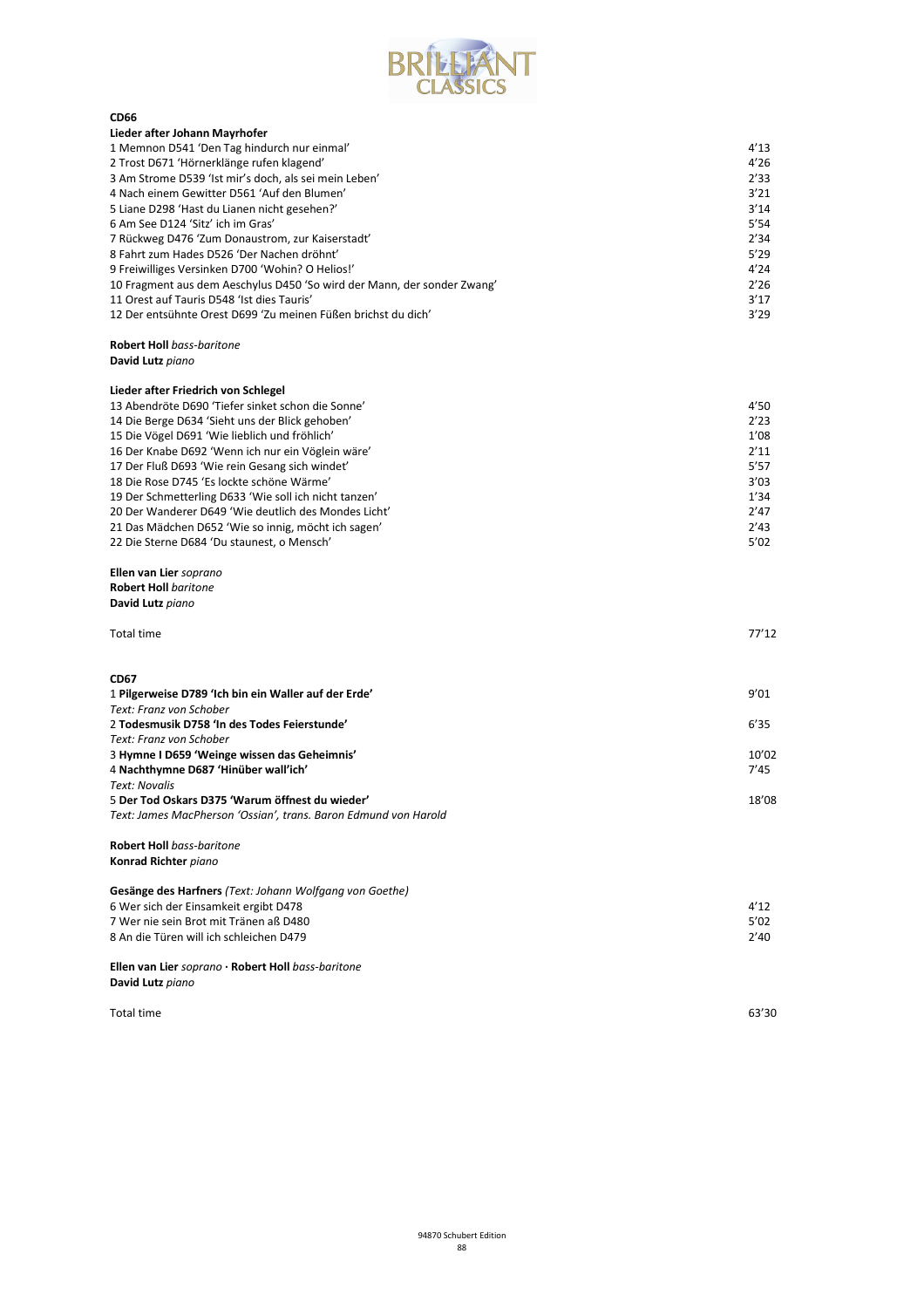

| <b>CD68</b>                                                                              |       |
|------------------------------------------------------------------------------------------|-------|
| 1 Im Freien D880 'Draussen in der weiten Nacht'                                          | 5'28  |
| Text: Johann Gabriel Seidl                                                               |       |
| 2 An mein Herz D860 'O Herz, sei endlich stille'                                         | 3'34  |
| Text: Ernst Schulze                                                                      |       |
| 3 Der Blumenbrief D622 'Euch Blümlein will ich senden'                                   | 2'49  |
| 4 An den Mond in einer Herbstnacht D614 'Freundlich ist dein Antlitz'                    | 7'45  |
| Text: Aloys Schreiber                                                                    |       |
| 5 Die Mutter Erde D788 'Des Lebens Tag ist schwer'                                       | 4'25  |
| Text: Leopold Graf zu Stolberg-Stolberg                                                  |       |
| 6 Auflösung D807 'Verbirg dich, Sonne'                                                   | 3'03  |
| 7 Einsamkeit D620 'Gib mir die Fülle der Einsamkeit!'                                    | 22'59 |
| 8 Der zürnenden Diana D707b 'Ja, spanne nur den Bogen'                                   | 5'31  |
| Text: Johann Mayrhofer                                                                   |       |
| Robert Holl bass-baritone · Konrad Richter piano                                         |       |
| 9 Licht und Liebe (Nachtgesang) D352 'Liebe ist ein süßes Licht'                         | 4'51  |
| Text: Matthäus von Collin                                                                |       |
| <b>Ellen van Lier</b> soprano $\cdot$ Robert Holl bass-baritone $\cdot$ David Lutz piano |       |
| <b>Total time</b>                                                                        | 60'40 |
| <b>CD69</b>                                                                              |       |
| Lieder after Friedrich Schiller                                                          |       |
| 1 Der Alpenjäger D588 'Willst du nicht das Lämmlein hüten'                               | 6'50  |
| 2 Der Flüchtling D402 'Frisch atmet des Morgens lebendiger Hauch'                        | 5'53  |
| 3 Ritter Toggenburg D397 'Ritter, treue Schwesterliebe'                                  | 9'51  |
| 4 Die Bürgschaft D246 'Zu Dionys, dem Tyrannen'                                          | 18'55 |
| 5 Die Erwartung D159 'Hör' ich das Pförtchen'                                            | 13'17 |
| 6 Dithyrambe D801 'Nimmer, das glaub mir'                                                | 3'19  |
| <b>Robert Holl</b> bass-baritone                                                         |       |
| David Lutz piano                                                                         |       |
| from Gesänge aus Wilhelm Meister D877 (Text: Johann Wolfgang von Goethe)                 |       |
| 7 No.1 Mignon und der Harfner 'Nur wer die Sehnsucht kennt'                              | 4'23  |
| Ellen van Lier soprano $\cdot$ Robert Holl baritone<br>David Lutz piano                  |       |
| <b>Total time</b>                                                                        | 62'41 |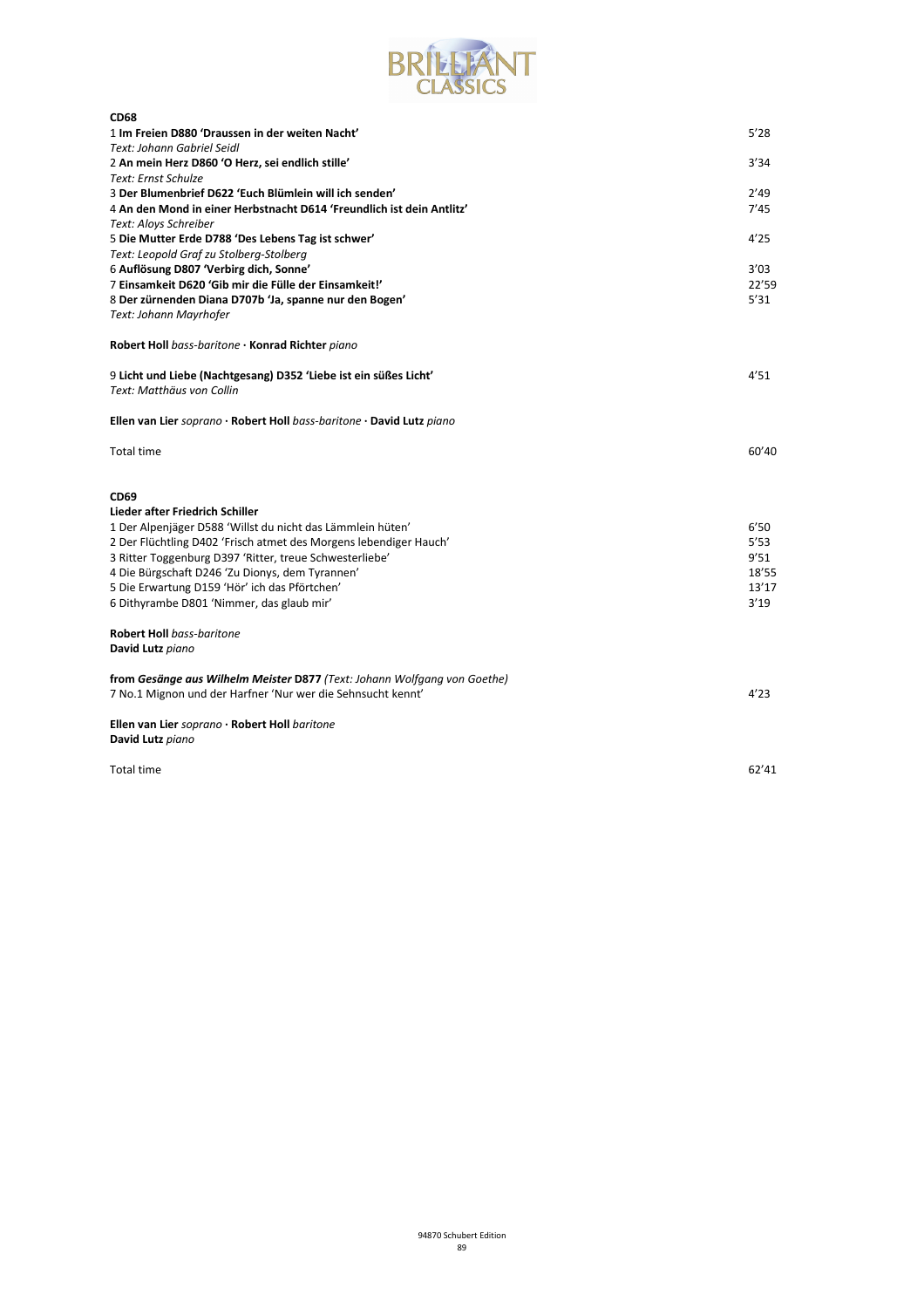